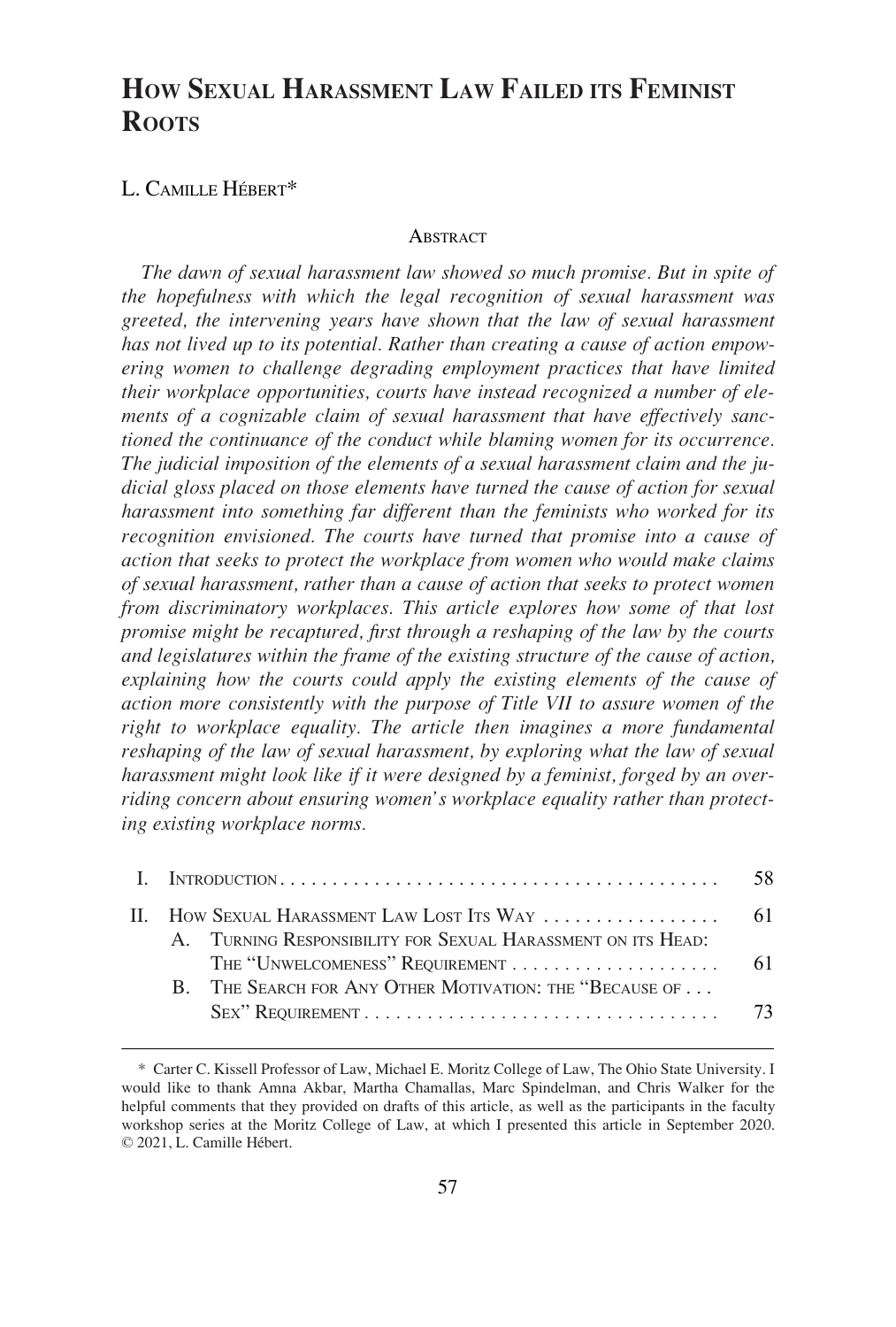<span id="page-1-0"></span>

|      | $\mathcal{C}$         | THE RIGHT TO BE FREE FROM ONLY THE MOST HORRIFIC            |     |
|------|-----------------------|-------------------------------------------------------------|-----|
|      |                       | HARASSMENT: THE "SEVERE OR PERVASIVE" REQUIREMENT           | 77  |
|      | D.                    | HARASSMENT WITHOUT RESPONSIBILITY: STANDARDS FOR            |     |
|      |                       |                                                             | 87  |
| III. |                       | HOW SEXUAL HARASSMENT LAW MIGHT REGAIN SOME OF ITS LOST     |     |
|      |                       |                                                             | 101 |
|      | $A_{\cdot}$           | ELIMINATION OF THE UNWELCOMENESS REQUIREMENTS AND PROPER    |     |
|      |                       | INTERPRETATION OF THE SUBJECTIVENESS REQUIREMENT            | 102 |
|      | $B_{\cdot}$           | CORRECT APPLICATION OF THE "BECAUSE OF SEX" REQUIREMENT     | 103 |
|      | $C_{\cdot}$           | ELIMINATING OR TRANSFORMING THE "SEVERE OR PERVASIVE"       |     |
|      |                       |                                                             | 106 |
|      | D.                    | REDEFINING THE STANDARDS FOR INDIVIDUAL AND EMPLOYER        |     |
|      |                       |                                                             | 108 |
| IV   |                       | HOW A FEMINIST MIGHT STRUCTURE A CAUSE OF ACTION FOR SEXUAL |     |
|      |                       |                                                             | 111 |
|      | $\mathbf{A}$          | THE ROLE OF "SEX" IN A SEXUAL HARASSMENT CLAIM              | 112 |
|      | B.                    | ABANDONING THE ELEMENTS APPROACH TO SEXUAL HARASSMENT       |     |
|      |                       |                                                             | 119 |
|      | $\mathcal{C}_{\cdot}$ | ASSIGNING RESPONSIBILITY FOR SEXUAL HARASSMENT              | 121 |
|      |                       |                                                             | 123 |
|      |                       |                                                             |     |

*"[I]t may be too soon to know whether the law against sexual harassment will be taken away from us or turn into nothing or turn ugly in our hands."* 

 $\sim$ Catharine MacKinnon<sup>1</sup>

#### I. INTRODUCTION

The dawn of sexual harassment law showed so much promise. The development of sexual harassment law in the United States can be tied directly to feminist scholars,<sup>2</sup> particularly to the work of Professor Catharine MacKinnon, who demonstrated that sexual harassment as practiced in the workplace was a form of sex

<sup>1.</sup> Catharine A. MacKinnon, *Sexual Harassment: Its First Decade in Court, in* FEMINISM UNMODIFIED: DISCOURSES ON LIFE AND LAW 103, 105 (1987).

<sup>2.</sup> *See* Martha Chamallas, *Writing About Sexual Harassment: A Guide to the Literature,* 4 UCLA WOMEN'S L.J. 37, 37–38 (1993) ("The legal claim for sexual harassment is notable for its distinctively feminist origins. Born in the mid-1970s, the term was invented by feminist activists, given legal content by feminist litigators and scholars, and sustained by a wide-ranging body of scholarship generated largely by feminist academics."). *See also* MacKinnon, *supra* note 1, at 103 ("Sexual harassment, the legal claim—the idea that the law should see it the way its victims see it—is definitely a feminist invention.").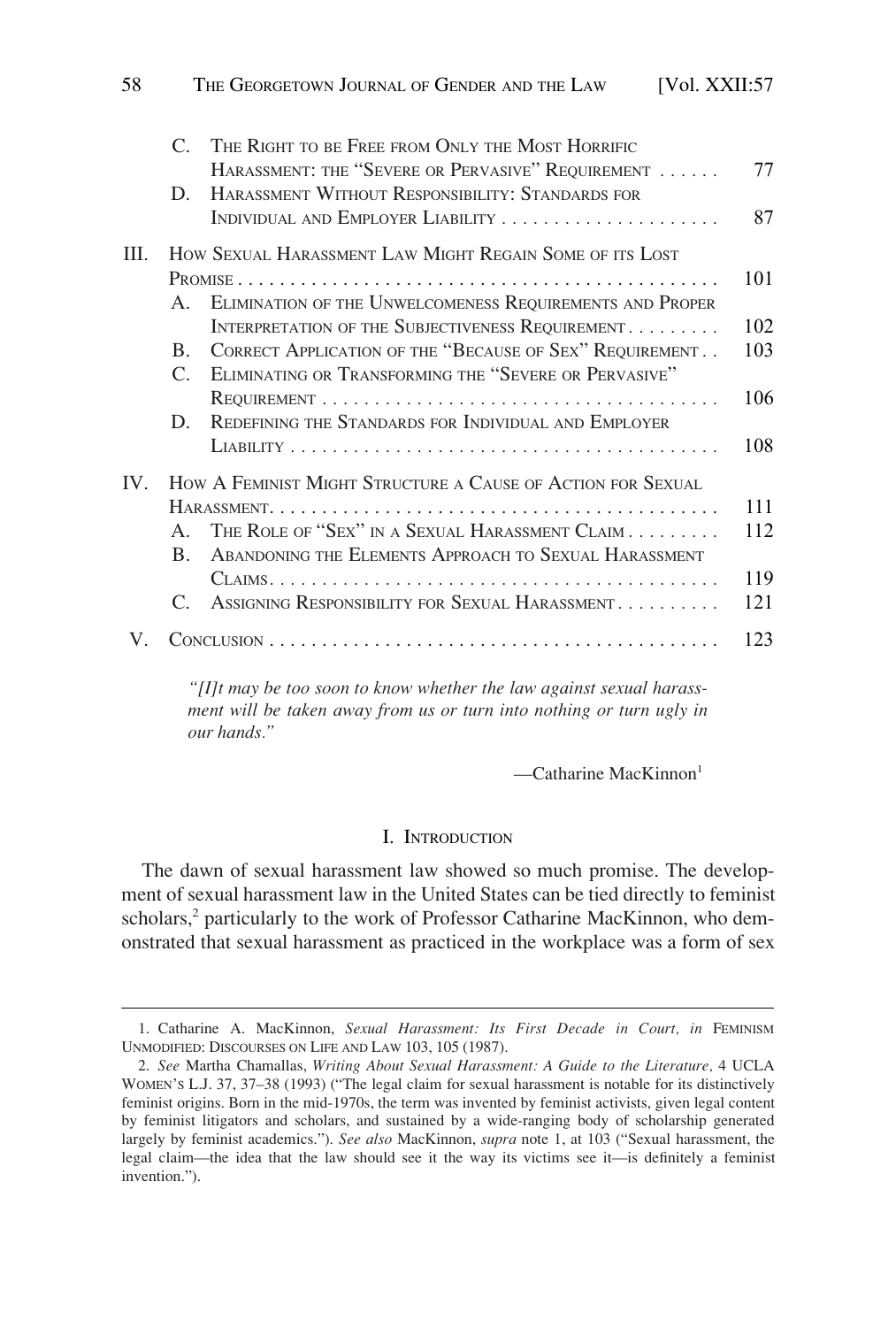discrimination prohibited by Title VII of the Civil Rights Act of 1964.<sup>3</sup> More than a decade after Congress made it an unlawful employment practice to discriminate with respect to terms and conditions of employment "because of . . . sex," feminist scholars began to argue, and courts began to agree, that those few words provided a statutory basis for making unlawful the prevalent and denigrating practices to which women long had been subjected in their workplaces.4 The role that feminist scholars and feminist legal theory played in the initial development of sexual harassment law has been well documented.<sup>5</sup> The recognition of a cause of action for sexual harassment by the United States Supreme Court in 1986 was viewed, at least by some, as a watershed moment in women's fight for equality.<sup>6</sup>

But in spite of the hopefulness with which the legal recognition of sexual harassment was greeted, the intervening years have shown that the law of sexual harassment has not lived up to its potential. Rather than creating a cause of action that empowers women to challenge employment practices that have subjected them to degrading treatment while limiting their workplace opportunities, courts have instead recognized a number of elements of a cognizable claim of sexual harassment that have effectively sanctioned the continuance of such conduct, while blaming women for its occurrence.

I do not mean to suggest that all aspects of sexual harassment law have been a failure for women or workers generally. The recognition of the cause of action itself has led to some benefits for workers; the failure of courts to recognize the cause of action would have been quite harmful to attempts to prevent sexual harassment. Additionally, employers have become more aware of the harms of sexual harassment and have sometimes taken active steps to prevent or lessen the existence of sexual harassment in the workplace. This article, however, focuses on the failures of sexual harassment law.

<sup>3.</sup> *See generally* CATHARINE A. MACKINNON, SEXUAL HARASSMENT OF WORKING WOMEN: A CASE OF SEX DISCRIMINATION (Yale Univ. Press 1979). In her book, Professor MacKinnon demonstrates that sexual harassment meets the definition of sexual discrimination under an inequality approach, as a practice that reinforces the social inequality of women, and under a differences approach, as singling out women for particular treatment. *Id.* at 174–206.

<sup>4.</sup> *See* Nadine Taub, *Keeping Women in Their Place: Stereotyping Per Se as a Form of Employment Discrimination*, 21 B.C. L. REV. 345, 361–77 (1980) (explaining why sexual harassment is a form of sexual stereotyping and therefore a form of sex discrimination).

<sup>5.</sup> A history of the development of the law of sexual harassment, and the role that Black women as litigants played in the development of the law, is discussed in Catharine A. MacKinnon, *The Logic of Experience: Reflections on the Development of Sexual Harassment Law*, 90 GEO. L.J. 813 (2002). A discussion of the role of feminist legal theory in the development and recognition of sexual harassment law is contained in Katherine M. Franke, *What's Wrong with Sexual Harassment?,* 40 STAN. L. REV. 691, 698–729 (1997).

<sup>6.</sup> *See* Stuart Taylor, Jr., *Sexual Harassment on Job is Illegal*, N.Y. TIMES, June 20, 1986, at A1 (quoting Ellie Smeal, President of the National Organization for Women, calling the decision "on balance a victory for working or employed women"); Al Kamen, *Court Rules Firms May Be Liable for Sexual Harassment,* WASH. POST, June 20, 1986 (noting that the *Meritor* decision has been "hailed by women's groups as a major victory").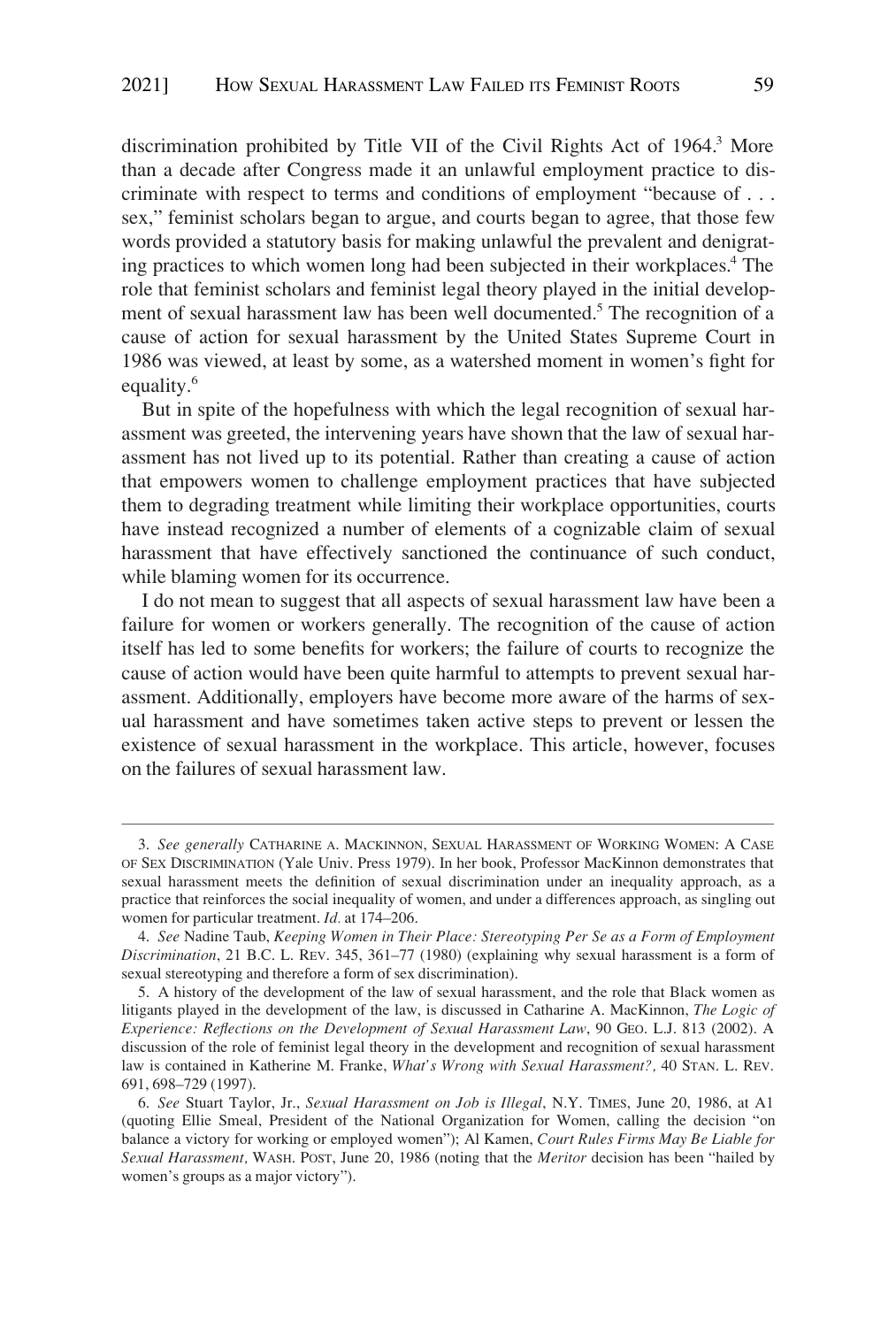This article focuses primarily on the interests of women in workplace equality and the right to be free of sexual harassment in the workplace. I recognize that sexual harassment in the workplace imposes particular and often additional burdens on people of color, disabled individuals, older workers, and gay, lesbian, bisexual, and transgender individuals. Although a detailed discussion of those burdens is beyond the scope of this article, I believe that many of the changes suggested by this article would protect the rights of all persons to be free of sexuallyand gender-hostile behavior that makes it more difficult to survive and prosper in certain workplace environments.

Courts have recognized several elements of a sexual harassment claim and then have used those elements to find that discriminatory and denigrating sexual and gender-based conduct is not unlawful because one or more of those elements have not been satisfied. Courts have required that the conduct be "unwelcome," generally interpreted to mean that the target must not invite or otherwise solicit the conduct. The only element required by Title VII is that the conduct be "because of . . . sex," but courts have interpreted that language as requiring that the conduct be sexual in nature to be actionable, as well as requiring something like direct evidence that the conduct was motivated by the target's gender. Courts have also required that the harassing conduct be "severe or pervasive" to be actionable and have interpreted that requirement to mean that the conduct must be extremely serious, allowing a wide range of sexually derogatory and denigrating conduct to escape sanction. Finally, even when courts have found actionable harassment to have occurred, they have allowed harassers and employers to escape liability for that conduct, by adopting a range of rules about individual and employer liability and interpreting those rules in a way to benefit employers.

These aspects of a claim of sexual harassment have been deployed in such a way as to make it much more difficult for women to establish that harassing conduct to which they have been subjected is serious enough to be unlawful and, even if the conduct is unlawful, to establish that anyone has legal responsibility for that unlawful conduct.

This article explores how some of the lost promise of sexual harassment law might be recaptured. It first considers a reshaping of the law by the courts, and possibly by legislatures, within the frame of the existing structure of the cause of action, explaining how the courts could apply the existing elements of the cause of action more consistently with the purpose of Title VII to ensure women the right to workplace equality. The article then imagines a more fundamental reshaping of the law of sexual harassment, exploring what the law of sexual harassment might look like if it were designed by a feminist, forged by an overriding concern about ensuring women's workplace equality over protecting existing workplace norms. This more fundamental change in the law would require the legislative will to make good on Title VII's promise that all workers be allowed to participate in the workplace without having to endure denigrating sexual conduct and gender-based hostility that deprives them of job opportunities and job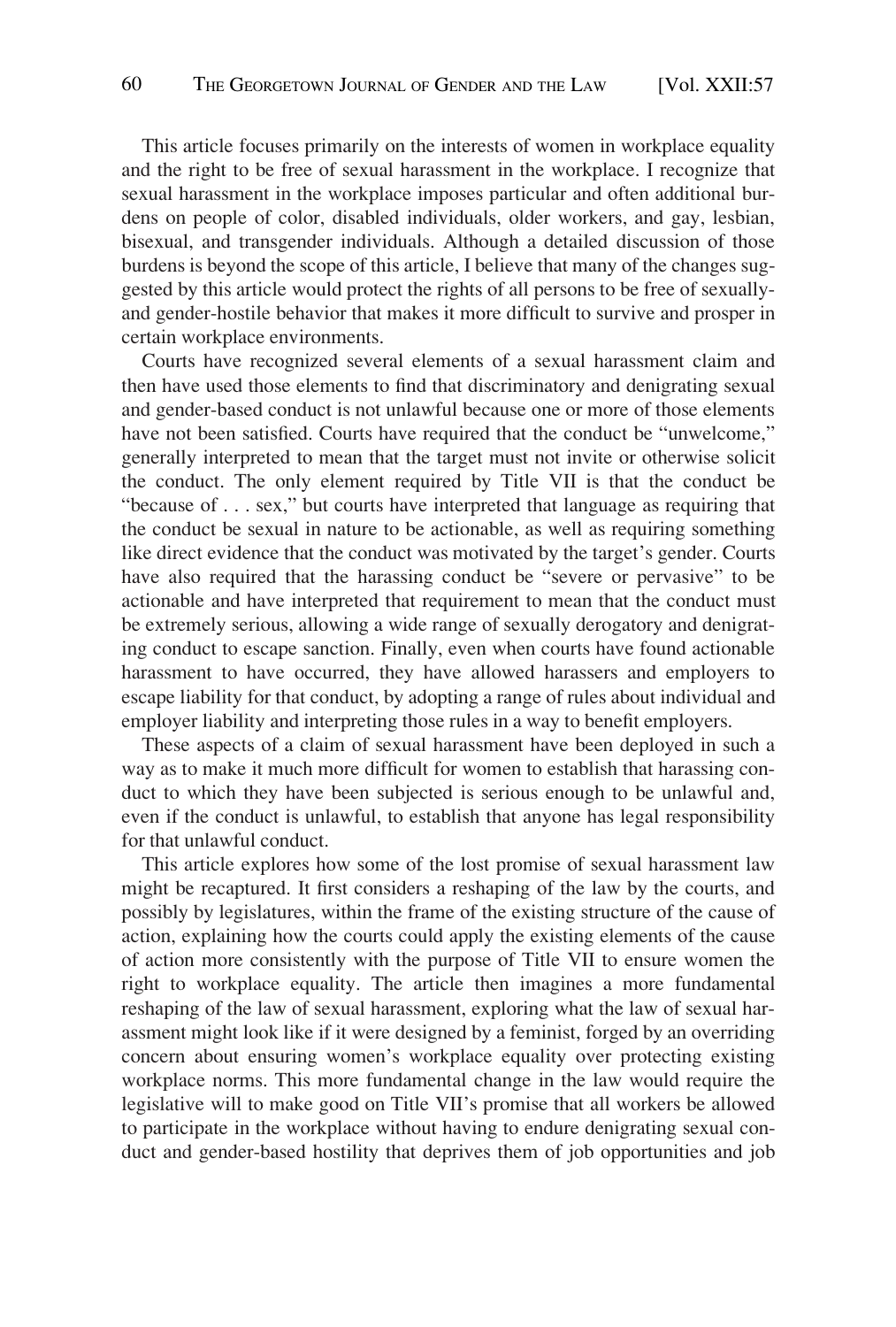<span id="page-4-0"></span>advancement. Although sexual harassment law has developed in the way that it has over almost forty years, the focus on sexual harassment prompted by the most recent reiteration of the "MeToo" movement may provide the impetus for a reconsideration of sexual harassment law.

This article proceeds as follows: Part II details the ways in which sexual harassment law has lost its way and failed its feminist roots, focusing on the ways in which the elements of the cause of action have been imposed and interpreted by the courts. Part III suggests a number of ways in which sexual harassment law might regain some of its lost promise within the frame of the existing cause of action, through a reshaping of the law by the courts and legislatures. Part IV imagines a more fundamental reshaping of the law, exploring what the law of sexual harassment might look like if it had been designed by a feminist. Part V concludes with a summary of the changes suggested by this article and the implications of such changes.

## II. HOW SEXUAL HARASSMENT LAW LOST ITS WAY

# A. TURNING RESPONSIBILITY FOR SEXUAL HARASSMENT ON ITS HEAD: THE "UNWELCOMENESS" REQUIREMENT

What has traditionally been known as the "unwelcomeness" requirement of sexual harassment law has been used simultaneously to excuse the conduct of harassers and to blame women for their own harassment, the legal equivalent of indicating that women who are harassed and abused "asked for it." This requirement has been interpreted to require the targets of sexual harassment to bear the burden of proof that they did not invite or encourage the harassing conduct and that they found the conduct to be offensive.<sup>7</sup>

The existence of this requirement is insulting to women because of its implicit presumption that sexual conduct, even denigrating sexual conduct, is welcomed by its targets. In addition, the way in which the requirement has been applied changes the focus from the actions of the harassers to the actions of their targets, absolving harassers of their discriminatory conduct. Even though some courts and the Equal Employment Opportunity Commission (EEOC) appear to be moving away from the requirement, other courts continue to apply it with full force.

The very existence of the unwelcomeness requirement as an element of a sexual harassment claim, without regard to the way that it has been interpreted, is an affront to those subjected to degrading and denigrating sexual conduct in the context of the workplace. One of the primary reasons for the placement of a burden of proof upon a particular party is that the burden is placed on the person making

<sup>7.</sup> In its Policy Guidance on Current Issues of Sexual Harassment, the United States Equal Employment Opportunity Commission seemed to cite with approval a case defining conduct as "unwelcome" "in the sense that the employee did not solicit or incite it, and in the sense that the employee regarded the conduct as undesirable or offensive." The lower court case at issue was *Henson v. City of Dundee,* 682 F.2d 903 (11th Cir. 1982). U.S. EQUAL EMP. OPPORTUNITY COMM'N, NOTICE N-915-050, POLICY GUIDANCE ON CURRENT ISSUES OF SEXUAL HARASSMENT (1990).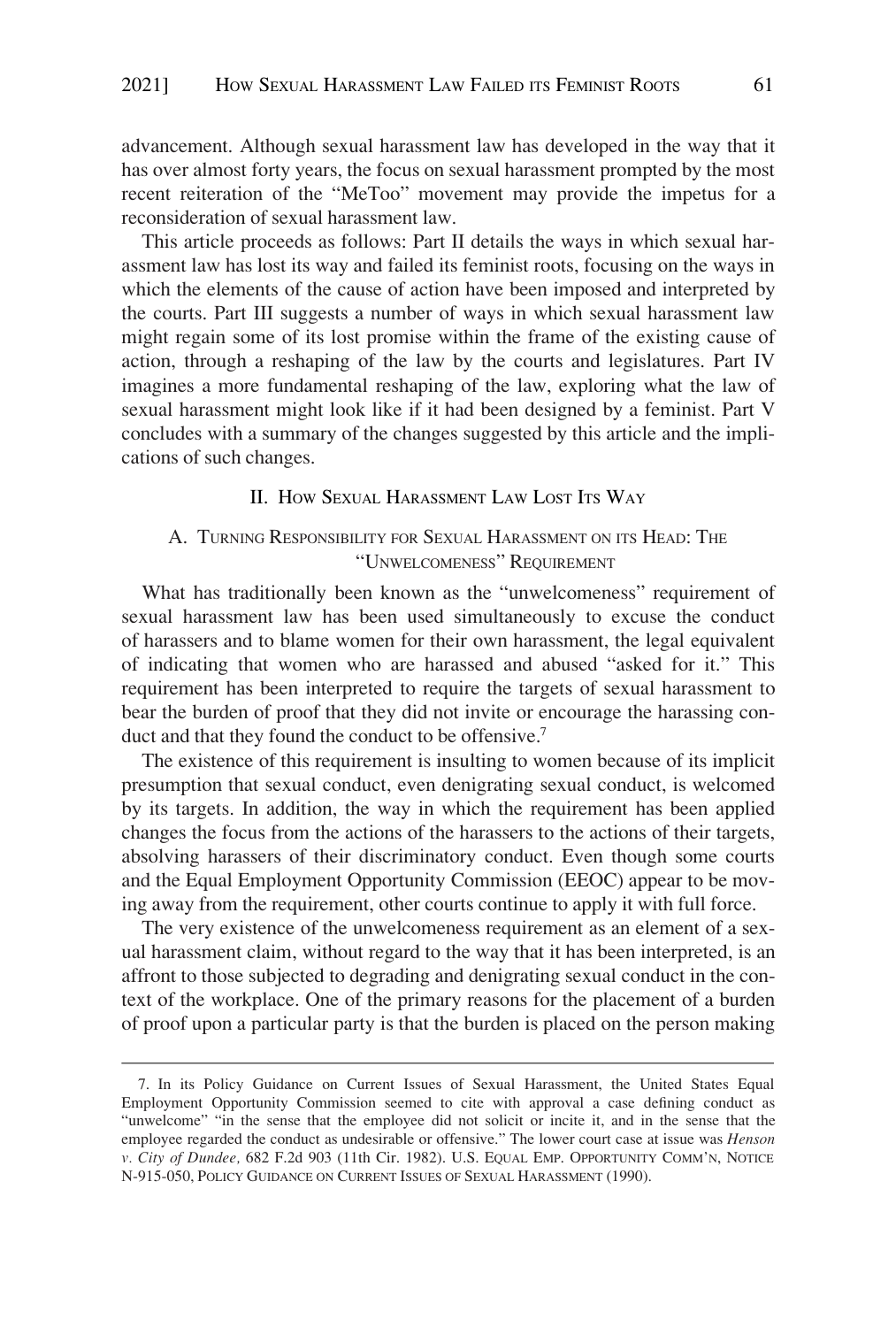the assertion that is assumed to be less likely to be true, that is, the burden is placed on the person trying to establish the more improbable set of facts.<sup>8</sup> Accordingly, the placement of the burden of proof on the plaintiff in a sexual harassment case to prove that sexual conduct is unwelcome in the workplace suggests a general belief that such conduct would normally be welcome. It is no response to say that the burden of proving unwelcomeness is placed on the plaintiff because she must prove the elements of her claim; the allocation of burdens of proof is all about deciding what material elements form part of the plaintiff's claim and what elements are instead regarded as affirmative defenses that must be proven by the defendant.<sup>9</sup>

The belief that sexual conduct in the workplace is generally welcomed by its targets is not only factually incorrect, but it is also insulting to women whose main goal in the workplace is to be thought of as good and professional workers, not as an object of their co-workers' and supervisors' sexual interest or conduct. Women who are the targets of sexual conduct in the workplace generally report that they find that conduct to be inappropriate, threatening, and insulting, not complimentary.10 Because the more improbable set of facts is that a woman welcomes sexual conduct in the context of the workplace, employers who seek to establish that fact should bear the burden of proof with respect to that issue. Accordingly, even if unwelcomeness or welcomeness were considered to be an important element for a claim of sexual harassment, it should be an affirmative defense imposed on the employer, not an essential element of the plaintiff's claim.

Curiously, the requirement that women demonstrate that they did not welcome the sexual, and even non-sexual but gender-related, conduct to which they were subjected became ingrained in the claim's legal requirements in the context of a case in which it should not have been at issue at all. In *Meritor Savings Bank v. Vinson*, 11 the first sexual harassment case to reach the United States Supreme

<sup>8.</sup> *See* Edward W. Cleary, *Presuming and Pleading: An Essay on Juristic Immaturity*, 12 STAN. L. REV. 5, 12–13 (1959) ("A further factor which seems to enter into many decisions as to allocation is a judicial, *i.e.*, wholly nonstatistical, estimate of the probabilities of the situation, with the burden being put on the party who will be benefited by a departure from the supposed norm."); Robert Belton, *Burdens of Pleading and Proof in Discrimination Cases: Toward a Theory of Procedural Justice*, 34 VAND. L. REV. 1205, 1217–19 (1981) (noting that courts give considerable weight in allocating burdens of proof to "estimates of the probability that an event occurred by a departure from a supposed norm").

<sup>9.</sup> Belton, *supra* note 8, at 7–11 (rejecting the notion that the plaintiff must prove all "essential" elements of a claim, noting that the law does not place the burden of proof of all elements on the plaintiff, but instead allocates some elements to the defendant in the form of defenses).

<sup>10.</sup> *See* Pamela J. Foster & Clive J. Fullagar, *Why Don't We Report Sexual Harassment? An Application of the Theory of Planned Behavior,* 40 BASIC & APPLIED SOC. PSYCH. 148, 148 (2018) (reporting the results of a number of studies indicating the negative consequences of sexual harassment, including decreased satisfaction with co-workers, supervisor, and work, as well as work withdrawal, mental and physical ill health, disengagement, and lowered life satisfaction); *see also* L. Camille Hébert, *Sexual Harassment* is *Gender Harassment*, 43 U. KAN. L. REV. 565, 578–79 (April 1995) (reporting studies indicating that the strongest feelings of women subjected to sexual conduct at work were disgust and anger).

<sup>11.</sup> Meritor Sav. Bank v. Vinson, 477 U.S. 57 (1986).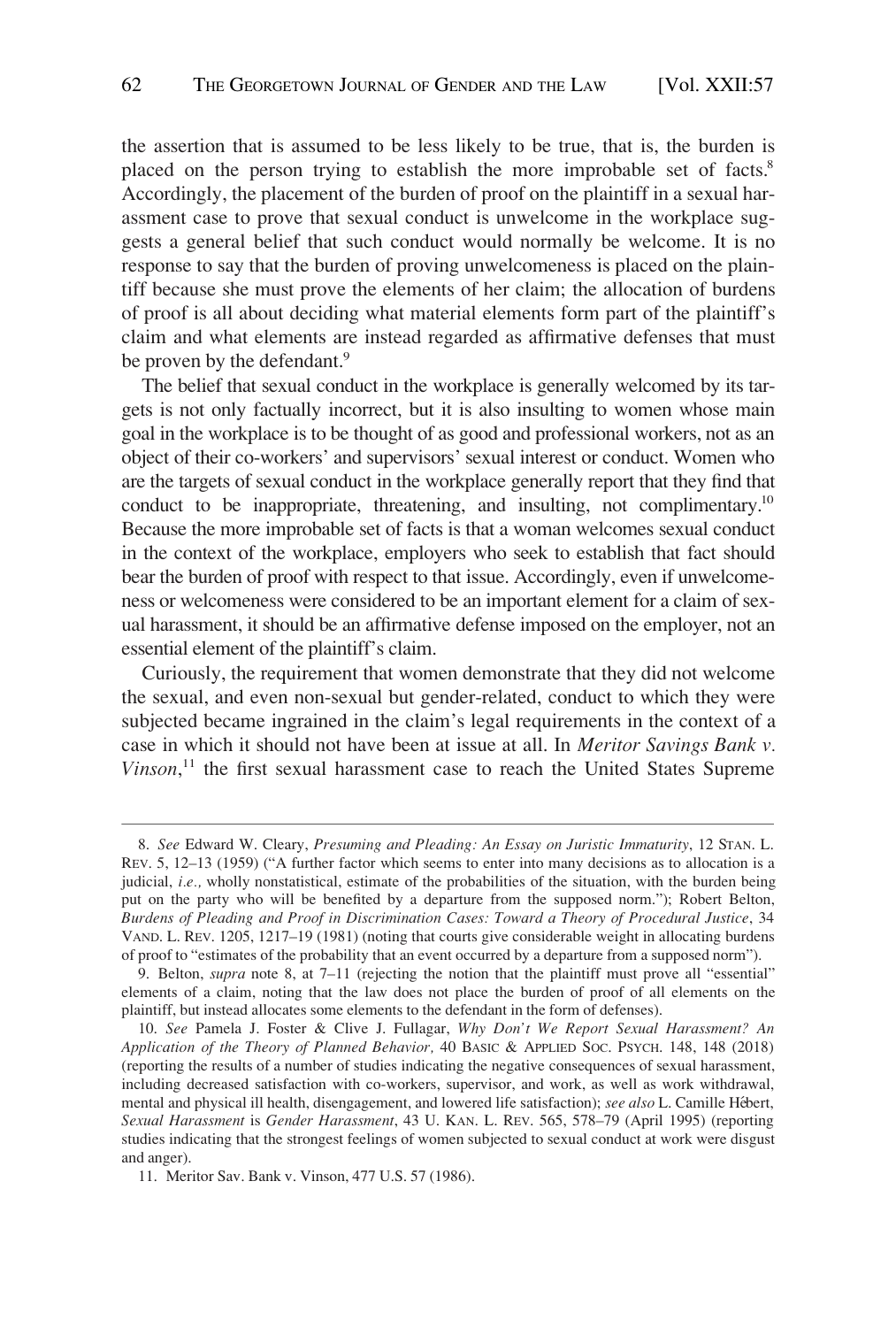Court, the defense of defendant Sidney Taylor was not that plaintiff Mechelle Vinson welcomed his conduct, which included allegations of fondling her at work, following her into the workplace restroom, coercing her to have sex, and forcible rape, but that the conduct did not occur at all.<sup>12</sup> It is hard to imagine how one could welcome sexual conduct that did not occur at all, unless Taylor's claim was that Vinson was the type of person who *would* have welcomed the conduct if it had actually occurred.

In spite of the seeming irrelevance of the issue of welcomeness to the case before it, the *Meritor* Court used the case to enshrine the unwelcomeness requirement in the cause of action. The Court indicated that the "gravamen of any sexual harassment claim is that the alleged sexual advances were 'unwelcome.'"<sup>13</sup> The Court also firmly rejected the court of appeals' indication that testimony about Vinson's "dress and personal fantasies" "had no place in this litigation";<sup>14</sup> instead, the Court noted that a "complainant's sexually provocative speech or dress" was "obviously relevant" to the issue of unwelcomeness.15 The Court did not say why that evidence was "obviously relevant"; perhaps the Court assumed that women who engage in "provocative" speech and dress are the "type" of women who generally welcome sexual conduct or that engaging in that conduct leads men to believe that those women would not object to sexual conduct directed at them.<sup>16</sup>

The Supreme Court did not invent the concept of unwelcomeness. That concept was articulated by the federal EEOC when it promulgated its Guidelines on Discrimination Because of Sex in 1980, which provide that:

> Harassment on the basis of sex is a violation of section 703 of title VII. Unwelcome sexual advances, requests for sexual favors, and other

<sup>12.</sup> *Id.* at 61 (noting that Taylor's response to Vinson's allegations were that "he never fondled her, never made suggestive remarks to her, never engaged in sexual intercourse with her, and never asked her to do so").

<sup>13.</sup> *Id.* at 68–69. The dictionary definition of "gravamen" is "the essence or most serious part of a complaint or accusation," so the Court certainly seems to have been saying that the element of unwelcomeness is the most important element of a claim of sexual harassment. Oxford University Press, *Gravamen*, LEXICO,<https://www.lexico.com/en/definition/gravamen>(last visited Jan. 30, 2021).

<sup>14.</sup> Vinson v. Taylor, 753 F.2d 141, 146 & n. 36 (D.C. Cir. 1985). The court of appeals was not unanimous in its determination that this evidence should not have been admitted. In their dissent from denial of rehearing *en banc*, then Judges Robert Bork, Antonin Scalia, and Kenneth Starr, characterizing the plaintiff's allegations as "sexual dalliance," found it "astonishing" that evidence that "the plaintiff wore provocative clothing, suffered from bizarre sexual fantasies, and often volunteered intimate details of her sex life to other employees" would be inadmissible. Vinson v. Taylor, 760 F.2d 1330, 1331 (D.C. Cir. 1985) (Bork, C.J., dissenting).

<sup>15.</sup> *Meritor Sav. Bank*, 477 U.S. at 68–69.

<sup>16.</sup> *Id.* at 68. The Court's language is not helpful in determining its meaning. The Court indicated that "[t]he correct inquiry is whether respondent by her conduct indicated that the alleged sexual advances were unwelcome, not whether her actual participation in sexual intercourse was voluntary." *Id.*  The Court might have meant that the employee's conduct was relevant as an objective manifestation of her subjective feelings about the conduct, or it might have meant that the employee's conduct was relevant because she had an obligation to inform the harasser that his sexual conduct was unwelcome.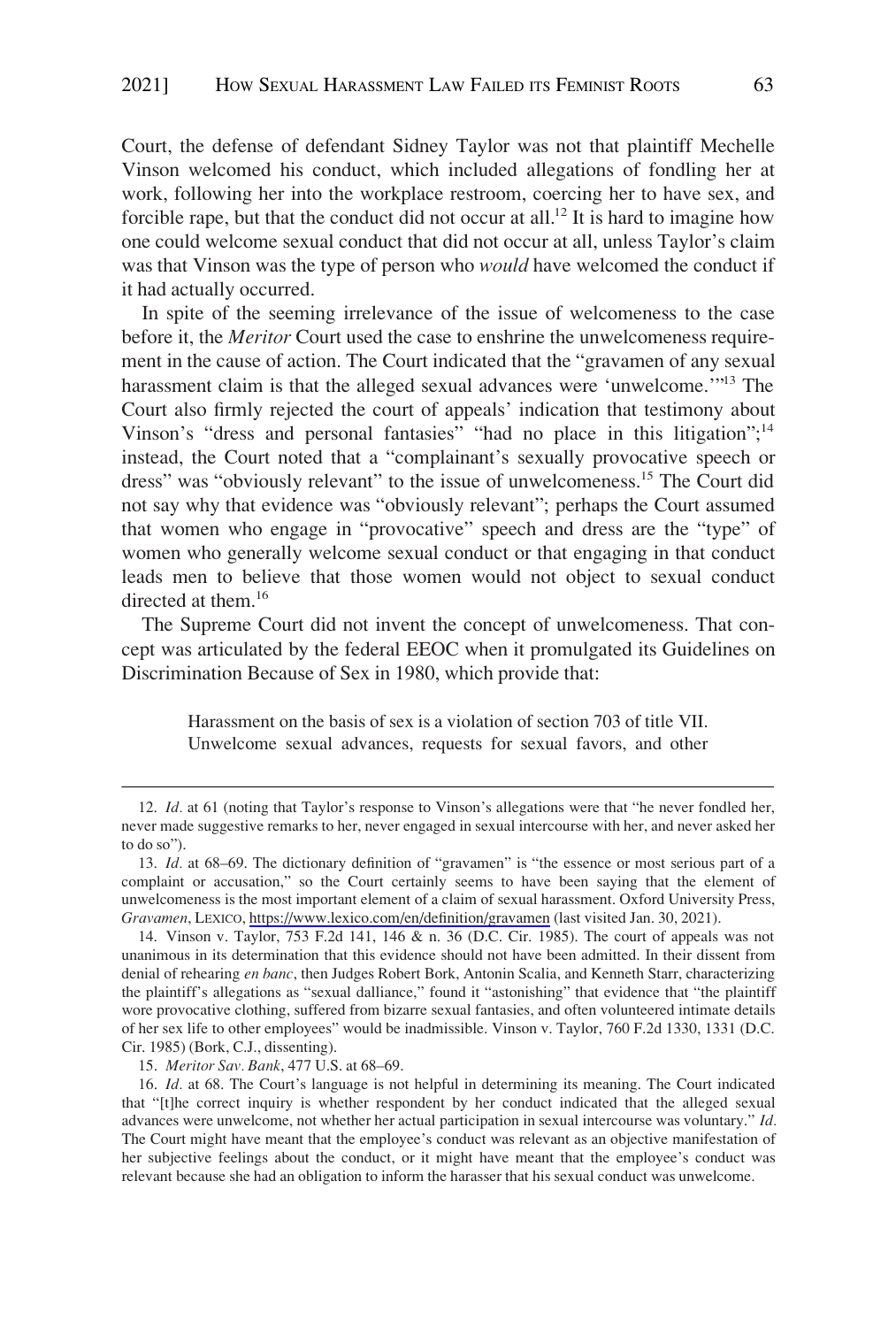verbal or physical conduct of a sexual nature constitute sexual harassment when (1) submission to such conduct is made either explicitly or implicitly a term or condition of employment, (2) submission to or rejection of such conduct by an individual is used as a basis for employment decisions affecting such individual, or (3) such conduct has the purpose or effect of unreasonably interfering with an individual's work performance or creating an intimidating, hostile, or offensive working environment.<sup>17</sup>

These guidelines do not define the term "unwelcome," nor do they indicate who has the burden of establishing welcomeness or unwelcomeness in situations in which it is at issue.

More information about the EEOC's then position on the issue of unwelcomeness can be found in the agency's amicus curiae brief before the Supreme Court in *Meritor*. In arguing against the court of appeals' decision, the brief had the following to say about the unwelcomeness requirement:

> Whereas racial slurs are intrinsically offensive and presumptively unwelcome, sexual advances and innuendo are ambiguous: depending on their context, they may be intended by the initiator, and perceived by the recipient, as denigrating or complimentary, as threatening or welcome, as malevolent or innocuous.

> The gravamen of any hostile environment claim must be that the alleged sexual advances were 'unwelcome.' In weighing such allegations, the trier of fact must determine whether the defendant's conduct was indeed unwelcome in light of all the circumstances, including evidence that the plaintiff substantially contributed to the allegedly distasteful atmosphere by his or her own 'sexually suggestive conduct.'18

This language suggests not only that sexual conduct is not presumptively unwelcome in the workplace, but also that the views of the "initiator"—the harasser—as well as the target are relevant to determining whether that conduct is unwelcome. This language indicates a punitive approach to women who engage in any form of sexual conduct in the workplace, as well as a skepticism about the credibility of women who make complaints of sexual harassment.

<sup>17.</sup> U.S. Equal Emp. Opportunity Comm'n, Guidelines on Discrimination Because of Sex, 45 Fed. Reg. 74,677 (Nov. 10, 1980). Eleanor H. Norton was Chair of the EEOC at the time that these guidelines were promulgated.

<sup>18.</sup> Brief for the United States and the Equal Emp. Opportunity Comm'n as Amici Curiae, Meritor Sav. Bank v. Vinson, 477 U.S. 50 (Dec. 1985) (No. 84-1979), 1985 WL 670162, at \*13–14. Now Supreme Court Justice Clarence Thomas, himself accused of sexual harassment prior to his appointment to the Court, was Chair of the EEOC at the time that this brief was filed.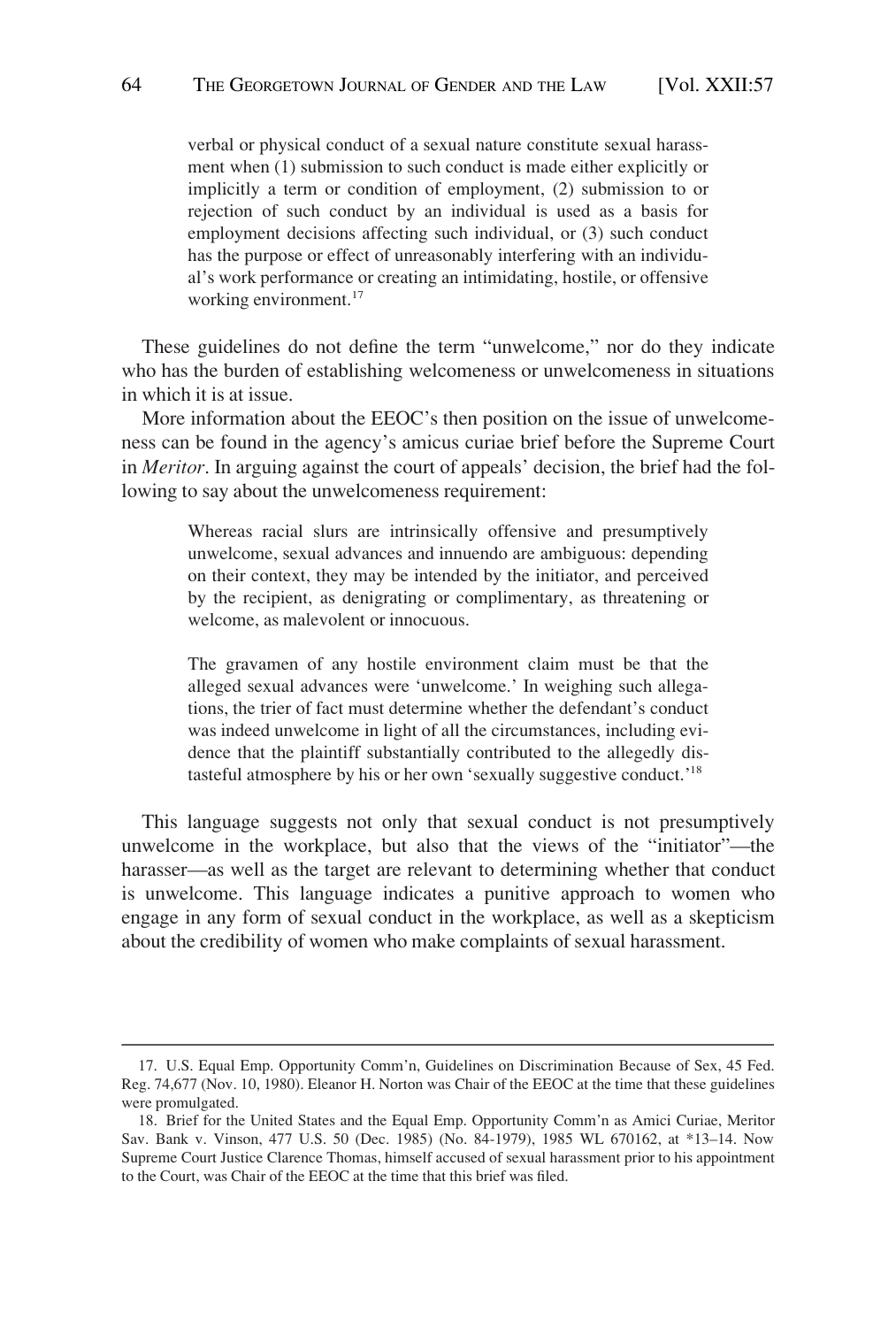In 1990, the EEOC issued its Policy Guidance on Current Issues of Sexual Harassment.<sup>19</sup> This time, the EEOC indicated that unwelcomeness was indeed a requirement of a claim of sexual harassment by indicating that "only unwelcome sexual conduct that is a term and condition of employment constitutes a violation" of Title VII and that "sexual conduct becomes unlawful only when it is unwelcome."20 The EEOC also suggested that a claim of unwelcomeness would be strengthened when a contemporaneous complaint or protest was made, but that such a complaint was not required to state a claim, noting that there may be reasons for failure to make a complaint, including fear of retaliation.<sup>21</sup> Additionally, the EEOC suggested that the target's conduct should be examined to determine if the conduct was unwelcome, rather than reliance on the subjective feelings of the target, particularly when these feelings were not communicated to her harassers.<sup>22</sup> Relevant conduct, the EEOC suggested, included whether the target of harassment acted "in a sexually aggressive manner, us[ed] sexuallyoriented language, or solicit[ed] the sexual conduct."23 However, the EEOC suggested that even that type of conduct would not excuse "more extreme and abusive or persistent comment[s] or a physical assault" or what the EEOC characterized as "quid pro quo" harassment, when employment decisions are based on toleration of sexual conduct. Past conduct of the target, the EEOC said, would be relevant only if it related to the alleged harasser, rejecting the notion that past sexual conduct be used to indicate that a target of harassment was the kind of person who would not be offended by sexual conduct generally.<sup>24</sup>

The Supreme Court's sanction of, and emphasis on, the unwelcomeness requirement has led to women being implicitly and explicitly blamed for the degrading conduct directed at them. In a number of early cases, the courts found that truly denigrating and hostile sexual conduct was welcomed because of the target's sexually tinged conduct, even when the target's sexual conduct was considerably different in kind from the sexual conduct to which she was subjected. For example, in *Reed v. Shepard*, the district court found, and the court of appeals agreed, that a female civilian jailer welcomed having her face pushed into a toilet and having an electric cattle prod placed between her legs, as well as being punched in the kidneys and maced, because she used offensive language at the jail, did not always wear a bra to work, and gave a sexually suggestive gag gift to a male co-worker.<sup>25</sup> The court rejected her assertion that she did not make a

<sup>19.</sup> U.S. Equal Emp. Opportunity Comm'n, Policy Guidance on Current Issues of Sexual Harassment, N-915-050 (Mar. 19, 1990). Evan J. Kemp, Jr. was Chair of the EEOC when this guidance was issued, having become Chair on March 8, 1990, succeeding Clarence Thomas as Chair.

<sup>20.</sup> *Id.* 

<sup>21.</sup> *Id.* 

<sup>22.</sup> *Id.* This language would seem to suggest that the EEOC, at least at that time, viewed unwelcomeness in the eye of the harasser, not that of the target of the harassment.

<sup>23.</sup> *Id.* 

<sup>24.</sup> *Id.* 

<sup>25.</sup> Reed v. Shepard, 939 F.2d 484, 486–87 (7th Cir. 1991).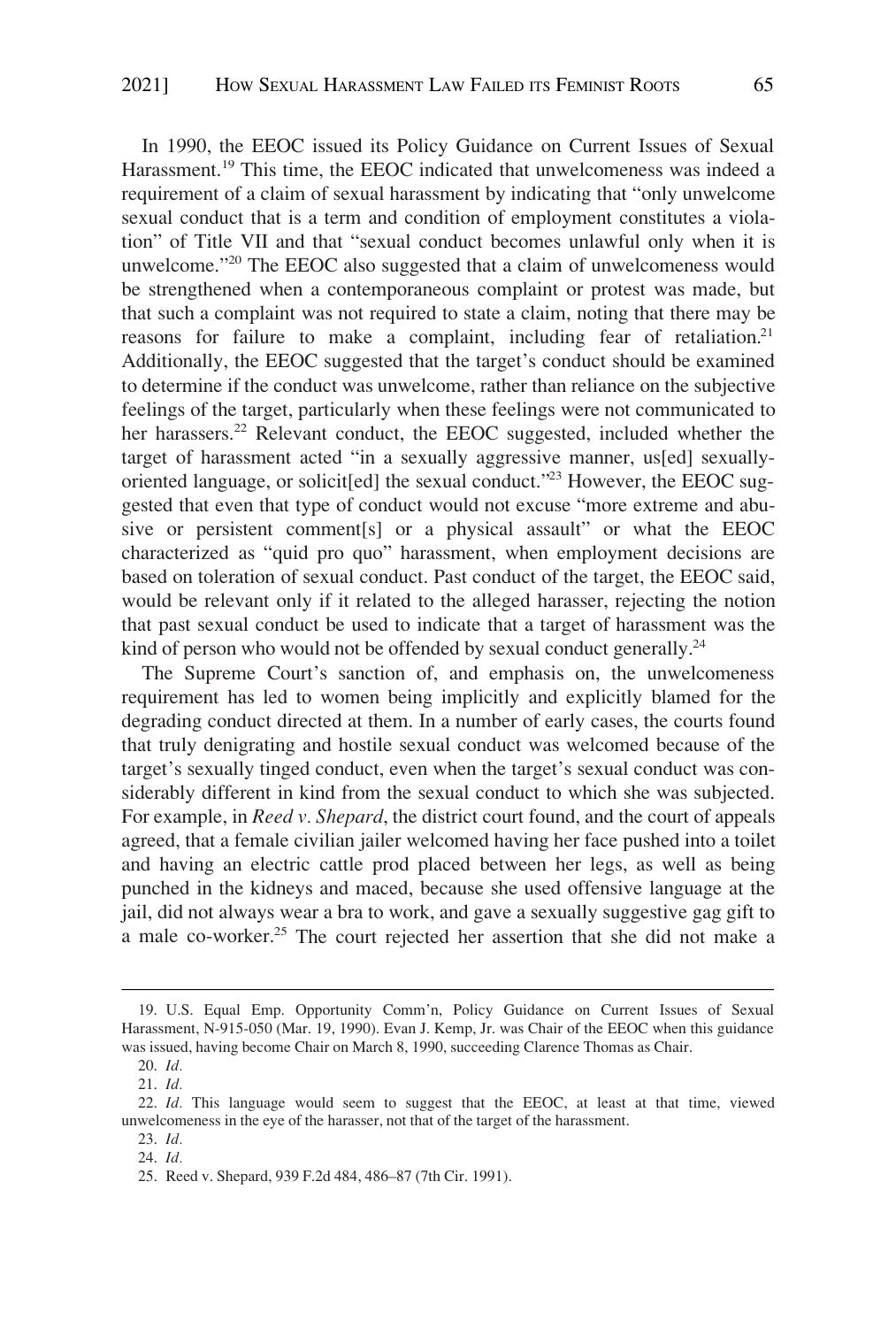complaint about the harassment even though the conduct was unwelcome because it was important for her to be accepted by her co-workers and her supervisors and because "[y]ou could get hurt" by "snitch[ing] on another police officer."<sup>26</sup>

In *Dockter v. Rudolf Wolff Futures, Inc.,* the district court found that even an employee's explicit rejection of sexual conduct was not sufficient to establish the unwelcomeness of the conduct.<sup>27</sup> The court held that the sexual conduct directed at the plaintiff, including making sexual overtures to her, patting her, kissing her, and once fondling her breast, which the court characterized as a "misguided act," was "essentially unoffensive and not even clearly unwelcome," because, the court said, her "initial rejections were neither unpleasant nor unambiguous" and therefore gave her harasser no reason to believe that his actions were unwelcome.28 It is not clear how the plaintiff's rejection of her supervisor's sexual advances and sexual touching was ambiguous, unless the court was of the opinion that when women say "no" to sexual conduct, they really mean "yes." Otherwise, one would think that a rejection of a supervisor's sexual advances, even if done pleasantly, would clearly give that supervisor reason to believe that those advances were unwelcome.29

The import of the *Meritor* Court's declaration that Vinson's "sexually provocative speech or dress" was "obviously relevant" to unwelcomeness has been lessened by the extension of Federal Rule of Evidence 412 to civil cases, including sexual harassment cases, in 1994. As amended, Rule 412 places restrictions on evidence "offered to prove that a victim engaged in other sexual behavior" or "offered to prove a victim's sexual predisposition," allowing that evidence in civil cases only "if its probative value substantially outweighs the danger of harm to any victim and of unfair prejudice to any party."30 This amendment flipped the

<sup>26.</sup> *Id.* at 491–92.

<sup>27.</sup> Dockter v. Rudolf Wolff Futures, Inc., 684 F. Supp. 532, 535 (N.D. Ill. 1988), *aff'd*, 913 F.2d 456 (7th Cir. 1990).

<sup>28.</sup> *Id.* at 533, 535–36. The district court did note that some of the incidents occurred after the employee made clear to her supervisor that "she did not want James courting her any longer," so the employee presumably did say "no" even before she "reprimanded" him for fondling her breast. In spite of the district court's suggestion that the plaintiff at one time did want her supervisor to court her, the court of appeals made clear that all of the supervisor's sexual advances toward the plaintiff were rejected. *Dockter v. Rudolf Wolff Futures, Inc.*, 913 F.2d 456, 459, 461 (7th Cir. 1990).

<sup>29.</sup> It is interesting to note that when women respond to sexual harassment in an "unpleasant" manner, they can also be stripped of the protection of the law. *See* Cruz v. Coach Stores, Inc., 202 F.3d 560, 564, 566–67 (2d Cir. 2000) (holding that a female employee who slapped her harasser after he commented on her nipples, stepped extremely close to her, and called her a "fucking cunt" could not state a claim for retaliation for her resulting termination because her action was not "protected activity," because she had many options for resisting the harassment, "including leaving the room and reporting the incident to Human Resources").

<sup>30.</sup> FED. R. EVID. 412. Pub. L. 103–322, 108 Stat. 1918–19, Title IV, § 40141(b) (Sept. 13, 1994). The notes of the Advisory Committee with respect to the 1994 amendment indicates that "[t]he rule aims to safeguard the alleged victim against the invasion of privacy, potential embarrassment and sexual stereotyping that is associated with public disclosure of intimate sexual details and the infusion of sexual innuendo into the fact-finding process," with the goal of "encourag[ing] victims of sexual misconduct to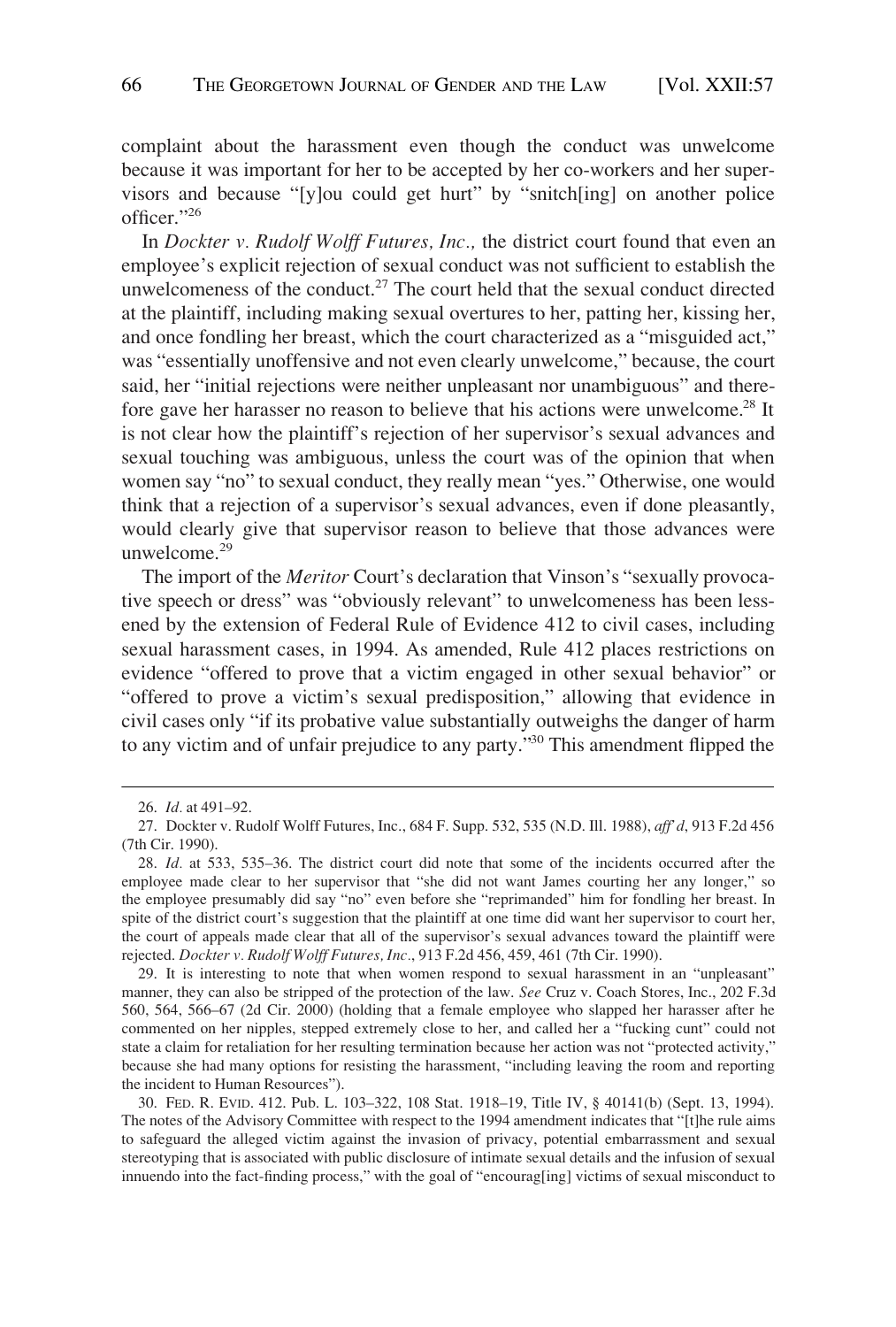presumption; rather than this type of evidence being presumptively admissible as relevant, it is now presumptively inadmissible. It is important to note, however, that this provision will not necessarily prohibit evidence about a harassment target's sexual conduct from being admitted, as long as the probative value of that evidence is deemed by the court to be particularly important in the context of the particular case. For example, the advisory committee notes to the amended rule suggest that, while non-workplace conduct will usually be irrelevant in sexual harassment cases, "some evidence of the alleged victim's sexual behavior and/or predisposition in the workplace may perhaps be relevant."31

Cases decided subsequent to the amendment of Rule 412 confirm that courts have indeed still considered a harassment target's workplace conduct in concluding that she welcomed the sexual conduct to which she was subjected. Courts have relied on that workplace conduct to find welcomeness even when the plaintiff's conduct was not with the harasser and even when the plaintiff had actually rejected the harasser's sexual conduct. An example is *Mangrum v. Republic Industries, Inc.,* in which the plaintiff, a used car salesperson, was found to have welcomed her supervisor's sexual conduct, including his requesting oral sex, patting her buttocks, suggesting that she would make more money on her sales if she accepted his sexual overtures, and propositioning her daughter in her presence; $32$ he ultimately exposed himself to her, causing her to stop coming to work.<sup>33</sup> The court based its conclusion that she welcomed his conduct on the fact that she engaged in sexual banter with co-workers, sat on other employees' laps, and gave them scalp, neck, shoulder, and back massages.<sup>34</sup> Although the court acknowledged that the plaintiff told her supervisor "no," it suggested that the way she said it, often in a joking manner, "tend[ed] to negate the effect of the initial 'no,' making her intentions less clear."35 The court therefore not only required that the plaintiff affirmatively say "no" to establish unwelcomeness; it also apparently required that she do so in a particular way. Perhaps even stranger is the court's conclusion that the supervisor could not have known that conditioning a subordinate's sales commissions on her receptiveness to sex would be unwelcome, unless she told him so and in a particular way.36

Scholars have long challenged the unwelcomeness requirement. Professor Susan Estrich has argued that the unwelcomeness requirement, like the issue of consent in rape law, has shifted the focus of the law from the perpetrator to the

institute and to participate in legal proceedings against alleged offenders." Those notes make clear that the rule applies to sexual harassment cases under Title VII and that the term "behavior" includes sexual fantasies and dreams and that "predisposition" evidence includes "mode of dress, speech, or life-style." FED. R. EVID. 412 advisory committee's note (1994).

<sup>31.</sup> FED. R. EVID. 412 advisory committee's notes (1994).

<sup>32.</sup> Mangrum v. Republic Indus., Inc., 260 F. Supp. 2d 1229 (N.D. Ga. 2003).

<sup>33.</sup> *Id*. at 1238–40.

<sup>34.</sup> *Id.* at 1238, 1252–53.

<sup>35.</sup> *Id.* at 1253.

<sup>36.</sup> The court indicated that, because of the way that the plaintiff rejected what the court referred to as "sexual banter," she did not let the supervisor know "at any time" that his conduct was unwelcome. *Id.*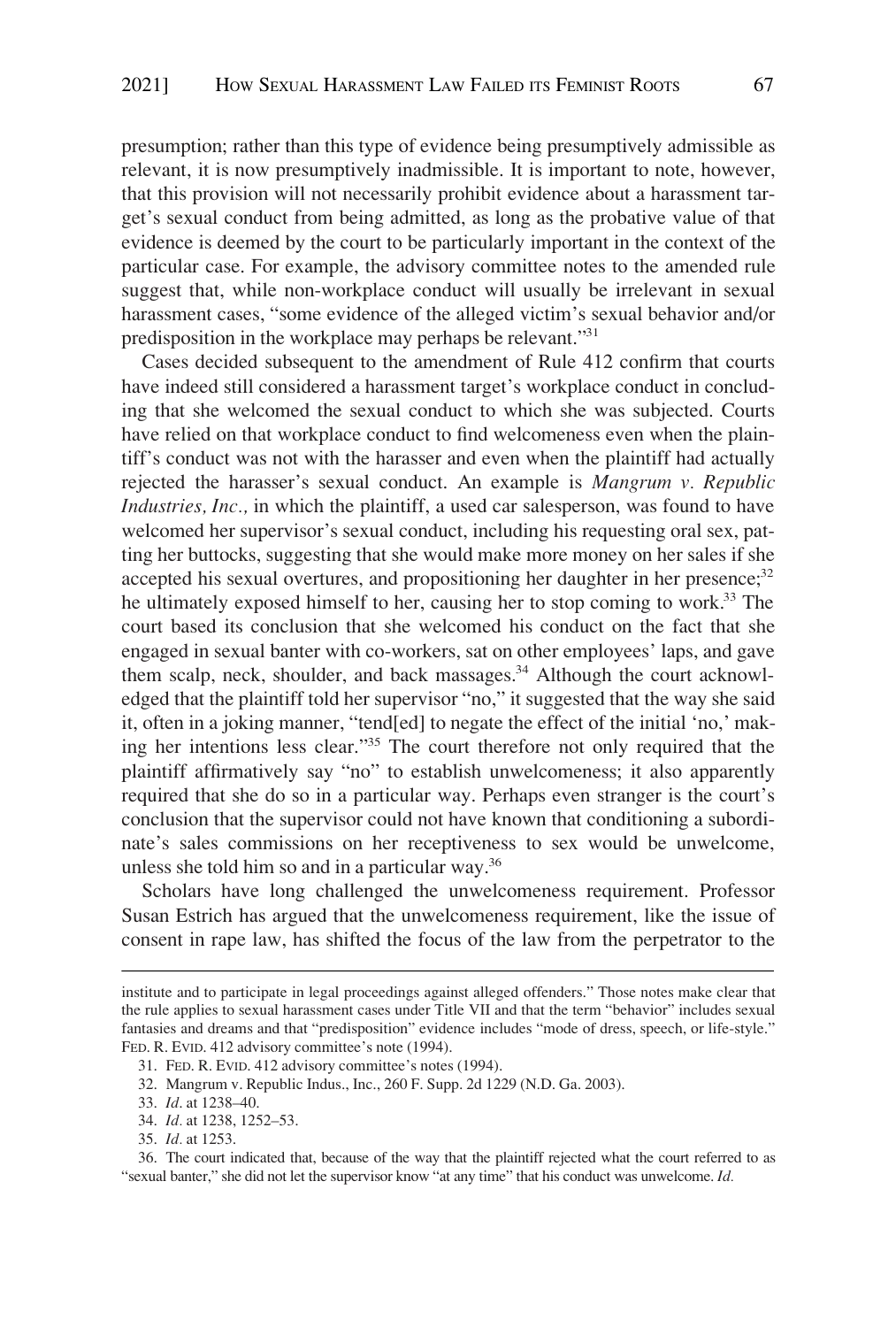target of harassment—questioning her dress, her conduct, how she leads her life—and then judging her against some notion of how the idealized woman would act and blaming her when she comes up short.<sup>37</sup> Professor Margaret Moore Jackson has criticized the unwelcomeness requirement as indicating that "working women are sexually available unless they take affirmative steps to indicate otherwise," thereby reinforcing "the stereotypical treatment of women as objects—natural targets for desire and abuse."38

Some courts have also raised doubts about the "unwelcomeness" requirement. The United States Court of Appeals for the Seventh Circuit declared in *Carr v. Allison Gas Turbine Division, General Motors Corp.* that the concept of "[w]elcome sexual harassment' is an oxymoron,"<sup>39</sup> seeming to suggest that conduct cannot both meet the definition of sexual harassment and be welcomed by its target. After recounting the conduct directed at the female plaintiff by her supervisors and co-workers, including calling her a "cunt" and a "whore," placing offensive graffiti and pictures in her work area, exposing themselves to her, and urinating in her presence, the court of appeals rejected the district court's finding that Carr welcomed the conduct because she "used the 'F word' and told dirty jokes."40 The court of appeals declared of the conduct directed at the plaintiff that "[o]f course it was unwelcome," noting that "Carr's violent resentment of the conduct of her male coworkers toward her is plain."41 The court of appeals' analysis contrasts with that of the district court in *Carr*, which found that the conduct to which the plaintiff was subjected "crossed the line that separates the merely vulgar and mildly offensive from the deeply offensive and sexually harassing," but concluded that she "invited" the conduct and therefore the conduct "was not unwelcome."<sup>42</sup>

In spite of the *Meritor* Court's view of the importance of the unwelcomeness requirement to sexual harassment claims, that requirement serves no necessary or even desirable role with respect to such claims. One might contend that the unwelcomeness requirement is needed to prevent women from actively encouraging sexual conduct from supervisors and other workplace actors and then later bringing actions challenging that conduct. But this requirement—which often causes adverse parties to seek to introduce information about a target's sexual practices or "proclivities" as a way to both challenge her credibility<sup>43</sup> and frame

<sup>37.</sup> *See* Susan Estrich, *Sex at Work*, 43 STAN. L. REV. 813, 826–831 (1991).

<sup>38.</sup> *See* Margaret Moore Jackson, *Confronting "Unwelcomeness" from the Outside: Using Case Theory to Tell the Stories of Sexually-Harassed Women*, 14 CARDOZO J.L. & GENDER 61, 67 (Fall 2007).

<sup>39.</sup> Carr v. Allison Gas Turbine Div., Gen. Motors Corp., 32 F.3d 1007, 1008 (7th Cir. 1994).

<sup>40.</sup> *Id.* at 1009–12.

<sup>41.</sup> *Id.* at 1011.

<sup>42.</sup> *Id.* at 1010–11.

<sup>43.</sup> There has long been a claimed connection between the "chastity" of women and their perceived credibility. Once, this connection was explicitly written into the law of rape and sexual assault. Even now, a belief in that connection continues to play a role in the judicial treatment of claims of sexual misconduct against women. *See generally* Julia Simon-Kerr, *Unchaste and Incredible: The Use of Gendered Conceptions of Honor in Impeachment*, 117 YALE L.J. 1854 (2008); Julia Simon-Kerr,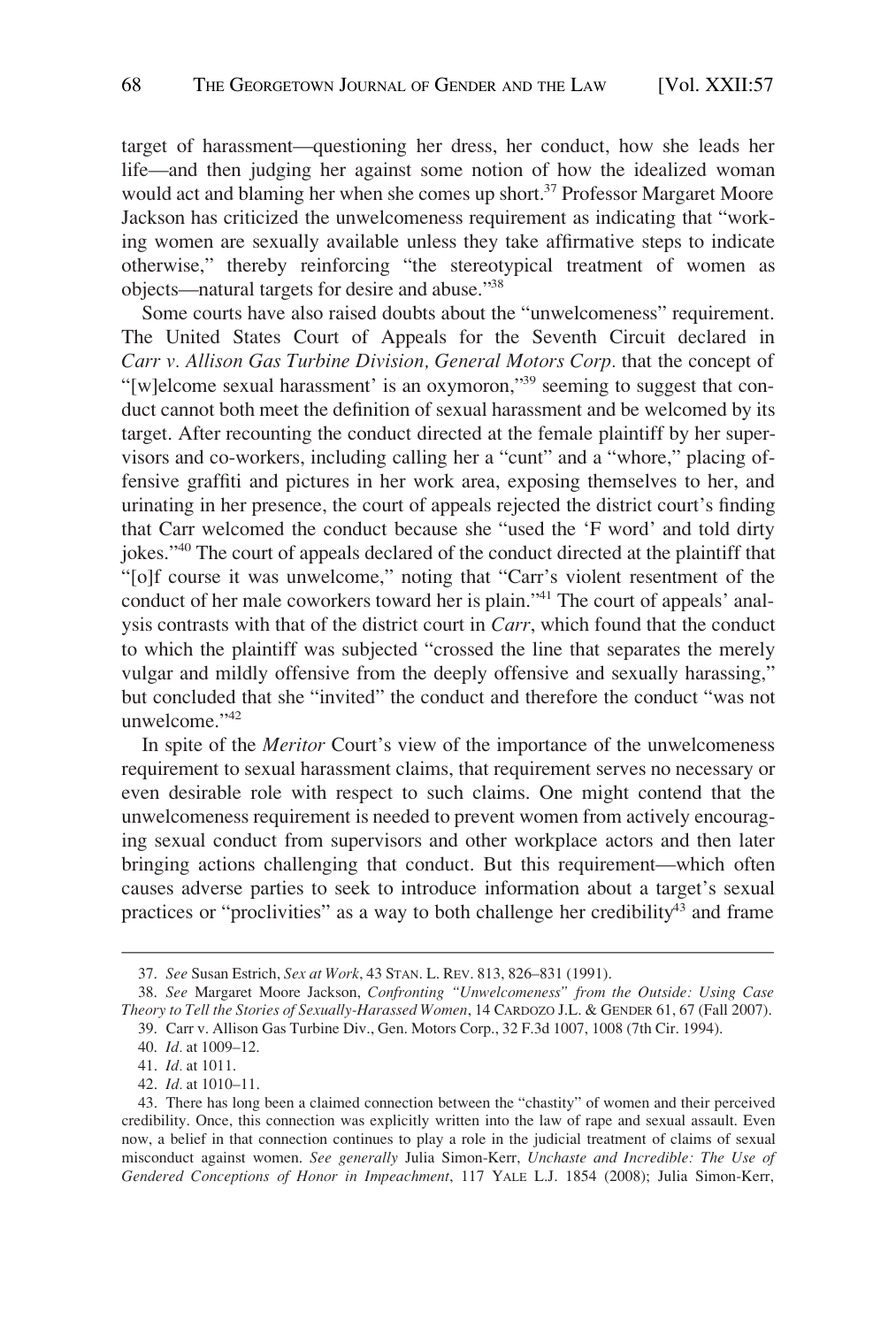her as unworthy of the statute's protections—is entirely unnecessary as a way to prevent the perceived problem of untruthful women. After all, the law has generally found ways to deal with the fact that some witnesses will be untruthful without needing to build the assumption that they will lie into the elements of a cause of action.44

In addition, the remaining requirements of the cause of action for sexual harassment make any separate requirement of unwelcomeness entirely unnecessary. First, the requirement that harassing conduct be objectively offensive and abusive would seem to argue against any need that it also be unwelcome; it is very strange to think that women would generally welcome or invite abusive and degrading conduct directed at them. After all, welcomeness is rarely, if ever, thought to be relevant with respect to other forms of objectively abusive conduct covered by Title VII, such as harassment on the basis of race, religion, or national origin.<sup>45</sup> Second, the additional requirement that the harassment be subjectively perceived as abusive by the target of harassment makes any requirement that it also be unwelcome totally unnecessary: it is impossible to think that women (or anyone else) generally invite or welcome conduct that they subjectively find to be abusive and offensive.<sup>46</sup>

One might even argue against any requirement that conduct be subjectively offensive as well as objectively abusive. It is not clear why the law would want to allow objectively abusive conduct to occur in the workplace, even if a particular target of that abusive harassing conduct did not happen to find it subjectively offensive. $47$  But it is particularly strange to think of the law sanctioning conduct when it *is* subjectively offensive to those exposed to it, as well as objectively abusive, all because of some sense that they must have invited the conduct by their behavior or, worse yet, because they are not the "type" of women who deserve to be protected from abusive sexual conduct.<sup>48</sup>

46. One might argue that some aberrational targets would actually enjoy conduct that is abusive, but surely the law should not be shaped with the aberrational target in mind.

47. *See* Hébert, *supra* note 10, at 577–89 (arguing against the unwelcomeness requirement on a number of grounds, including that the requirement seeks to protect sexual and other conduct that almost everyone recognizes is inappropriate in the workplace and, as demonstrated by hundreds of sexual harassment cases, does nothing to enhance workplaces for most employees).

48. It is clear that this is precisely the thinking behind the finding of some courts that sexually harassing conduct was welcomed by its target, or at least that the target was not offended by the conduct. For example, the district court in *Burns v. McGregor Electronic Industries, Inc*., 807 F. Supp. 506, 508– 09 (N.D. Iowa 1992), found that although the supervisor's sexual advances and other sexual conduct in

*Credibility by Proxy*, 85 GEO. WASH. L. REV. 152, 174–77, 199–201 (2017) (explaining the historical way in which chastity and credibility were linked and explaining the role that that connection still continues to play in rape prosecutions).

<sup>44.</sup> Courts routinely make credibility determinations concerning witnesses, and the possibility of pursuing perjury charges against a witness found to have testified falsely generally is deemed sufficient to guard against false testimony.

<sup>45.</sup> For example, the EEOC in its Enforcement Guidance on Harris v. Forklift Systems, Inc. noted that "[i]f one is subjected to taunts on the basis of race, national origin, etc. there is ordinarily no question that the comments are perceived as abusive and are therefore unwelcome." Enforcement Guidance on Harris v. Forklift Sys., Inc., No. 915.002 (Mar. 8, 1994).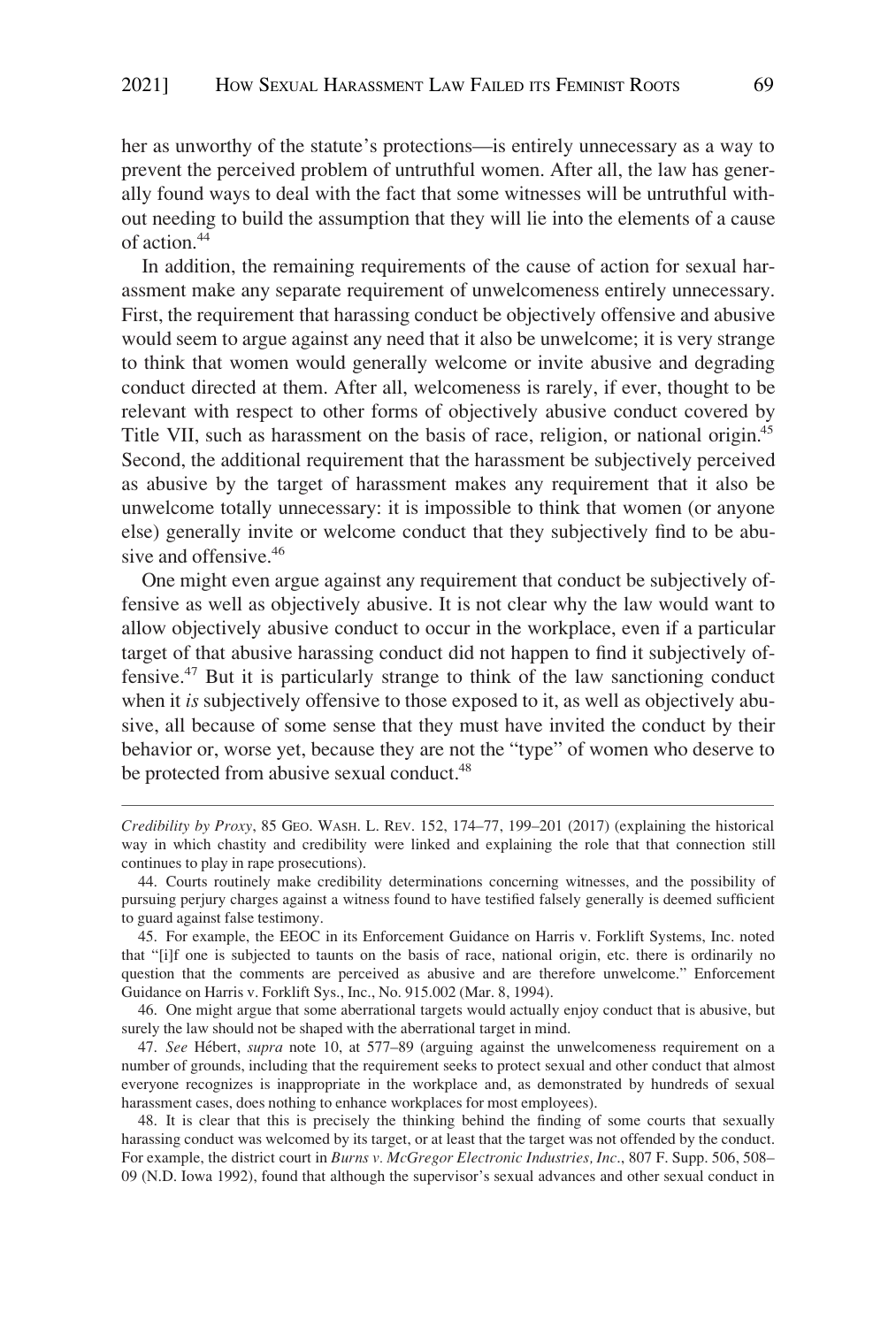The United States Supreme Court appears to be moving away from the unwelcomeness requirement. In sexual harassment cases after *Meritor*, the Court has not indicated that unwelcomeness is a requirement for actionable sexual harassment. In *Harris v. Forklift Systems, Inc.*, a case in which the Court addressed the definition of "a discriminatorily 'abusive work environment'" for actionable workplace harassment, the Court never once referred to any requirement that the harassment to which the plaintiff was subjected be "unwelcome."49 Instead, the Court held that in order for a hostile work environment to be created, two requirements must be met: the conduct must be "severe or pervasive enough to create an objectively hostile or abusive work environment" and the target must "subjectively perceive the environment to be abusive."50 As long as the target of the harassment subjectively perceives the conduct as abusive, the Court did not appear to have been imposing any additional requirement of unwelcomeness, that is, that the conduct has not somehow been invited. Instead, the Court appeared to have reasonably concluded that targets of harassment do not welcome abusive harassing conduct.<sup>51</sup>

the workplace were not welcomed by the plaintiff, in the sense that they were not invited, she was not offended by that conduct "because of her character as revealed by the record," that is, "her manner of dress, her pierced, bejeweled nipples, the location of her tattoo, her interest in having her nude pictures appear in a magazine containing much lewd and crude sexually explicit material." The court of appeals reversed the district court, not once but twice, referencing the "grisly and shocking facts supporting a finding of unwelcome sexual harassment" and concluding that the district court erred in requiring proof that the conduct was both unwelcome and offensive because the "threshold for determining that conduct is *unwelcome* is whether it was uninvited and offensive." Burns v. McGregor Elec. Indus., Inc., 989 F.2d 959, 961–62 (8th Cir. 1993). *See also* Swentek v. USAIR, Inc., 830 F.2d 552, 557 (4th Cir. 1987) (noting the district court's conclusion that because of the plaintiff's past sexual conduct and use of foul language, the harassment to which she was subjected was "not unwelcome" even though she told her harasser to leave her alone, because "she was the kind of person who could not be offended by such comments and therefore welcomed them generally"; the court of appeals held that this conclusion was in error).

<sup>49.</sup> Harris v. Forklift Sys., Inc., 510 U.S. 17 (1993). The word "unwelcome" does not appear at all in the following Supreme Court decisions dealing with harassment under Title VII: Landgraf v. USI Film Prod., 511 U.S. 244 (1994); Oncale v. Sundowner Offshore Serv., Inc., 523 U.S. 75 (1998); Kolstad v. Am. Dental Ass'n, 527 U.S. 526 (1999); Clark Cnty Sch. Dist. v. Breeden, 532 U.S. 268 (2001); Pollard v. E.I. du Pont de Nemours & Co*.,* 532 U.S. 843 (2001); Nat'l R.R. Passenger Corp. v. Morgan, 536 U.S. 101 (2002); Desert Palace, Inc. v. Costa, 539 U.S. 90 (2003); Pa. State Police v. Suders, 542 U.S. 129 (2004); Arbaugh v. Y&H Corp*.,* 546 U.S. 500 (2006); Crawford v. Metro. Gov't of Nashville and Davidson Cnty., 555 U.S. 271 (2009); Univ. of Texas Sw. Med. Ctr. v. Nassar, 570 U.S. 338 (2013); Vance v. Ball State Univ., 570 U.S. 421 (2013). The word "unwelcome" does appear in the case of Burlington N. and Santa Fe Ry. Co., 548 U.S. 53, 79 (2006) (Alito, J. concurring), but the word is used in a different context.

<sup>50.</sup> *Harris*, 510 U.S. at 21–22.

<sup>51.</sup> The district court in the *Harris* case, after remand from the Supreme Court, resurrected the "unwelcomeness" requirement, by concluding that it was not "until the August 18, 1987 meeting with Hardy that the plaintiff indicated by her conduct that the alleged sexual advances were unwelcome" and that prior to that time, "Hardy had no knowledge of the fact that plaintiff was offended by any of his conduct." Harris v. Forklift Sys., Inc., 1994 WL 792661, at \*1 (M.D. Tenn. 1994). Quite apart from the district court's error in relying on a standard that the Supreme Court appears to have abandoned, one also has to wonder at the conclusion that the president of the company would not understand that a woman would be offended by being called a "dumb ass woman" and being asked to retrieve coins from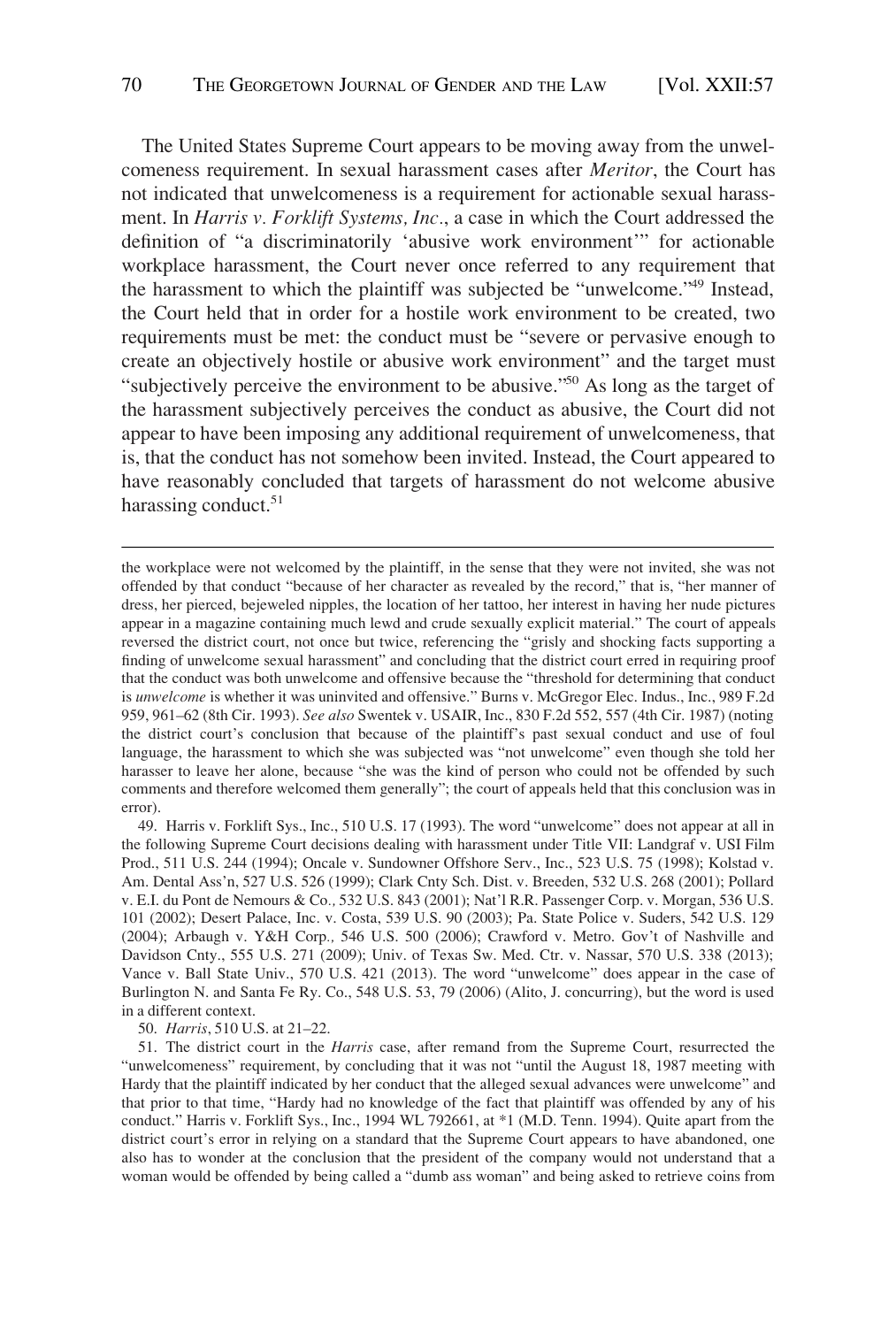Other Supreme Court harassment cases follow the same pattern. In *Faragher v. City of Boca Raton*, in which the Court focused on the issue of employer liability for sexual harassment, the Court stated the requirements of an actionable "sexually objectionable environment" as one that is "both objectively and subjectively offensive, one that a reasonable person would find hostile and abusive, and one that the victim in fact did perceive to be so."52 The term "unwelcome" appears only once in that decision, in the context of the Court describing the actions of lower courts in addressing issues of employer liability.53 In another decision focusing on employer liability, *Burlington Industries, Inc. v. Ellerth*, the term "unwelcome" appears only twice, but more prominently in the first line of the decision, in which the Court states the issue before the Court:

> We decide whether, under Title VII of the Civil Rights Act of 1964, an employee who refuses the unwelcome and threatening sexual advances of a superior, yet suffers no adverse, tangible job consequences, can recover against the employer without showing the employer is negligent or otherwise at fault for the supervisor's actions.<sup>54</sup>

The Court's use of the term "unwelcome" seems only to describe the conduct in this case, not to impose a requirement for actionability. After all, use of the word "threatening" to also describe the conduct would not seem to suggest that harassment has to be threatening to be actionable. The second time the term appears is in parenthetical citation quoting Justice Marshall's concurring opinion in *Meritor.*55 Nothing about the Supreme Court decisions following *Meritor* suggest that a finding of unwelcomeness is a requirement for a claim of actionable sexual harassment.

The Supreme Court's apparent movement away from any separate requirement of "unwelcomeness," however, has not caused the lower courts to abandon the requirement. Lower courts routinely note that one of the elements that a plaintiff in a sexual harassment case is required to establish is that she was subjected to "unwelcome" sexual conduct, generally citing to cases that predate *Harris*.<sup>56</sup>

The EEOC also appears to have moved away from any independent "unwelcomeness" requirement. Although the current regulations of the EEOC still

his front pants pocket as well as the other denigrating conduct to which he subjected Harris, until he was explicitly told so. *Harris*, 510 U.S. at 19.

<sup>52.</sup> Faragher v. Boca Raton, 524 U.S. 775, 787 (1998). *See* discussion of this case *infra* at notes 152– 53 and accompanying text.

<sup>53.</sup> *Id.* at 794.

<sup>54.</sup> Burlington Indus., Inc. v. Ellerth, 524 U.S. 742, 746–47 (1998).

<sup>55.</sup> *Id.* at 763.

<sup>56.</sup> *See, e.g.,* Miles v. City of Birmingham, 398 F. Supp. 3d 1163, 1178–79 (N.D. Ala. 2019) (listing unwelcomeness as one of the elements of the plaintiff's prima facie case for a hostile work environment under Title VII, relying on *Meritor v. Vinson*, 477 U.S. 57, 68 (1986), and the Eleventh Circuit's decision in *Henson v. City of Dundee,* 682 F.2d 897, 903 (11th Cir. 1982)).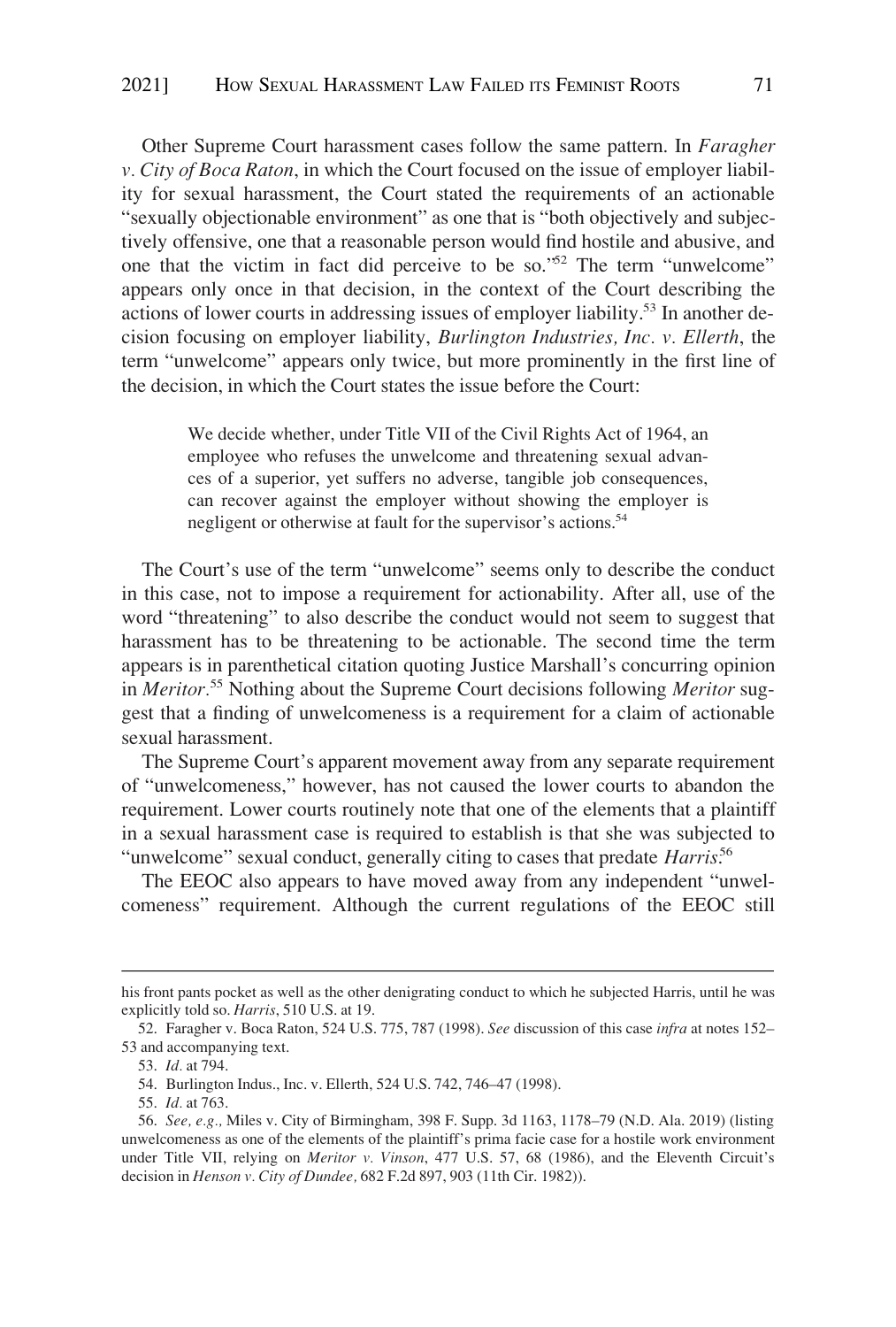define sexual harassment as "unwelcome" conduct of a sexual nature,  $57$  the EEOC, in its Proposed Enforcement Guidance on Unlawful Harassment, provided for public comment in January 2017, noted that the issue of unwelcomeness is part of the requirement that conduct be subjectively hostile and not an independent requirement for a cognizable claim of harassment.<sup>58</sup> The EEOC explained:

> In the Commission's view, conduct that is subjectively and objectively hostile is also necessarily unwelcome. Therefore, the Commission disagrees with courts that have analyzed "unwelcomeness" as an element in the plaintiff's prima facie harassment case, separate from the "subjectively and objectively hostile work environment" analysis.<sup>59</sup>

The EEOC went on to note that subjective hostility is to be determined by the statements of the complainant as to whether she found the conduct to be offensive and harassing, as well as by the existence of informal and formal complaints, although the EEOC noted that a delay in making a complaint does not indicate that the conduct was not subjectively offensive, because there may be other reasons for a failure to report harassment.<sup>60</sup> The EEOC also noted that whether conduct is subjectively hostile depends on the perspective of the complainant and that even participation in the challenged conduct does not negate a finding that it is subjectively hostile, because "an individual might have experienced the conduct as hostile but felt that she had no other choice but to 'go along to get along."<sup>51</sup>

Although the EEOC has taken the position that failure to complain does not equate with the welcomeness of the conduct, some courts have reached precisely that conclusion. In *Stuart v. General Motors,* a case in which the employee did complain about the placement of pornographic photographs on her locker and the presence of a pornographic computer program in the workplace, the court held that the plaintiff could not show that other conduct to which she was subjected was unwelcome, including frequent comments by male employees about her sex life and grabbing their genitals while making noises in her presence, because she did not complain about them while she was employed.<sup>62</sup> The court decided that her failure to complain to supervisors about the conduct when it was occurring indicated that she "failed to consider herself subject to unwelcome sexual harassment" prior to the date of her complaint; the court ultimately concluded that she had not "offered any evidence raising a genuine issue of material fact that she

<sup>57.</sup> U.S. Equal Emp. Opportunity Comm'n, Sexual Harassment, 29 C.F.R. § 1604.11 (2020).

<sup>58.</sup> U.S. Equal Emp. Opportunity Comm'n, Proposed Enforcement Guidance on Unlawful Harassment, EEOC-2016-0009-001 (proposed on Jan. 10, 2017).

<sup>59.</sup> *Id.* at 27.

<sup>60.</sup> *Id.* at 28–29.

<sup>61.</sup> *Id.* at 29.

<sup>62.</sup> Stuart v. General Motors Corp., 217 F.3d 621, 626–27, 632 (8th Cir. 2000).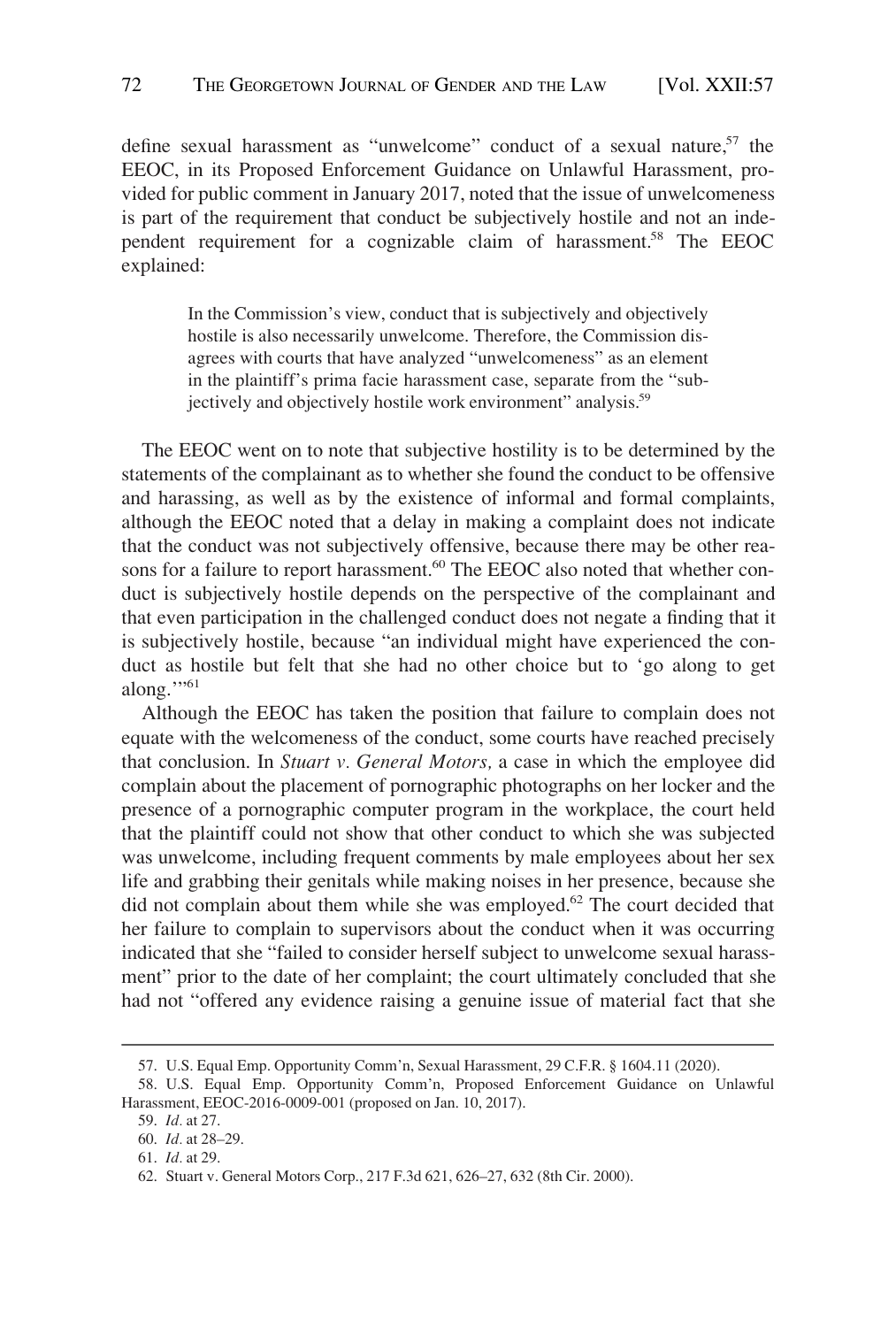<span id="page-16-0"></span>considered her work environment to be hostile."63 The court gave no indication that there might have been reasons for the plaintiff's delay in making complaints, which is particularly ironic given that she also claimed retaliation by being subject to unjustified discipline and then termination for making the complaints about sexual harassment. This type of conclusion gives insufficient attention to the numerous reasons why women who are subjected to sexual harassment fail to make contemporaneous complaints of sexual harassment or even why they fail to make complaints at all.<sup>64</sup>

What has been known as the "unwelcomeness" requirement serves no necessary purpose in sexual harassment law, because the remaining requirements of the cause of action are sufficient to prevent women from challenging conduct that they did not find to be offensive. And the manner in which that requirement has been interpreted has served to shift the blame for harassing behavior from the harassers to the target of that conduct, blaming women for the denigrating and abusive conduct to which they have been subjected as the price for participating in the workforce.

# B. THE SEARCH FOR ANY OTHER MOTIVATION: THE "BECAUSE OF . . . SEX" **REQUIREMENT**

Because the prohibition on sexual harassment is tied to Title VII's prohibition on discrimination, the plaintiff in every case of sexual harassment must establish that the harassment occurred "because of sex."65 This requirement has caused individual harassers and employers to offer, and courts and individual judges to accept, a number of different explanations for the harassment to which female employees have been subjected; those explanations include that women were not targeted because they were women, but because they were bad employees,  $66$ 

<sup>63.</sup> *Id.* at 632–34.

<sup>64.</sup> *See* Robinson v. Jacksonville Shipyards, Inc., 760 F. Supp. 1486, 1506 (M.D. Fla. 1991) (citing to expert testimony indicating that making a formal complaint is the least common way in which women who have been sexually harassed respond to harassment, because they fear escalation of the problem, retaliation from the harasser, embarrassment from reporting, that nothing will be done, and that they will be blamed for the harassment). *See generally L. Camille Hébert, Why Don't "Reasonable Women" Complain About Sexual Harassment?,* 82 IND. L. J. 711 (2007) (discussing studies indicating that women often fail to make complaints or delay in making complaints about sexual harassment because of fear of retaliation, concerns about being blamed for the harassment, fears of not being believed, and concerns that making those complaints will affect their standing in the workplace and their ability to advance in their careers).

<sup>65.</sup> The Supreme Court made this clear in *Oncale v. Sundowner Offshore Services, Inc.,* 523 U.S. 75, 80 (1998) (emphasis in original), when it said "Title VII does not prohibit all verbal or physical harassment in the workplace; it is directed only at '*discriminat[ion]* . . . because of . . . sex.'"

<sup>66.</sup> The dissenting judge in *Carr v. Allison Gas Turbine Div., General Motors Corp.,* 32 F.3d 1007, 1009, 1015 (7th Cir. 1994), suggested that the verbal abuse to which the female plaintiff was subjected, including being called a "cunt" and a "whore," "might well have been due to factors other than her being a woman," including her "abysmal work attendance record." This belief in the motivation for the harassment to which Carr was subjected appears to have been shared by both the district court judge and the employer. *See id.* at 1015–16 (Coffey, C.J., dissenting).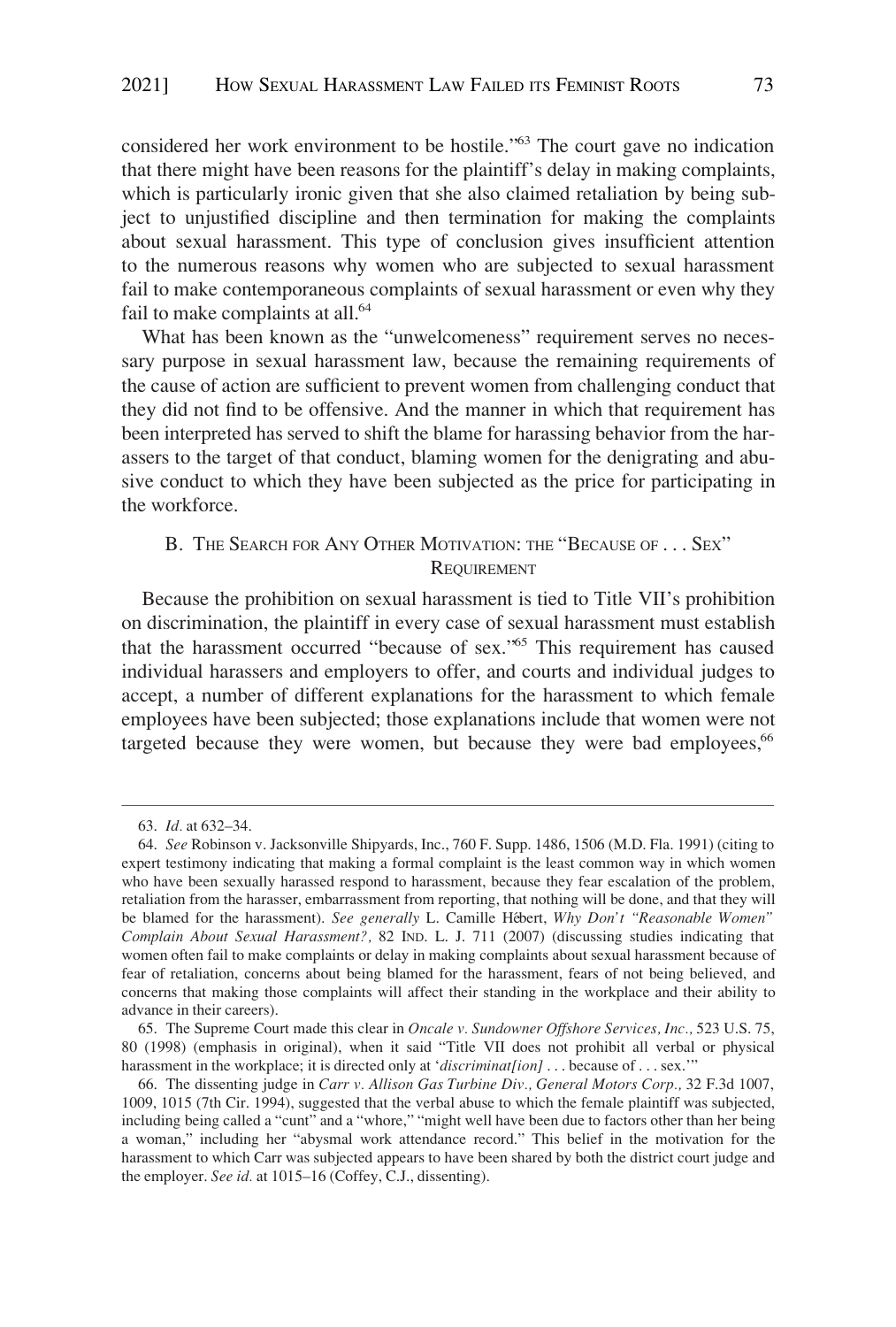because they were disliked generally, $67$  or because they were "jerks." $68$ 

These types of arguments have led courts to accept that sexually explicit and sexually denigrating harassing conduct is not based on sex. In *Dohrer v. Metz Baking Co.,* the female plaintiff was subjected to a range of conduct by a coworker, including: brushing up against her; making a crude comment about a "blow job;" referring to her as "meat," "boner," "meat wagon," and "meat slinger;" making derogatory comments about her husband after indicating that the co-worker wanted a relationship with her; and commenting to her about how she smelled.<sup>69</sup> The court avoided a finding of sexual harassment on a number of grounds, including refusing to consider certain conduct because it was timebarred, but noted that "[i]t is doubtful whether plaintiff has shown that the namecalling and the comments about her marriage were made because of her sex."70 The court's refusal to understand that calling a woman "meat" and "boner" or, for that matter, demeaning her husband and marriage were sex-based smacks of willful blindness.

The reluctance of courts to recognize that sexually denigrating conduct having one's body parts poked, prodded, and grabbed against one's will; being subjected to offensive comments about one's actual or assumed sexual practices; being subjected to propositions of sexual conduct in what is supposed to be a professional environment; and being called sexually offensive terms—is because of sex demonstrates a lack of understanding on the part of courts with respect to not only the effect that these actions have on women, $71$  but also that those effects are

<sup>67.</sup> *See, e.g.,* Weinsheimer v. Rockwell Int'l. Corp., 754 F. Supp. 1559, 1561, 1564–65 (M.D. Fla. 1990) (casting doubt on whether the explicitly sexual conduct directed at the plaintiff, including a coworker pointing to her crotch and saying "give me some of that stuff" and instances of grabbing her breasts and her crotch, as well as non-sexual conduct, such as holding a knife to her throat, were based on sex because she had "a confrontational and abusive personality" and because other witness testified that their altercations "usually grew out of work or personal issues, rather than having a sexual animus").

<sup>68.</sup> *See* Rebecca Hanner White, *There's Nothing Special About Sex: The Supreme Court Mainstreams Sexual Harassment*, 7 WM. & MARY BILL RTS. J. 725, 735–36 (April 1999) ("a woman in a male-dominated workplace may be harassed because she is a woman, or she may be harassed because she is a jerk").

<sup>69.</sup> Dohrer v. Metz Baking Co. No. 96 CC 50455, 1999 WL 60140, at \*1–2. (N.D. Ill. Jan. 27, 1999).

<sup>70.</sup> *Id.* at \*7.

<sup>71.</sup> The cluelessness of some courts, either actual or feigned, in this regard is truly staggering. In *Bennett v. Corroon & Black Corp.,* 517 So. 2d 1245 (La. Ct. App. 1987), a case in which the court was applying a state law similar to Title VII, the court found that the posting of cartoons that the court described as "sexually oriented, crude, deviant and personally offensive" in the toilet stall of the men's restroom, which were labeled with the female plaintiff's name, were not discriminatory as based on sex because some cartoons were labeled with the names of men. The court said that "[i]t is well settled that instances of complained of sexual conduct that prove equally offensive to male and female workers would not support a Title VII sexual harassment charge because both men and women were accorded like treatment." As a factual matter, it seems unlikely that the cartoons were equally offensive to both men and women, because the plaintiff left her job and obtained psychiatric counseling after the discovery of the cartoons, and there was no indication in the opinion that any male employee acted similarly. *Id.* at 1246–47. But more importantly, the court failed to understand that even if it were true that men and women were treated similarly, which it likely was not—men tend to be treated as the "subjects" of sex, while women are generally treated as the "objects" of sex—that "equal" treatment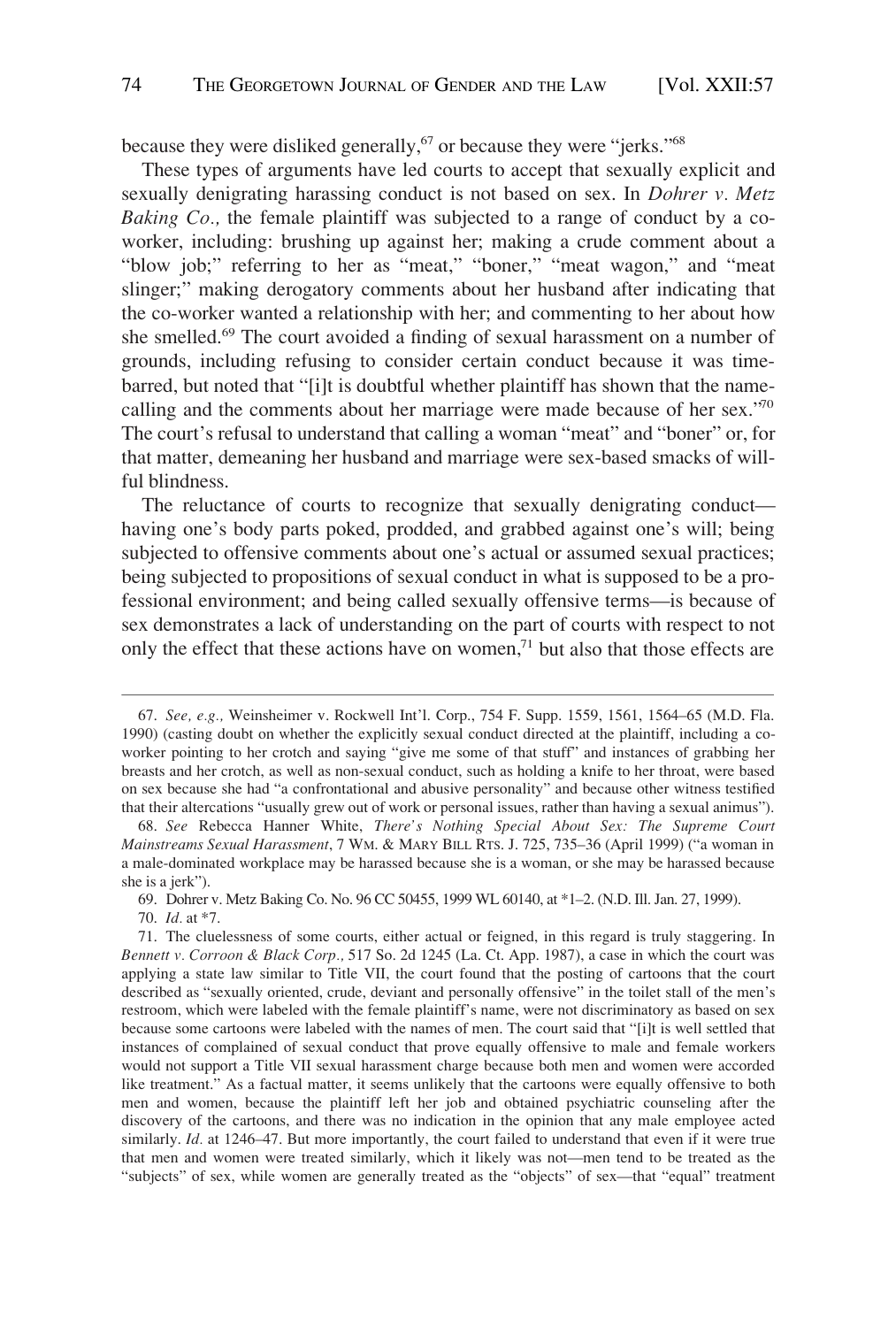precisely why sexual conduct is chosen as the weapon by harassers. No one seriously questions that racially or ethnically hostile conduct is discriminatory; harassers presumably choose racial epithets precisely because of the racial hostility that they express. Similarly, there is no reason to believe that harassers choose sexually hostile behavior randomly or coincidentally. Instead, they presumably choose conduct that is sexually hostile in order to express their gender hostility toward women. The failure of courts to understand this dynamic allows harassers to engage in sexually harassing conduct with impunity.

Some courts have recognized that sexual conduct is often chosen by harassers precisely to show sexual or gender-based hostility. This understanding can be found in the decision of *Doe v. City of Belleville, Illinois,* which directly addressed the issue of whether same-sex harassment could be actionable under Title VII,<sup>72</sup> a question later resolved by the Court in the affirmative.<sup>73</sup> The court of appeals in *Doe* explained why sexually explicit conduct should generally be considered to meet the "because of sex" requirement for sexual harassment, whether in a same-sex or cross-sex context:

> When a harasser sets out to harass a female employee using names, threats, and physical contact that are unmistakably gender-based, he ensures that the work environment becomes hostile to her as a woman—in other words, that the workplace is hostile to her "because of" her sex. Regardless of why the harasser has targeted the woman, her gender has become inextricably intertwined with the harassment. Likewise, when a woman's breasts are grabbed or when her buttocks are pinched, the harassment necessarily is linked to her gender. . . . [T]he victim's gender not only supplies the lexicon of the harassment, it affects how he or she will experience the harassment; and in anything short of a truly unisex society, men's and women's experiences will be different.<sup>74</sup>

The court of appeals later made clear its understanding that this was not just the effect of sexually explicit harassing conduct in the workplace, but also its purpose: that the harassers in that case likely chose sexual conduct as a way to harass the target because of his gender.75 And the court suggested that this would

would likely constitute discrimination on the basis of sex against both the men and the women so identified in the cartoons.

<sup>72.</sup> Doe v. City of Belleville, 119 F.3d 563, 566 (7th Cir. 1997), *cert. granted, judgment vacated sub nom.* City of Belleville v. Doe ex rel. Doe, 523 U.S. 1001 (1998). This decision was vacated by the Supreme Court for further consideration in light of the decision in *Oncale v. Sundowner Offshore Servs. Inc.,* 523 U.S. 75 (1998). There is no record of the court of appeals' reconsideration of this case. For the reasons explained in L. Camille Hébert, *Sexual Harassment as Discrimination "Because of . . . Sex"*: *Have We Come Full Circle?,* 27 OHIO N. UNIV. L. REV. 439, 451–55 (2001), the Supreme Court's vacation of the court of appeals' decision does not rob the court of appeals' analysis of force.

<sup>73.</sup> *See Oncale*, 523 U.S. at 81.

<sup>74.</sup> *Doe*, 119 F.3d at 578.

<sup>75.</sup> *Id.* at 578–79.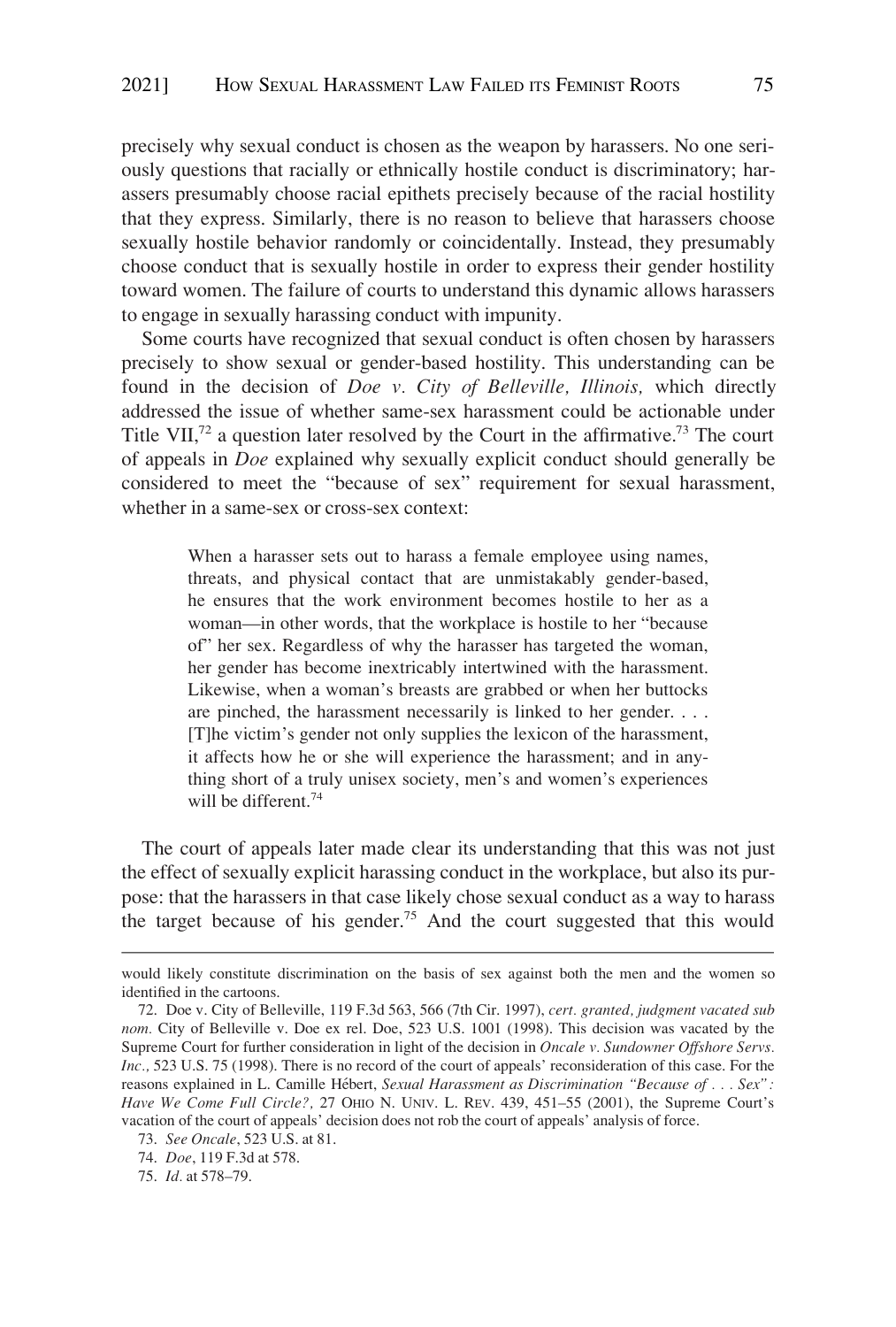normally be the case: "[W]e have difficulty imagining when harassment of this kind would *not* be, in some measure, 'because of' the harassee's sex—when one's genitals are grabbed, when one is denigrated in gender-specific language, and when one is threatened with sexual assault, it would seem to us impossible to de-link the harassment from the gender of the individual harassed."76

Targets of sexual harassment have often pointed to the gendered nature of the comments directed at them as evidence of the gender-bias of the harassment.<sup>77</sup> A number of courts have recognized the gendered nature of sexual, and even nonsexual, comments directed at women.<sup>78</sup> But some courts have refused to find gender bias even when harassers telegraph their bias in this way, struggling mightily to explain why explicitly gendered comments did not demonstrate the existence of gender bias. A classic example is the decision of the United States Court of Appeals for the Seventh Circuit in *Galloway v. General Motors Service Parts Operations*, in which Judge Richard Posner explained why the use of the term "bitch" was not a gender-related term:

> It is true that "bitch" is rarely used of heterosexual males (though some heterosexual male teenagers have recently taken to calling each other 'bitch'). But it does not necessarily connote some specific female characteristic, whether true, false, or stereotypical; it does not draw attention to the woman's sexual or maternal characteristics or to other respects in which women might be thought to be inferior to men in the workplace, or unworthy of equal dignity and respect. In its normal usage, it is simply a pejorative term for 'woman.'79

<sup>76.</sup> *Id.* at 580. The court of appeals made clear its understanding that while "sexual harassment *can* spring from the harasser's attraction to the victim," "[m]en sexually harass women in the workplace for reasons other than sexual desire." *Id.* at 586, 590.

<sup>77.</sup> *See, e.g.,* Passananti v. Cook Cnty., 689 F.3d 655, 663–64 (7th Cir. 2012) (female plaintiff alleged that supervisor's use of the terms "fucking bitch," "stupid bitch," and "bitch" was evidence of gender bias in harassment and discipline); Xueyan Zhoe v. Intergraph Corp., 353 F. Supp. 3d 1220, 1230, 1233 (N.D. Ala. 2019) (female Asian plaintiff relied on bathroom graffiti referring to "Asian sluts" as evidence of gender, racial, and national origin bias of harassing conduct); Burns v. McGregor Electronic Indus., Inc., 989 F.2d 959, 964 (8th Cir. 1993) (female plaintiff relied on co-worker's use of terms "bitch," "slut," and "cunt" to demonstrate gender bias of harassment).

<sup>78.</sup> *See, e.g.,* Forest v. Brinker Int'l Payroll Co., 511 F.3d 225, 229 (5th Cir. 2007) (noting that "[a] raft of case law . . . establishes that the use of sexually degrading, gender-specific epithets, such as 'slut,' 'cunt,' 'whore,' and 'bitch,' . . . has been consistently held to constitute harassment based on sex"); Reeves v. C.H. Robinson Worldwide, Inc., 594 F.3d 798, 810–12 (11th Cir. 2010) (noting that use of terms "bitch" and "slut" are "humiliating and degrading based on sex" and therefore are genderderogatory terms; court noted that terms "whore" and "cunt" were also gender-specific, derogatory terms).

<sup>79.</sup> Galloway v. Gen. Motors Serv. Parts Operations, 78 F.3d 1164, 1168 (7th Cir. 1996). *See also* Reyes v. McDonald Pontiac GMC Truck, Inc., 997 F. Supp. 614 (D.N.J. 1998) (concluding, on a motion to dismiss, that the female plaintiff being called a "bitch" and a "Miss Fucking Queen Bee" was not evidence that these comments were directed at her because of her sex because "[s]ometimes words of frustration and anger are only meant in that spirit") (citing *Galloway*).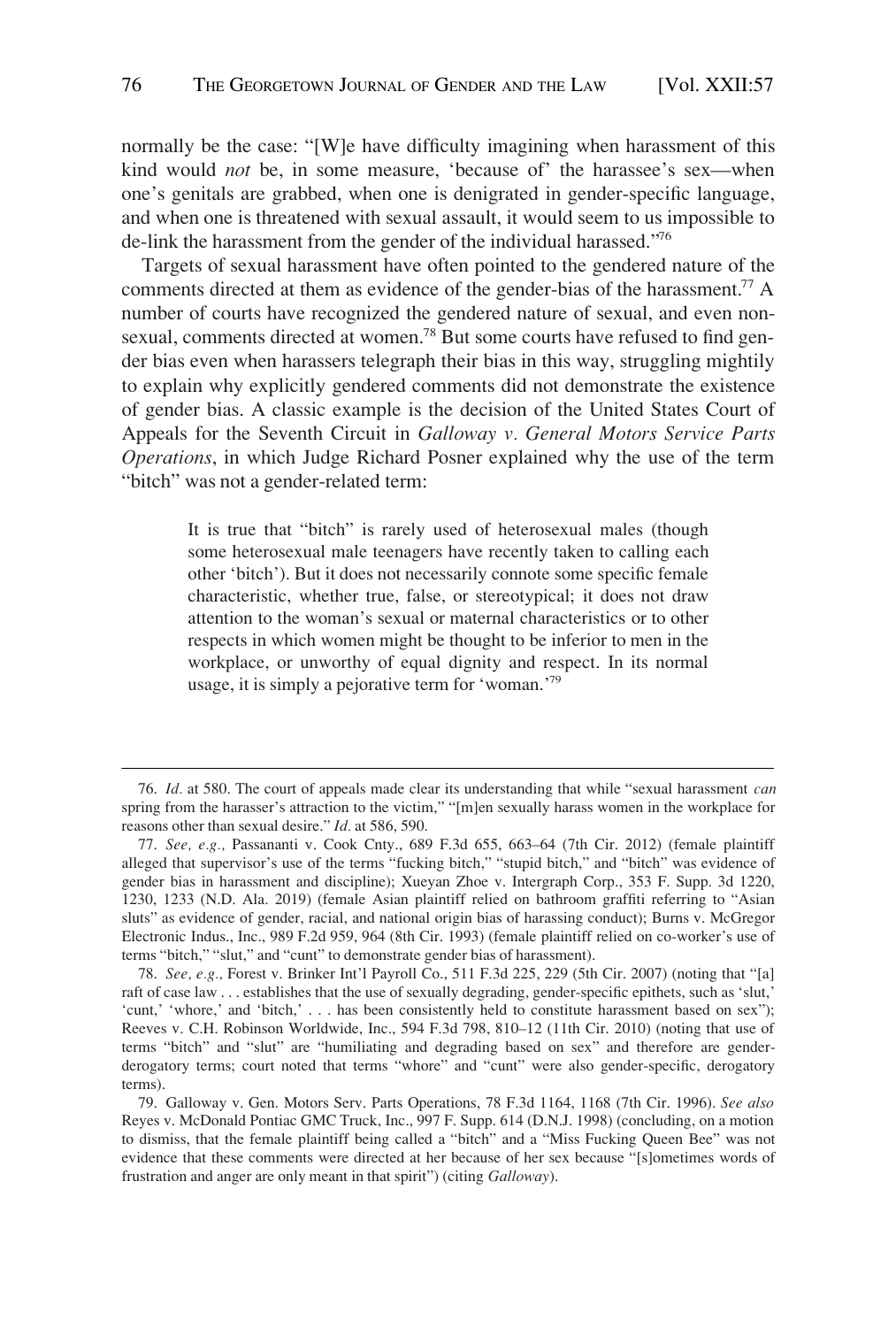<span id="page-20-0"></span>Judge Posner failed to explain why the use of a "pejorative term for 'woman'" was not evidence that the term was gender-related, as opposed to an inference that the "abuse of a woman was motivated by her gender rather than by a personal dislike unrelated to gender."80 It is difficult to imagine that Judge Posner would have found that a pejorative term for Black or Latinx individuals was similarly not a race- or ethnicity-related term.

Even more pejorative terms for women have been found not to be evidence of gender bias sufficient to support a claim for sexual harassment. The court in *Wieland v. Department of Transportation* concluded, on summary judgment, that the plaintiff being called a "slut" by a female co-worker was not evidence of sex discrimination.81 This type of analysis speaks of willful blindness on the part of courts, which are willing to overlook the obvious bias that animates sexually harassing behavior even when the harassers articulate the motivations behind their conduct.

The "because of sex" requirement has been used by courts to deny the gender hostility of even explicitly gender-based comments and behavior. Instead, courts have searched for some other reason to explain the harassment, often concluding that the women were harassed for reasons that allow the courts to find them to have been responsible for their own harassment.

# C. THE RIGHT TO BE FREE FROM ONLY THE MOST HORRIFIC HARASSMENT: THE "SEVERE OR PERVASIVE" REQUIREMENT

The requirement that harassment be objectively abusive, measured by the "severe or pervasive" standard, is the requirement imposed by the courts that has perhaps placed the most significant obstacle in the way of women challenging sexually derogatory and denigrating conduct to which they have been subjected in the workplace. Courts have declared that the "severe or pervasive" requirement is a "high threshold."82 While this requirement has not proved insurmountable in all cases, many courts have used this requirement to find much harmful harassment simply not serious enough to be unlawful.

The requirement that harassment be "severe or pervasive" arises from the *Meritor* case, in which the Supreme Court cited with approval to the EEOC Guidelines recognizing that hostile work environment sexual harassment violates Title VII, noting that the agency "drew upon a substantial body of judicial

<sup>80.</sup> *Galloway*, 78 F.3d at 1168. Judge Posner did acknowledge that use of the term "bitch" sometimes might be gender-related in the sense that "[t]he word 'bitch' is sometimes used as a label for women who possess such 'woman faults' as 'ill-temper, selfishness, malice, cruelty, and spite,' and laterally as a label for women considered by some men to be too aggressive or careerist." *Id.* 

<sup>81.</sup> Wieland v. Dept. of Transp., 98 F. Supp. 2d 1010, 1019 (N.D. Ind. 2000). *See also* Chisholm v. St. Mary's City Sch. Dist. Bd. of Educ., 947 F.3d 342, 350–51 (6th Cir. 2020) (under Title IX, court held that high school football coach's use of term "pussy" to male football players, even if used as an assault on their masculinity, was not evidence of sex discrimination because there was no evidence of the coach favoring one sex over the other).

<sup>82.</sup> *See, e.g.,* Duncan v. General Motors Corp., 300 F.3d 928, 934 (8th Cir. 2002).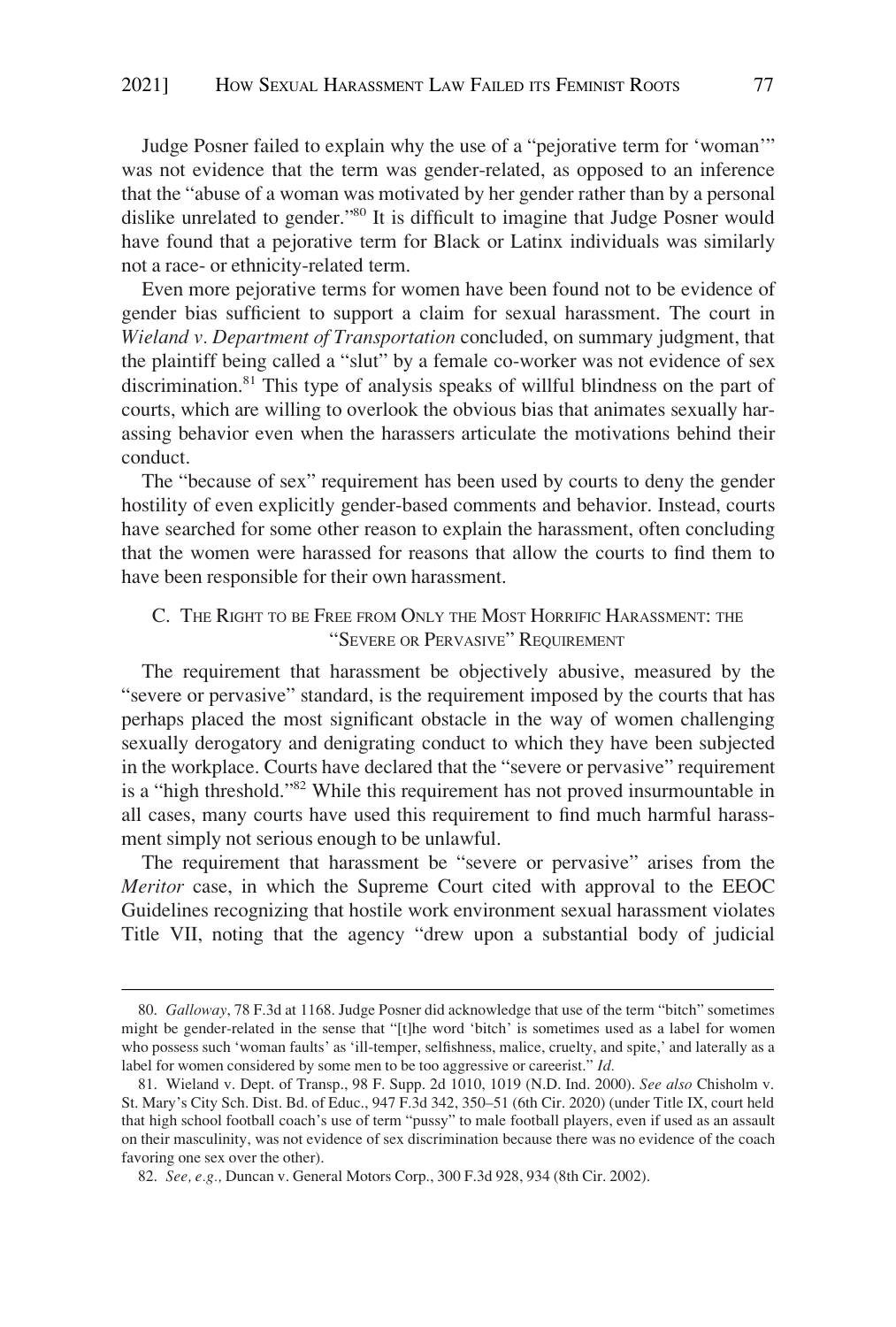decisions and EEOC precedent holding that Title VII affords employees the right to work in an environment free from discriminatory intimidation, ridicule, and insult."83 The Court held that in order for harassing conduct to affect a term and condition of employment and therefore be actionable under Title VII, "it must be sufficiently severe or pervasive 'to alter the conditions of [the target's] employment and create an abusive working environment.'"84 The Court went on to note that the plaintiff's allegations in that case were "plainly sufficient" to meet this standard.<sup>85</sup> Those allegations, which involved a persistent pattern of sexual conduct, including coerced sexual intercourse and forcible rape, seem to have led some lower courts to believe that the conduct had to rise to that level in order to be actionable.

In *Harris*, the Court appears to have sought to correct the lower courts' overreading of the "severe or pervasive" requirement. The Court rejected the lower court's holding that the conduct did not meet that standard unless it inflicted severe psychological injury.<sup>86</sup> Noting that the "appalling conduct" alleged in *Meritor* did not "mark the boundary of what is actionable," the Court instead adopted the following standard:

> A discriminatorily abusive work environment, even one that does not seriously affect employees' psychological well-being, can and often will detract from employees' job performance, discourage employees from remaining on the job, or keep them from advancing in their careers. Moreover, even without these tangible effects, the very fact that the discriminatory conduct was so severe or pervasive that it created a work environment abusive to employees because of their race, gender, religion, or national origin offends Title VII's broad rule of workplace equality . . . . This is not, and by its nature cannot be, a mathematically precise test . . . But we can say that whether an environment is 'hostile' or 'abusive' can be determined only by looking at all the circumstances. These may include the frequency of the discriminatory conduct; its severity; whether it is physically threatening or humiliating, or a mere offensive utterance; and whether it unreasonably interferes with an employee's work performance.<sup>87</sup>

Accordingly, the Court in *Harris* seemed to be adopting a less rigorous standard than that used by lower courts. The Court contrasted "physically threatening or humiliating" conduct, which it suggested would be actionable, from "a mere offensive utterance," which would not, although its statement that "no single factor is required"88 indicates that conduct need not be either physically threatening

<sup>83.</sup> Meritor Savs. Bank v. Vinson, 477 U.S. 57, 65 (1986).

<sup>84.</sup> *Id.* at 67.

<sup>85.</sup> *Id.* 

<sup>86.</sup> Harris v. Forklift Sys., Inc., 510 U.S. 17, 22 (1993).

<sup>87.</sup> *Id.* at 22–23.

<sup>88.</sup> *Id.* at 23.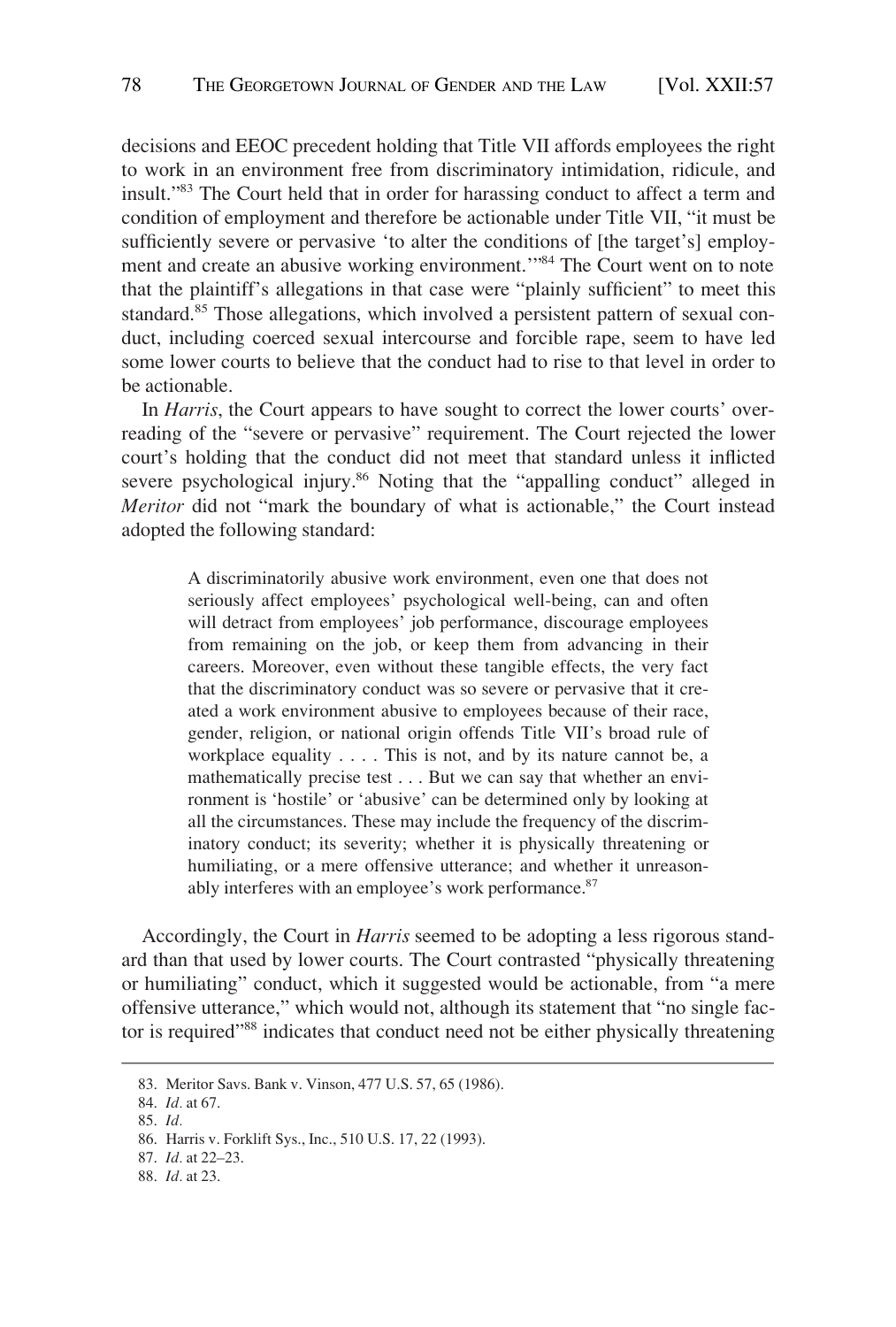or humiliating to be actionable. The Court's language also suggests that harassing conduct that detracts from employees' job performance or keeps them from advancing in their careers would meet the standard for actionable harassment, although again, such a showing is not necessarily required in order for the harassment to be actionable.

A later Supreme Court case, however, can be read to indicate that the standard for actionable harassment is more rigorous and demanding. In *Faragher*, a case in which the standard for actionable harassment was generally not at issue, the Court announced that "conduct must be extreme to amount to a change in the terms and conditions of employment" and suggested that the lower courts had correctly "heeded this view" in concluding that many instances of harassment were not serious enough to be actionable.<sup>89</sup> The term "extreme," like "severe" and "pervasive," is subject to almost any interpretation that the lower courts want to place on it. However, at least one of the two cases that the Court cited as support for the lower courts heeding that view suggests that conduct that might not be viewed as "extreme" still meets the standard for actionable harassment.

In the first case cited in *Faragher*, *Carrero v. New York Housing Authority,* the employer argued that the conduct in that case, which involved the female plaintiff's supervisor touching her on the knee and arm on several occasions, kissing her neck, and attempting to kiss her, and then publicly criticizing her job performance after her rejection of this conduct, was not actionable because it was trivial.<sup>90</sup> But the court of appeals "emphatically" rejected the employer's argument, indicating that it was sufficiently pervasive to alter her working environment:

> A female employee need not subject herself to an extended period of demeaning and degrading provocation before being entitled to seek the remedies provided under Title VII. It is not how long the sexual innuendos, slurs, verbal assaults, or obnoxious course of conduct lasts. The offensiveness of individual actions complained of is also a factor to be considered in determining whether such actions are pervasive.<sup>91</sup>

<sup>89.</sup> Faragher v. City of Boca Raton, 524 U.S. 775, 778 (1998). In addition to citing to two lower court cases, the Court also cited to a leading treatise for examples of conduct that the lower courts had not found to be sufficiently severe or pervasive. 1 BARBARA LINDEMANN & PAUL GROSSMAN, EMPLOYMENT DISCRIMINATION LAW 805–06 n.290 (3d ed. 1996). It is difficult to know what to make of this citation. It is unclear whether one should assume that the Court was approving of each and every case cited in this footnote of the treatise or, if instead, that the Court was generally indicating that, in some cases, harassing conduct is not sufficiently serious to be actionable. It is difficult to believe, for example, that the Court really wanted to permit a supervisor to ask a female employee, while in his closed office, to remove all of her clothing, *see* Boarman v. Sullivan, 769 F. Supp. 904, 910 (D. Md. 1995), an action that would seem to be both threatening and humiliating.

<sup>90.</sup> Carrero v. New York Hous. Auth., 890 F.2d 569, 573, 578. (2d Cir. 1989). 91. *Id.* at 578.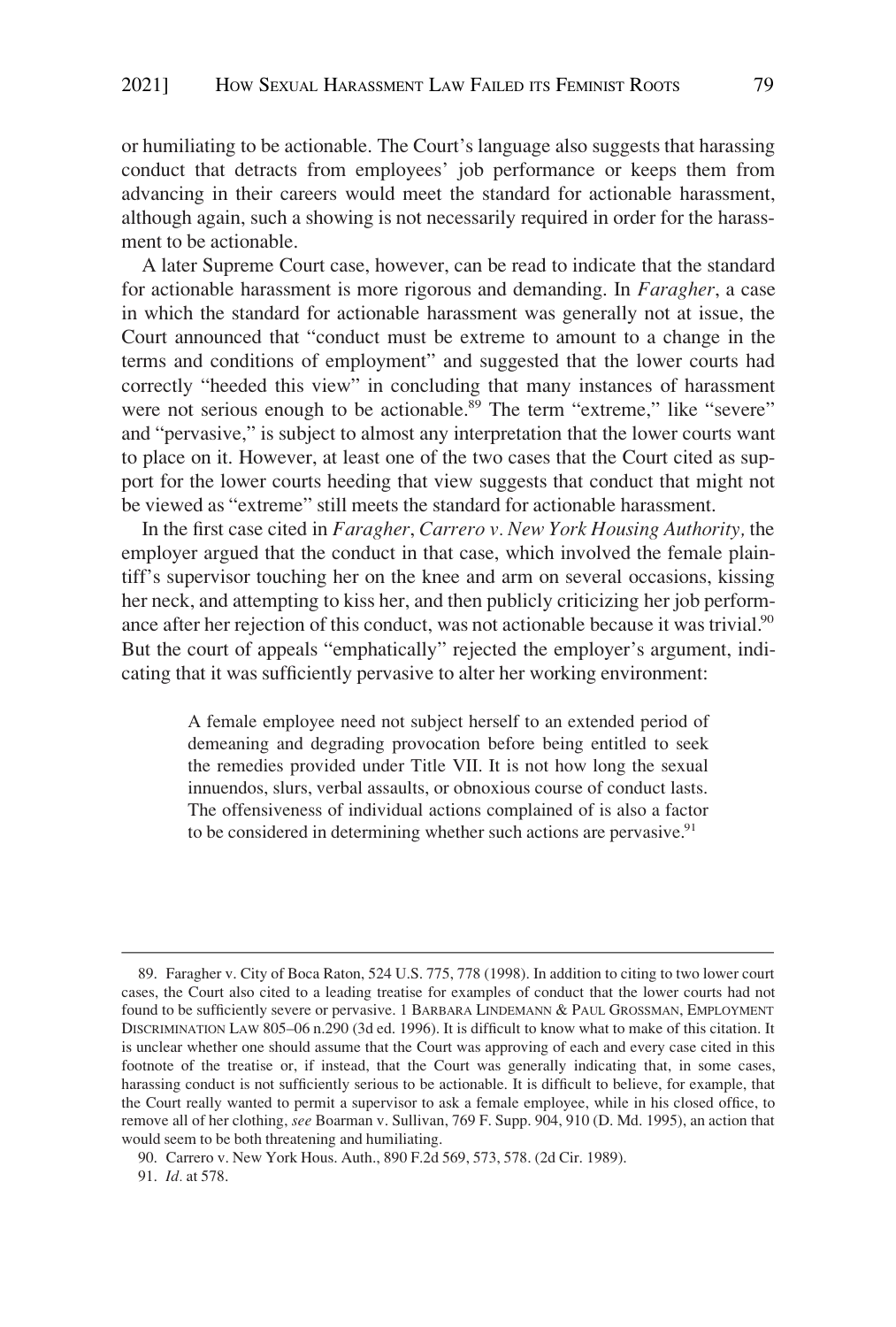The court noted that the fact that the harasser was her supervisor and held a position of power over her contributed to the conclusion that his conduct was pervasive and created a hostile work environment.<sup>92</sup>

The second case cited by the *Faragher* Court was *Moylan v. Maries County.*<sup>93</sup> This case involved allegations that the sheriff came into the female plaintiff dispatcher's office and attempted to kiss her, put his arms around her, and fondled her.<sup>94</sup> She also alleged that he raped her, although he claimed that they had consensual sexual intercourse.95 While it is possible that the *Faragher* Court meant to cite this case for the proposition that sexual conduct must be as extreme as rape to be sufficiently severe, it instead seems likely that the Court was invoking the following language, which appears at the pages cited by the Court: "The plaintiff must show a practice or pattern of harassment against him or her; a single incident or isolated incidents generally will not be sufficient. The plaintiff must generally show that the harassment is sustained and nontrivial."96

The *Faragher* Court gave the following explanation for the requirement that it was imposing:

> These standards for judging hostility are sufficiently demanding to ensure that Title VII does not become a "general civility code." Properly applied, they will filter out complaints attacking "the ordinary tribulations of the workplace, such as the sporadic use of abusive language, gender-related jokes, and occasional teasing."<sup>97</sup>

This language suggests that the Court was imposing a standard considerably less rigorous than requiring conduct to be as serious as rape to be severe and a standard less rigorous than the word "extreme" would suggest.

Requiring sexually harassing conduct to be as "extreme" as the courts have required is not necessary to prevent claims from being recognized based on "ordinary tribulations of the workplace," unless those "ordinary tribulations" are viewed as including unwanted touching of one's breasts, buttocks, and genitals, use of denigrating sexual epithets, and gender-hostile and threatening behavior. Requiring conduct to be "extreme" in that sense before it is deemed unlawful strips women of *Meritor*'s promise of the "right to work in an environment free from discriminatory intimidation, ridicule, and insult"98 and denies *Harris*' indication that women have a right to be free of conduct that "detract[s] from

<sup>92.</sup> *Id.* 

<sup>93.</sup> Moylan v. Maries Cnty., 792 F.2d 746 (8th Cir. 1986).

<sup>94.</sup> *Id.* at 747–48.

<sup>95.</sup> *Id.* 

<sup>96.</sup> *Id.* at 749–50 (citing Katz v. Dole, 709 F.2d 251, 256 (4th Cir. 1983)).

<sup>97.</sup> *Faragher,* 524 U.S. at 788 (citations omitted).

<sup>98.</sup> Meritor Savs. Bank v. Vinson, 477 U.S. 57, 65 (1986).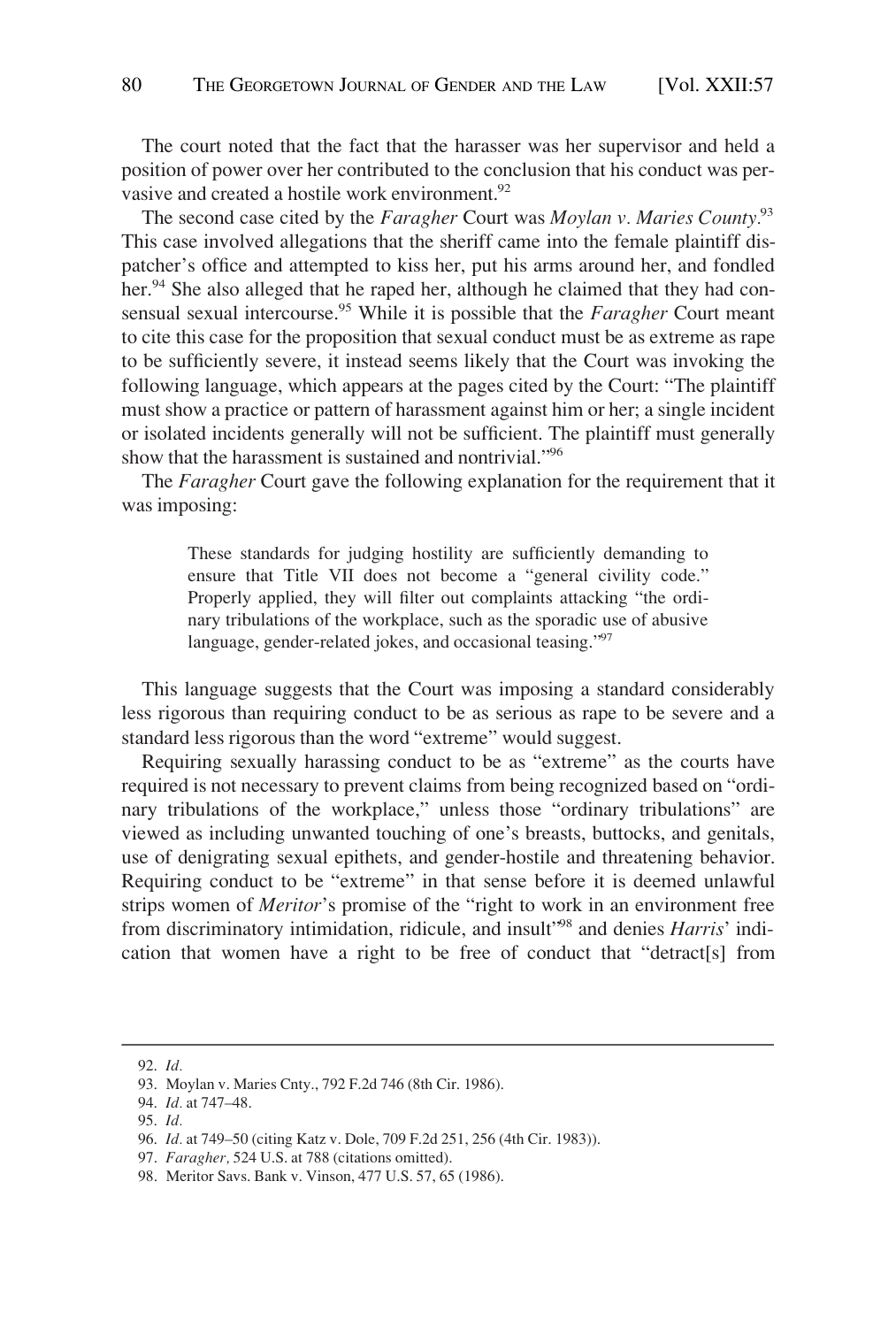employees' job performance, discourage[s] employees from remaining on the job, or keep[s] them from advancing in their careers."99

The standard articulated by the Court in *Faragher* seems to recognize only two categories of harassing conduct: that which is "extreme" and therefore actionable, and that which is "trivial" and therefore lawful. This dichotomy might not matter so much if the courts generally defined all conduct that cannot be dismissed as "trivial" to be "extreme"; the Court's language in *Faragher* indicating that, if the standards are "properly applied," they will filter out conduct it seemed to view as trivial can be read to support just such an interpretation. Instead, however, the lower courts generally seem to be taking the opposite approach—defining all conduct that they do not characterize as "extreme" to be "trivial."

Another Supreme Court case decided just a couple of months before *Faragher*  may suggest that sexually harassing conduct need not be "extreme" to be actionable. That case, *Oncale v. Sundowner Offshore Services, Inc.*100 involved not only the issue of whether same-sex harassment was unlawful,<sup>101</sup> but it also addressed the standard for actionable harassment.102 The unanimous Court, as in *Faragher*, indicated that the "severe or pervasive" requirement was intended to prevent Title VII "from expanding into a general civility code," but also indicated that a purpose of the requirement was to "ensure that courts and juries do not mistake ordinary socializing in the workplace—such as male-on-male horseplay or intersexual flirtation—for discriminatory 'conditions of employment.'"103 The Court also emphasized that consideration of "the social context in which the particular behavior occurs and is experienced by the target" "will enable courts and juries to distinguish between simple teasing and roughhousing between members of the same sex, and conduct which a reasonable person in the plaintiff's position would find severely hostile or abusive."<sup>104</sup> Here, the Court does not seem to require that the conduct be extreme; instead, the Court's language might be read to suggest that conduct that does not meet the standards of "ordinary socializing in the workplace" or "simple teasing or roughhousing" is the type of conduct that a reasonable person in the plaintiff's position would find hostile or abusive, that is, "an objectively hostile or abusive work environment."105

Many judges tend to trivialize the presence of sexual harassment in the workplace, discounting its effects in altering the atmosphere of the workplace and causing real harm to the women subjected to it. They seem to believe that it is not that serious because it is "just sex" and therefore neither harmful nor particularly

<sup>99.</sup> Harris v. Forklift Sys., Inc., 510 U.S. 17, 22 (1993).

<sup>100.</sup> Oncale v. Sundowner Offshore Servs., Inc., 523 U.S. 75 (1998).

<sup>101.</sup> *Id.* at 76.

<sup>102.</sup> *Id.* at 76.

<sup>103.</sup> *Id.* at 81.

<sup>104.</sup> *Id.* at 82. An example given by the Court also seems to suggest that a coach smacking his secretary on the buttocks in the office might reasonably be experienced as abusive conduct.

<sup>105.</sup> *Id.* at 81.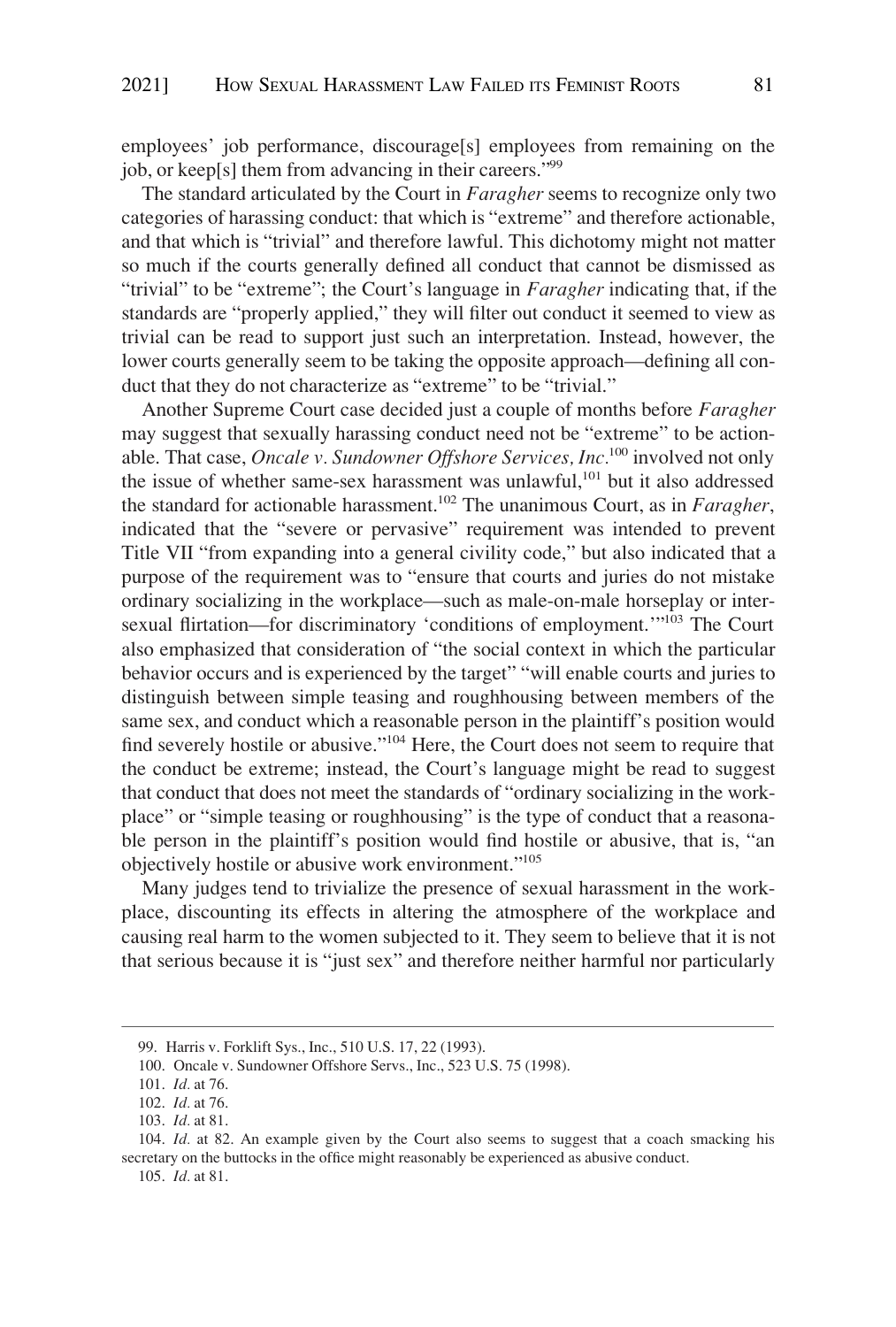threatening. But what these courts miss is that the conduct is particularly harmful because of its sexual nature. As Professor Estrich explained:

> What makes sexual harassment more offensive, more debilitating, and more dehumanizing to its victims than other forms of discrimination is precisely that it is sexual. Not only are men exercising power over women, but they are operating in a realm which is still judged according to a gender double standard, itself a reflection of the extent to which sexuality is used to penalize women.<sup>106</sup>

Putting sugar in a woman's gas tank or keying her car as a way to show hostility might reasonably be viewed as threatening behavior, but showing that hostility by grabbing her breasts, buttocks, or genitals is particularly threatening, because aggressive sexual behavior carries with it the suggestion of even more serious conduct, including rape. Sexual behavior directed at women in the workplace also serves to remind them that they are viewed as sexual objects, not serious workers.

Some courts do seem to recognize the humiliating and harmful effects of sexual conduct in what is supposed to be a professional workplace. The district court in *Breeding v. Cendant Corp.* acknowledged the harmful effect of sexually harassing conduct on women and their interests in workplace equality.<sup>107</sup> In rejecting the employer's argument that the sexual comments directed at the female plaintiff by her supervisor did not create a hostile environment, the court noted that those humiliating comments, in front of her colleagues, created a perception of her "as a sex object and a victim, rather than a competent professional and an equal."108 The court remarked that this was "precisely the injury that Title VII seeks to prevent, as the repeated public humiliation of an employee in a sexual manner can undermine that employee's professional position just as surely as a failure to promote or a wrongful termination."109

Judges tend to find conduct not to be sufficiently severe even when it involves sexual touching—and would likely be criminal sexual assault<sup>110</sup>—and not to be pervasive even when it occurs over a period of years.111 They often note how the

<sup>106.</sup> Susan Estrich, *Sex at Work*, 43 STAN. L. REV. 813, 820 (1991).

<sup>107.</sup> Breeding v. Cendant Corp., No. 01 Civ. 11563(GEL), 2003 WL 1907971 (S.D.N.Y. Apr. 17, 2003).

<sup>108.</sup> *Id.* at \*5.

<sup>109.</sup> *Id.* 

<sup>110.</sup> *See, e.g.,* Brooks v. City of San Mateo, 229 F.3d 917, 921–22, 926–27 (9th Cir. 2000) (finding that an incident in which a supervisor forced his hand under the female plaintiff's sweater and bra to touch her breast, and for which he pleaded no contest to misdemeanor sexual assault and spent 120 days in jail, was not actionable sexual harassment because the conduct was insufficiently severe).

<sup>111.</sup> *See, e.g.,* Cockrell v. Greene Cnty. Hosp. Bd., No. 7:17-cv-00333-LSC, 2018 WL 1627811 (N.D. Ala. 2018), *appeal dismissed*, No. 18-11857-GG, 2018 WL 6046418 (11th Cir. Sept. 19, 2018) (finding that the sexual conduct by a CEO over a period of two and one-half years was not pervasive, including: his comments on the buttocks, hips, and pubic hair of employees; his comments denigrating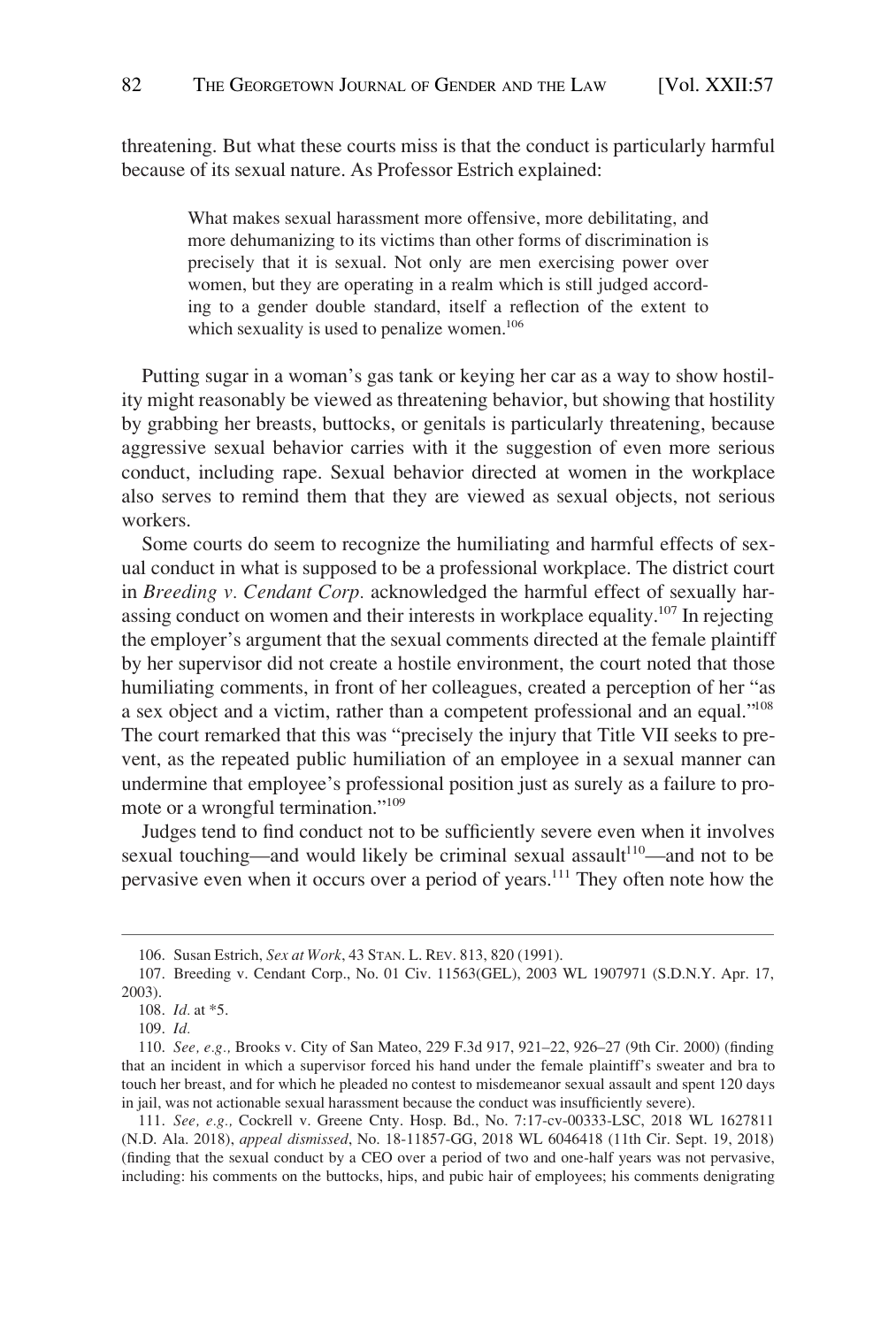conduct could have been much worse. These judges, often but not always male, seem to be deciding whether they themselves would find the conduct to be sufficiently serious, even though, statistically, it is much less likely that they themselves will ever be subject to this type of harassing conduct.

Judges who are inclined to find sexually harassing conduct not to be sufficiently severe or pervasive to be unlawful tend to reach this conclusion by searching for cases in which the conduct was even more serious but found not sufficient to meet the standard for actionable harassment, resulting in a ratcheting up of the required standard.112 However, given the large number of sexual harassment cases with varying conduct and varying results,113 judges with an inclination to find sexual harassing conduct to be sufficiently severe or pervasive could very well ratchet down the standard by finding cases in which the similar or even less serious conduct was found to be sufficient.<sup>114</sup>

A particularly egregious example of this ratcheting-up process can be found in the case of *Brooks v. City of San Mateo*. 115 In this case, the court found that the conduct directed at the plaintiff, which involved a senior co-worker placing his

112. *See, e.g.,* Takkunen v. Sappi Cloquet LLC, Civ. No. 08-1454 (RHK/RLE), 2009 WL 1287323, at \*3 (D. Minn. May 6, 2009) (noting that "[t]he Eighth Circuit has rejected hostile-work environment claims based on facts more egregious than those presented here"). *See also* Mendoza v. Borden, Inc., 195 F.3d 1238, 1266–68 (11th Cir. 1999) (Tjoflat, J., concurring in part and dissenting in part) (noting that while the cases cited by the majority with approval "involved conduct so outrageous that it would shock the conscience of the court," other courts have found less egregious conduct sufficient to survive a motion for judgment as a matter of law).

113. *See, e.g.,* Timm v. Progressive Steel Treating, Inc., 137 F.3d 1008, 1009–10 (7th Cir. 1998) (upholding the jury's conclusion that actionable sexual harassment had occurred and that punitive damages were appropriate against the employer in a case in which a female plaintiff's co-worker snuck up behind her and grabbed her buttocks, ran his hand up her thighs, and made sexual comments and sexual propositions on a regular basis); Herring v. SCI Tennessee Funeral Servs., Inc., No. 2:15-CV-280, 2018 WL 2399050, at \*3 (E.D. Tenn. May 24, 2018) (upholding a jury verdict in a sexual harassment case, because there was sufficient evidence that the harassment by a co-worker was severe and pervasive when the co-worker discussed his sex life, made comments about her body parts, shared photographs of his naked sex partner, invited the plaintiff to engage in sexual activity, ran his foot along her buttocks close to her private parts, sent her sexual text messages on her phone, and used a key to open the door to the bathroom and laugh at her while she was in her bra and underwear).

114. *See* L. Camille He´bert, *Is "MeToo" Only a Social Movement or a Legal Movement Too?,* 22 EMP. RTS. & EMP. POL'Y J. 321, 330 & n.33 (2018) (discussing the way in which courts ratchet up the standard for actionable harassment and how they could instead ratchet down that standard).

115. Brooks v. City of San Mateo, 229 F.3d 917 (9th Cir. 2000). This decision was written by Judge Alex Kozinski, who retired from the United States Court of Appeals for the Ninth Circuit after being accused of sexual harassment and other sexual misconduct by a number of attorneys and former law clerks. *See* Matt Zapotosky, *Federal Appeals Judge Announces Immediate Retirement Amid Probe of Sexual Misconduct Allegations*, WASH. POST (Dec. 18, 2017).

the intelligence and professional experience of female employees; and his suggesting to a female employee that he could take her from her husband if he paid the down payment on a car); Williams v. United Launch All., LLC, 286 F. Supp. 3d 1293, 1299–1300, 1304 (N.D. Ala. 2018) (finding that approximately twenty incidents of harassment by a supervisor over a year and a half, including commenting on her buttocks, making sexual jokes, telling her that he would be her "sugar daddy" and "work husband," discussing his wife's vagina around her, and suggesting that other workers would want to see her "down on all fours," were not pervasive, suggesting that the incidents would have had to occur daily to meet that standard).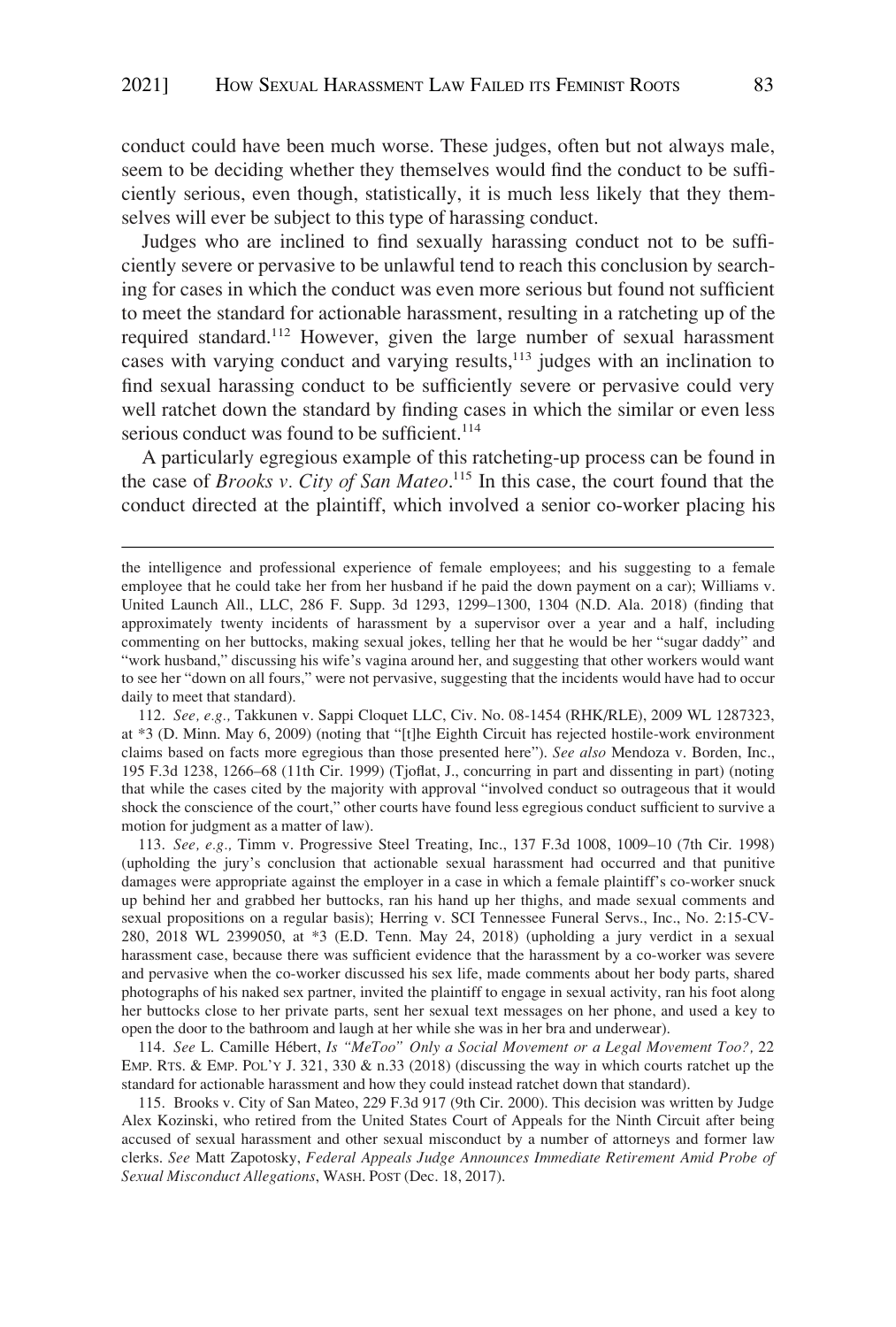hand on the plaintiff's stomach and then, after being pushed away, forcing his hand underneath her sweater to fondle her bare breast, and, after being rebuffed again, suggesting that they have a sexual encounter, was not sufficiently severe or pervasive to be unlawful.116 In reaching this conclusion, the court pointed to another case in which a single incident of harassment *was* deemed sufficiently serious to be actionable. That other case involved a woman who was slapped, whose shirt was torn off, who was hit on the head and choked, who was raped, and who was held captive overnight.<sup>117</sup> One might argue that the court was not necessarily saying that one had to be raped and kidnapped in order to state a claim of sexual harassment, but the court of appeals did say this:

> Brooks did not allege that she sought or required hospitalization; indeed, she did not suffer any physical injuries at all. The brief encounter between Brooks and Selvaggio was highly offensive, but nothing like the ordeal suffered by the unfortunate young woman in *Al-Dabbagh*, who was held captive from evening until early the next morning. Utilizing the *Harris* factors of frequency, severity and intensity of interference with working conditions, we cannot say that a reasonable woman in Brook's position would consider the terms and conditions of her employment altered by Selvaggio's actions. Brooks was harassed on a single occasion for a matter of minutes in a way that did not impair her ability to do her job in the long-term.<sup>118</sup>

This case has already been used as fodder for the contention that "only rape is sufficiently severe" by other courts applying the standards for actionable harassment<sup>119</sup>

This case is not an outlier. There are dozens, if not hundreds, of cases in which courts find intrusive, denigrating, and even threatening conduct not to be

<sup>116.</sup> *Brooks*, 229 F.3d at 926.

<sup>117.</sup> The case cited by the *Brooks* court was *Al-Dabbagh v. Greenpeace, Inc.,* 873 F. Supp. 1105 (N. D. Ill. 1994). 229 F.3d at 925–26 (citing Al-Dabbagh v. Greenpeace, Inc., 873 F. Supp. 1105, 1108 (N. D. Ill. 1994)).

<sup>118.</sup> *Brooks,* 229 F.3d at 926. The court indicated that this single incident did not impair her ability to do her job, but the employee took a six-month leave of absence immediately after the incident and began to see a psychologist. After returning from leave, she was ostracized by her co-workers and supervisors and ultimately left work and never returned. *Id.* at 922. The court even questioned whether a single incident, even one as severe as rape and kidnapping, could support a hostile environment claim. *Id.* at 925–26. Given that the standard for actionable harassment is "severe *or* pervasive," one would have thought that the Supreme Court had answered that question in the affirmative.

<sup>119.</sup> *See, e.g.,* Chesier v. On Q Fin. Inc., 382 F. Supp. 3d 918, 925–27 (D. Ariz. 2019) (relying on the decision in *Brooks* as support for the conclusion that a single incident of harassment must be "extremely severe" to be actionable and indicating that rape was the type of conduct that met this standard; the court found it "notable" that of the factual situations identified in which a single incident might be sufficient for hostile environment claim, all of the examples involved "the plaintiff being violently raped or enduring some similar form of physical assault").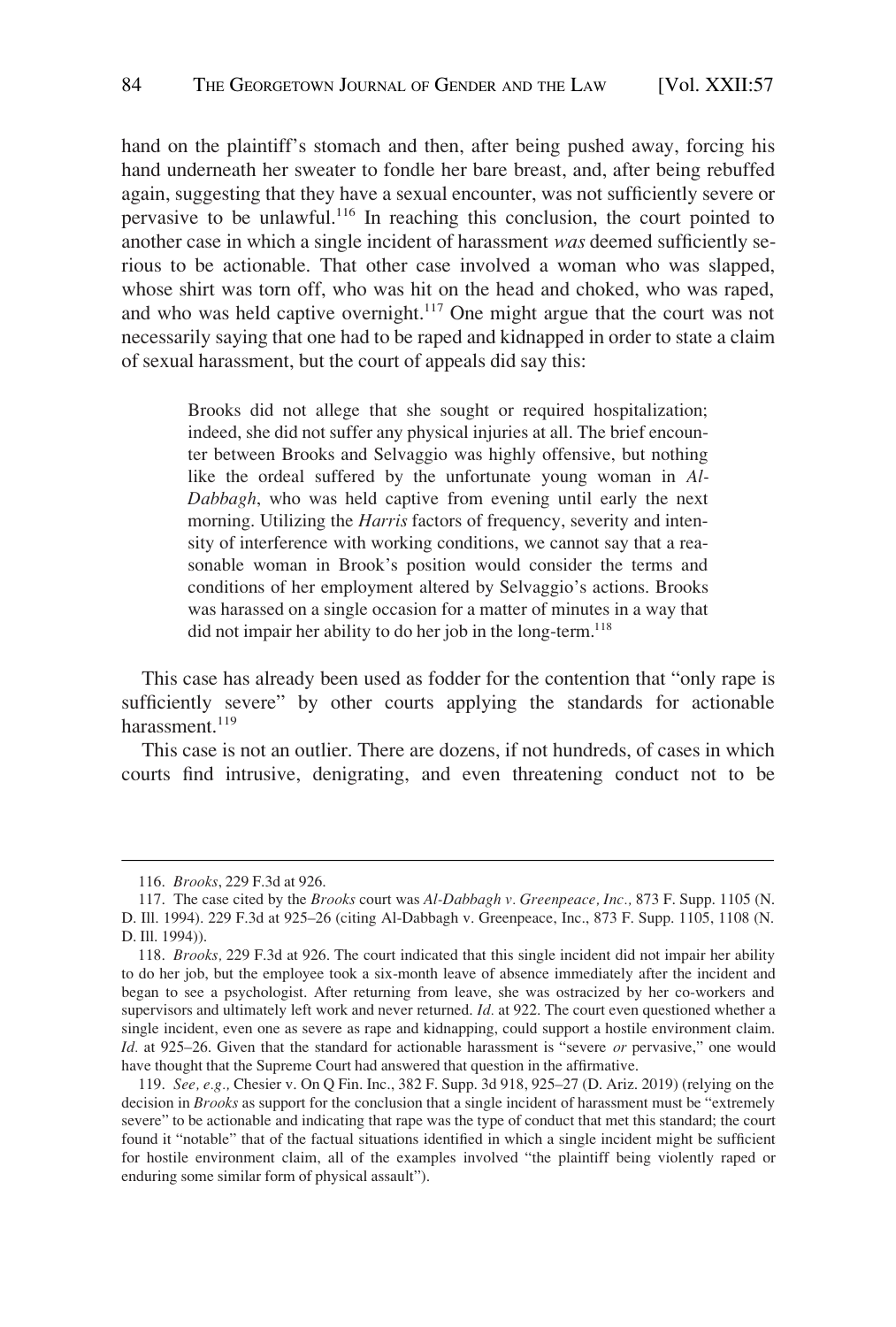sufficiently serious to state a claim for actionable harassment.<sup>120</sup> These cases are often decided on motions for summary judgment or motions to dismiss, $121$  so employees are denied even the opportunity to establish their claims before a jury even though juries might be better able than federal judges to determine what is objectively offensive or abusive to a reasonable woman (or person).122

The actual effect of the harassment on the women subjected to it seems irrelevant to the courts, and women's claims about the seriousness of the harassment are often discounted, regardless of the way that they react to that harassment. For example, in *Takkunen v. Sappi Choquet LLC,* the female plaintiff took an extended leave of absence after a co-worker tugged on her shorts, patted his lap for her to sit down, ran his fingers through her hair, commented on the size of her breasts, suggested that they could go to places in the workplace to be alone, pretended to unzip his pants in front of her, and asked about whether she was having sex with a co-worker.<sup>123</sup> She was required to attend sexual harassment training with that co-worker, during which other participants asked questions that she felt were directed at her.<sup>124</sup> The district court, on summary judgment, found that the conduct did not create a hostile environment because she "was not physically

<sup>120.</sup> *See, e.g.,* Hancock v. Barron Builders & Mgmt. Co., 523 F. Supp. 2d 571, 574–76 (S.D. Tex. 2007) (finding that instances occurring at least weekly, in which supervisor described use of sexual toys, discussed sexual relations with his wife in demeaning terms, graphically described situations in which he date-raped women, requested employee to come to his house in a bikini, and entered employee's office and began to disrobe were not sufficiently severe or pervasive to be actionable); Williams v. United Launch All., LLC, 286 F. Supp. 3d 1293, 1304–05 (N.D. Ala. 2018) (collecting cases in which sexual conduct was found not sufficiently severe or pervasive to be actionable).

<sup>121.</sup> *See, e.g.,* Saxton v. Am. Tel. & Tel. Co., 10 F.3d 526, 528–29, 534–35 (7th Cir. 1993) (upholding summary judgment for employer on female plaintiff's claim of sexual harassment based on supervisor's conduct in placing his hand on her leg above the knee and rubbing her upper thigh, grabbing and kissing her, lurching at her from behind some bushes, and then beginning to treat her with condescension when she told him not to act in that manner, noting that while she might have "experienced significant discomfort and distress," it was not frequent or severe and did not interfere with her work); Leeth v. Tyson Foods, Inc., 449 Fed. App'x 849, 851–53 (11th Cir. 2011) (upholding summary judgment for employer, finding sexual conduct of female plaintiff's superior not to be severe or pervasive, including: trying to pull her onto his lap when she entered his office; telling her that he wanted to "ram his tongue down her throat"; dropping by her house uninvited and, when she said that she did not answer the door because she was taking a shower and did not hear him, indicating that she could have let him in and let him watch her shower; calling her and asking her to meet him at a hotel; feeling her hand when she handed him something at work; and following her around the plant; court found the conduct not to be severe or pervasive because even though she was "annoyed" by his conduct, there was "no evidence of threats, *quid pro quo* offers and overt sexual actions other than a few insinuating comments").

<sup>122.</sup> *See generally* Theresa M. Beiner, *Let the Jury Decide: The Gap Between What Judges and Reasonable People Believe is Sexually Harassing,* 75 S. CAL. L. REV. 791 (2002) (explaining that social science research indicates that the views of federal judges on what is sufficiently severe or pervasive to be actionable sexual harassment differs from those of workers or community standards generally, suggesting that courts may be misapplying the "reasonableness" standard for such claims).

<sup>123.</sup> Takkunen v. Sappi Cloquet LLC, Civ. No. 08-1454 (RHK/RLE), 2009 WL 1287323, at \*1–2 (D. Minn. May 6, 2009).

<sup>124.</sup> *Id.*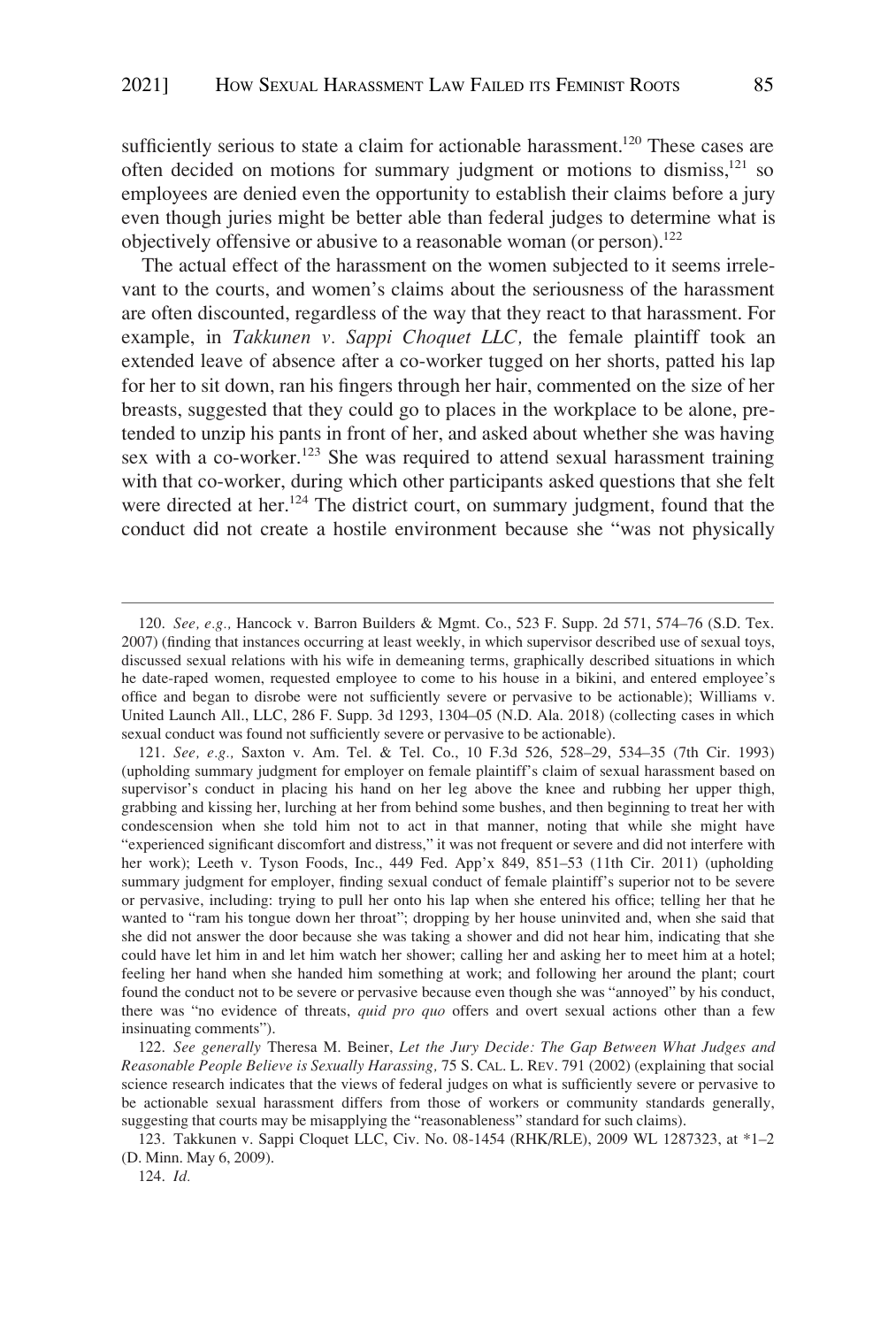threatened and was reasonably able to perform her job responsibilities."125 The court apparently found no irony in concluding that the harassment did not affect the plaintiff's ability to perform her job despite her having to leave her job as a result of the harassment to which she was subjected.<sup>126</sup>

But in *Cockrell v. Greene County Hospital Board*, the female plaintiff's sexual harassment claim was also rejected because the court concluded, on summary judgment, that the conduct was not severe or pervasive, in part because the plaintiff did not leave her job.<sup>127</sup> The conduct, which occurred over a two-and-a-half year period, included the following: comments by the Chief Executive Officer about employees' buttocks, hips, and the color of their pubic hair; his making of several comments that men are superior to women and denigrating the female employees' intelligence and experience; and his suggesting to the plaintiff that he could take her from her husband by giving her the down payment for a car.<sup>128</sup> The court found the conduct not sufficient to be actionable because the "conduct did not sufficiently interfere with or alter the terms" of the plaintiff's employment, in part because the conduct was not "'filled with intimidation' and ridicule" and in part because she continued to work after the harassment.<sup>129</sup>

The "catch-22" in which this type of reasoning places harassed women should be obvious. If women continue to work while being harassed, remaining competent employees, courts deem them not to have been subjectively harmed by the harassment or that the harassment objectively was not that bad. If they leave their jobs because of the harassment, they are often viewed as overreacting, so that even if the effects of the harassment are found to be subjectively abusive, their reactions are not objectively reasonable. If they stay on the job, but their work performance suffers, then they are likely to be judged not to be good employees, so that if they are terminated or demoted, the employer's action is viewed as reasonable and not retaliatory. One cannot help but wonder how courts expect women to react to sexual harassment in order to convince the courts both of their reasonableness and that the conduct was objectively "bad enough."

Courts have used the "severe or pervasive" requirement to allow denigrating and harmful harassing conduct to continue to pervade the workplace, essentially

<sup>125.</sup> *Id.* at \*3.

<sup>126.</sup> *Id.* at \*2.

<sup>127.</sup> Cockrell v. Greene Cnty. Hosp. Bd., No. 7:17-cv-00333-LSC, 2018 WL 1627811, at \*6 (N.D. Ala. 2018), *appeal dismissed*, No. 18-11857-GG, 2018 WL 6046418 (11th Cir. Sept. 19, 2018).

<sup>128.</sup> *Id.* at \*4.

<sup>129.</sup> *Id.* at \*4–6. *See also* Guthrie v. Waffle House, Inc., 460 Fed. App'x 803, 804–05, 808 (11th Cir. 2012) (finding sexual conduct of co-worker against female plaintiff—including grabbing her buttocks on several occasions, indicating that he wanted to "fuck" her and lick her all over, repeatedly asking her to date him, and telling her that she could "just pee in his mouth" when she indicated that she had to take a bathroom break—and conduct of supervisor—who indicated that he wanted to "have" her and her friend in graphic terms, discussed his sexual exploits, and said that she could "shit in [his] mouth" were not severe or pervasive, even though she transferred locations after complaining of sexual harassment, because the harassment did not "unreasonably interfere[]" with her work performance because she maintained her employment during the period of harassment).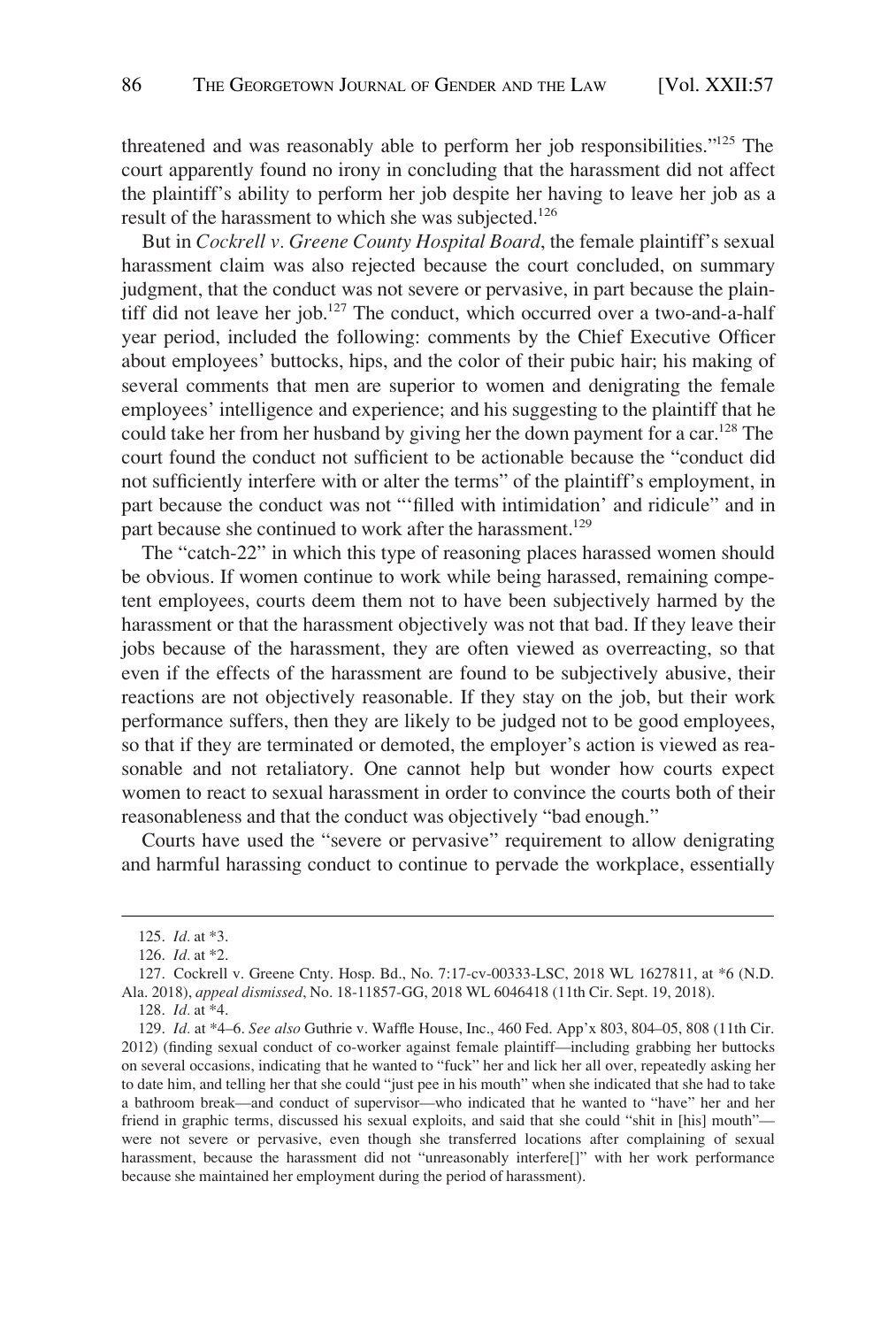<span id="page-30-0"></span>finding that conduct trivial and the women who object to that conduct to be unreasonable. In this way, courts have found only the most horrific sexually harassing conduct to be unlawful.

## D. HARASSMENT WITHOUT RESPONSIBILITY: STANDARDS FOR INDIVIDUAL AND EMPLOYER LIABILITY

Even when women are able to establish that they have been subjected to actionable sexual harassment, that is, when they successfully jump through all of the hoops discussed above, they often struggle to hold anyone responsible for that harassment. This problem is caused by the rules adopted by the courts with respect to the lack of liability on the part of individual harassers, as well as the way in which the courts have limited employer liability for the actions of coworkers and other non-supervisory actors through the application of negligence principles. In addition, although courts have imposed vicarious liability on employers for the harassment by supervisors, that liability has been limited both by a narrow definition of "supervisor" and the way in which the courts have applied an affirmative defense nominally imposed on employers.

Individual harassers, such as supervisors or co-workers, have generally not been found to be subject to liability under Title VII because they do not meet the definition of "employer."130 The lower courts have been almost uniform in reading Title VII as not imposing individual liability for sexual harassment.<sup>131</sup> Accordingly, if liability is to be imposed for unlawful sexual harassment, it must generally be imposed on the employer of the harasser.

Employers can be liable for harassment by co-workers and other non-supervisory actors, such as customers and clients, based on a showing of negligence,<sup>132</sup> which generally requires a showing that the employer was aware or should have been aware of the harassment and failed to take remedial measures to stop it from occurring or continuing.133

Showing that an employer was aware of harassment generally requires demonstrating that the target of the harassment had brought the harassment to the

<sup>130.</sup> This result does not appear to be dictated by the terms of Title VII, which defines "employer" to include "any agent" of an employer. *See* Title VII, § 701(b), 42 U.S.C. § 2000e(b). While it may well be true that a co-worker would not constitute an "agent" of the employer in most circumstances, it is not clear why a supervisor would not meet that definition.

<sup>131.</sup> *See, e.g.,* Miller v. Maxwell's Int'l Inc., 991 F.2d 583, 587 (9th Cir. 1993) (holding that Title VII does not impose individual liability on employees, because the fact that Title VII applies only to employers of a certain size means that "it is inconceivable that Congress intended to allow civil liability against individual employees").

<sup>132.</sup> *See* Vance v. Ball State Univ., 570 U.S. 421, 445–46 (2013) (noting that with respect to holding employers liable for harassment by co-workers, "the victims will be able to prevail simply by showing that the employer was negligent in permitting this harassment to occur, and the jury should be instructed that the nature and degree of authority wielded by the harasser is an important factor to be considered in determining whether the employer was negligent").

<sup>133.</sup> The Court in *Burlington Industries, Inc. v. Ellerth*, 524 U.S. 742, 759 (1998), indicated that "[a]n employer is negligent with respect to sexual harassment if it knew or should have known about the conduct and failed to stop it."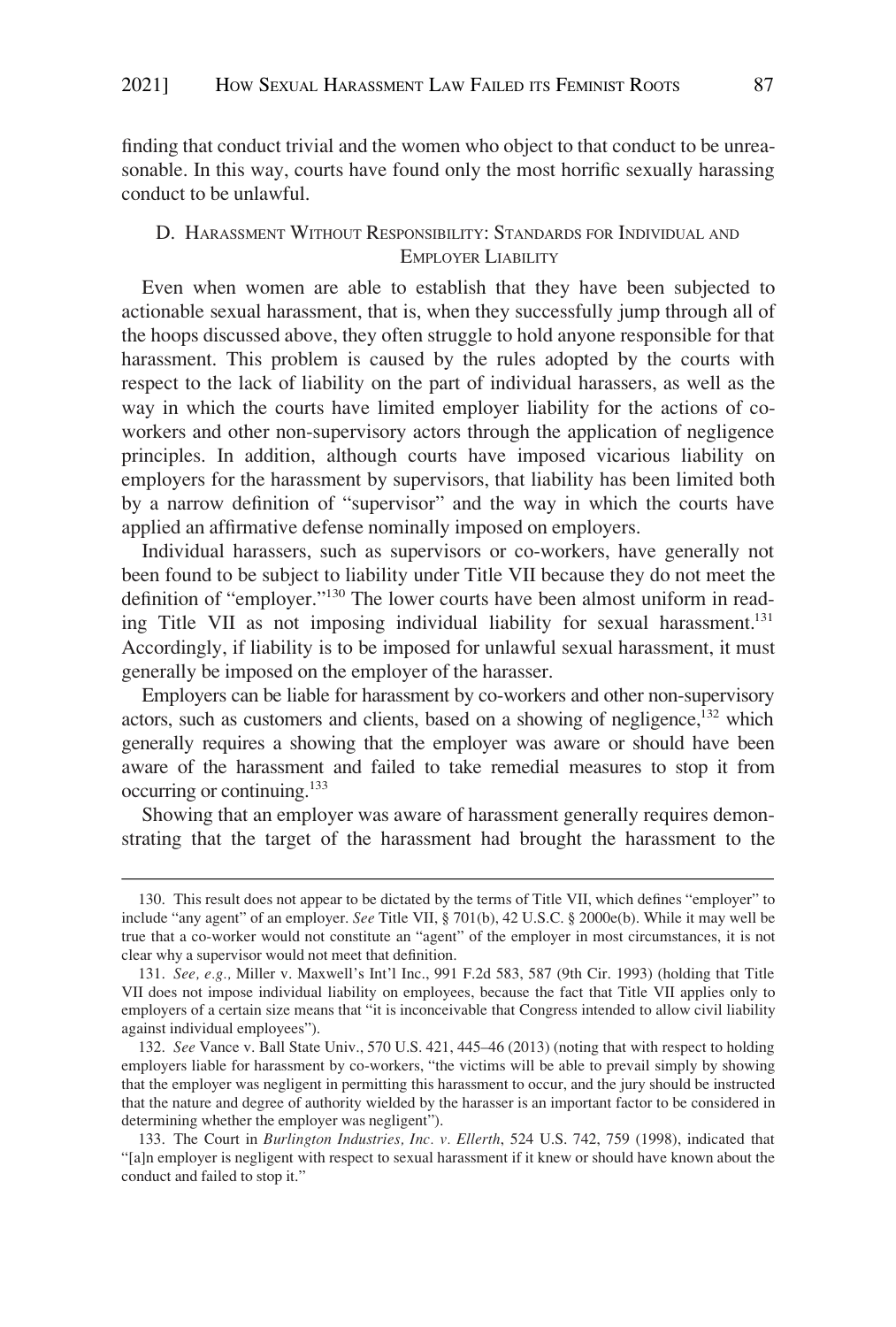attention of the employer, normally by filing a formal or informal complaint.<sup>134</sup> The courts have generally required that the target be explicit about the nature of the harassment to which she has been subjected, holding that a failure of a plaintiff to be clear that the co-worker's conduct is sexual harassment relieves the employer of an obligation to act.<sup>135</sup> But some courts have found employers not to be negligent because they were not aware of the harassment, even when it appears that the employer acted to prevent its knowledge of the harassment. For example, in *Mullins v. Goodyear Tire & Rubber Co.*, the majority rejected the plaintiff's contention that the employer knew that she had "good reason" to fear a co-worker who had sabotaged her machine and indicated that, because he had served in Vietnam, "it would be nothing for me to kill someone."136 On her final day of work, after which she took a medical leave and terminated her employment, the co-worker drove his forklift very close to her work area and blocked her exit.137 The co-worker had previously engaged in sexually harassing conduct toward the plaintiff, the only woman in her job category.138 The majority indicated that none of these incidents put the employer on notice of the sexual harassment, but the dissent, written by Judge Damon Keith, noted that, when the plaintiff had tried to report the harassment by the co-worker, the manager cut her off and suggested that they focus on the issue at hand.139 The dissent concluded that it was therefore not unreasonable for the plaintiff to think that the employer did not want to know about the co-worker's previous harassment and that an employer "should not be allowed to evade liability by silencing an employee."140

Even if the target of harassment has not made a formal complaint, some courts have held that an employer might have constructive knowledge of the harassment, such as situations in which the harassment was so pervasive that the employer must have known about it.<sup>141</sup> But these courts have made clear that the

<sup>134.</sup> *See, e.g.,* E.E.O.C. v. Mitsubishi Motor Mfg. of Am., Inc., 990 F. Supp. 1059, 1072 (C.D. Ill. 1998) (explaining standards for employer liability for sexual harassment based on negligence, indicating that employer must have notice in order for there to be liability and suggesting that that notice will normally be obtained through the plaintiff's complaint).

<sup>135.</sup> *See, e.g.,* Esquivel v. Int'l Union of Operating Eng'rs, Loc. 150, 573 F. Supp. 2d 1052, 1056–57 (N.D. Ill. 2008) (explaining standards for employer liability based on negligence and indicating that in order for employers to be liable, the employer must have been apprised of the harassment: "an employer cannot be held liable for asserted co-employee harassment that is not brought to its attention").

<sup>136.</sup> Mullins v. Goodyear Tire & Rubber Co., 291 Fed. App'x 744, 745 (6th Cir. 2008).

<sup>137.</sup> *Id*. at 745–49.

<sup>138.</sup> *Id.* at 751 (Keith, J., dissenting).

<sup>139.</sup> *Id.* at 745, 749–50; *id.* at 752 (Keith, J., dissenting).

<sup>140.</sup> *Id.* at 755–56 (Keith, J., dissenting). *See also* Ocheltree v. Scollon Prods., Inc., 335 F.3d 325, 335 (4th Cir. 2003) (holding that employer had constructive knowledge of harassment even in absence of plaintiff making a formal complaint to upper-level management because they prevented her from voicing those complaints by making themselves unavailable to her when she tried to report the harassment by her co-workers).

<sup>141.</sup> *See* Sandoval v. Am. Bldg. Maint. Indus., Inc., 578 F.3d 787, 802 (8th Cir. 2009) (quoting Fall v. Ind. Univ. Bd. of Trs., 12 F. Supp. 2d 870, 882 (N.D. Ind. 1998)) (indicating that the employer is charged with constructive notice of sexual harassment if "the harassment was so broad in scope, and so permeated the workplace, *that it must have come to the attention of someone authorized to do something*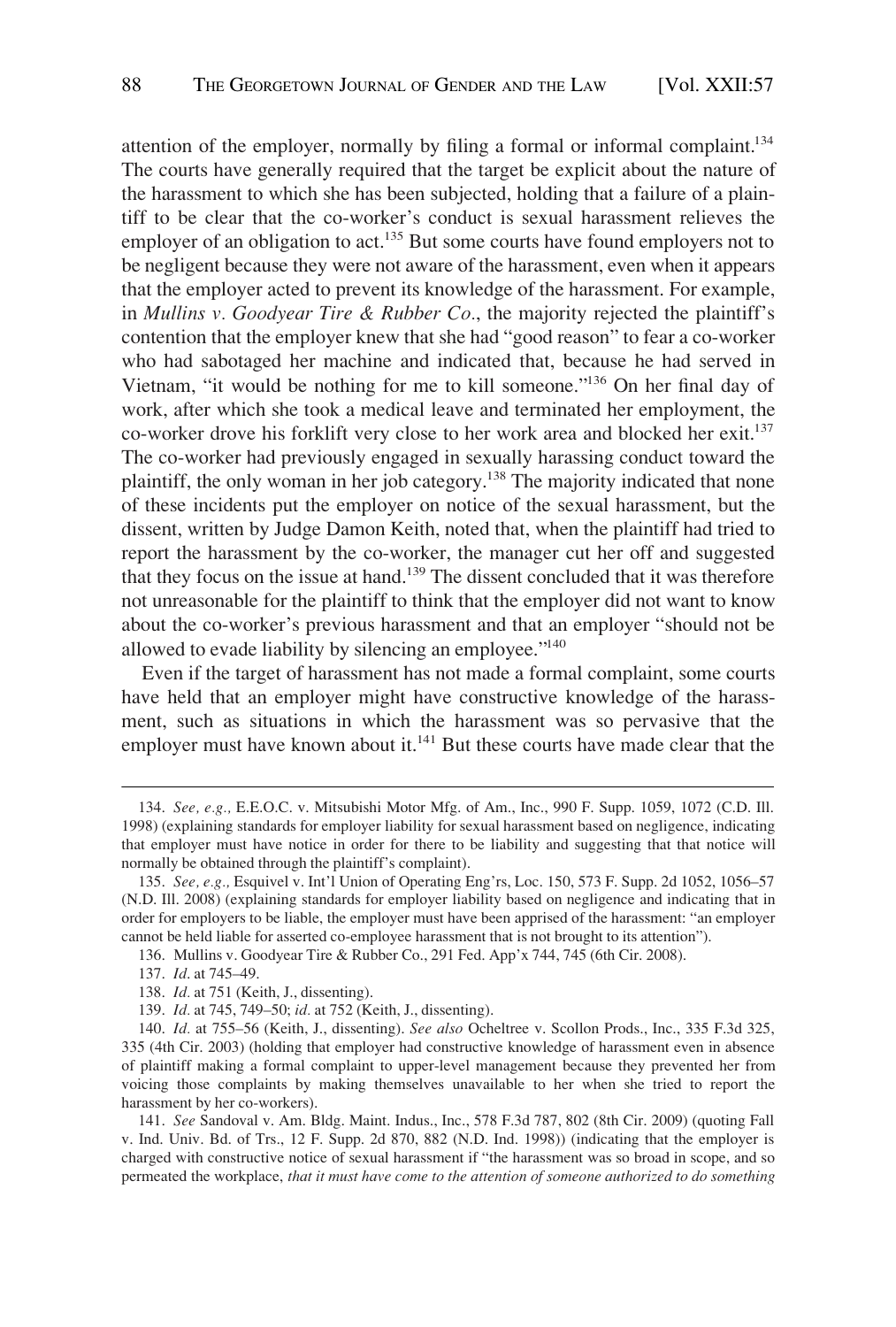standard of "pervasiveness" for constructive notice is a higher standard than the "pervasive" requirement for actionable sexual harassment—some courts have called this standard "pervasiveness-plus" and indicated that the conduct must be "egregious, numerous, and concentrated" to meet this standard.<sup>142</sup> Given the reluctance of courts to find conduct to be "pervasive,"143 it seems unlikely that this higher standard will be found to be met in many cases. And other courts have ruled out the possibility of charging an employer with constructive notice, even if such a higher standard might be met, by declaring that the existence of an effective sexual harassment policy means that the employer cannot be charged with constructive notice of harassing conduct.<sup>144</sup>

Some courts have been quite accepting of the actions that employers take in response to sexual harassment complaints in allowing employers to defeat claims of negligence. For example, the court of appeals in *Knabe v. Boury Corp.*145 held that the employer had adequately responded to the female plaintiff's complaint of harassment, which included several instances in which the harasser rubbed up against her body and ran his hands over her buttocks, even though the employer took no disciplinary action against the harasser; the employer had failed to discipline the harasser because of the belief that sexual harassment could not be found without other witnesses to the harassment, despite the employer's failure to interview witnesses to one of the acts of harassment.<sup>146</sup> Although the court acknowledged that the investigation was inadequate, the court said that the law did not require investigations to be "perfect."<sup>147</sup> The court held, as a matter of law, that the employer had taken effective remedial action in response to the complaint when the harasser was reminded of his responsibilities under the employer's sexual harassment policy, which the court indicated was reasonably calculated to end the harassment.<sup>148</sup> The court rejected any requirement that punitive action be taken against a harasser in order for an employer's response to be effective, but the court also suggested that sometimes non-punitive action would not be an effective response, because of the highly fact-specific nature of the inquiry.<sup>149</sup>

*about it*"; incidents of harassment of which the plaintiffs were not aware could be used to show that the employer should have discovered the sexual harassment).

<sup>142.</sup> *See* Kramer v. Wasatch Cnty. Sheriff's Off., 743 F.3d 726, 757 (10th Cir. 2014).

<sup>143.</sup> *See supra* text accompanying footnotes 111 to 129.

<sup>144.</sup> *See* Minix v. Jeld-Wen, Inc., 237 Fed. App'x 578, 583 (11th Cir. 2007) (holding that an employer is insulated from liability for hostile environment sexual harassment claims premised on constructive notice if the employer has adopted and enforces an effective sexual harassment policy).

<sup>145.</sup> Knabe v. Boury Corp., 114 F.3d 407 (3d Cir. 1997). Although the harasser was a supervisor and we now know that negligence is not the proper standard of liability for supervisor harassment, this case was decided before *Ellerth* and *Faragher* made clear the standard for employer liability for supervisory harassment.

<sup>146.</sup> *Id.* at 408–12.

<sup>147.</sup> *Id.* at 412.

<sup>148.</sup> *Id*. at 412–13.

<sup>149.</sup> *Id*. at 414. Ironically, the court indicated that an investigation might be so flawed that that remedial action was not adequate, such as if the investigation "prevents the discovery of serious and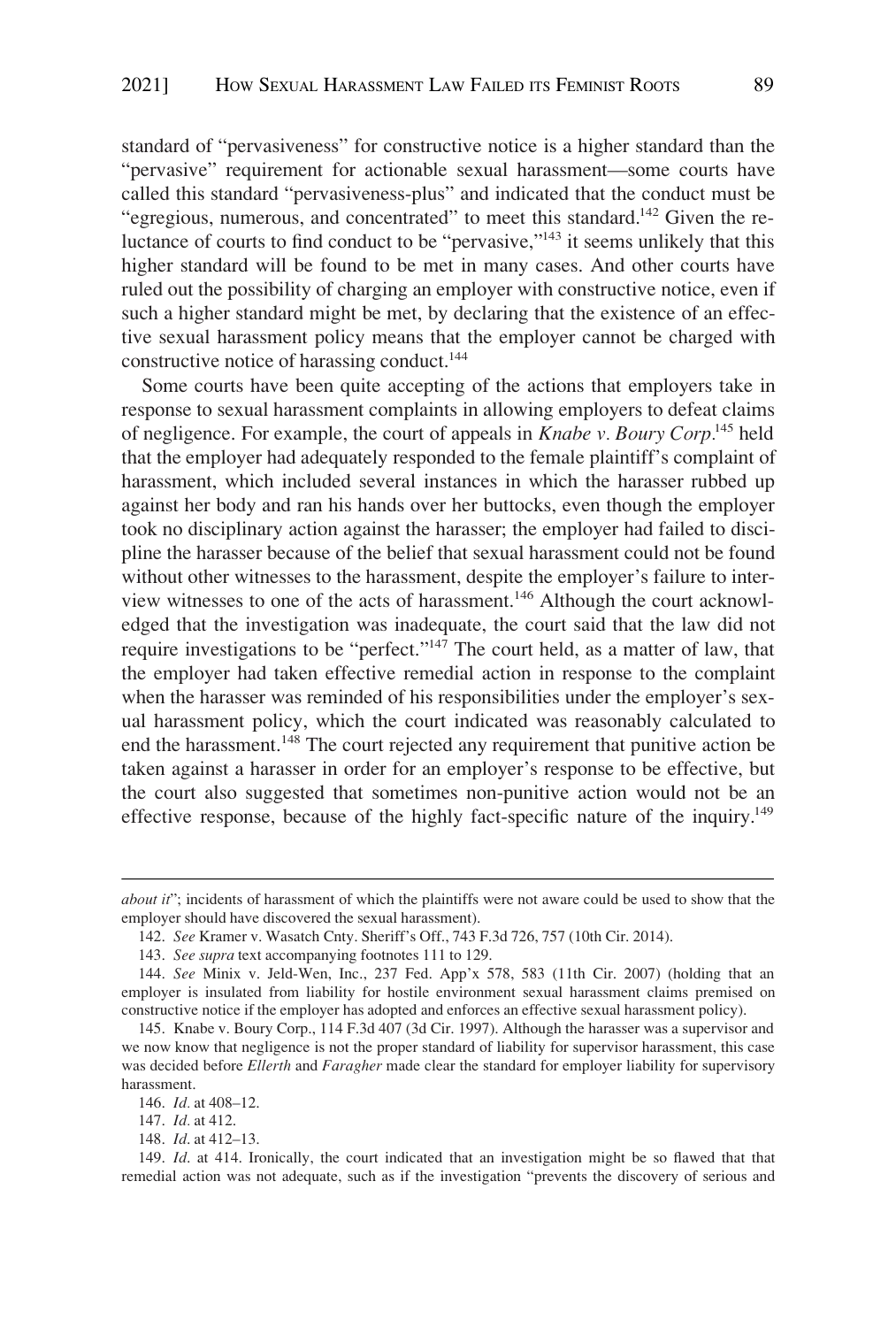That this case was decided on summary judgment makes a mockery of the court's insistence that the employer's remedy was adequate as a matter of law.

Action taken by employers in response to harassment has generally been held to be effective when the harassment stops, but some of the same courts have held that an employer's actions in response to sexual harassment complaints can constitute effective remedial action even if it did not in fact stop the harassment.<sup>150</sup> It is a little hard to look at the courts' analysis on this issue as anything more than "heads, the employer wins, tails, the employee loses," particularly given that employees must generally be willing to subject themselves to the possibility of further harassment in order to see if the harassment will stop. Worse yet, employees' willingness to subject themselves to the possibility of further harassment may well be used as evidence that the harassment must not have been that bad; courts have cited the fact that a woman remained in the workplace in spite of harassment as evidence that the harassment was not sufficiently serious to be actionable or subjectively perceived as abusive.151

As the Court made clear in *Burlington Industries, Inc. v. Ellerth* and *Faragher v. City of Boca Raton,* employers are vicariously liable for harassment conducted by a supervisory employee, subject to an affirmative defense in the event that the harassment does not result in a tangible employment action.<sup>152</sup> In the absence of a tangible employment action, employers can escape liability or limit damages for supervisory harassment if they can establish both that they acted reasonably to prevent or promptly correct harassing behavior and that the employee unreasonably failed to take advantage of preventative or corrective opportunities provided by the employer.<sup>153</sup>

The Supreme Court's decisions in *Ellerth* and *Faragher* were initially seen as plaintiff-friendly decisions because they imposed liability on employers for certain acts of harassment in the absence of employer fault or at least employer

significant harassment." The investigation in this case did precisely that, because only a single incident of harassment was investigated by the employer, who did not ask the harasser about the other incidents reported by the employee, and the employer did not interview any witnesses to one incident for which there were witnesses. The court also seemed to suggest that an employer's non-punitive response to harassment might not be effective remedial action in the case of serious harassment, such as a rape, *id.* at 414 & n.13, as well as that a plaintiff would have a much easier time establishing that the employer's remedial action was not effective if she returned to the workplace after the harassment to see if it continued, *id.* at 414–15.

<sup>150.</sup> *See* Adler v. Wal-Mart Stores, Inc., 144 F.3d 664, 676 (10th Cir. 1998) (in discussing employer's liability in negligence for actions of co-workers, the court indicated that, while the "stoppage of the harassment by the disciplined perpetuator evidences effectiveness," an employer's response may be reasonably calculated to end the harassment "even though the perpetrator might persist").

<sup>151.</sup> *See supra* text accompanying notes 127 to 129.

<sup>152.</sup> Burlington Indus., Inc. v. Ellerth, 524 U.S. 742, 744–45 (1998); Faragher v. City of Boca Raton, 524 U.S. 775, 777–78 (1998).

<sup>153.</sup> *Ellerth*, 524 U.S. at 765; *Faragher*, 524 U.S. at 807. The Court described the affirmative defense as follows: "The defense comprises two necessary elements: (a) that the employer exercised reasonable care to prevent and correct promptly any sexually harassing behavior, and (b) that the plaintiff employee unreasonably failed to take advantage of any preventive or corrective opportunities provided by the employer or to avoid harm otherwise."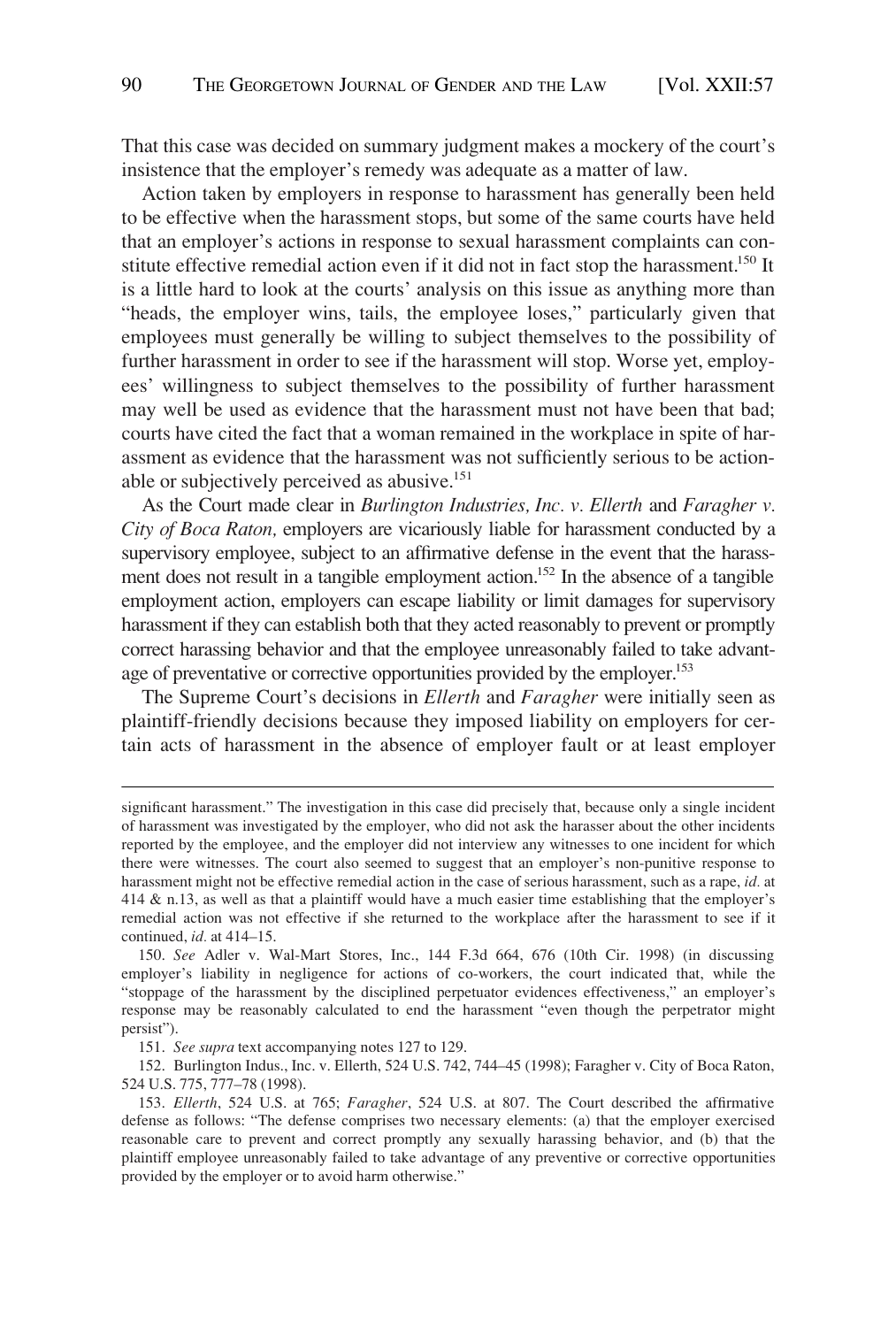negligence.154 In fact, the decisions were criticized for precisely that reason, including by the Court's dissenters.<sup>155</sup>

But both the Supreme Court and the lower courts have succeeded in making the standards for employer liability for sexual harassment considerably less employee friendly. The Supreme Court has done so by restricting the factual circumstances in which the *Faragher/Ellerth* affirmative defense applies, by adopting a very restrictive definition of who counts as a supervisor. In *Vance v. Ball State University*, 156 the Court held that one is a "supervisor" for purposes of the affirmative defense only if that individual has the power "to take tangible employment action against the victim, *i.e.,* to effect a 'significant change in employment status, such as hiring, firing, failing to promote, reassignment with significantly different responsibilities, or decisions causing a significant change in benefits,'"157 rejecting the contention that those with the authority to direct the work of subordinates are also supervisors.158 By limiting the number of people in the workplace who qualify as supervisors, the Court has blunted the effect of its holdings imposing vicarious liability on employers for the actions of supervisors by instead requiring plaintiffs to prove the existence of negligence on the part of the employer for harassment conducted by a growing number of persons deemed coworkers, even though the employer has provided real workplace authority to those individuals that allow them to engage in the harassment.

The lower courts have been very active in interpreting the affirmative defense in a way to benefit employers and disadvantage employees. The most startling way that some lower courts have accomplished this is to write one of the prongs of the affirmative defense out of the law, suggesting that the Supreme Court could not have meant what it said—that the employer must establish both prongs of the affirmative defense in order to escape vicarious liability. For example, the Eighth Circuit held in *McCurdy v. Arkansas State Police*<sup>159</sup> that only the first prong of the affirmative defense should be applied in a case involving what the court characterized as "a single incident" of sexual harassment by a supervisor, in which the supervisor touched the female plaintiff's breast, suggested that her uniform should be "panties and a tank top," sat close to her and played with her hair, and

<sup>154.</sup> Not everyone saw these decisions as plaintiff-friendly, even when they were first decided. For example, Professor Joanna L. Grossman took the position in an early article that the conventional wisdom that the standards of employer liability adopted in those decisions were a "blow to employers" was "dead wrong." *See* Joanna L. Grossman, *The First Bite is Free: Employer Liability for Sexual Harassment,* 61 U. PITT. L. REV. 671, 675 (2000).

<sup>155.</sup> *Ellerth*, 524 U.S. at 767 (Thomas, J., dissenting) ("An employer should be liable if, and only if, the plaintiff proves that the employer was negligent in permitting the supervisor's conduct to occur."); *id.* at 774 ("Moreover, employers will be liable notwithstanding the affirmative defense, *even though they acted reasonably*, so long as the plaintiff in question fulfilled *her* duty of reasonable care to avoid harm."); *Faragher*, 524 U.S. at 810–11 (Thomas, J., dissenting).

<sup>156.</sup> Vance v. Ball State Univ., 570 U.S. 421 (2013).

<sup>157.</sup> *Id.* at 431.

<sup>158.</sup> *Id.* at 431–46.

<sup>159.</sup> McCurdy v. Arkansas State Police, 375 F.3d 762 (8th Cir. 2004).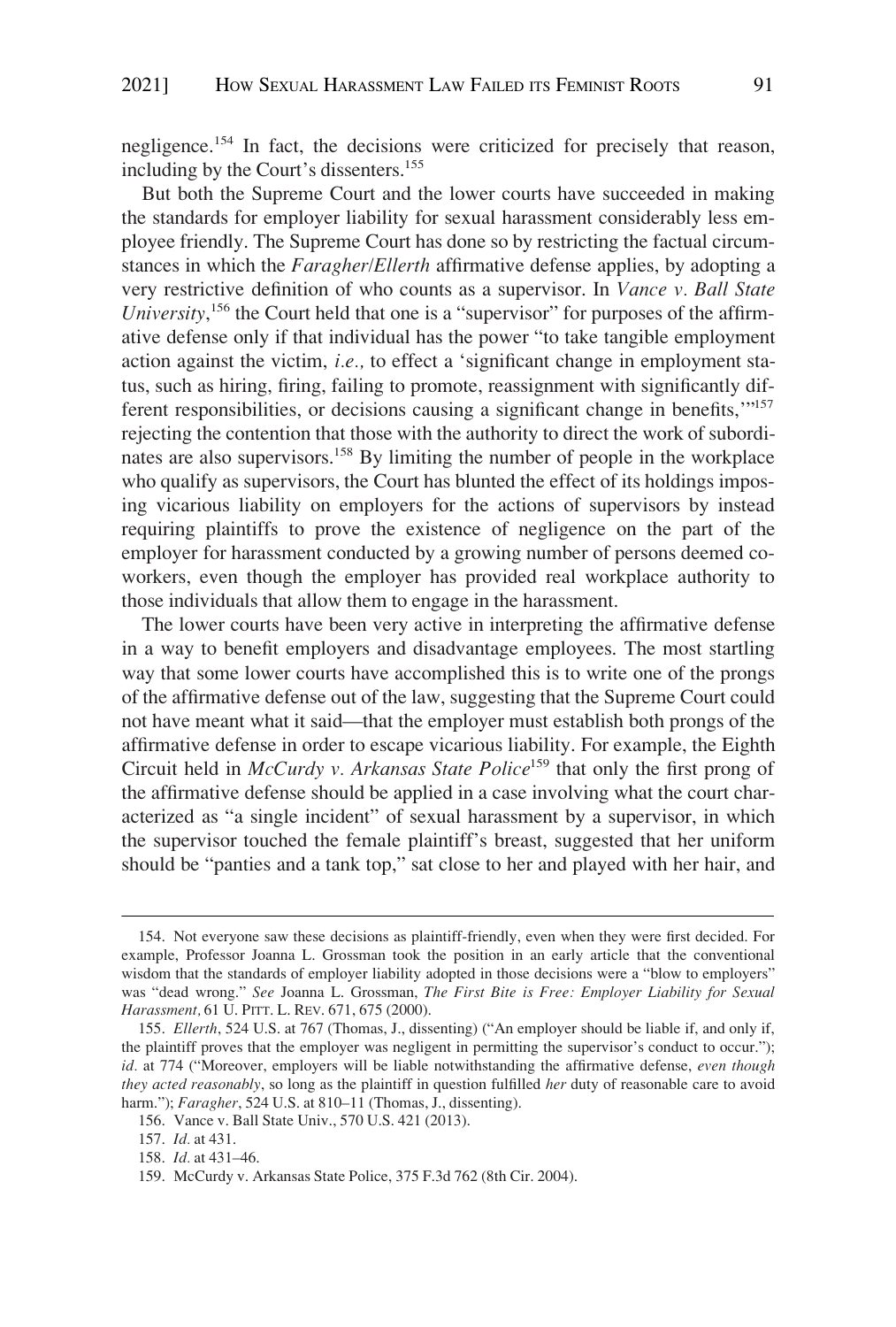told her that she had a sexy voice and that "[you] kind of turn me on."160 The plaintiff immediately reported the harassment, and the employer ultimately demoted the harasser.<sup>161</sup> When the plaintiff argued that the employer could not establish the affirmative defense to vicarious employer liability because it could not prove the second prong of the affirmative defense as she had immediately reported the harassment under the employer's policy, the court of appeals declared the second prong to be inapplicable:

> Strict adherence to the Supreme Court's two-prong affirmative defense in this case is like trying to fit a square peg in a round hole. We will not tire ourselves with such an exercise. . . Judicially adopted defenses should not be viewed in a vacuum and blindly applied to all future cases. In *Ellerth* and *Faragher,* the Supreme Court confronted cases involving repeated incidents of supervisor sexual harassment. In contrast, we are confronted with McCurdy's case involving a single incident of alleged supervisor harassment. Therefore, we ask whether the Supreme Court intended the *Ellerth/Faragher* affirmative defense to apply to this situation, or whether the Supreme Court intended employers in such situations to be strictly liable.<sup>162</sup>

The court went on to hold that the employer was entitled to the affirmative defense, even though it could not prove the second prong, and the court instead held that the employer had established the "modified" affirmative defense, in which the employer is required to prove only one of two necessary elements.<sup>163</sup> That is, because the court recognized that the employer could not establish the affirmative defense as adopted by the Supreme Court, the court decided to create an affirmative defense that the employer could meet.

The court of appeals' assertion that it had no obligation to "blindly" apply the affirmative defense mandated by the Supreme Court as written, but instead could modify the affirmative defense based on what it thought the Court must have meant—by eliminating the requirement that the employer could not satisfy—is startling. A review of *Ellerth* and *Faragher* makes clear that the rule adopted in those two cases was not based on the particular facts of those cases. The Court in those cases adopted a single rule for "vicarious liability for harm caused by misuse of supervisory authority" even though the facts of the two cases differed, and made clear that the affirmative defense "comprises two necessary elements."164 The court of appeals seems not to have gotten the message that it had no power to decline to follow the Supreme Court simply because it found the results of

<sup>160.</sup> *Id*. at 764–65.

<sup>161.</sup> *Id.* at 765–67.

<sup>162.</sup> *Id.* at 771.

<sup>163.</sup> *Id.* at 772.

<sup>164.</sup> *Faragher,* 524 U.S. at 807; *Ellerth,* 524 U.S. at 765.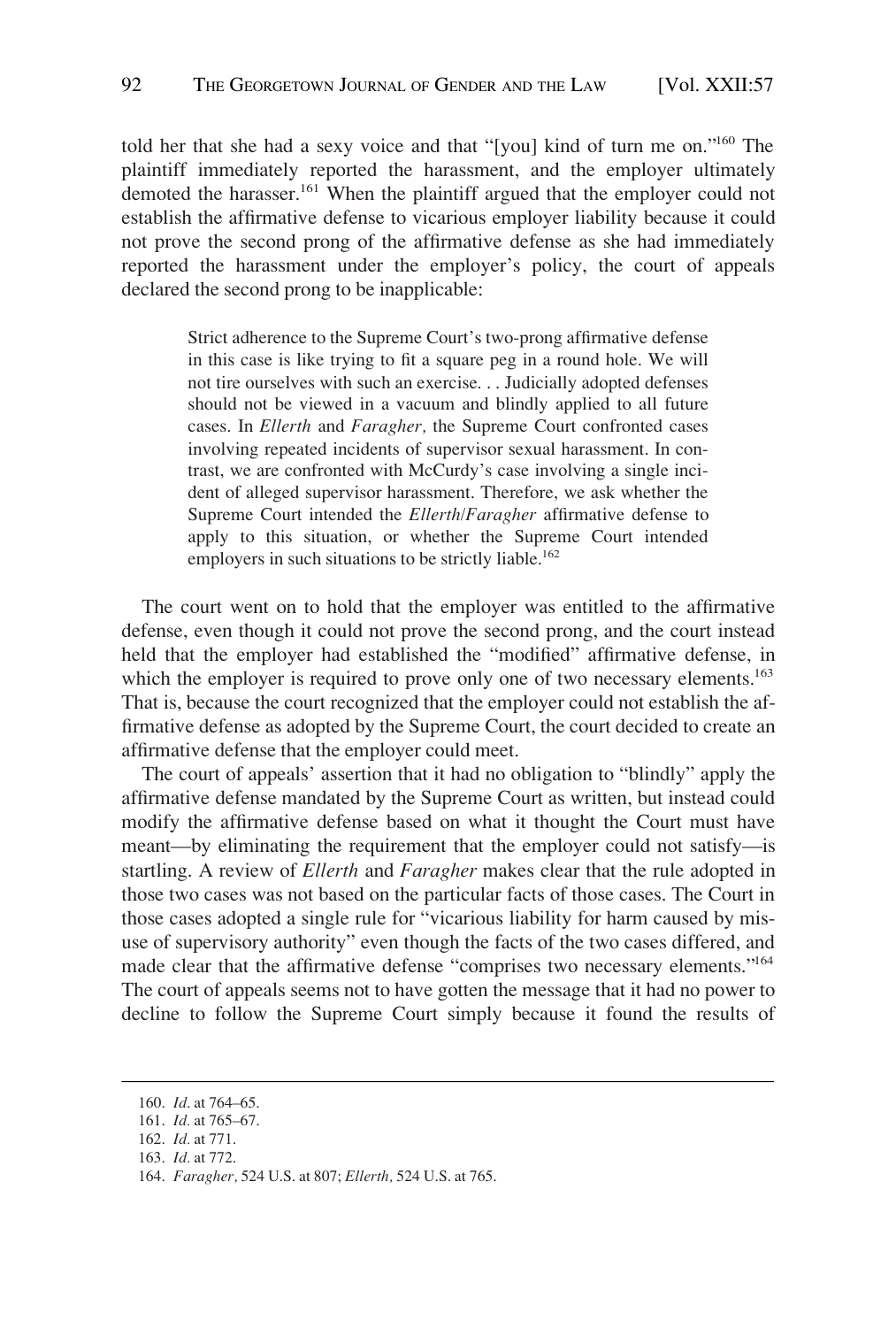following the rules set down by the Court to be "absurd."165 In addition, the *McCurdy* court was entirely wrong when it suggested that application of the affirmative defense would result in strict liability; instead, the employer in this case would face vicarious liability because of its failure to satisfy both prongs of the affirmative defense that would have relieved it of liability or reduced its damages. The existence of a defense to liability indicates that liability is not strict.

Other lower courts, while nominally requiring both prongs of the affirmative defense to be met, seem to have shifted the burden to employees to negate the requirements of the affirmative defense, rather than truly placing the burden of production and persuasion on the employer. For example, the court of appeals in Barrett v. Applied Radiant Energy Corp.,<sup>166</sup> in applying the first prong of the affirmative defense, said that the plaintiff had provided "no evidence" that the employer's sexual harassment policy was adopted in bad faith or was defective or dysfunctional.167 But adoption of a defective or dysfunctional sexual harassment policy or adopting one in bad faith would be evidence that the employer acted unreasonably, thereby preventing it from meeting that prong of the defense. Placement of the burden of persuasion on the employer to establish both prongs of the affirmative defense means that the employer should have to prove the reasonableness of its action, including that the policy that it adopted was not defective or dysfunctional and that it did not act in bad faith. Similarly, the district court in *Conatzer v. Medical Professional Building Services, Inc.*,<sup>168</sup> in discussing the second prong of the affirmative defense, suggested that the plaintiff could "rebut a defendant's affirmative defense and create an issue of fact with evidence that she behaved reasonably under the circumstances," but that the plaintiff had presented "no such evidence."169 But, of course, it is not the plaintiff's burden to establish that she acted reasonably; the placement of the affirmative defense on the employer means that it is the employer that is required to not only produce evidence but prove that the employee's actions were unreasonable under the circumstances.

But even lower courts that have not been so bold as to effectively "overrule" the Supreme Court by ignoring its precedent have acted to soften the

<sup>165.</sup> *McCurdy,* 375 F.3d at 773. This fact did not escape the dissent in *McCurdy*, which recognized that the court of appeals had the obligation to follow the rule set down by the Supreme Court and noted that, under that rule, "if there is supervisory harassment, whether it is a single or multiple incident, and the employer cannot prove the plaintiff employee unreasonably failed to take advantage of any corrective opportunities, the employer will be liable, regardless of how effective and prompt its remedial action might have been." *Id.* at 775 (Melloy, C.J., dissenting). The Tenth Circuit in *Harrison v. Eddy Potash, Inc.,* 248 F.3d 1014, 1026 (10th Cir. 2001), also recognized the need to follow the Supreme Court's lead, noting that "there was no reason to believe that the 'remarkably straightforward' framework outlined in *Faragher* and *Burlington* does not control all cases in which a plaintiff employee seeks to hold his or her employer vicariously liable for a supervisor's sexual harassment."

<sup>166.</sup> Barrett v. Applied Radiant Energy Corp., 240 F.3d 262 (4th Cir. 2001).

<sup>167.</sup> *Id.* at 266.

<sup>168.</sup> Conatzer v. Med. Pro. Bldg. Servs, Inc., 255 F. Supp. 2d 1259 (N.D. Okla. 2003).

<sup>169.</sup> *Id.* at 1270.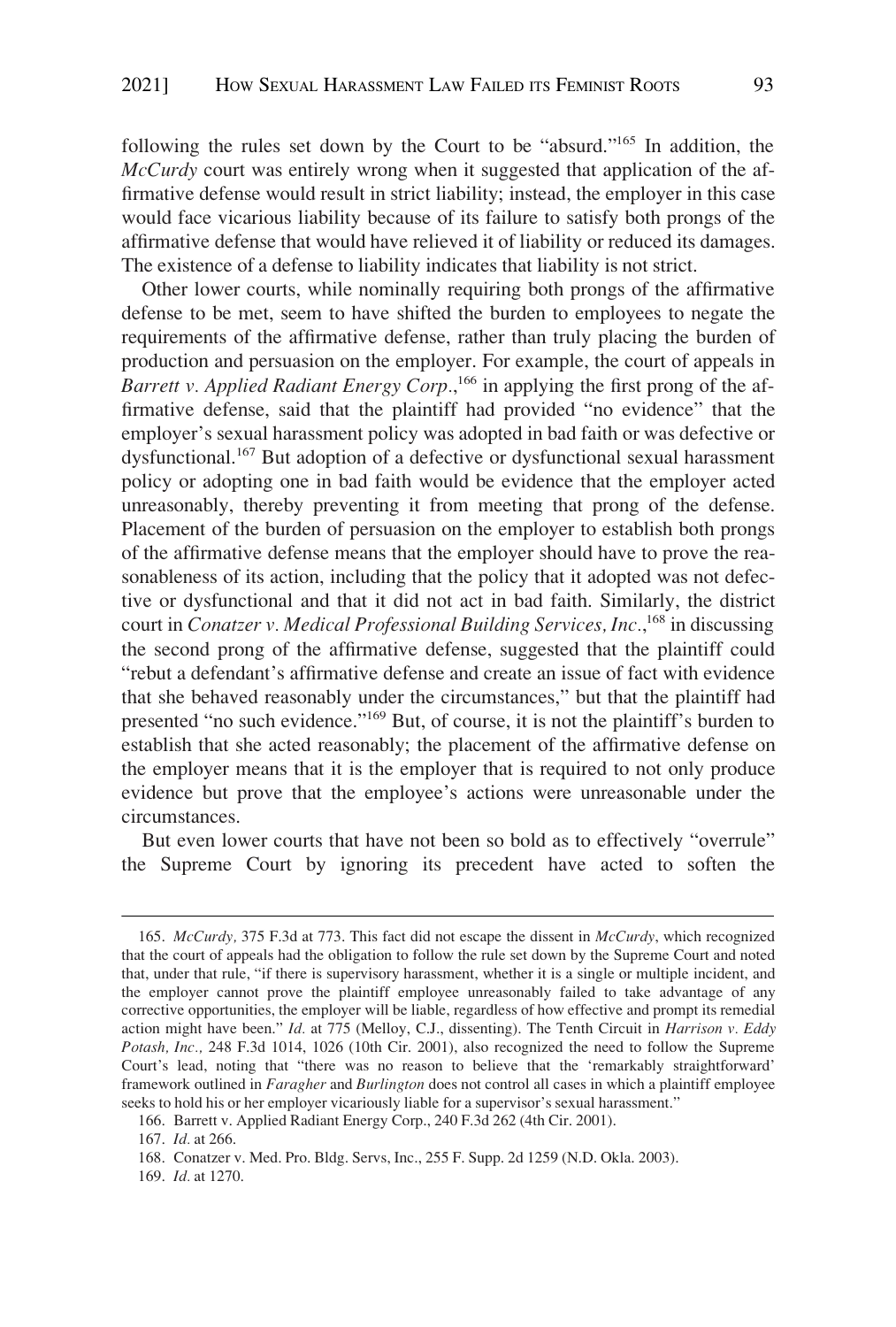requirements of the employer's affirmative defense by making it very easy for employers to establish those prongs. Some courts have accepted the most rudimentary employer actions, such as adopting a sexual harassment policy, as sufficient evidence of the employer's reasonable care,<sup>170</sup> even though the Supreme Court did not indicate that the mere adoption of such a policy would be sufficient to meet the first prong of the affirmative defense. Instead, what the Court said was that promulgation of such a policy would be relevant for the first prong of the affirmative defense, not necessary or sufficient: "While proof that an employer had promulgated an antiharassment policy with complaint procedures is not necessary in every instance as a matter of law, the need for a stated policy suitable to the employment circumstances may appropriately be addressed in any case when litigating the first element of the defense."171 And the *Faragher* Court came close to suggesting that promulgation and effective dissemination of a formal policy against sexual harassment would be necessary in many cases to meet the affirmative defense, by holding as a matter of law that the employer in that case, which had adopted a policy but not disseminated it to the employees, could not satisfy the requirements of the affirmative defense.<sup>172</sup> Nowhere in the opinion, however, did the Court suggest that promulgation and dissemination alone would be enough to satisfy the first prong of the affirmative defense.

In contrast to the willingness of the lower courts to find the first prong of the affirmative defense to be satisfied by basic employer actions, courts have expected much more of employees who have been subjected to sexual harassment in considering whether employers have satisfied the second prong of the affirmative defense. In order to preserve their claims of sexual harassment against employers for actionable sexual harassment, courts have expected that women will immediately file a formal complaint of sexual harassment to the correct person,<sup>173</sup> in precisely the manner required by the employer's policy,174 and otherwise will behave in precisely the manner that courts expect, even though empirical

<sup>170.</sup> *See, e.g.,* Barrett v. Applied Radiant Energy Corp., 240 F.3d 262, 266 (4th Cir. 2001) ("Distribution of an anti-harassment policy provides 'compelling proof' that the company exercised reasonable care in preventing and promptly correcting sexual harassment"). *But see* Macias v. Southwest Cheese Co., 181 F. Supp. 3d 883, 894 (D.N. Mex. 2016) ("An employer who adopts a valid sexual harassment policy, disseminates this policy through a handbook, and periodically trains employees how to avoid sexual harassment will be found to have exercised reasonable care to prevent sexual harassment.").

<sup>171.</sup> *Faragher*, 524 U.S. at 807.

<sup>172.</sup> *Id.* at 808–09.

<sup>173.</sup> *See Barrett*, 240 F.3d at 267–69 (holding that the female plaintiff failed to act reasonably in failing to make her complaint of sexual harassment to one of the managers designated to receive sexual harassment complaints, even though she did tell two lawyers, seven of her colleagues, and the son of the CEO of the company about the harassment by her supervisor; court said that she presented "no evidence" that her conversations "filtered up to management").

<sup>174.</sup> *See* Minix v. Jeld-Wen, Inc., 237 Fed. Appx. 578, 582 (11th Cir. 2007) (holding that when an employer promulgates an adequate sexual harassment policy, employees must utilize the procedural mechanisms established by the policy to put the employer on actual notice of the harassment).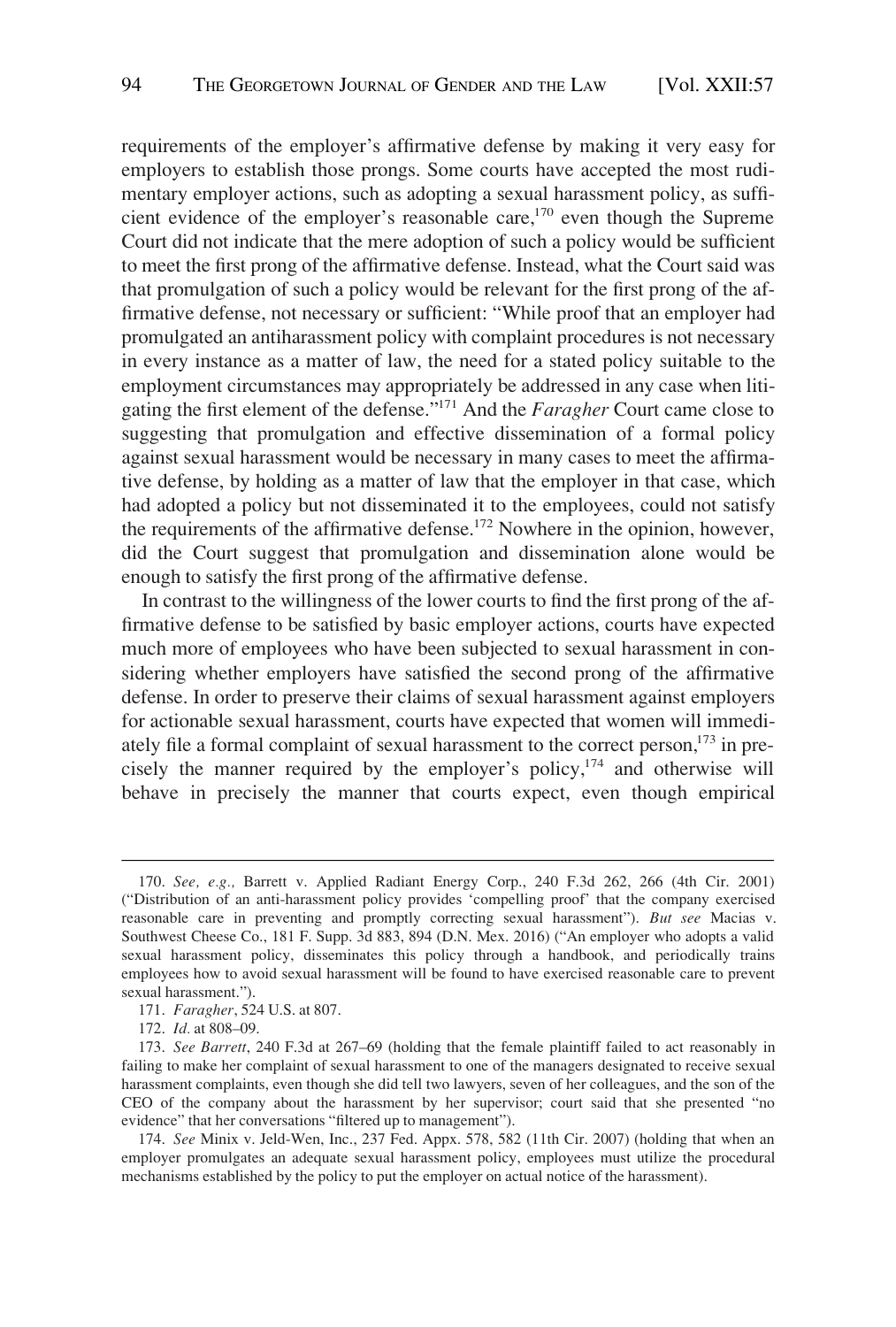evidence indicates that most women do not behave in this manner.<sup>175</sup> Courts tend to treat women who do not make formal complaints as aberrations, while in fact the vast majority of women who are subjected to sexual harassment do not make such complaints.<sup>176</sup>

Some courts have been so demanding of the targets of sexual harassment that it is difficult to imagine that many real women who are subjected to sexual harassment, rather than the ideal women imagined by the courts, will be able to meet these standards. In one of the most extreme cases of application of the second prong of the affirmative defense, the court in *Marsicano v. American Society of Safety Engineers* found that the female plaintiff had acted unreasonably even though she made a complaint about sexual harassment by her supervisor on the ninth working day after she began employment and the eighth day after he began to harass her.177 The supervisor's initial harassment included commenting on her body, standing close to her on her side of the desk in her office, and suggesting that other employees might think they were dating.<sup>178</sup> On her last day on the job, the supervisor took her to lunch, during which he asked her about her personal life, talked about sexual positions, caressed her hair and face, and suggested that they would have many more lunches together.<sup>179</sup> After the initial harassment, but before the lunch, the executive director of the employer stopped by and asked how the plaintiff was settling in, and the plaintiff did not report the supervisor's harassment to the executive director.<sup>180</sup> The next day, however, she did not come to work and reported the supervisor's harassment to the human resources director.181 She refused to return to work when the employer indicated that there had likely been a misunderstanding because she might not understand that "people are casual in the Midwest" and that she should receive counseling in order to deal with the harassment.<sup>182</sup> She was also told that she could be moved to a position in which she would have less contact with the harasser, but that he would continue to oversee her work.183 The court agreed that she had made a prompt complaint to the human resources director, but it also decided that she had acted unreasonably by not reporting the harassment the day before when the executive director stopped by her office, suggesting that, if she had done so, she could have

<sup>175.</sup> See CHAI R. FELDBLUM & VICTORIA A. LIPNIC, SELECT TASK FORCE ON THE STUDY OF HARASSMENT IN THE WORKPLACE, U.S. EQUAL EMP. OPPORTUNITY COMM'N (2016), [https://www.eeoc.](https://www.eeoc.gov/select-task-force-study-harassment-workplace#)  [gov/select-task-force-study-harassment-workplace#](https://www.eeoc.gov/select-task-force-study-harassment-workplace#) (reporting that the least common response of either men or women who have been harassed is to report the harassment internally or to file a formal legal complaint; only about 30% of targets of harassment talked to supervisor, manager, or union representative about the harassment, while 6 to 12% filed a formal complaint).

<sup>176.</sup> *Id.* 

<sup>177.</sup> Marsicano v. Am. Soc'y of Safety Eng'rs, No. 97 C 7819, 1998 WL 603128, at \*7. (N.D. Ill. Sept. 4, 1998).

<sup>178.</sup> *Id.* at \*2.

<sup>179.</sup> *Id.* at \*2–3.

<sup>180.</sup> *Id.* at \*3.

<sup>181.</sup> *Id.* at \*4.

<sup>182.</sup> *Id.* 

<sup>183.</sup> *Id.* at \*7–8.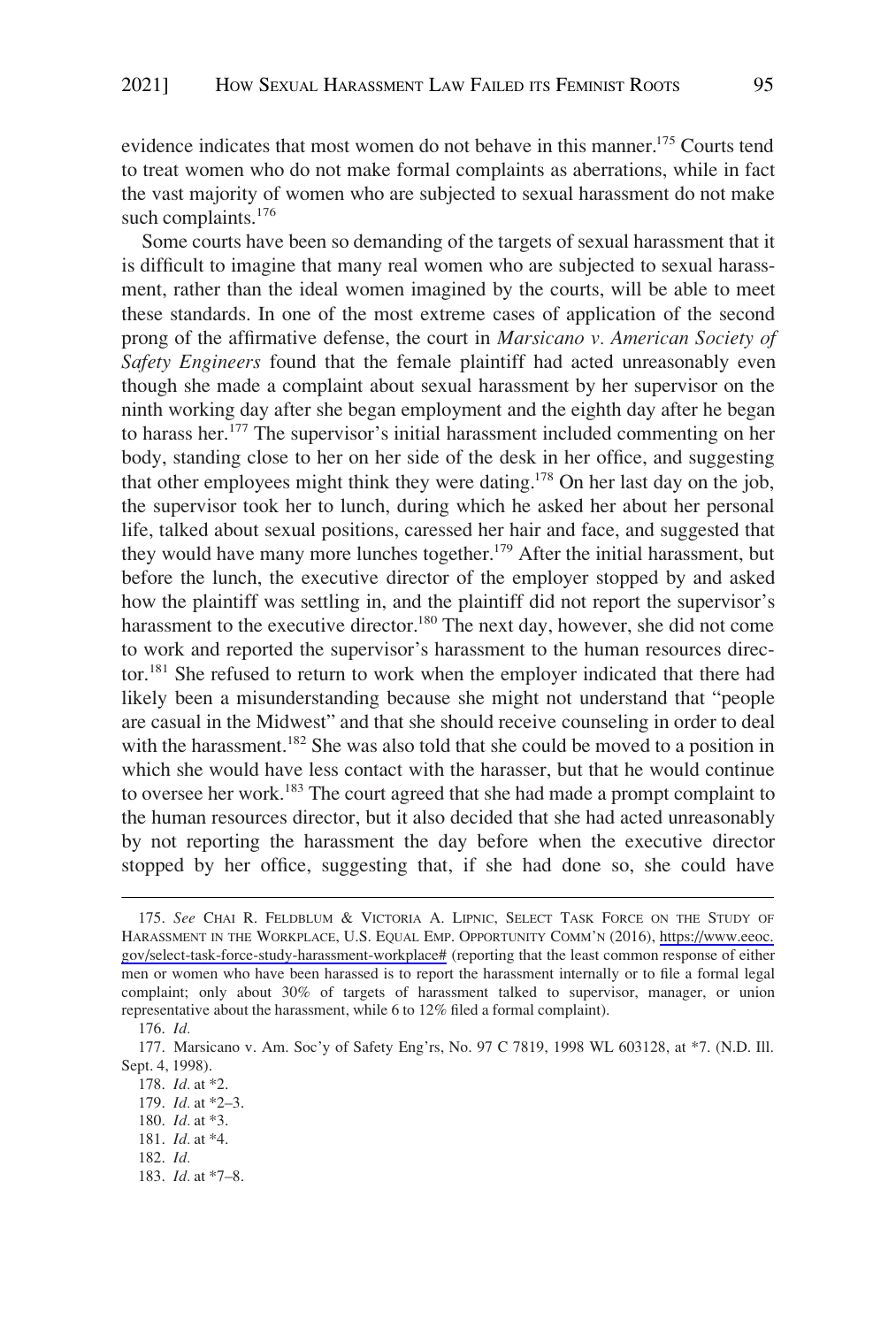prevented the harassment that occurred at lunch.<sup>184</sup> And, the court said, her failure to return to work and see if the harassment would stop was "unduly inflexible" and therefore unreasonable.<sup>185</sup>

The court's conclusion that the plaintiff was unreasonable in making a complaint to the human resources department when the harassment became more serious, rather than to the executive director wondering how she was "settling in," is grossly unfair; the plaintiff made a very prompt complaint in exactly the way she was supposed to under the employer's policy.<sup>186</sup> Anyone with an understanding of how workplaces actually function would have understood that she might not have wanted or been prepared to make a complaint to the executive director during her first few days on the job, in an unplanned meeting, particularly when the initial conduct of the harasser was at least more ambiguous. And her failure to return to work seems completely reasonable, when she had already been blamed for the "misunderstanding" and been recommended for counseling so she could deal with the harassment. That the employer actually did not seek to insulate her from the harasser and took no disciplinary action against the harasser, even though he admitted some of the conduct, suggests that her reluctance to return to work was eminently reasonable.

Nor is this case an anomaly. In *Conatzer v. Medical Professional Building Services Corp.,* the court of appeals held that a plaintiff who suffered two incidents of harassment—first with her supervisor leaning up against her and rubbing the side of her chest, and two weeks later, placing the plaintiff in a headlock with his thighs and directing her head towards his lap after she bent over to pick something up—acted unreasonably in failing to make a complaint until three or four days after the second incident;<sup>187</sup> her complaint was made a total of 17 days after the first incident.188 The court's insistence that a new employee—she had only been working a couple of months at the time of the initial act of harassment and was still on probation—acted unreasonably in waiting 17 days to report harassment fundamentally misunderstands the dynamic of the workplace and the precarious position of probationary employees and imposes a standard of behavior on working women that few will be able to meet.

Courts that have imposed this unrealistic expectation that women who have been sexually harassed will respond to sexual harassment by immediately filing a formal complaint have been much more accepting of the delay of employers in deciding how to respond to a complaint of sexual harassment. An example is *Anderson v. Leigh*, in which the female plaintiff began to experience harassment from the third shift supervisor in mid-August and then progressively experienced more serious harassment over the next couple of weeks, including almost daily

188. *Id.* 

<sup>184.</sup> *Id.* at \*7.

<sup>185.</sup> *Id.* at \*2–4, \*7–8.

<sup>186.</sup> *Id.* at \*7.

<sup>187.</sup> Conatzer v. Med. Pro. Bldg. Servs. Corp., 95 Fed. Appx. 276, 278–81 (10th Cir. 2004).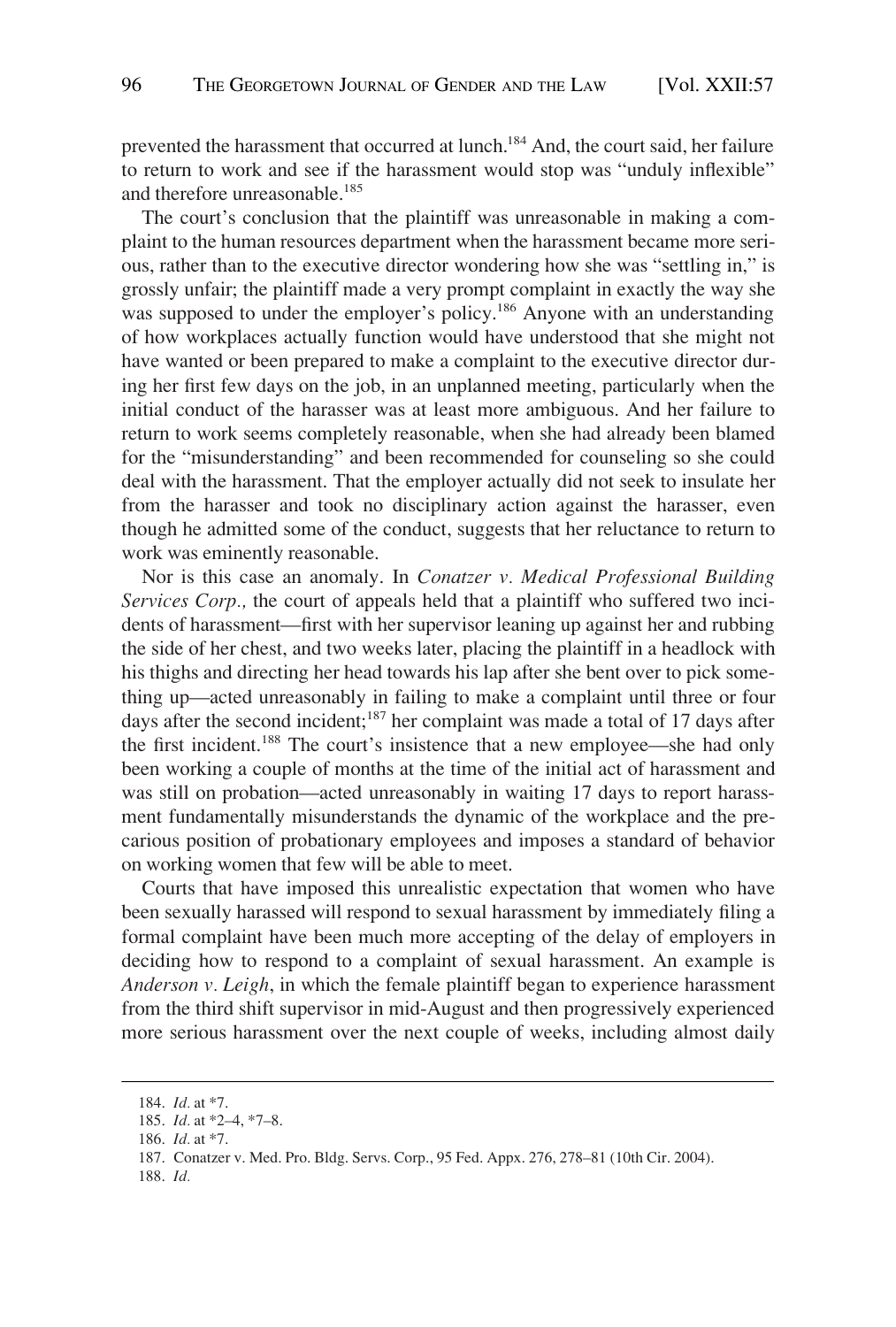sexual propositions and other suggestive remarks.<sup>189</sup> She reported that she was being harassed to the second shift supervisor, and later, after the harassing supervisor issued an error report on her work, made a complaint to the human resources department.190 After investigating her complaint, the company issued only a warning to the harasser because of what it deemed a lack of corroboration of her allegations.<sup>191</sup> In judging whether the employer could establish the affirmative defense to liability, the court noted that the eight-day delay between when the plaintiff initially reported the harassment to the second shift supervisor and when the employer began to investigate her formal complaint to the human resources director did not prevent the employer from meeting the first prong of the affirmative defense; the court held that that "short delay" did not show that the employer was unreasonable in responding to her complaint.<sup>192</sup> However, the court also found that the employer had met the second prong of the affirmative defense because the plaintiff delayed for approximately three weeks from the start of the harassment to when she made the informal report.<sup>193</sup> The court gave no explanation why the employer's delay was reasonable while the plaintiff's delay was not, even though it appears that the plaintiff made her complaint when she did largely because the harassing supervisor's conduct had escalated into threats to use her refusal to submit to his sexual advances to harm her job prospects. The court's willingness to forgive the employer's delay but not the employee's is fundamentally unfair; if anything, it would seem fairer to fault the employer for not acting consistently with its own sexual harassment policy.

Courts have also been quite dismissive of the explanations that women have given for their failure to make complaints or their delays in doing so, finding women to have acted unreasonably in spite of quite logical, and often compelling, explanations for their actions. The courts seem not to take into account the risks that women face in coming forward with complaints of sexual harassment or the particular circumstances of the individual woman, instead seeming to view reporting of sexual harassment complaints as an all-around good, in spite of the negative repercussions that women often experience when they do make complaints about sexual harassment.194 Judges in these cases may be projecting what they think they would do if they were faced with sexual harassment, confident that they would make prompt formal complaints, but these predominately male judges, who are less likely to face harassment themselves, may not realistically

<sup>189.</sup> Anderson v. Leigh, No. 98 C 50169, 2000 WL 193075, at \*1–2. (N.D. Ill. Feb. 10, 2000).

<sup>190.</sup> *Id.* 

<sup>191.</sup> *Id.* at \*2.

<sup>192.</sup> *Id.* at \*2–3, \*5–7.

<sup>193.</sup> *Id.* at \*6–7.

<sup>194.</sup> *See* Mindy Bergman et al., *The (Un)reasonableness of Reporting: Antecedents and Consequences of Reporting Sexual Harassment*, 87 J. OF APPLIED PSYCH. 203, 237 (2002) (reporting results of research indicating that targets of sexual harassment who report sexual harassment have more negative outcomes than those who do not report, including retaliation, lowered job satisfaction, and greater psychological distress, and concluding that those results suggest that not reporting is the more "reasonable" course of action for targets of harassment).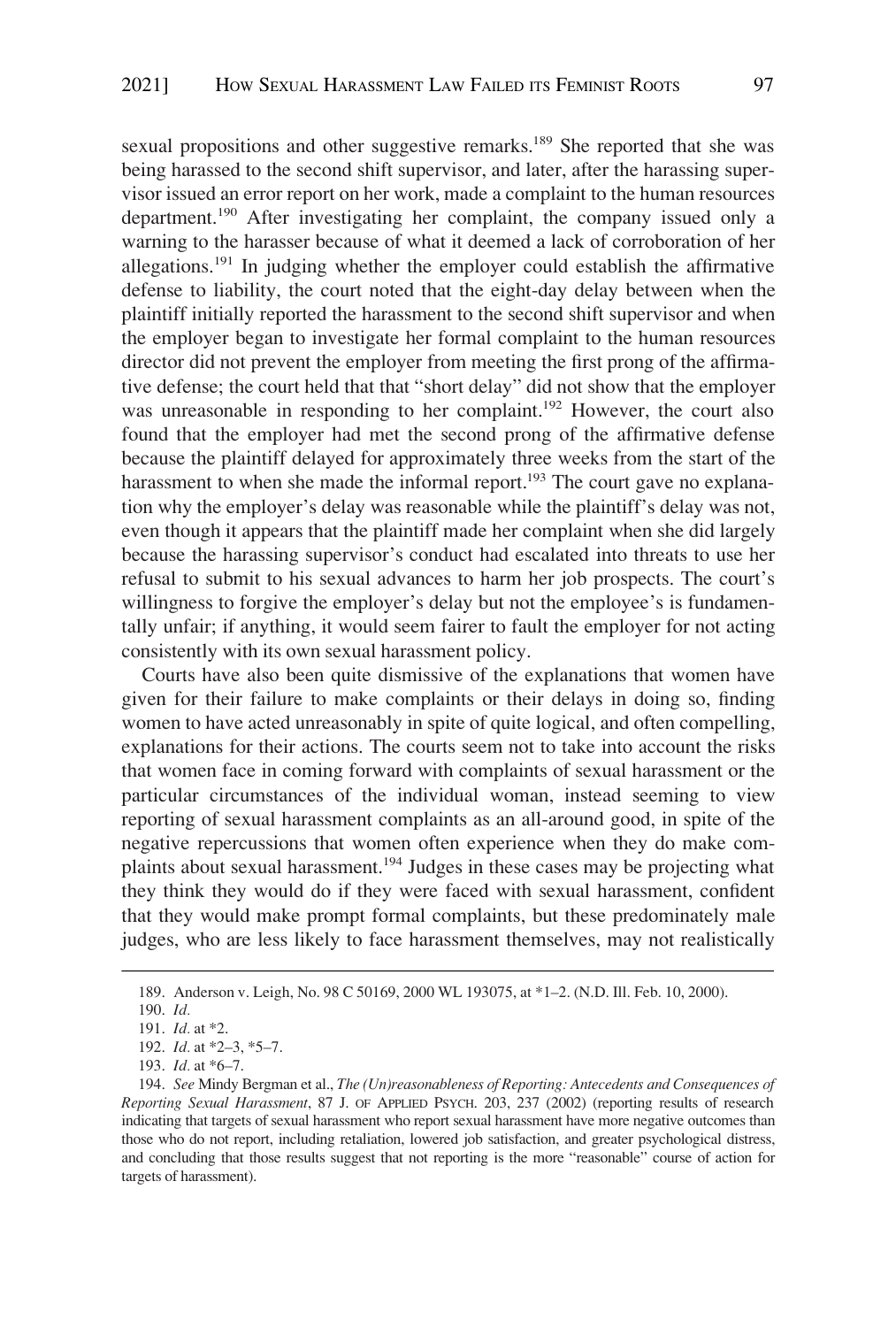be able to put themselves in the position of the women facing workplace harassment.195 Instead, they should be required to consider the empirical evidence of what women actually do, and why they do it, before they label women "unreasonable."

A common reason that women give for failing to make a complaint of sexual harassment either at all or immediately is a fear of retaliation.<sup>196</sup> Given the frequency with which retaliation occurs when women make sexual harassment complaints,<sup>197</sup> it would seem that fears of retaliation would generally be well founded. Courts, however, have often said that a generalized fear of retaliation will not excuse a failure to complain about sexual harassment; instead, plaintiffs must have "an objectively credible fear" of retaliation to justify a failure to complain.<sup>198</sup> But in *Sconce v. Tandy Corp.*,<sup>199</sup> the district court held that the female plaintiff's waiting to file an EEOC charge until after she transferred to another position not under the supervision of her harasser was unreasonable even though he had threatened her with termination if she told anyone about the harassment.<sup>200</sup> The court reasoned:

> Of course, when a supervisor threatens termination an employee may reasonably fear retaliation. To be sure, harassing supervisors often threaten termination in order to intimidate and manipulate their victims. Effective complaint procedures are designed to protect against precisely such retaliatory conduct. They are intended to divest a harassing supervisor of any power he has over the victimized employee.

<sup>195.</sup> Perhaps male judges should not be faulted for their assumptions that reasonable women faced with sexual harassment will make prompt formal complaints. Even women who have not faced sexual harassment often predict that they would, if subject to harassment, challenge that behavior, while women who have actually been subject to harassment did not in fact make such a challenge. *See*  Deborah L. Brake, *Retaliation*, 90 MINN. L. REV. 18, 28–30 (2005). This suggests that both male and female judges should be required to resort to empirical evidence before pronouncing judgment on the reasonableness of the responses of targets of sexual harassment.

<sup>196.</sup> *See, e.g.,* Joyner v. Woodspring Hotels Prop. Mgmt. LLC, 785 Fed. Appx. 771, 775 (11th Cir. 2019) (noting that plaintiff cited "fear of retribution" as reason for her failure to make a complaint of sexual harassment before her termination). *See also* Blair Druhan Bullock, *Uncovering Harassment Retaliation*, 72 ALA. L. REV. 671 (2021) (discussing empirical evidence indicating that women fail to report harassment because of fear of retaliation).

<sup>197.</sup> *See* Feldblum & Lipnic, *supra* note 175 (noting that the fears of employees in reporting harassment are "well-founded" and reporting results of a study indicating that as many as 75% of employees who report workplace mistreatment, including harassment, face some type of retaliation). *See also* Lilia M. Cortina & Vicki J. Magley, *Raising Voice, Risking Retaliation: Events Following Interpersonal Mistreatment in the Workplace,* 8 J. OF OCCUPATIONAL HEALTH PSYCH., No. 4, 247 (2003) (reporting results of study in which targets of interpersonal mistreatment in context of workplace faced work related retaliation and social retaliation as the result of making complaints concerning that treatment); Bullock, *supra* note 196. (discussing empirical evidence indicating that the percentage of targets of harassment who suffer adverse action is much greater when the target reports the harassment).

<sup>198.</sup> *See* Breeding v. Cendant Corp., No. 01 Civ. 11563, 2003 WL 1907971, \*7 (S.D.N.Y. Apr. 17, 2003); *see also* Weger v. City of Ladue, 500 F.3d 710, 725 (8th Cir. 2007).

<sup>199.</sup> Sconce v. Tandy Corp., 9 F. Supp. 2d 773 (W.D. Ky. 1998).

<sup>200.</sup> *Id.* at 775, 778.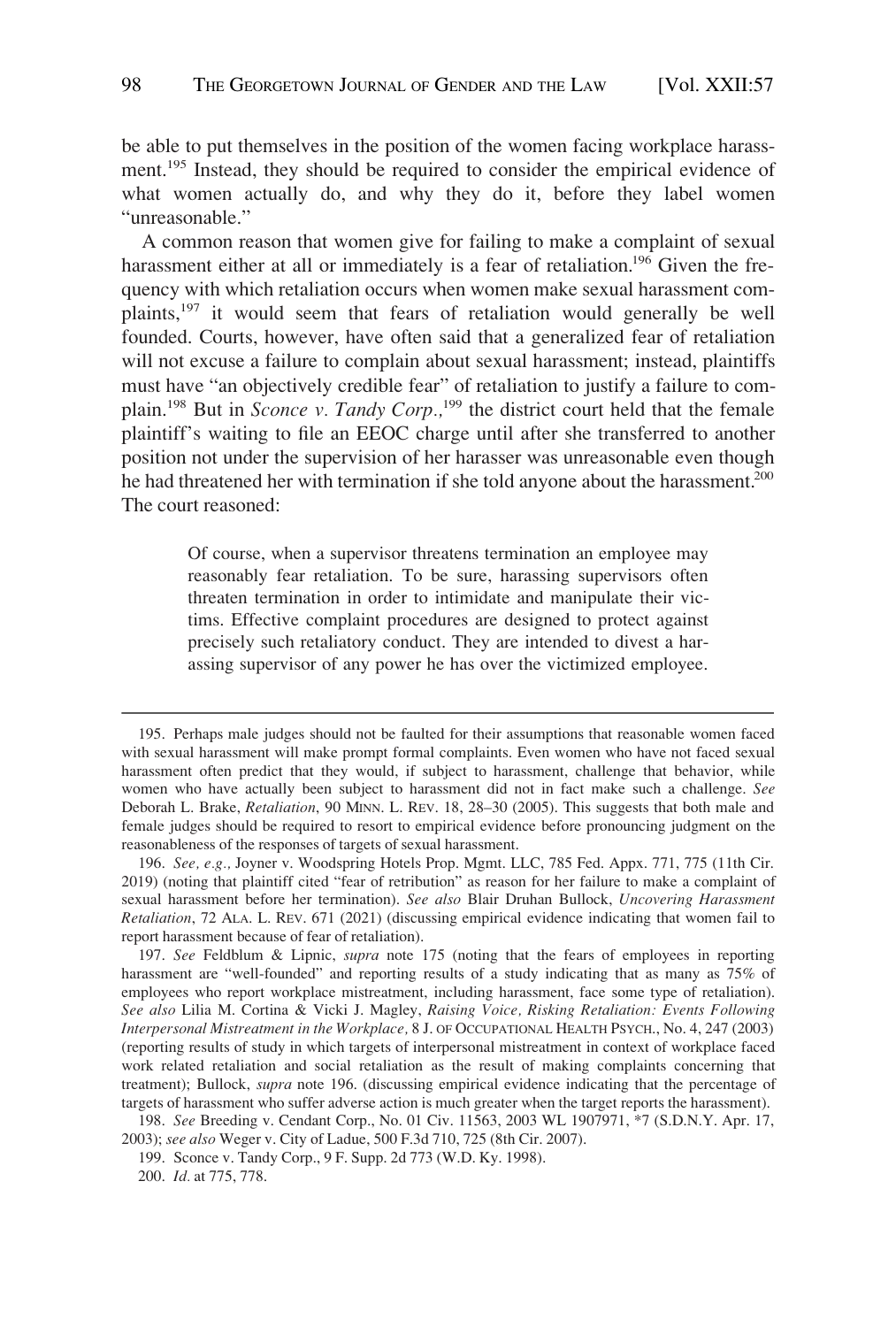It follows that a threat of termination, without more, is not enough to excuse an employee from following procedures adopted for her protection.<sup>201</sup>

It is hard to imagine what more might be required to show that an employee acted reasonably because of fear of retaliation than an actual threat of retaliation.

The plaintiff in *Walton v. Johnson & Johnson Services, Inc.*202 established considerably "more" to justify her delay in making a complaint about her supervisor's sexual harassment, but the court still concluded that she had acted unreasonably.<sup>203</sup> Her supervisor had tried to kiss her and had grabbed her breasts and buttocks and then raped her on at least two occasions; twice he pulled out a gun and showed it to her.204 The court rejected her claim that her delay was justified by her fear of physical harm if she reported the harassment, even though it noted that the "severe harassment" that occurred "can be particularly traumatic."205 The court noted that the supervisor did not threaten her when he showed her the gun and therefore her "subjective fear" that the supervisor might physically harm her did not justify her delay.206 The court reasoned that "the second prong of the *Faragher* defense would be rendered meaningless if a plaintiffemployee could escape her corresponding obligation to report harassing behavior based on an unsupported subjective fear that the employee would suffer physical harm at the hands of her alleged harasser."<sup>207</sup> But the plaintiff's fear that the harasser would physically harm her was not unsupported, unless the court failed to consider rape to be physical harm; he had already raped her more than once. And the court's suggestion that brandishing a gun is not a threat sufficient to cause concern about the real possibility of further physical harm requires the court to have been ignorant of, or blind to, the reality that violence in the workplace often follows incidents in which the employer takes action against an employee for workplace misconduct.<sup>208</sup> That this case was decided in favor of the employer on summary judgment makes the court's conclusion all the more startling.

205. *Id.* at 1290.

<sup>201.</sup> *Id.* at 778.

<sup>202.</sup> Walton v. Johnson & Johnson Servs., Inc., 347 F.3d 1272 (11th Cir. 2003).

<sup>203.</sup> *Id.* at 1289–93.

<sup>204.</sup> *Id.* at 1275–77.

<sup>206.</sup> *Id.* at 1289–91.

<sup>207.</sup> *Id.* at 1291 & n.17.

*See, e.g.*, Mark Berman, *Fearing mass shooters, employers turn to workers to monitor their peers,*  208. WASH. POST, (Jun. 1, 2019), [https://www.washingtonpost.com/national/fearing-active-shooters-companies-turn](https://www.washingtonpost.com/national/fearing-active-shooters-companies-turn-to-workers-to-monitor-their-peers/2019/06/01/a2dae30e-70f3-11e9-8be0-ca575670e91c_story.html)[to-workers-to-monitor-their-peers/2019/06/01/a2dae30e-70f3-11e9-8be0-ca575670e91c\\_story.html](https://www.washingtonpost.com/national/fearing-active-shooters-companies-turn-to-workers-to-monitor-their-peers/2019/06/01/a2dae30e-70f3-11e9-8be0-ca575670e91c_story.html) (recounting incidents of workplace shootings, some of which appear to have been triggered by discipline or termination of employees and some of which were preceded by red flags, alarming behaviors, and threats of violence from those accused of opening fire); T. Stanley Duncan, *Death in the Office: Workplace Homicides,* 64 FBI LAW ENFORCEMENT BULLETIN 4, 20-25 (April 1995) (noting that workplace homicides are on the rise and that homicide is the leading cause of death in the workplace for women; reporting results of case studies indicating that the vast majority of non-stranger assailants are male and that guns are usually used in workplace homicides).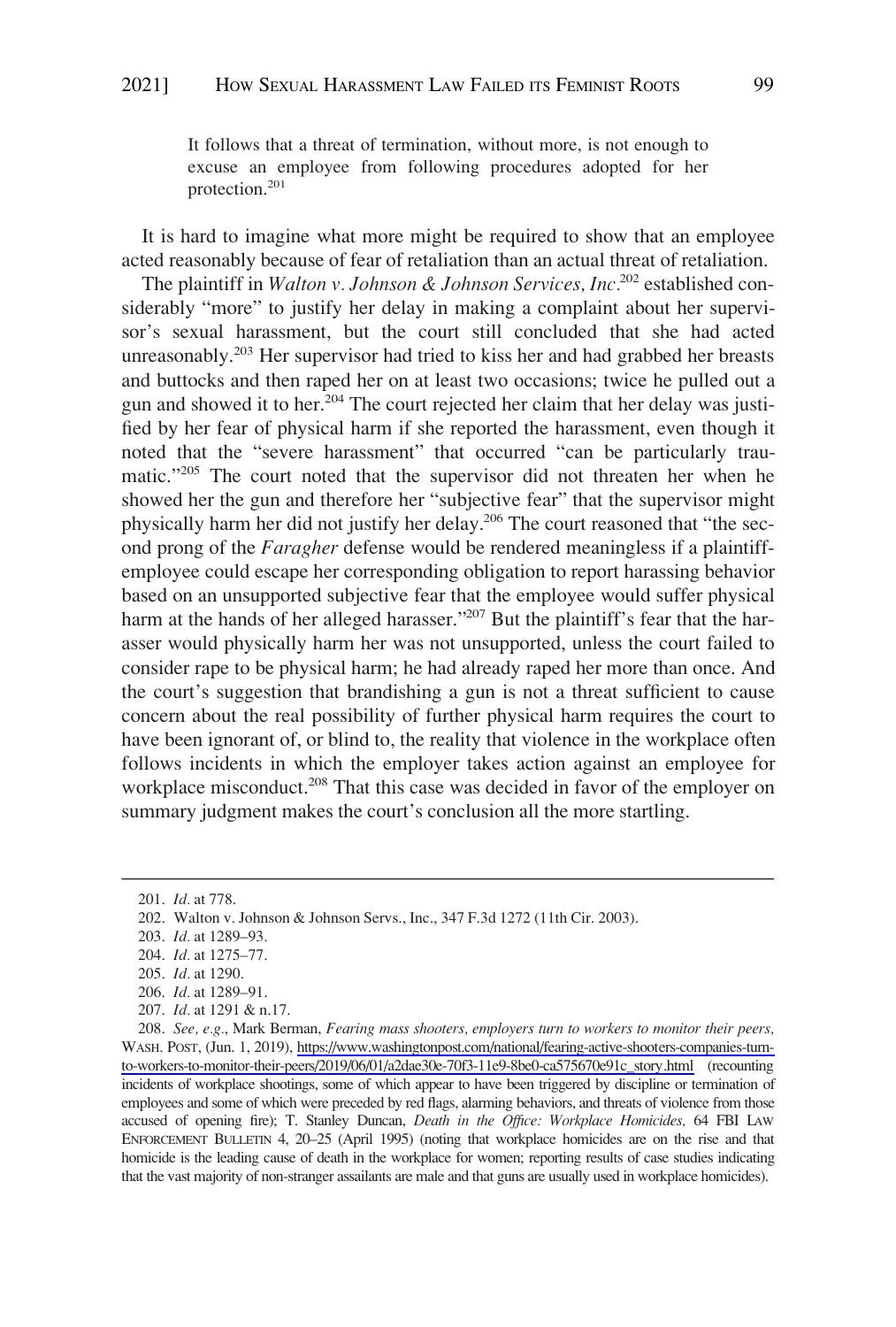The expectations that the lower courts have about how women should respond to harassment cannot be supported by the Supreme Court's articulation of the second prong of the affirmative defense. That prong requires that the employee targeted by sexual harassment act "unreasonably." The Court explained the second prong with the following language: "while proof that an employee failed to fulfill the corresponding obligation of reasonable care to avoid harm is not limited to showing an unreasonable failure to use any complaint procedure provided by the employer, a demonstration of such failure will normally suffice to satisfy the employer's burden under the second element of the defense."209 Even here, the Court did not say that an employee's failure to make a formal or even informal complaint was sufficient for the employer to establish this part of the affirmative defense; it is required that the employer prove that the employee's failure to do so was unreasonable under the circumstances. If courts are going to determine whether a failure to make a complaint or delay in making a complaint is unreasonable, they must make a serious effort to understand and take into account the circumstances that cause women who have been sexually harassed to act as they do.

Ironically, courts insist that targets of harassment report sexual conduct immediately, on the theory that a prompt complaint may keep the harassment from becoming more serious and stop the harassment before it becomes actionable, while refusing to protect them from retaliation when they do so. The Supreme Court in *Clark County School District v. Breeden*<sup>210</sup> concluded in a *per curiam* opinion that a woman who had made a prompt complaint about non-actionable sexual harassment and then suffered negative employment consequences for doing so could not state a claim for retaliation because no one could have reasonably believed that the conduct to which she was subjected was sufficiently severe or pervasive to constitute actionable sexual harassment.<sup>211</sup> Accordingly, employees who follow the suggestion, perhaps the requirement, of the Court in *Ellerth*  and *Faragher* that they make prompt complaints about not-yet-actionable harassment can be subjected to perfectly lawful punishment from their employers for doing so. Even though the Court cited to both of those cases in *Breeden*, no member of the Court gave any indication that they thought it might be troublesome to allow employers to punish employees for doing precisely what the Court indicated that it expected those employees to do.<sup>212</sup>

The manner in which the courts have decided issues of liability for sexual harassment often means that, even when all of the other requirements of sexual harassment are established, no one is held responsible for that harassment. The

<sup>209.</sup> *Faragher*, 524 U.S. at 778.

<sup>210.</sup> Clark Cnty. Sch. Dist. v. Breeden, 532 U.S. 268 (2001).

<sup>211.</sup> *Id.* at 269–71.

<sup>212.</sup> The Court in *Ellerth* indicated that one purpose of the affirmative defense was to encourage early reporting by the targets of sexual harassment: "To the extent limiting employer liability could encourage employees to report harassing conduct before it becomes severe or pervasive, it would also serve Title VII's deterrent purpose." 524 U.S. at 764.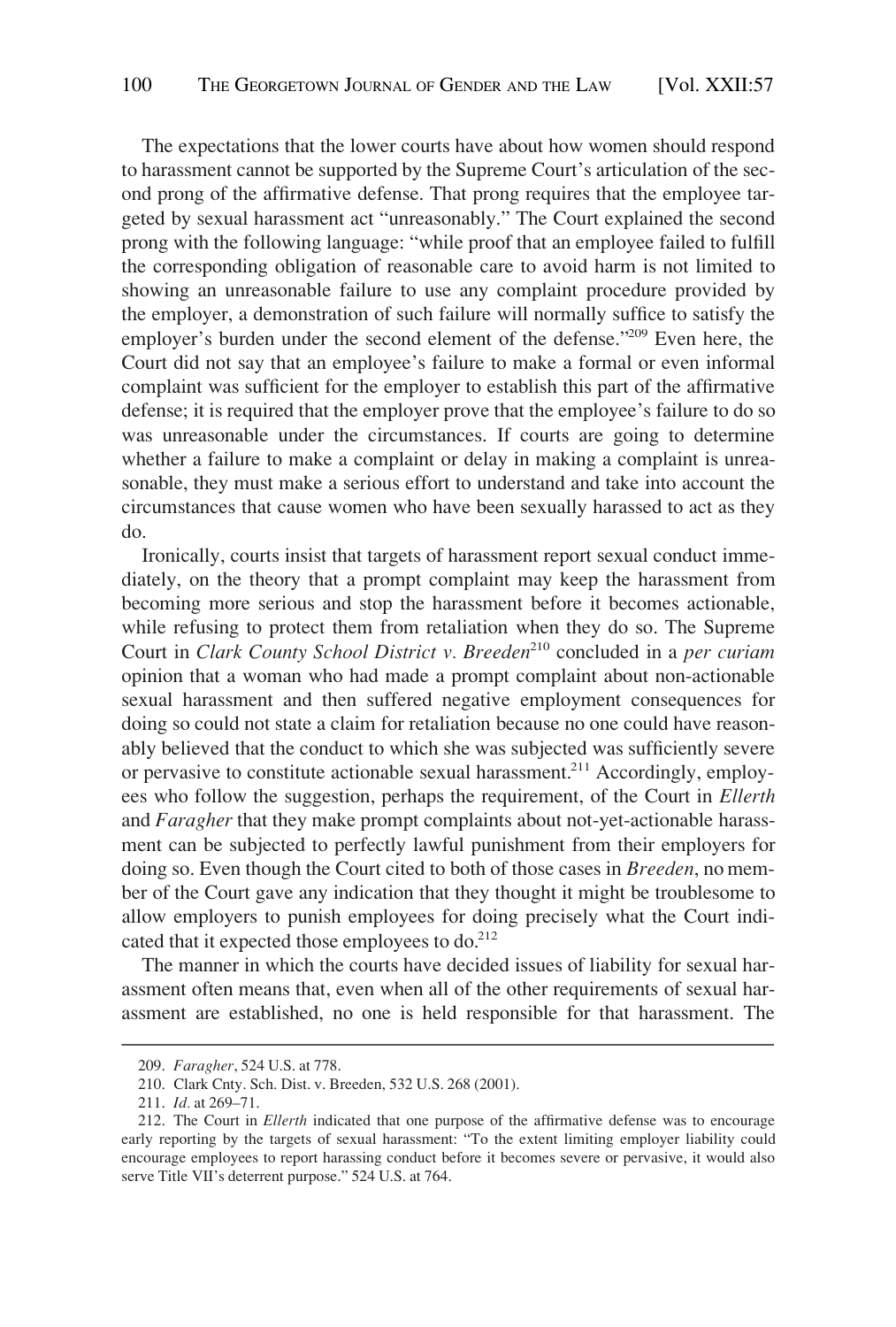<span id="page-44-0"></span>courts have declined to hold individual harassers responsible for their harassing conduct and have used negligence and vicarious liability principles to shield employers from liability for harassment conducted by non-supervisory and supervisory personnel. Courts have imposed unrealistic expectations on how women will act when they are subjected to harassment, expecting them to take steps that few women actually take, and, even when they take these steps, courts often fail to protect them from the resulting employer retribution. The existence of harassment without responsibility fails to serve the interests of women who face discriminatory and harmful harassment in the workplace.

#### III. HOW SEXUAL HARASSMENT LAW MIGHT REGAIN SOME OF ITS LOST PROMISE

The promise that feminists originally saw for the judicial recognition of sexual harassment as a form of sex discrimination prohibited by Title VII has been largely defeated by the judicial addition of a number of requirements, and the judicial interpretation of other requirements, for the claims, making it much more difficult for women who have been harassed in the workplace to state a cognizable claim against their employers. But some of that lost promise could be reclaimed, without any amendment to the statute, by changes to the judicial gloss that courts have imposed on the statute. Alternatively, Congress could make amendments to the statute to alter legislatively some of the most damaging requirements and interpretations imposed by the courts.

The analysis that follows explains the ways in which some of the most damaging requirements of a claim of sexual harassment for women could be altered. First, the "unwelcomeness" requirement should be eliminated in favor of a proper interpretation of the requirement that harassing conduct be subjectively offensive to be actionable. Second, this analysis provides for a corrected application of the "because of sex" requirement. Third, the requirement that harassment be "severe or pervasive" to be actionable should be eliminated or transformed. Finally, the analysis calls for a redefinition of the standards for individual and employer liability to ensure that targets of actionable sexual harassment can obtain a remedy.

Congressional amendment of the statute is not necessary to make these changes. The statutory foundation for a claim of sexual harassment under Title VII is quite lean: Title VII prohibits discrimination with respect to the terms and conditions of employment on a number of grounds, including "sex."213 The requirements for a claim of sexual harassment are generally not statutorily required; they are judicial gloss imposed on the statute. Just as the courts created those requirements, the courts could do away with or otherwise alter them. That the courts have added their own interpretations of the statute is not necessarily a criticism; some judicial guidance was undoubtedly required in order that employers would understand their obligations under the statute. But the precise judicial

<sup>213.</sup> Title VII of the Civil Rights Act of 1964, § 703(a), 42 U.S.C. § 2000e-2(a).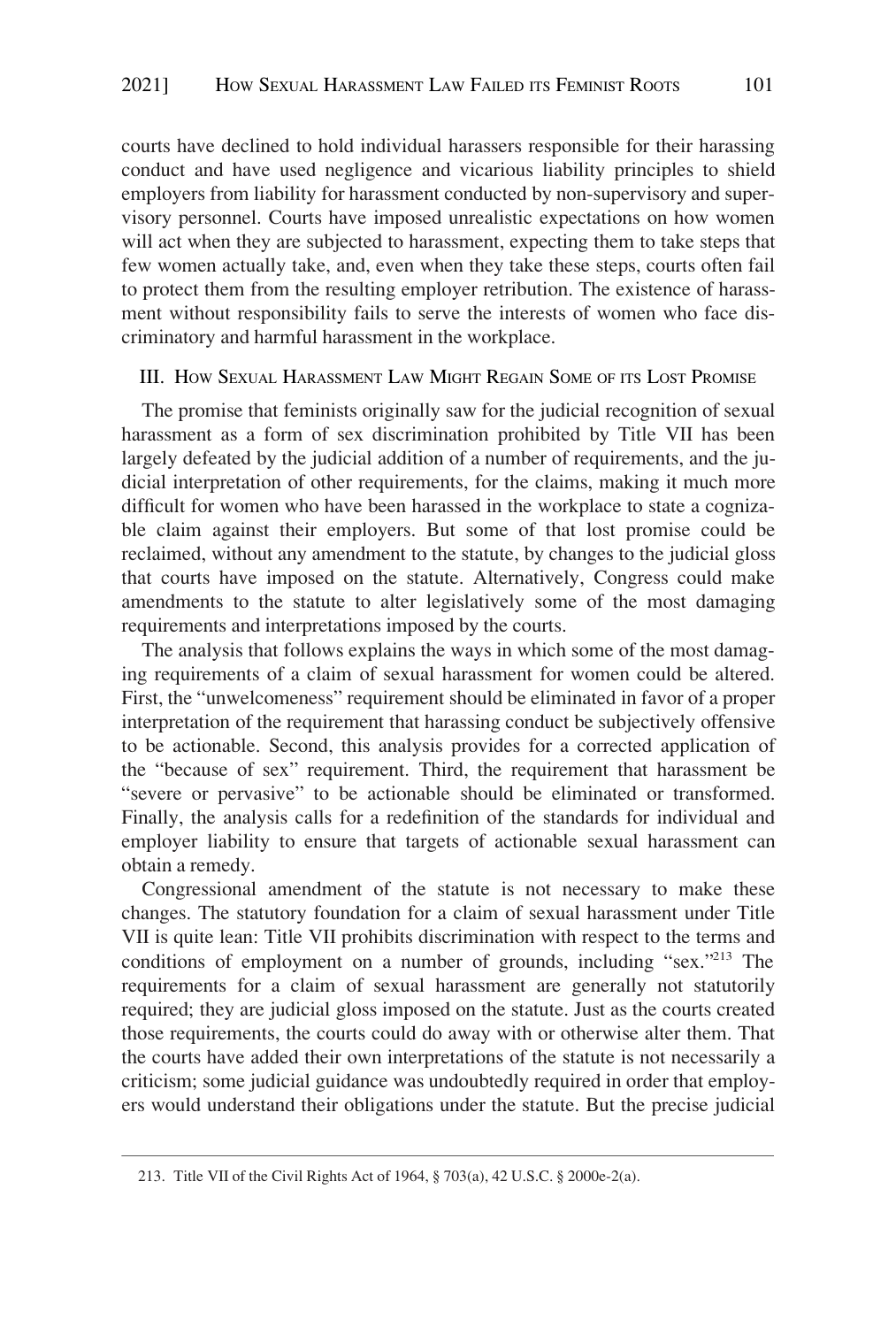<span id="page-45-0"></span>requirements imposed on a claim under the statute can be subjected to criticism, particularly when those requirements are imposed only on sexual harassment claims, not other claims under the statute, and in such a way as to deny the statutory promise of women's workplace equality.

## A. ELIMINATION OF THE UNWELCOMENESS REQUIREMENTS AND PROPER INTERPRETATION OF THE SUBJECTIVENESS REQUIREMENT

An important change to sexual harassment law to fulfill the promise envisioned by the law's creators would be an elimination of any "unwelcomeness" requirement for claims of sexual harassment. Elimination of that requirement would have important consequences, both symbolic and practical. The symbolic value of elimination of that requirement would erase the law's explicit, or at least implicit, assumption that women in the workplace generally invite, encourage, or are complimented by sexual conduct directed at them, not only when that conduct consists of sexual invitations, but also when it is otherwise hostile and abusive. The practical value of the elimination of that requirement is that it would presumably prevent employers or individual harassers from trying to establish that the particular women actually invited or encouraged the denigrating and degrading conduct to which they were subjected, because that issue would no longer be relevant to the issues before the court. The only relevant issue would be whether the women subject to that denigrating and degrading conduct found it to be subjectively abusive.

Another reason to eliminate the unwelcomeness requirement is that such a move is consistent with the actions of the Supreme Court generally to provide consistency to the standards for workplace harassment, whether they are based on sex or gender or some other grounds.<sup>214</sup> In general, the courts have not imposed an unwelcomeness requirement when dealing with racial or religious harassment,<sup>215</sup> suggesting that harassing conduct on those grounds could not be considered to be welcome. For the same reason that courts are right to conclude that racially denigrating and abusive conduct cannot be welcome, they should also conclude that sexually denigrating and abusive conduct cannot be welcomed by its targets.

Even with the elimination of the unwelcomeness requirement, litigants and courts would have to be vigilant to prevent inquiries about a target's sexual history and practices from being introduced under the guise of determining whether the target found the challenged practices to be subjectively abusive. Under the subjectively abusive standard, the only inquiry should be the effect of the conduct on its target, that is, whether she found the conduct to be offensive or abusive. It

<sup>214.</sup> The Supreme Court in *Faragher v. City of Boca Raton*, 524 U.S. 775, 787 n.1 (1998) indicated that "[a]lthough racial and sexual harassment will often take different forms, and standards may not be entirely interchangeable, we think there is good sense in seeking generally to harmonize the standards of what amounts to actionable harassment."

<sup>215.</sup> *See supra* text accompanying note 45.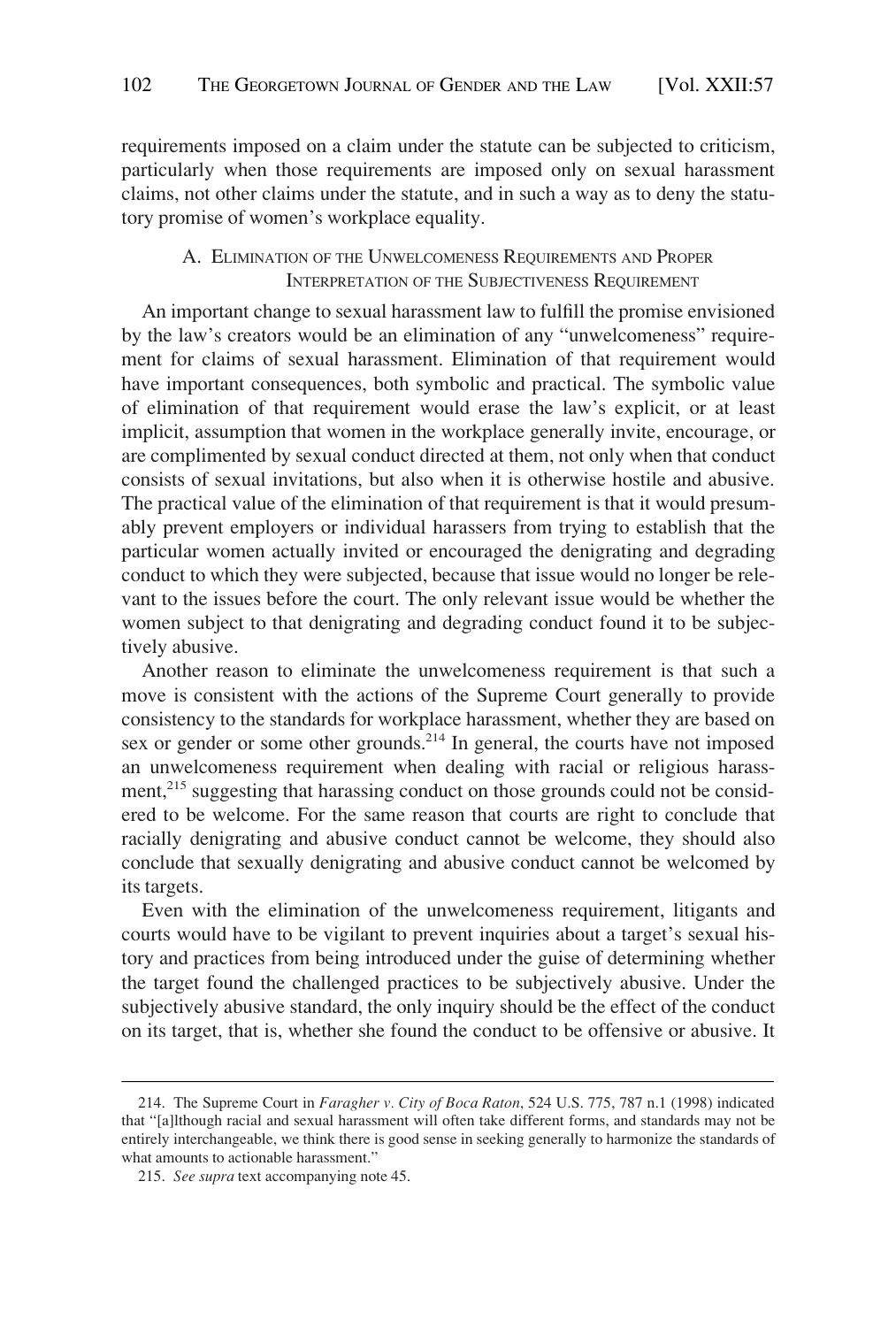<span id="page-46-0"></span>would no longer be relevant whether, by conduct or otherwise, the target was deemed to have somehow incited or invited the conduct. That she made any type of complaint about the conduct, even just to the harasser, would seem to answer the question of whether it was subjectively abusive, given that women rarely complain about conduct that they do not find offensive. Of course, given that women rarely make complaints, at least formal complaints, about conduct that they do find offensive,  $2^{16}$  the absence of a complaint would not show that the woman found the conduct not to be offensive or abusive. Instead, women who failed to make a complaint would be allowed to provide testimony about the effect of the conduct on them and the reasons why they failed to raise an objection to the conduct.

Arguably, a finding that the sexual or gender-based conduct to which the plaintiff was subjected was objectively abusive should create a presumption that the plaintiff found the conduct to be subjectively abusive. If a reasonable person in the plaintiff's situation—a reasonable woman when the plaintiff is female would find the conduct to be offensive, it would seem that courts should presume that plaintiffs are in fact reasonable women, rather than assuming that they are not.

## B. CORRECT APPLICATION OF THE "BECAUSE OF SEX" REQUIREMENT

The "because of sex" requirement for a claim of sexual harassment under Title VII cannot be eliminated without legislative amendment, because it is the only requirement for an actionable claim that is dictated by the language of the statute.217 But that does not mean that the lower courts have been correctly interpreting this requirement. In fact, recent precedent from the Supreme Court suggests that they have not.

The Supreme Court's recent decision in *Bostock v. Clayton County, Georgia*<sup>218</sup> represents a significant broadening of the meaning of "sex" in the context of sexual harassment cases and other cases of sex discrimination. In this case, the Court concluded that discrimination based on sexual orientation and gender identity is prohibited sex discrimination because it is based on "traits or actions [the employer] would not have questioned in members of a different sex" and that therefore "[s]ex plays a necessary and undisguisable role in the decision, exactly what Title VII forbids."219 Some of the implications of *Bostock* for the law of sexual harassment are immediately obvious: the hundreds of cases concluding that Title VII was not violated because the employee was harassed because of sexual orientation or gender identity, but not sex or gender, are obviously wrong. But the implications of *Bostock* go beyond this express ruling. Although the Court purported to proceed on the assumption that "sex" means "only biological

<sup>216.</sup> *See supra* text accompanying note 175.

<sup>217. 42</sup> U.S.C. § 2000e-2(a).

<sup>218.</sup> Bostock v. Clayton Cnty., 140 S. Ct. 1731 (2020).

<sup>219.</sup> *Id.* at 1737.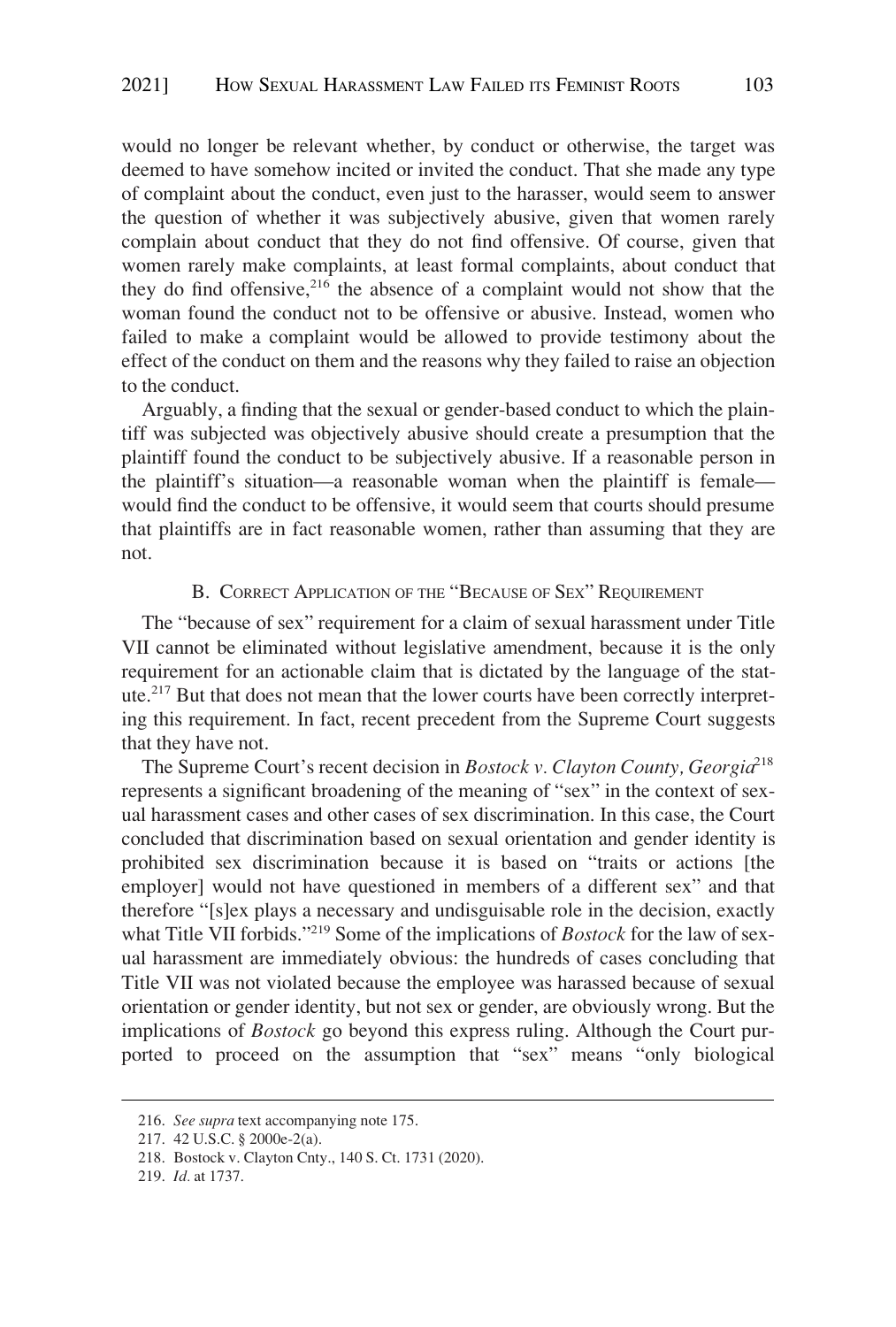distinctions between male and female,<sup>"220</sup> its language suggests that in fact it was adopting a definition of sex that goes beyond biological distinctions and instead reaches other aspects of gender. For example, the Court indicated that discrimination based on stereotypical assumptions about femininity and masculinity are indeed a form of sex discrimination:

> This statute works to protect individuals of both sexes from discrimination, and does so equally. So an employer who fires a woman, Hannah, because she is insufficiently feminine and also fires a man, Bob, for being insufficiently masculine may treat men and women as groups more or less equally. But in *both* cases the employer fires an individual in part because of sex. Instead of avoiding Title VII exposure, this employer doubles it. $^{221}$

The Court was even more clear about the role that sexual stereotyping plays in sex discrimination claims when it noted that "an employer who fires both Hannah and Bob for failing to fulfill traditional sex stereotypes doubles rather than eliminates Title VII liability";<sup>222</sup> this language indicates that acting on the basis of failure to fulfill traditional sex stereotypes against a person of any gender is a violation of Title VII.<sup>223</sup>

This language means that lower courts that have held sexual stereotyping claims not to be cognizable under Title VII, or that have otherwise sought to limit claims of sexual stereotyping, are wrong. The *Bostock* Court made clear that firing or failure to hire based on one's failure to comply with sexual stereotypes is unlawful. Although the Court used the term "traditional sex stereotypes," there is no reason to think that the Court thought that "Hannah" should be protected from discrimination only if she is insufficiently feminine, but not if she is "too" feminine. In each case, the treatment would seem to meet the requirement that the employer has acted "in part because of sex."

There is reason to think that many forms of sexual harassment are in fact motivated by sexual stereotyping. Harassment of gay, lesbian, bisexual, or transgender persons may well be motivated by a concern that the target of harassment is not sufficiently masculine or feminine or otherwise fails to conform to gender

<sup>220.</sup> *Id.* at 1739.

<sup>221.</sup> *Id.* at 1741.

<sup>222.</sup> *Id.* at 1742–43; s*ee also id.* at 1749 (noting that when an "[e]mployer hires based on sexual stereotypes," the "simple test" for sex discrimination is invoked).

<sup>223.</sup> Justice Alito in dissent tried to put words in the majority's mouth with respect to the relevance of sexual stereotyping, but his attempt was unpersuasive. He argued that the majority did not rely on arguments about sexual stereotyping and therefore "apparently finds them unpersuasive," but he was wrong, as demonstrated above, that the Court did not rely on those arguments. *Id.* at 1763 (Alito, J., dissenting). He also asserted that the argument about sexual stereotypes is faulty because it is based on a "faulty premise" that "Title VII forbids discrimination based on sex stereotypes." *Id.* at 1764. Even if Justice Alito might have been right based on the Court's opinions in *Price Waterhouse v. Hopkins,* 490 U.S. 228 (1989), which is deeply doubtful, he is clearly wrong after the Court's decision in *Bostock*.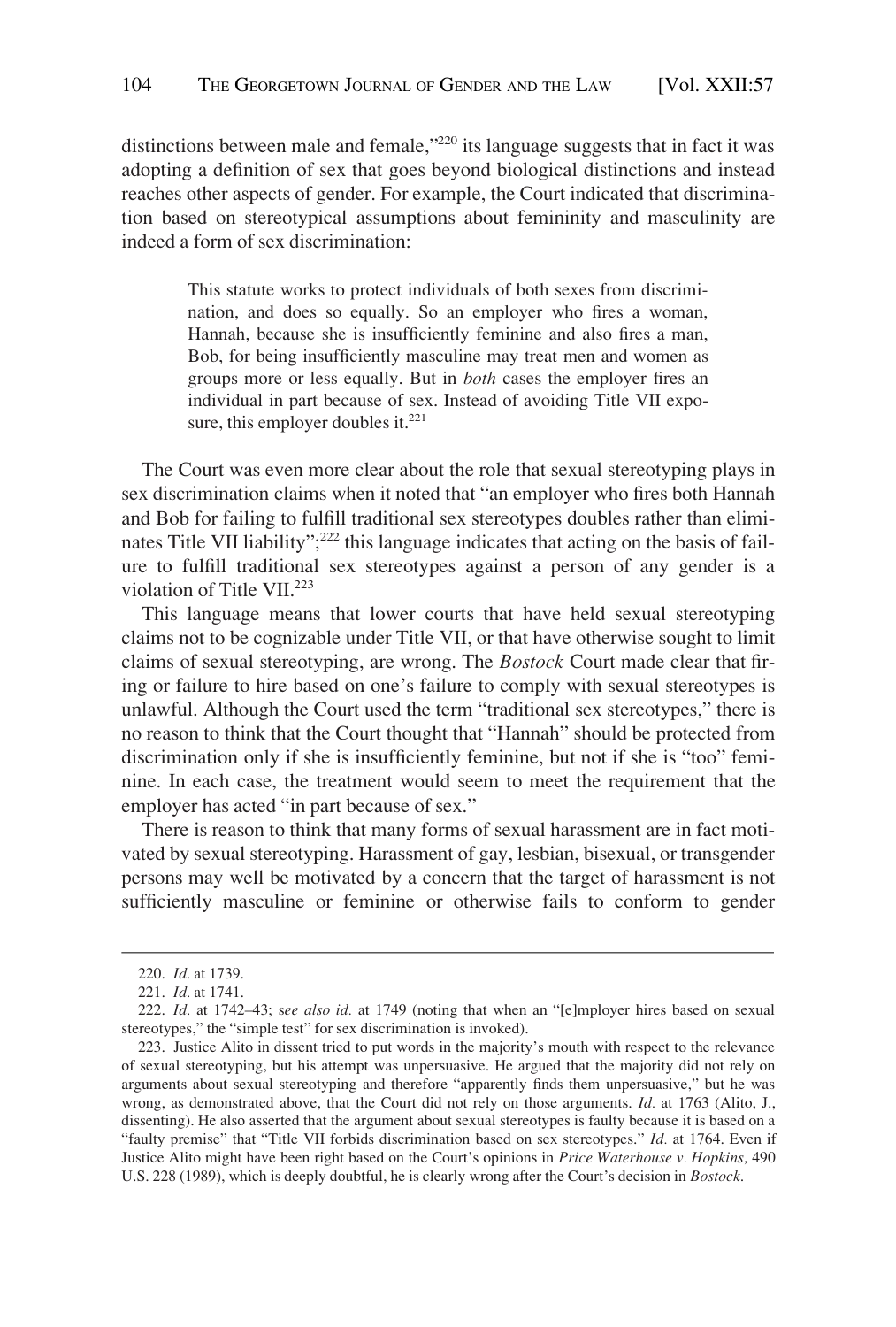stereotypes.<sup>224</sup> Harassment of men by other men appears to often be motivated by a concern that the targets of harassment are not sufficiently masculine or otherwise gender-conforming.<sup>225</sup> Harassment of women by men may well be motivated by a gender stereotype that women are supposed to be sexually available to men<sup>226</sup> or should stay away from jobs that have been traditionally held by men.<sup>227</sup>

Sexual harassment that occurs based in part on gender-linked traits, whether those traits are biological or otherwise, would seem to meet the requirement that the harassment has occurred "because of sex" and therefore meet the discrimination requirement of Title VII. There is reason to think that the Court's definition of "sex" in *Bostock* might lead to findings that sexually harassing conduct directed at women in the workplace also should, at least in most cases, be considered to be based on sex.<sup>228</sup> The Court said that what Title VII forbids is when "[s]ex plays a necessary and undisguisable role" in a challenged employment action. When a harasser chooses to sexually harass a woman in a sexual manner, through words, physical touching, or gestures, it would be hard to argue that sex, or gender, has not played a role in that conduct. Calling a woman sexually derogatory names is about her sex; commenting about the details of her sex life, real or imagined, is about her sex; touching a woman's breast or genitals is about her sex; pretending to have sex with her or threatening to sexually assault her is about her sex. In each of these circumstances, sex would seem to play a "necessary and undisguisable role" in her harassment, precisely what the Court has said that Title VII forbids.<sup>229</sup>

<sup>224.</sup> *See* L. Camille He´bert, *Transforming Transsexual and Transgender Rights,* 15 WILLIAM & MARY J. WOMEN & L. 535, 564–67 (Spring 2009) (explaining that discrimination against transgender individuals appears to be motivated at least in part by sexual stereotyping).

<sup>225.</sup> *See, e.g.*, E.E.O.C. v. Boh Brothers Co., 731 F.3d 444, 453–60 (5th Cir. 2013) (upholding a jury verdict for male plaintiff for same-sex harassment under Title VII, based on evidence of sexual stereotyping, including that a male supervisor subjected him to sexually humiliating conduct, including calling him a "pussy" and simulating sex with him, in part because he used Wet Ones instead of toilet paper, which supervisor said was "kind of gay" and "feminine").

<sup>226.</sup> *See* CATHARINE A. MACKINNON, SEXUAL HARASSMENT OF WORKING WOMEN: A CASE OF SEX DISCRIMINATION 162 (Yale Univ. Press 1979) (indicating that sexual harassment often seems to be motivated by a belief in men that women are sexually available for them); *id.* at 178–80 (discussing the role that stereotypes about sex roles, including the understanding of men as sexual aggressors toward women and women as being receptive to male sexual conduct, play in the occurrence of sexual harassment).

<sup>227.</sup> *See, e.g.*, Carr v. Allison Gas Turbine Div., General Motors Corp., 32 F.3d 1007, 1009–10, 1012 (7th Cir. 1994) (describing the sexual harassment of the first woman to work in the tinsmith shop, including by use of sexual epithets, sexual pictures, and acts such as urinating in her presence and exposing penis, and statements made by male workers to the effect that "I'll never retire from this tinsmith position because it would make an opening for . . . a woman"; the court noted that problems of sexual harassment were foreseeable when "a woman is introduced into a formerly all-male workplace").

<sup>228.</sup> It is true that the Supreme Court in *Oncale v. Sundowner Offshore Services, Inc.,* 523 U.S. 75, 80 (1998), said that it is not the sexual content of harassment that causes it to violate Title VII, but its discriminatory nature. What the Court's decision in *Bostock* adds to the analysis is an understanding that much, likely most, sexual harassment is in fact motivated by the Court's broader interpretation of the term "sex" and therefore discriminatory in nature.

<sup>229.</sup> *Bostock,* 140 S. Ct. at 1737.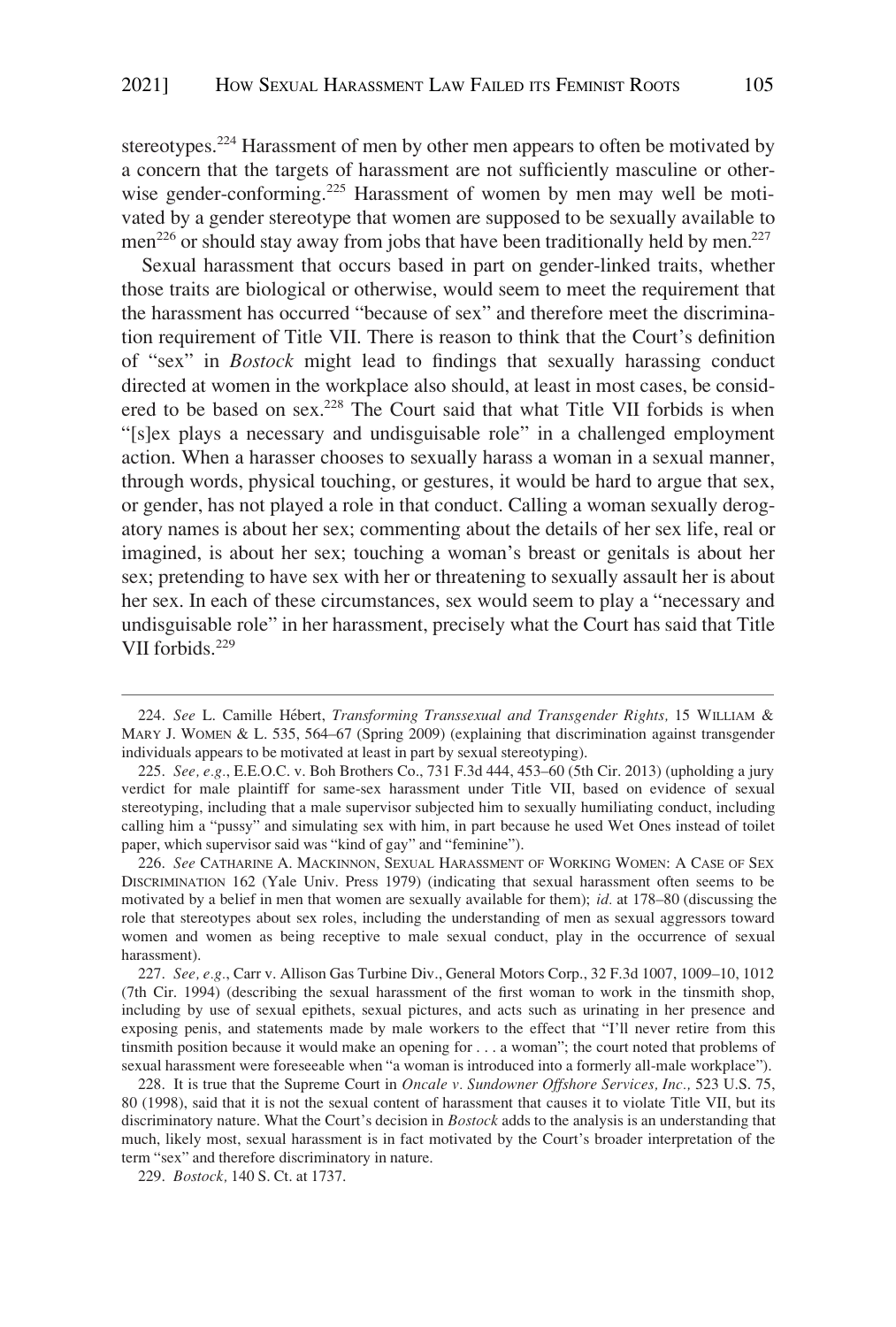#### <span id="page-49-0"></span>C. ELIMINATING OR TRANSFORMING THE "SEVERE OR PERVASIVE" REQUIREMENT

The requirement that sexual harassment be "severe or pervasive" before it is actionable has arguably posed the biggest challenge to women's ability to establish that the harassing conduct to which they have been subjected is unlawful. Although the existence of that standard is said to be grounded in the statutory requirement that discriminatory conduct occur with respect to a term or condition of employment,230 there is no indication that the current definition of the requirement or even the requirement itself is statutorily required. One could certainly reach the conclusion that the terms and conditions of one's employment are discriminatorily altered even if the conduct that alters those conditions is not considered severe or pervasive; after all, the very presence of discrimination in the context of the workplace—that "members of one sex are exposed to disadvantageous terms or conditions of employment to which members of the other sex are not exposed"<sup>231</sup>—might be viewed as sufficient to alter the workplace environment by denying "Title VII's broad rule of workplace equality."232 When the Supreme Court declared that Title VII affords employees "the right to work in an environment free from discriminatory intimidation, ridicule, and insult,<sup>233</sup> nothing about that statement suggests that the Court meant to follow that conclusion with "as long as the conduct is truly awful."

But even if the "severe or pervasive" requirement is retained in order to show a discriminatorily abusive work environment, there is no reason that the courts are required to interpret those terms in the manner in which they have. The Supreme Court in *Harris v. Forklift Systems, Inc.* suggested that a "discriminatorily abusive work environment" was one that "can and often will detract from employees' job performance, discourage employees from remaining on the job, or keep them from advancing in their careers."234 That standard can be met by conduct far short of what many courts have considered to be "severe or pervasive" behavior.

Alteration of the interpretation of the "severe or pervasive" requirement would not defeat the purposes for which the Supreme Court has suggested that it was adopted. Actionable sexual harassment need not be "extreme" or "extremely severe" in order to prevent Title VII from becoming a "general civility code" or to filter out complaints based on "the sporadic use of abusive language, gender-

<sup>230.</sup> *See* Rogers v. E.E.O.C., 454 F.2d 234, 239 (5th Cir. 1971) (noting that "terms, conditions, and privileges of employment" is an expansive concept that protects against creation of a discriminatory working environment "heavily charged with ethnic or racial discrimination"); Faragher v. City of Boca Raton, 524 U.S. 775, 788 (1988) (indicating that harassment must be extreme to amount to a change in terms and conditions of employment).

<sup>231.</sup> Oncale v. Sundowner Offshore Servs., Inc. 523 U.S. 75, 80 (1998) (quoting Harris v. Forklift Sys., Inc., 510 U.S. 17, 25 (1993) (Ginsburg, J., concurring)).

<sup>232.</sup> *Harris*, 510 U.S. at 22.

<sup>233.</sup> Meritor Savs. Bank v. Vinson, 477 U.S. 57, 65 (1986).

<sup>234.</sup> *Harris*, 510 U.S. at 22.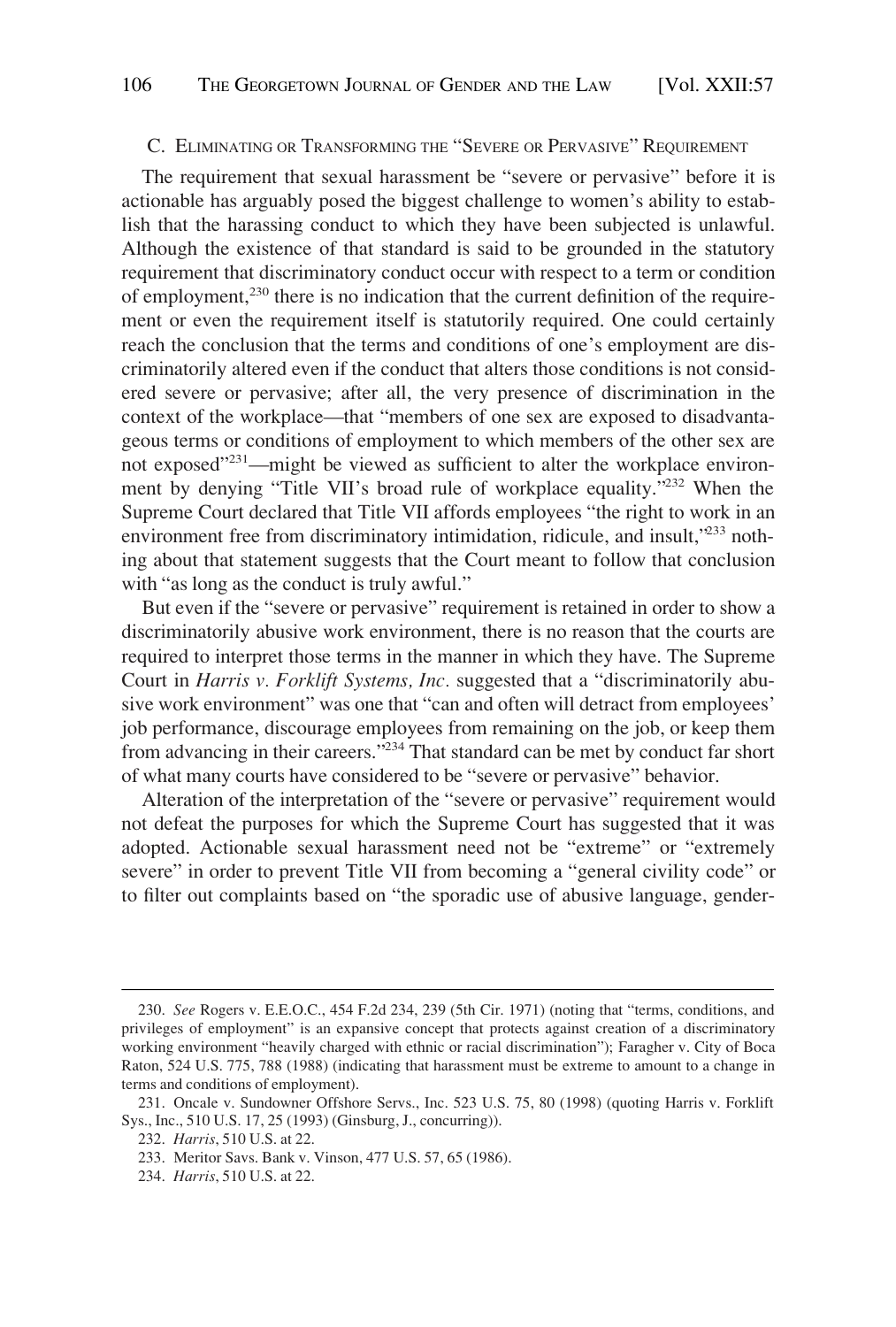related jokes, and occasional teasing."235 The types of complaints that are being filtered out by the "severe or pervasive" requirement are sexual touchings, including criminal sexual assault, persistent and insulting sexual propositions, and deeply offensive sexual epithets.<sup>236</sup> This conduct cannot reasonably be considered "jokes" or "teasing" or "the ordinary tribulations of the workplace."<sup>237</sup> Nor is this conduct simply "annoying" to the women who are subjected to it. Instead, the conduct is deeply harmful and often debilitating and causes precisely the results that the Court in *Harris* identified as the hallmarks of "discriminatorily 'abusive work environment."<sup>238</sup> It would certainly not be unreasonable to interpret grabbing a woman's breasts, buttocks, or genitals (or maybe any part of her body, if it is done aggressively) as "severe" conduct, nor would it be unreasonable to find that calling her a "cunt," a "slut," or a "whore" (or even a "bitch") is "severe."

Similarly, in order for sexually harassing conduct to be "pervasive," it need not happen every day or be committed by everyone in the workplace. Instead, it must be the type of conduct that permeates the workplace. When a workplace becomes sexualized because of the general toleration of sexually harassing conduct, that conduct should be considered to be pervasive. While isolated conduct by a co-worker might not be considered pervasive, because that conduct is more easily discounted by its target, particularly if the conduct is not encouraged by others, even sporadic sexually harassing conduct by a supervisor or other member of management might well be considered to be pervasive, because conduct by someone of that level tends to set the tone of the workplace. Having a supervisor tell his subordinate that she is a "cunt" or that her job advancement is tied to her willingness to have sex rather than her job performance, even a single time, can profoundly affect the workplace environment and her willingness to stay in that environment.

If Title VII really aims at achieving equality between men and women in the workplace, the courts need to understand that the presence of denigrating sexual conduct in the workplace, far from being merely "annoying," profoundly affects the ability of women to achieve equal employment opportunities, not only when they are driven out of the workplace by that conduct, but even when they persist in the workplace in spite of the harassment to which they are subjected.<sup>239</sup>

We do not transform Title VII into a workplace "civility code" when we condemn conduct less severe than that which shocks our conscience. And when we raise the bar as high as the majority does today, it becomes more likely that we will miss the more subtle forms of discrimination that may still infest the workplace, and make it more difficult for women, especially, to participate on equal terms of equality with their male counterparts. The sexist remark, the offensive touch, the repeated request for an intimate outing: all of these may seem merely annoying and relatively harmless in isolation from one another.

<sup>235.</sup> *Faragher*, 524 U.S. at 788.

<sup>236.</sup> *See supra* text accompanying notes 110-29.

<sup>237.</sup> *Faragher*, 524 U.S. at 788.

<sup>238.</sup> *Harris*, 510 U.S. at 18.

<sup>239.</sup> Some individual judges apparently have understood the effects of sexual harassment in the workplace. Judge Gerald Bard Tjoflat, joined by three of his colleagues on the Eleventh Circuit, in his concurring and dissenting opinion in *Mendoza v. Borden, Inc.,* 195 F.3d 1238, 1268 (11th Cir. 1999) (en banc) (Tjoflat, C.J., concurring in part and dissenting in part) (citation and footnote omitted), noted: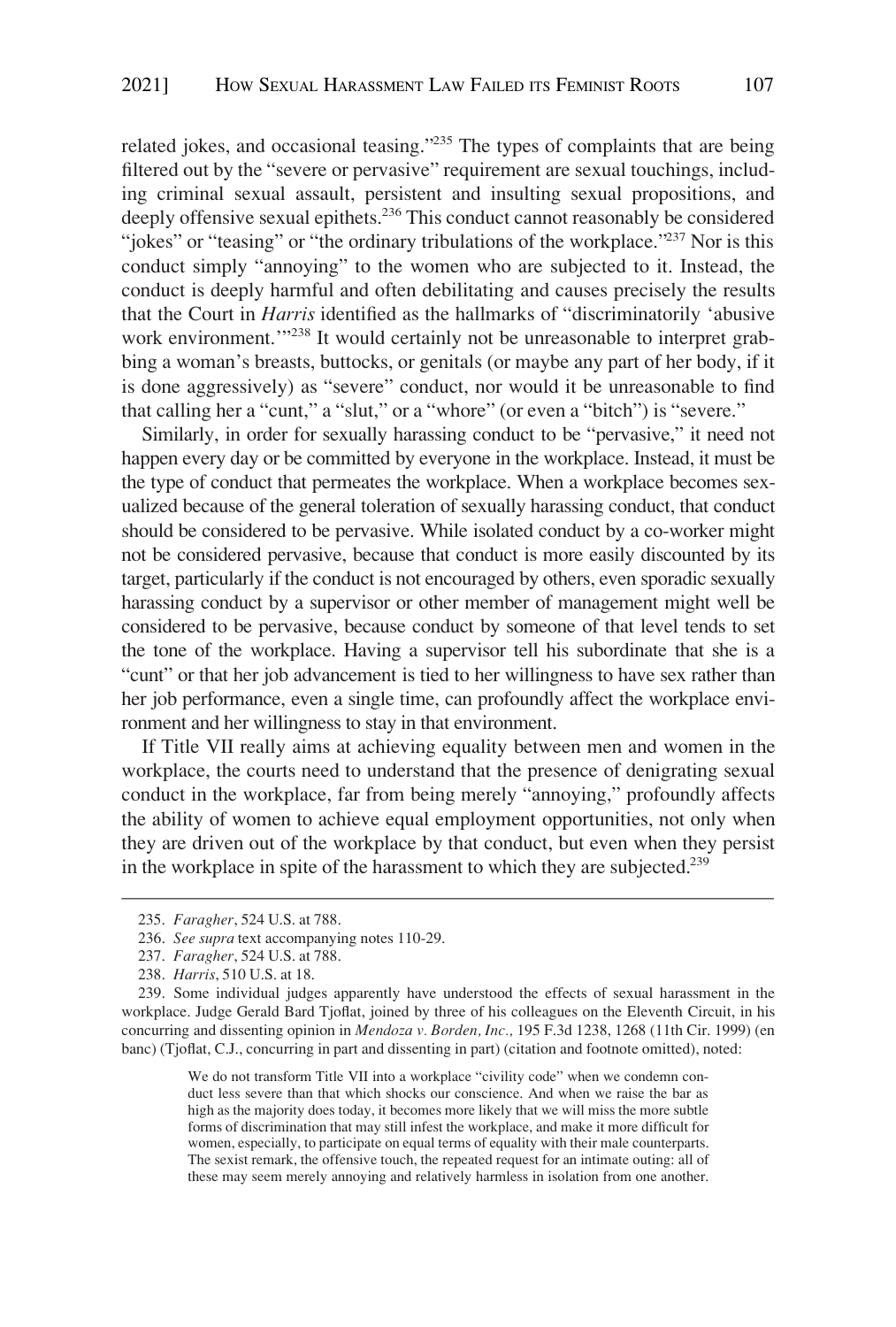#### D. REDEFINING THE STANDARDS FOR INDIVIDUAL AND EMPLOYER LIABILITY

<span id="page-51-0"></span>Aligning the standards of liability for actionable sexual harassment in a way that would return the law of sexual harassment to the promise that it initially offered would require addressing issues of both individual liability for harassers and employer liability for the actions of its employees, both supervisory and nonsupervisory, who engage in sexual harassment.

Although a full discussion of the legal issues involving individual liability for harassers is beyond the scope of this article, it does appear that imposing individual liability on harassers who occupy a supervisory or management position with the employer would be fully consistent with the language of Title VII. "Employer" in Title VII is defined to include "any agent of" a statutory employer.<sup>240</sup> Despite its current interpretation, this language would clearly seem to suggest that individuals who act as agents of an employer, including supervisory and management employees, would be liable under the same terms as an employer. And there is good reason from a policy perspective to impose individual liability on supervisory or management employees who engage in or participate in sexually harassing conduct. Not only would individual liability place responsibility for the harassment where it belongs and provide compensation to the targets of harassment in situations in which employer liability is not established, facing the possibility of paying substantial damages for their actions would provide more incentive for supervisors to not engage in such conduct. Individual liability on the part of supervisory and management employees would be in addition to, not a replacement for, employer liability.

It is also fully consistent with the language of Title VII to impose vicarious liability on employers for the actions of their supervisory and management employees when they engage in sexual harassment. The Supreme Court has recognized this by providing for vicarious liability for the actions of supervisory employees; while the Court has allowed employers to attempt to establish an affirmative defense when no tangible employment action is taken, that decision

Similarly, Judge Rosemary Barkett, in the same case, noted that "the correct question in a sexual harassment case is whether the conduct, sexual or not, ridicules women, treats them as inferior, or is intended to humiliate or intimidate them such that they are subjected to unequal treatment in the workplace." *Id.* at 1275 (Barkett, C.J., concurring in part and dissenting in part).

240. Title VII of the Civil Rights Act of 1964 § 701(b), 42 U.S.C. § 2000e(b) (2018). Similar language in the Family and Medical Leave Act, 29 U.S.C. §  $2611(4)(A)(ii)(I)$  (2018), defining an employer to include "any person who acts directly or indirectly in the interest of an employer," has been interpreted to impose individual liability under that statute. *See* Cantley v. Simmons, 179 F. Supp. 2d 654, 656–58 (S.D. W. Va. 2002) (noting that courts find individual liability under both Family and Medical Leave Act and Fair Labor Standards Act based on this language). Someone who acts in the interest of an employer would seem to be an "agent" of that employer.

But add them up; see them in context; and then try to imagine what it must be like for an employee who merely wants to come to work and make a living to have to endure a daily barrage of sexual assault. Then we might begin to understand the power that these "little" sexual offenses, when considered collectively, can have in reproducing a workplace in which women, especially, are often still thought of by their male employees as incompetents and playthings.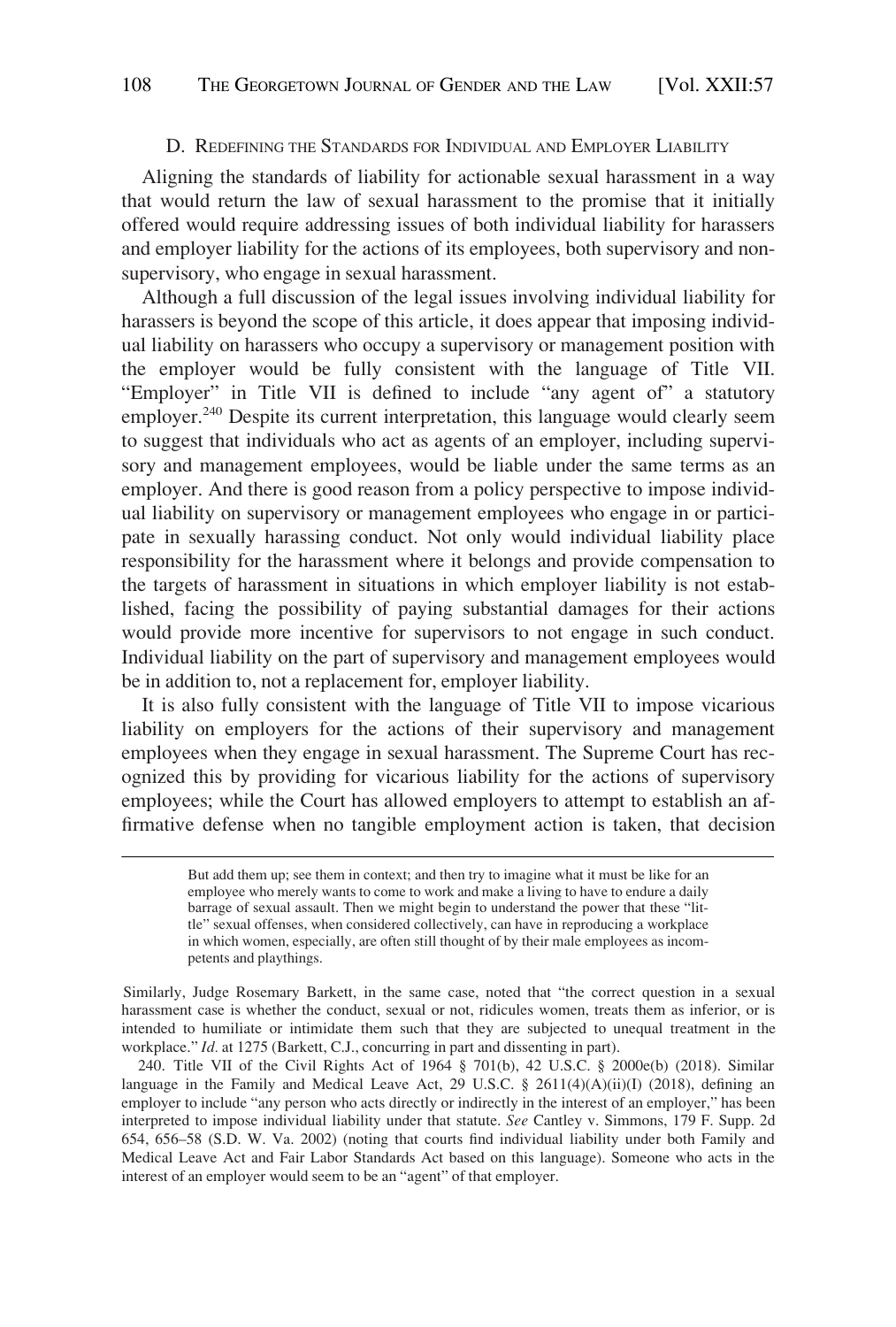appears to be based more on policy issues than the statutory language. That is, it would be consistent with the language of Title VII, particularly its definition of "employer," to hold employers vicariously liable for the harassment engaged in by supervisory and management employees, whether or not the harassment results in tangible employment action, without providing employers the option to limit remedies or avoid liability by establishing the affirmative defense.

But even if the current rules concerning employer liability for the actions of supervisory employees are maintained, the way in which the lower courts have been interpreting those rules is subject to challenge and should be altered. The lower courts have allowed employers to establish both prongs of the *Ellerth* and *Faragher* affirmative defense in ways that do not appear to be consistent with the Court's original analysis and which make it very difficult for employees to hold employers liable for the actionable sexual harassment to which they have been subjected.<sup>241</sup>

A proper interpretation of the first prong of the affirmative defense would require employers to take preventive action with respect to sexual harassment beyond merely adopting and promulgating a sexual harassment policy. Employers should have to take action that makes it clear that they take sexual harassment seriously, such as by providing support for the policy at the very highest levels of management of the employer. One way to do this might be to tie supervisory and management performance appraisals to their actions to enforce the policy, so that both they and their subordinates know that the employer stands behind the policy. Other ways in which an employer might act to take effective preventive action would be to make sure supervisory and non-supervisory employees are fully aware of the provisions of the sexual harassment policy, whether by training or otherwise. But in order for training to be part of adequate preventive action, the training must be demonstrated to be effective, rather than just a method by which employers seek to limit their liability for sexual harassment.

Effective corrective action on the part of employers would require that employers effectively respond to sexual harassment complaints when they are received and that employers deal effectively with sexual harassment that they learn about, even when no complaint is made. It should go without saying that employers should not retaliate in any way against employees who make sexual harassment complaints, in part because that retaliation is also a violation of Title VII, but simply not retaliating does not signal employer seriousness about the need to deal with sexual harassment complaints. Employers should be required to conduct effective investigations, not just adequate ones, and must not be allowed to fall back on a lack of corroboration in deciding not to take action with respect to a complaint. The nature of sexual harassment means that corroboration often will not exist, so it would be wrong for the employer to require witnesses for sexual

<sup>241.</sup> *See supra* text accompanying notes 170-209.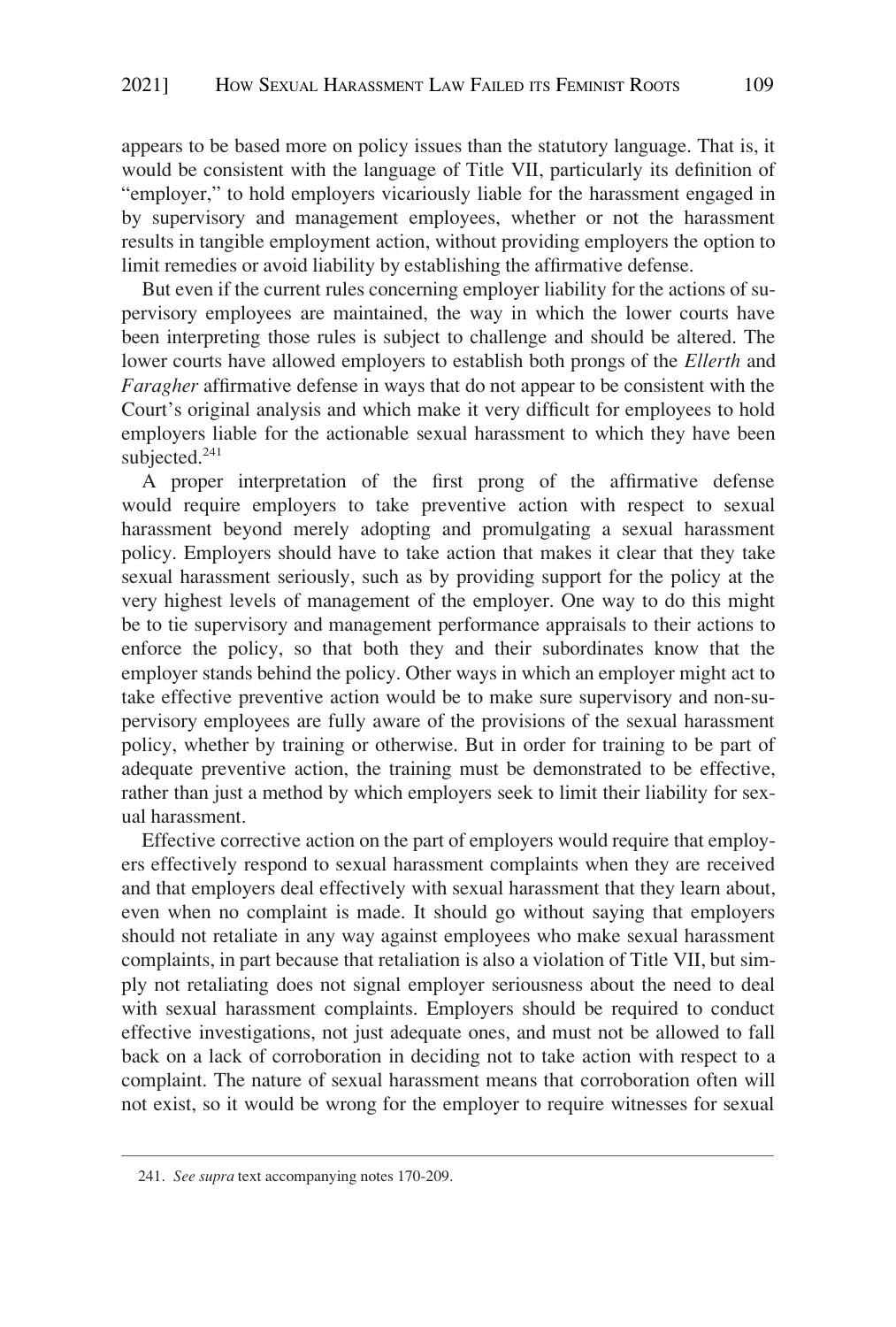harassment that often occurs without witnesses. Employers must be required to make credibility determinations between the accounts of harassers and their targets, and they must not be allowed to assume that women who make complaints of sexual harassment are less credible than the men who deny such harassment. Employers should not be automatically shielded from liability when they make mistakes in those determinations, even when they act in good faith.

A proper application of the second prong of the affirmative defense would take into account the reasons that women often do not make formal or even informal complaints of sexual harassment, or delay in making those complaints, rather than automatically assuming that they were unreasonable in those actions.<sup>242</sup> A credible fear of retaliation should serve to excuse a failure to promptly report and a determination of the credibility of such a fear should take into account that one of the most common responses of employers to a sexual harassment complaint is in fact retaliation, whether it takes the form of loss of employment or loss of job opportunities.243 The reality that women who report sexual harassment are so often subjected to retaliation should make that fear quite credible, and women who act with that reality in mind should not be found to be unreasonable. The other reasons that women fail to promptly report, including a belief that they might be able to deal with the harassment themselves without making a complaint,<sup>244</sup> should not be deemed presumptively unreasonable. Similarly, a belief that reporting will be futile, when they can see that similar reports by other employees were not taken seriously, $245$  should be viewed by the courts as completely reasonable behavior.

Effective behavior should also be demanded of employers who face liability in negligence for harassment engaged in by non-supervisory employees and other workplace actors. Employers should be found to be on notice of the existence of harassment when the harassment occurs in front of them, whether or not a formal complaint is made by the target of the harassment. They should be charged with constructive knowledge of sexual harassment when its existence is an open secret in the workplace; if supervisory or management employees are aware of the harassment, the employer should be deemed to have notice, because those

<sup>242.</sup> *See* Foster & Fullagar, *supra* note 10, at 156–157 (reporting research indicating that the existence of a sexual harassment policy with a reporting process is generally not enough to encourage targets of harassment to report, because of reasons that women generally do not report, including concerns about retaliation, uncertainty about whether the harasser will be punished, concern about protecting their reputations, concern about being embarrassed, concern about whether they will be believed, and shame and guilt).

<sup>243.</sup> *See supra* text accompanying footnote 197.

<sup>244.</sup> *See* Hébert, *supra* note 64 (citing a study explaining that women indicated that they failed to report harassment because they "took care of the problem" themselves).

<sup>245.</sup> *See* Elissa L. Perry et al., *Blowing the Whistle: Determinants of Responses to Sexual Harassment*, 19 BASIC & APPLIED SOC. PSYCH. 457, 476–78 (1997) (reporting results of a study indicating that women are more likely to make complaints of sexual harassment when they perceived that their institutions took effective action with respect to other sexual harassment complaints and that organizations in which claims of sexual harassment are met with disbelief or inaction are unlikely to inspire reporting of harassment).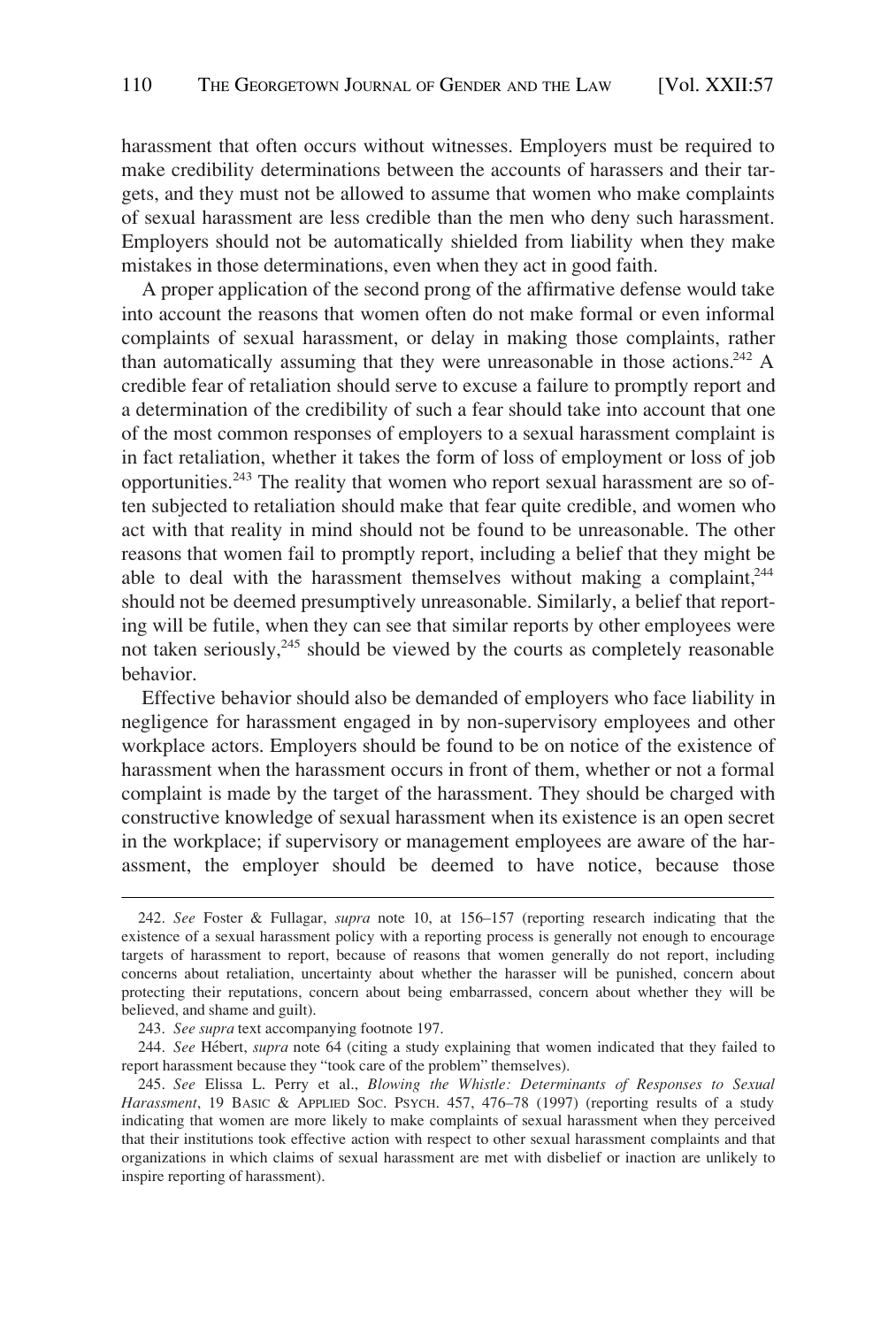<span id="page-54-0"></span>supervisory employees should have the obligation to report the harassment up the chain of command, whether or not the employer's policy explicitly imposes such an obligation. Employers who are generally aware of the existence of sexually harassing conduct in their workplaces should not be able to assume that disputes between workers and the discomfort voiced by female workers about workplace relationships is based on something other than harassment and gender-hostility, particularly when those female workers are in traditionally male positions, who face harassment at high levels. Employers who look the other way and fail to deal with the harassment of which they are aware, even if no complaint is made, should be found to be negligent and therefore liable for that harassing conduct.

Some of the lost promise of sexual harassment law might be regained by the changes to the law discussed above, within the frame of the existing cause of action. Those changes include an elimination of the "unwelcomeness" requirement in favor of a correct application of the subjectiveness requirement, a corrected application of the "because of sex" requirement, an elimination or transformation of the "severe or pervasive" requirement, and a redefinition of the standards for individual and employer liability. But a more fundamental restructuring of the law of sexual harassment is needed in order to fulfill the promise that feminists envisioned when the cause of action was first recognized.

# IV. HOW A FEMINIST MIGHT STRUCTURE A CAUSE OF ACTION FOR SEXUAL HARASSMENT

Against a background of forty-some years of sexual harassment law, it might seem fanciful to wonder what a cause of action for sexual harassment might look like if it had been designed by a feminist,  $246$  with an eye toward protecting women and their equality in the workplace, rather than by courts, many of which seem to be much more interested in protecting prevailing workplace norms and to be generally blind to the reality that those workplace norms are a major cause of women's failure to achieve equal opportunities in the workplace.<sup>247</sup> But if there were a

<sup>246.</sup> Although feminist legal theory involves a number of different approaches to the law, one recognized form of feminist legal theory involves a focus on the importance of women's experiences in shaping the law. *See* MARTHA CHAMALLAS, INTRODUCTION TO FEMINIST LEGAL THEORY 4-6 (3d ed. 2013). My approach to the structuring of a cause of action for sexual harassment insists on thinking about sexual harassment from the point of view of the targets of harassment, who are primarily women, rather than from the perspective of harassers, who are primarily men.

<sup>247.</sup> A prominent example of this view can be found in Rabidue v. Osceola Refining Co., 805 F.2d 611, 620 (6th Cir. 1986) (quoting Rabidue v. Osceola, 584 F. Supp. 419, 430 (E.D. Mich. 1984)), *abrogated by* Harris v. Forklift Systems, Inc., 510 U.S. 17 (1993). In that case, the court of appeals quoted with approval the following language from the district court's opinion:

<sup>[</sup>I]t cannot be seriously disputed that in some work environments, humor and language are rough hewn and vulgar. Sexual jokes, sexual conversations and girlie magazines may abound. Title VII was not meant to—or can—change this. It must never be forgotten that Title VII is the federal court mainstay in the struggle for equal employment opportunity for the female workers of America. But it is quite different to claim that Title VII was designed to bring about a magical transformation in the social mores of American workers.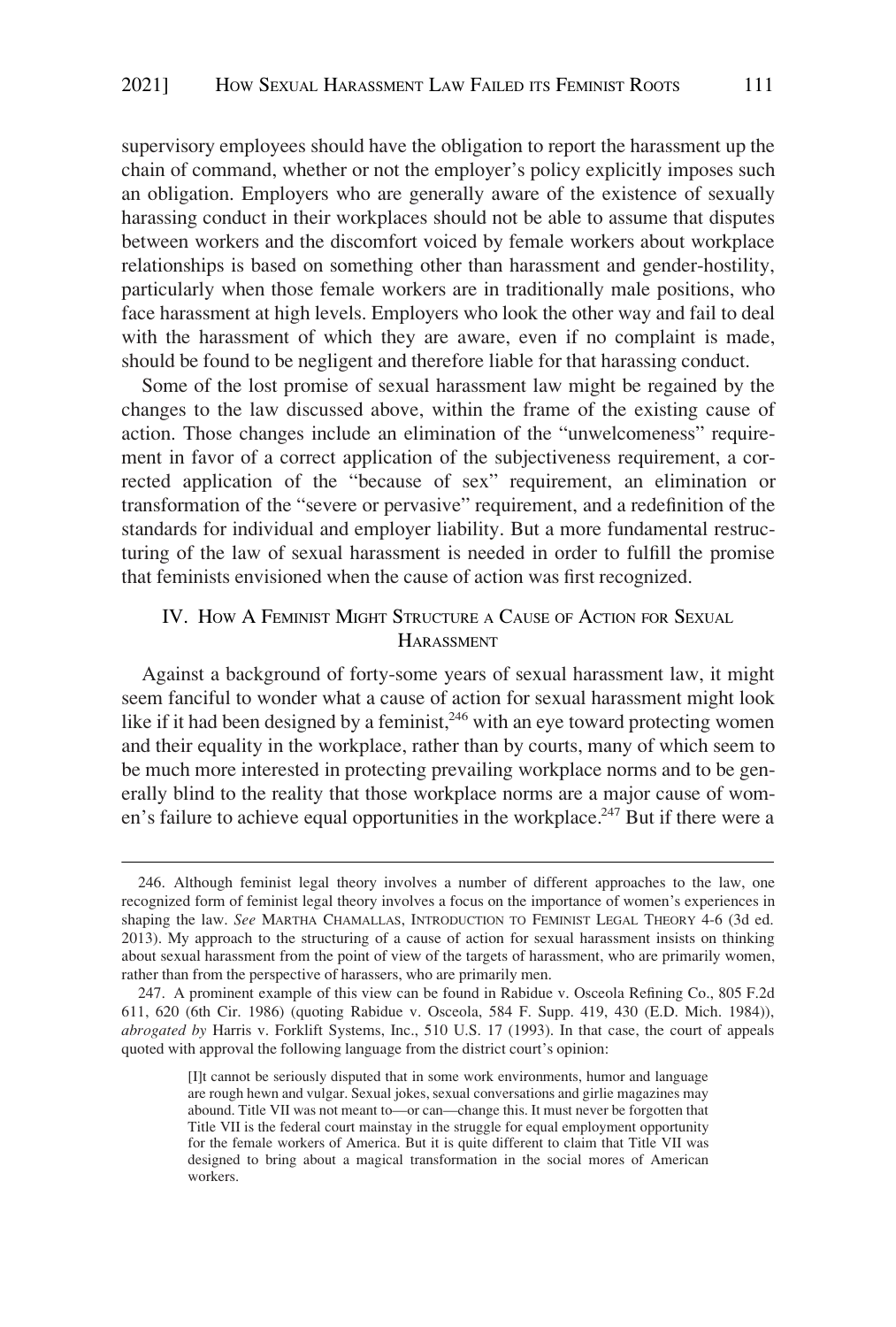<span id="page-55-0"></span>time in which it might be possible to correct some of the mistakes of the past, this might be such a time. The attention that the "MeToo" movement has focused on issues of sexual harassment and sexual assault has led to the willingness of some legislative bodies, if not yet Congress, and perhaps some courts to act to reshape some of the law relating to sexual harassment.<sup>248</sup>

I do not claim to speak for all feminists. Feminists do not speak with one mind with respect to sexual harassment and issues of women's equality. This section describes what a cause of action for sexual harassment would look like if it had been designed by *this* feminist, guided by a career-long study of the area of sexual harassment, which was assisted by the feminists who came before me.

In this section, I explain how I would restructure a cause of action for sexual harassment, in order to protect the interests of the targets of harassment and to eliminate or at least decrease the prevalence of workplace sexual harassment. I first discuss the role that sex and gender should play in claims of sexual harassment. Next, I discuss ways to move beyond the current element-based approach to sexual harassment, which has served to severely restrict the usefulness of the cause of action. Finally, I discuss a proper allocation of responsibility for sexual harassment among individual harassers and employers.

## A. THE ROLE OF "SEX" IN A SEXUAL HARASSMENT CLAIM

A feminist-designed cause of action for sexual harassment would look with extreme skepticism at the presence of any sexual conduct<sup>249</sup> in the context of the

249. When I refer to "sexual conduct," I do not mean conduct that might reveal one's sexual orientation, such as a picture of one's romantic partner on a desk; a non-sexualized picture of either a

The concurring and dissenting opinion by Judge Damon Keith challenged the notion that "an abusive, anti-female environment" has "an innate right to perpetuation" and indicated that "Title VII's precise purpose is to prevent such behavior and attitudes from poisoning the work environment of classes protected under the Act." *Rabidue*, 805 F.2d at 626 (Keith, C.J., concurring in part and dissenting in part).

<sup>248.</sup> See generally L. Camille Hébert, *Is "MeToo" Only a Social Movement or a Legal Movement Too?*, 22 EMP. RIGHTS AND EMP. POL'Y 321 (2018); L. Camille Hébert, *Comment le movement û MeToo y´ refond le droit du harcèlement au travail aux États-Unis?*, (How the "MeToo" Movement is Reshaping Workplace Harassment Law in the United States), in VIOLENCE(S) ET RELATIONS DE TRAVAIL, LIBER AMICORUM EN HOMAGE A` SANDRINE LAVIOLETTE (Auvergnon, P. & Lavaud-Legendre, B., eds.) (University of Bordeaux Press forthcoming 2021) (English version available on SSRN: L. Camille Hébert, How the "MeToo" Movement is Reshaping Workplace Harassment Law in the United States (Ohio State Pub. Law, Working Paper No. 523), [https://ssrn.com/abstract=3518414\)](https://ssrn.com/abstract=3518414). The United States response to the "MeToo" movement should be seen within the context of the broader global response to that movement and similar movements. *See generally* UN WOMEN, TOWARD AN END TO SEXUAL HARASSMENT: THE URGENCY AND NATURE OF CHANGE IN THE ERA OF #METOO (2018), [https://www.unwomen.org/-/media/headquarters/attachments/](https://www.unwomen.org/-/media/headquarters/attachments/sections/library/publications/2018/towards-an-end-to-sexual-harassment-en.pdf?la=en&vs=4236)  [sections/library/publications/2018/towards-an-end-to-sexual-harassment-en.pdf?la=en&vs=4236;](https://www.unwomen.org/-/media/headquarters/attachments/sections/library/publications/2018/towards-an-end-to-sexual-harassment-en.pdf?la=en&vs=4236) *see also*  UN WOMEN, WHAT WILL IT TAKE: PROMOTING CULTURAL CHANGE TO END SEXUAL HARASSMENT 25 (2019), [https://www.unwomen.org/-/media/headquarters/attachments/sections/library/publications/2019/](https://www.unwomen.org/-/media/headquarters/attachments/sections/library/publications/2019/discussion-paper-what-will-it-take-promoting-cultural-change-to-end-sexual-harassment-en.pdf?la=en&vs=1714)  [discussion-paper-what-will-it-take-promoting-cultural-change-to-end-sexual-harassment-en.pdf?la=en&vs=](https://www.unwomen.org/-/media/headquarters/attachments/sections/library/publications/2019/discussion-paper-what-will-it-take-promoting-cultural-change-to-end-sexual-harassment-en.pdf?la=en&vs=1714) [1714](https://www.unwomen.org/-/media/headquarters/attachments/sections/library/publications/2019/discussion-paper-what-will-it-take-promoting-cultural-change-to-end-sexual-harassment-en.pdf?la=en&vs=1714) (discussing the consequences of cultural shifts reflected in the "MeToo" movement in shaping legal doctrine and outcomes around the globe).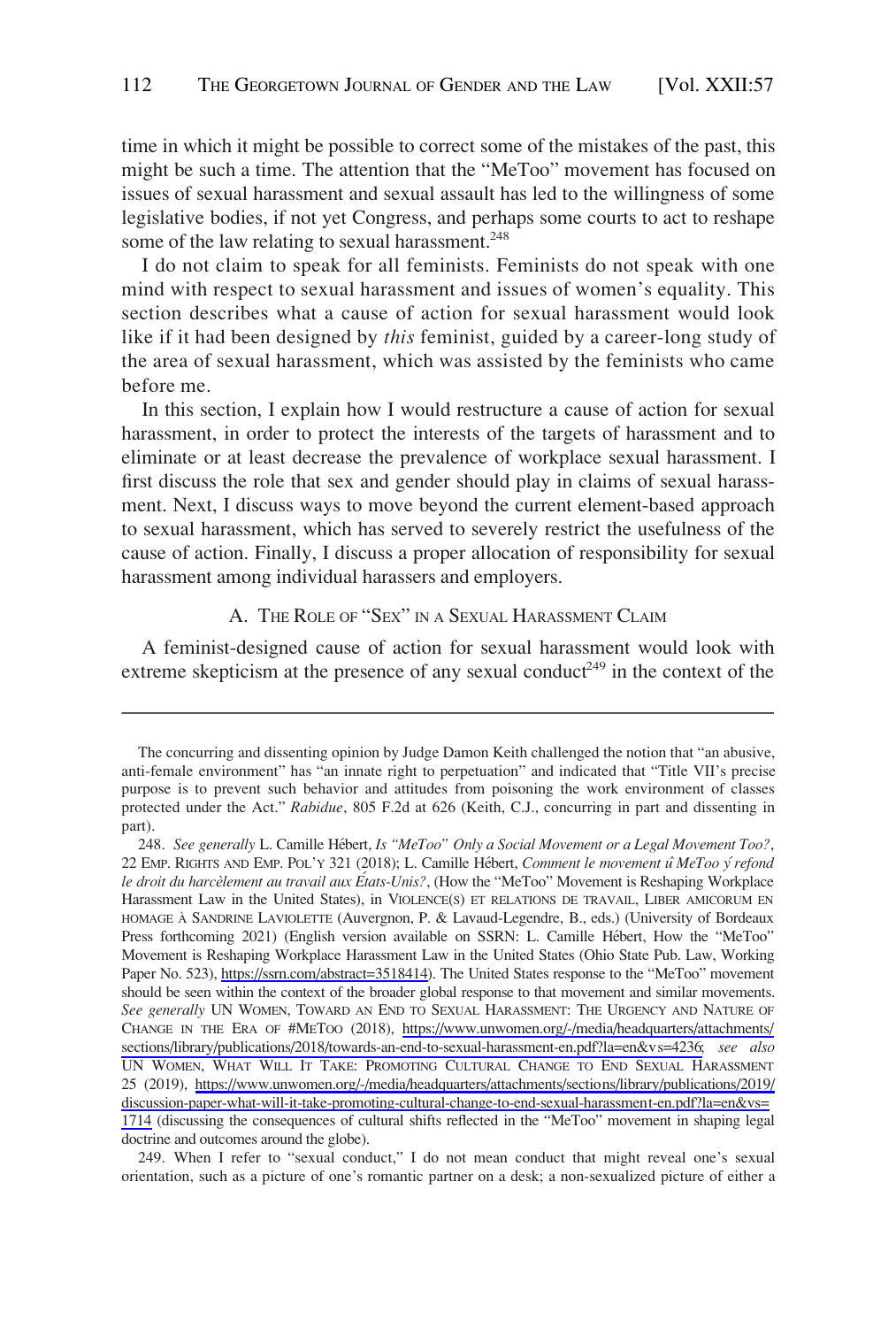workplace, $^{250}$  as well as arguments that prohibitions against such conduct infringe on the rights of workers or otherwise prohibit positive workplace behavior, such as workplace collegiality or the establishment of personal and romantic relationships. The rights of workers are already subject to substantial limitations, including with respect to freedom of expression; $^{251}$  in this context, an argument that free expression allows workers to make derogatory sexual or gender-based comments about their co-workers rings hollow. Nor is the argument that allowing sexual "jokes" and other expressions of sexuality in the workplace contributes to workplace comradery a convincing argument; the hundreds of sexual harassment cases challenging this type of workplace behavior should provide convincing evidence that this type of behavior does not contribute to good workplace environments. One might argue that such conduct is essential to male bonding, but that argument seems insulting to men, suggesting that they can effectively relate to each other only by denigrating women. Nor is "but I met my spouse in the workplace" a compelling argument. Not only do employees not have an innate right to use the workplace as a dating service, but a review of sexual harassment cases suggests that sexual advances in the workplace are more likely to contribute to coerced and inequitable sexual or personal relationships rather than happy, equitable, and fully consensual relationships.252

This skepticism would not necessarily mean that all sexual conduct in the workplace would be actionable sexual harassment, only that when courts and

cross-sex or same-sex partner is not sexual conduct. Neither is a discussion of what one did with one's romantic partner over the weekend sexual conduct, unless, of course, the discussion is of explicitly sexual conduct.

<sup>250.</sup> I understand that my approach to this issue may be controversial with certain feminists who emphasize the autonomy of women to choose to engage in sexual conduct in the context of the workplace. *See* Katherine M. Franke, *What's Wrong with Sexual Harassment?,* 40 STAN. L. REV. 691, 746 (1997) (indicating that "[s]hutting down all sexual behavior seems like an overreaction to the problem of sexual harassment" and discounts the possibility of female sexual agency). I think the autonomy issue goes both ways, so that women should have the right to work in a non-sexualized environment in which they are not cast as sexual objects rather than valued workers. In addition, I see any possible benefit from the presence of sexual activity in the workplace to be vastly outweighed by its costs, given the harms that sexual harassment imposes on the interests of its targets and the workplace itself.

<sup>251.</sup> *See* George Rutherglen, *Public Employee Speech in Remedial Perspective,* 24 J. L. & POL. 129, 129–35 (2008) (tracing the development of First Amendment speech rights of public sector employees, noting that they went from having "no First Amendment rights to having hardly any" and that the succession of issues on which public sector employees must prevail "pose a nearly insurmountable series of obstacles to any ultimate recovery by the employee"). While public sector employees have quite limited rights to expression, private sector employees have even less protection for their expression, because of the lack of governmental action when their employers seek to suppress their speech.

<sup>252.</sup> It is true, of course, that workplace sexual conduct that leads to happy and fully consensual sexual or personal relationships rarely result in sexual harassment complaints or litigation. It is also true that such relationships are likely to develop, or not, regardless of the law of sexual harassment. To the extent that seeking to rid the workplace of sexual behavior means fewer romantic or personal relationships arising out of the workplace, that cost seems worth it in terms of decreasing the level of sexually harassing conduct, including coerced sexual relationships, in the context of the workplace.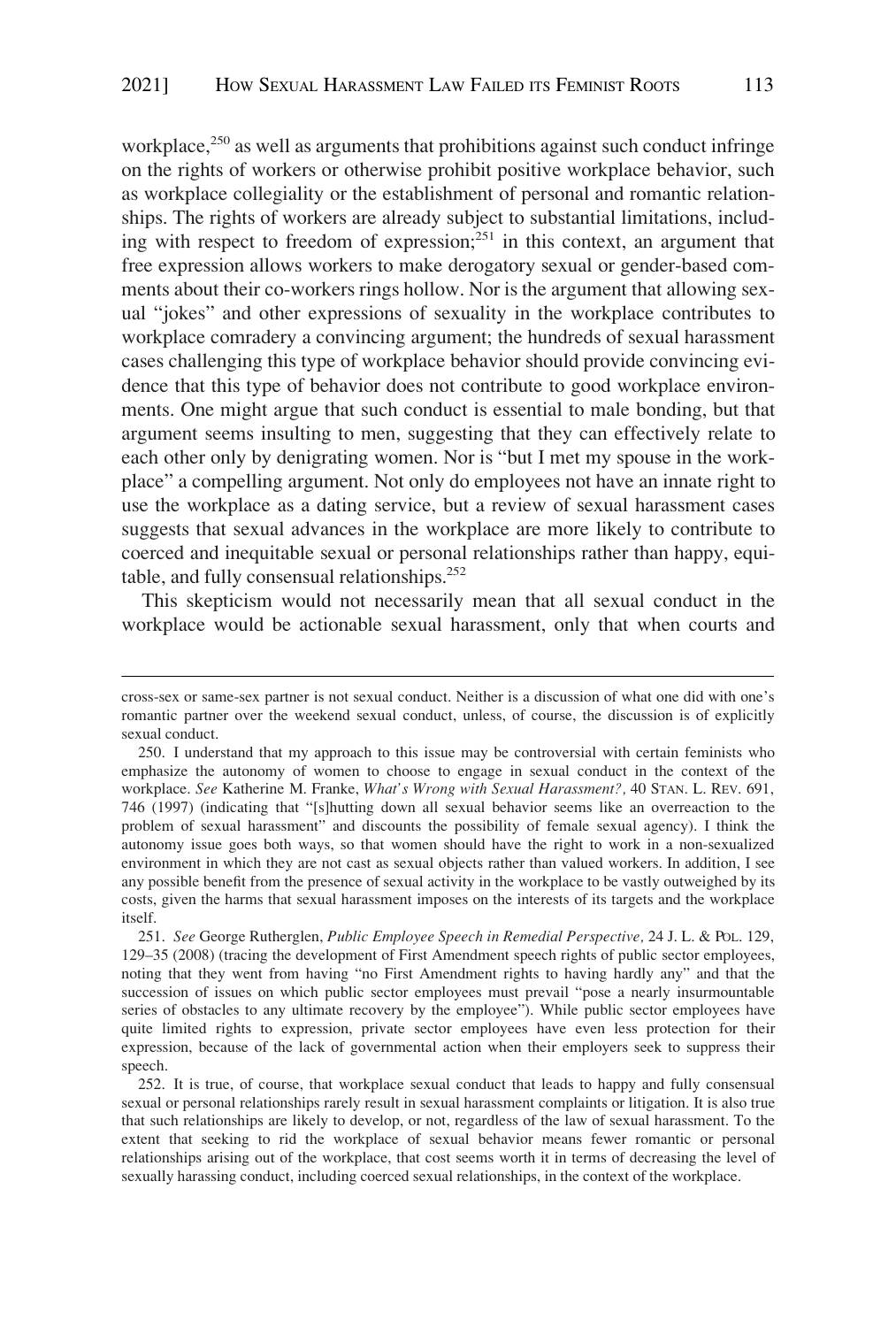others were balancing the interests in preventing sexual harassment with other countervailing interests in allowing sexual conduct in the workplace, the other countervailing interests category should be considered a very small or null set. It would seem that there are very few, if any, interests of employers and co-workers that should justify allowing women to be subjected to sexually explicit and denigrating conduct as a price of having a job.

By arguing for the inappropriateness of sexual conduct in the workplace generally, I do not mean to suggest that sexual conduct is necessarily more harmful to women than harassing conduct that is gender-based but not sexual.<sup>253</sup> A feministdesigned cause of action for sexual harassment would not distinguish between harassing conduct that is sexual—most often called "sexual harassment"—and harassment that is gender-based but not sexual—often referred to as "gender harassment."254 Such a cause of action would recognize that gender hostility comes in both sexual and non-sexual forms and that both forms of harassing conduct are detrimental to the interests of women's equality in the workplace. Sexual conduct in the workplace tends to harm women not because sex is inherently harmful to women<sup>255</sup> but because the misplacement of sexual conduct into the workplace tells women that they are sexual objects rather than serious workers and that their sexual attributes are more valuable to the employer and the workplace than their professional talents. Gender-based derogatory and denigrating conduct, whether or not it is sexual in nature, communicates to women that they are not welcome in the workplace or are welcome only on the terms established by the harassers.

A feminist-designed cause of action for sexual harassment would retain the "because of sex" requirement, because it would likely be better for sexual harassment to be categorized as a form of sex discrimination rather than a freestanding tort;256 tort law has generally not been very friendly to the interests of women in

<sup>253.</sup> Professor Vicki Schultz has argued that sexual harassment law has focused too much on sexual conduct to the exclusion of non-sexual conduct and that non-sexual conduct may be as or more harmful to the equality interests of women than sexual conduct; she has also argued that there may be harms to what she calls "sanitization" of the workplace. *See* Vicki Schultz, *Understanding Sexual Harassment*  Law in Action: What Has Gone Wrong and What We Can Do About It, 29 T. JEFFERSON L. REV. 1, 18-22, 37–42 (2006).

<sup>254.</sup> *See* He´bert, *supra* note 10, at, 565–68 (1995) (noting the different ways that gender harassment and sexual harassment have been defined and equating the two: "Sexual harassment is not different from gender harassment; sexual harassment *is* gender harassment") (emphasis in original).

<sup>255.</sup> I do not believe that sexual activity is inherently harmful to women or necessarily a form of gender oppression, nor do I believe that sexual conduct between men and women necessarily is based on inequality and coercion. *But cf.* Catharine A. MacKinnon, *Sex and Violence, in* FEMINISM UNMODIFIED: DISCOURSES ON LIFE AND LAW 85–92 (1987) (discussing the ways in which sex is used to oppress women and that sexual intercourse can be viewed as a form of coerced sex not that dissimilar from rape). I do believe that some sexual conduct between men and women is the result of coercion and gender oppression, but that not all such conduct is coercive or oppressive. I believe that it is sexual coercion that is harmful to those who are so coerced, regardless of their gender, sexual orientation, or gender identity.

<sup>256.</sup> One of the reasons that Catharine MacKinnon argued for recognition of sexual harassment as a form of sex discrimination was the inadequacy of tort law to deal with the problem. CATHARINE MACKINNON, SEXUAL HARASSMENT OF WORKING WOMEN: A CASE OF SEX DISCRIMINATION 164–73 (1977).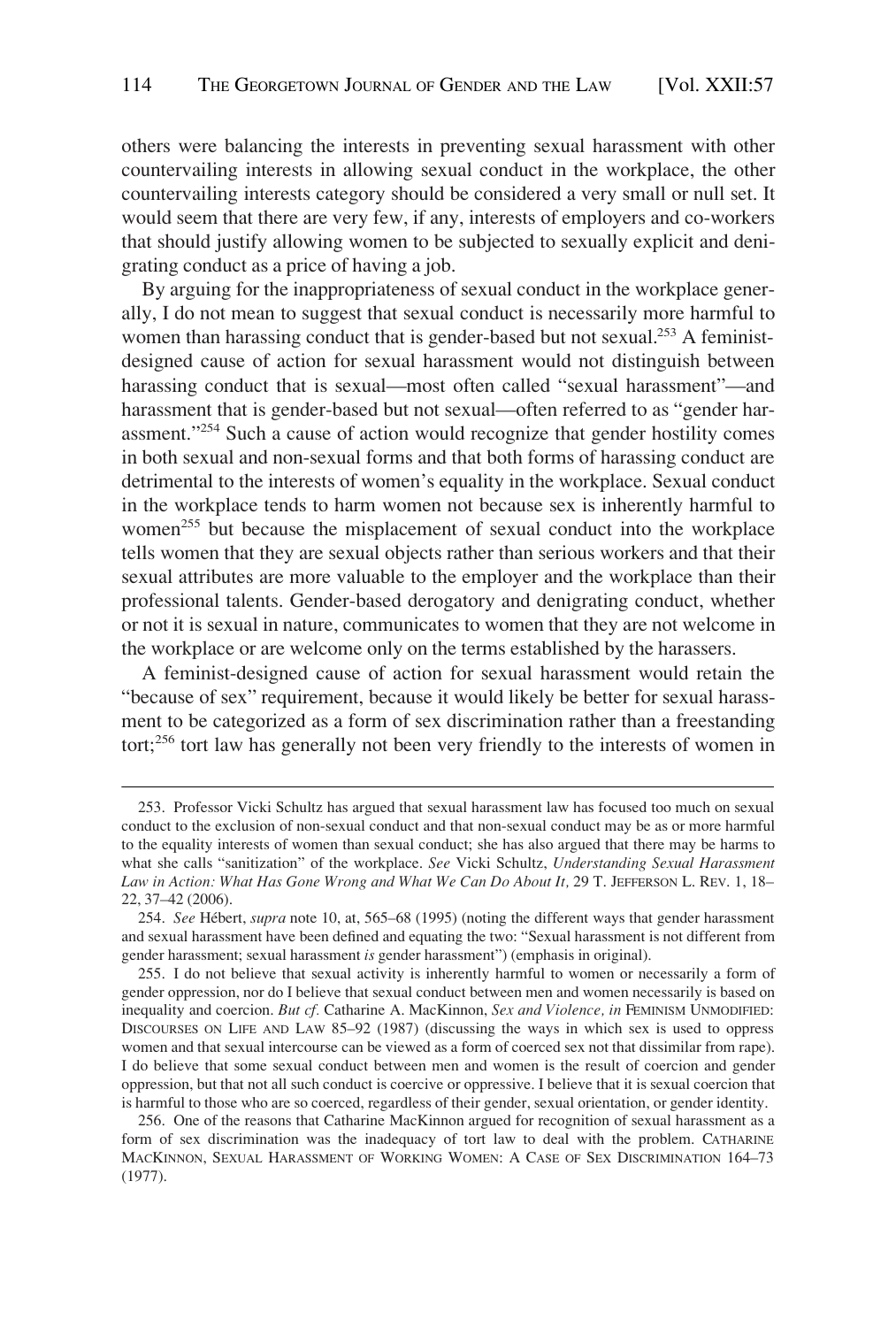the workplace.257 While sexual harassment implicates both discrimination and dignity, a focus on discrimination seems to recognize harassment as a structural problem of inequality, rather than just as a problem depriving individual women of the dignity to which they are entitled.<sup>258</sup>

But such a cause of action would recognize that the "because of sex" requirement could be proved in a number of ways. A feminist-designed cause of action would look skeptically on the Supreme Court's assertion in *Oncale v. Sundowner Offshore Services, Inc.* that most cases of cross-sex sexual harassment involve "explicit or implicit proposals of sexual activity" and therefore are motivated by sexual desire, which the Court indicated was sufficient to "support an inference of discrimination on the basis of sex."259 Many sexual harassment cases, including some of the ones cited in this article,<sup>260</sup> did not involve proposals of sexual activity and seemed to have little to do with sexual desire. Most cases of sexual harassment seem to be motivated not by sexual desire, but by gender hostility, $^{261}$ and this gender hostility could be established in a number of ways other than the one highlighted by the *Oncale* Court—the use of "sex-specific and derogatory terms" for the target or women in general.

Use of "sex-specific and derogatory terms" would certainly be one way to establish that the harassment was motivated by gender hostility and therefore "because of sex," because use of those terms would provide direct evidence of the motivation behind the harassment. Unlike in other cases of discrimination, such comments could not be dismissed as "isolated comments" that do not prove discrimination, because those comments would be part of the discrimination itself. Calling a woman a "cunt," "slut," a "whore," or a "dumb ass woman" would demonstrate that that harassment was based on sex and would provide evidence that other harassing conduct that accompanied those terms was also so motivated.262

<sup>257.</sup> See L. Camille Hébert, *Conceptualizing Sexual Harassment in the Workplace as a Dignitary Tort,* 75 OHIO ST. L.J. 1345, 1363–64 (2014) (exploring the potential disadvantages of treating sexual harassment as a tort, including the difficulty that plaintiffs have had in establishing tort liability for claims of sexual harassment).

<sup>258.</sup> See L. Camille Hébert, *Dignity and Discrimination in Sexual Harassment Law: A French Case Study,* 25 WASH. & LEE J. CIV. RTS. & SOC. JUST. 3, 41–48 (2018) (discussing implications of focusing on dignity and discrimination, including a recognition of the collective and individual harms caused by sexual harassment).

<sup>259.</sup> Oncale v. Sundowner Offshore Servs., Inc., 523 U.S. 75, 80 (1998).

<sup>260.</sup> *See, e.g.*, Carr v. Allison Gas Turbine Div., General Motors Corp., 32 F.3d 1007, 1009–10 (7th Cir. 1994) (describing sexual harassment reported by plaintiff, which included her co-workers calling her a "whore" and a "cunt," cutting the seat out of her coveralls, hanging nude pin-ups around the shop, exposing a penis, urinating in her presence, and throwing a burning cigarette at her).

<sup>261.</sup> See L. Camille Hébert, *Sexual Harassment as Discrimination "Because of . . . Sex": Have We Come Full Circle?,* 27 OHIO. N. UNIV. L. REV. 439, 480–83 (2001) (explaining why sexually explicit conduct is often based on gender hostility).

<sup>262.</sup> The court of appeals in *Reeves v. C.H. Robinson Worldwide, Inc.*, 594 F.3d 798 (11th Cir. 2010), indicated that use of gender-specific terms establishes intent to discriminate on the basis of sex even if those terms are also directed at men. The court reasoned: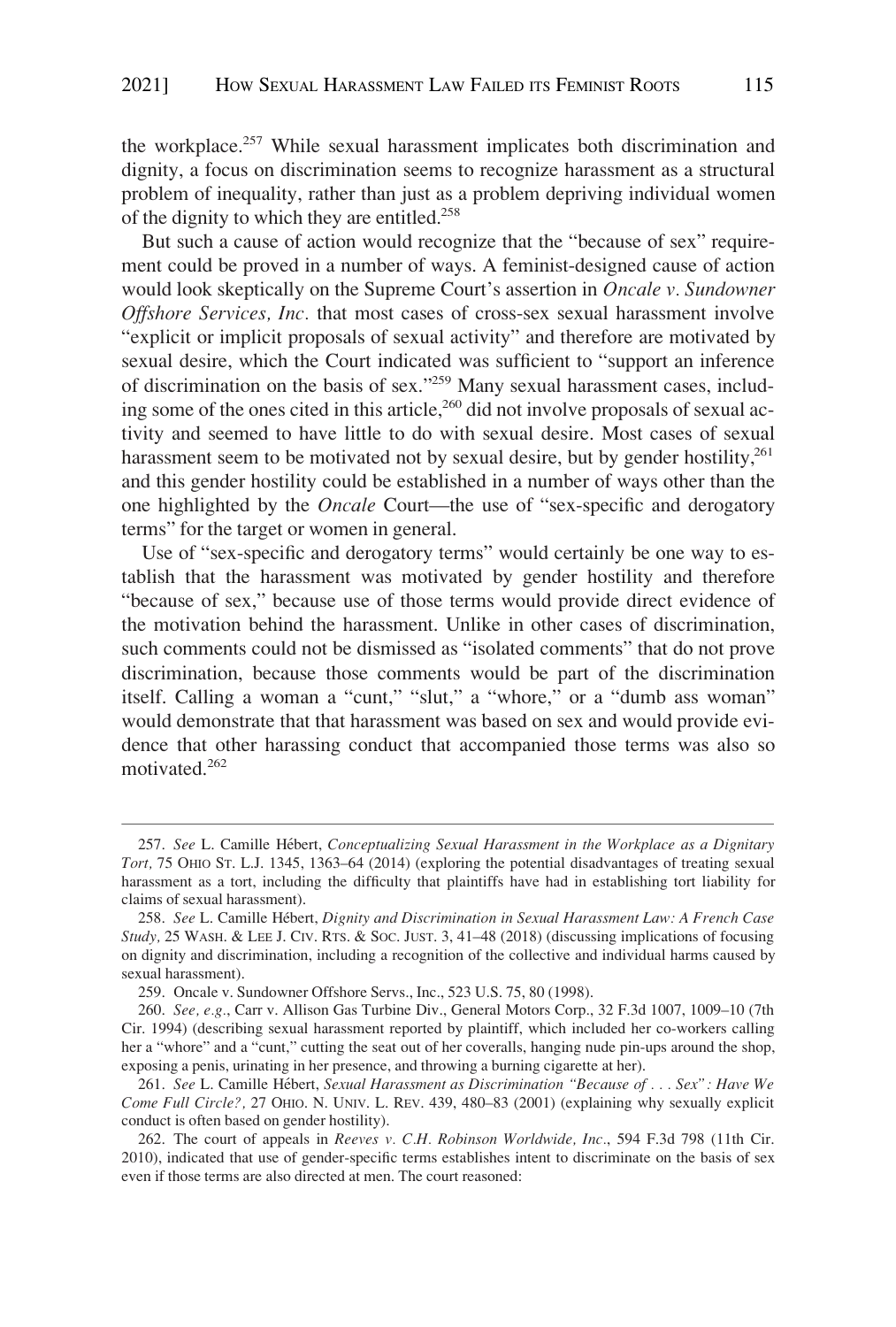But the existence of "sex-specific and derogatory terms" would not be necessary to establish the existence of gender hostility. The existence of discriminatory intent can be proven both directly and indirectly. Accordingly, the existence of hostile workplace behavior directed at women would be indirect or circumstantial evidence of the existence of gender hostility motivating that conduct. This would be true particularly if the conduct was not also directed at men, but the existence of hostile behavior also directed at men would not preclude a finding of discrimination because it is entirely possible for both men and women to be harassed because of their sex. And, regardless of the motivation behind sexually harassing conduct, when women are targeted for harassment and men are not or when women are targeted for harassment in different ways than are men, that different treatment can also be used to establish that the harassment is because of sex.<sup>263</sup>

There is some question whether the sexual nature of harassment other than the use of sex-specific and derogatory terms is direct or indirect evidence that the harassment is motivated by sex. One might well argue that using sexual conduct to harass women constitutes harassing women precisely because they are women and therefore that the sexual nature of the conduct is direct evidence of its motivation. After all, in the racial context, courts do not spend a lot of time trying to decide whether hanging a noose over a Black employee's workstation or graffiti invoking the Ku Klux Klan or "White Power" is evidence of the racial bias of the harassment; $^{264}$  the very nature of the racial conduct is apparently sufficient to establish its intent. A similar rule might be invoked in sexual harassment cases that the very nature of the sexual conduct, whether it be sexual touchings or sexual propositions, should be sufficient to establish the gender bias behind the harassment.

But even if the sexual nature of harassing conduct is not deemed to be direct evidence of the intent behind such conduct, it is powerful indirect or circumstantial evidence of discriminatory intent. Why would a harasser with a non-discriminatory motivation for mistreating a woman choose sex as a weapon? The

*Id.* at 813.

263. The *Oncale* Court recognized that the "because of sex" requirement could be established by "direct comparative evidence of how the alleged harasser treated members of both sexes in a mixed-sex workplace," 523 U.S. at 80–81, but this type of showing could be made even in a single-sex workplace, by evidence that the employer treated women in a manner in which it would not have treated men.

264. *See, e.g.*, Daniels v. Essex Group, Inc., 937 F.2d 1264, 1269–73 (7th Cir. 1991) (declining to analyze whether explicitly racial conduct, including incidents such as graffiti referencing the "KKK" and stating that "[a]ll niggers must die" and the hanging of a dummy with a black head in a doorway, was based on race, instead only addressing that issue with respect to a gunshot near plaintiff's home, which the court said was "a predicate act in establishing racial harassment in a hostile work environment, because it would not have occurred but for the fact that Daniels was black").

It is undeniable that the terms "bitch" and "whore" have gender-specific meanings. Calling a man a "bitch" belittles him precisely because it belittles women. It implies that the male object of ridicule is a lesser man and feminine, and may not belong in the workplace. Indeed, it insults the man by comparing him to a woman, and, thereby, could be taken as humiliating to women as a group as well.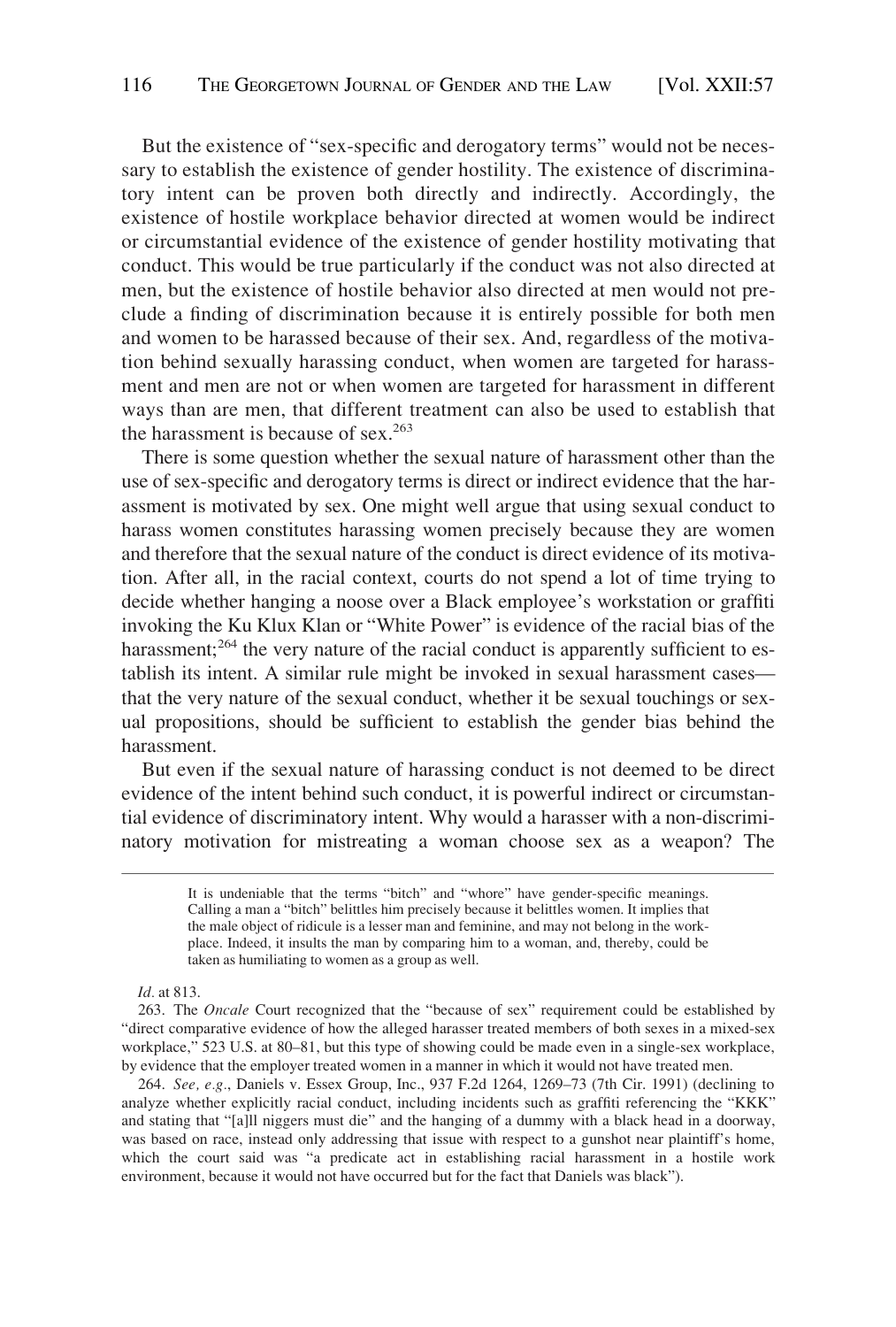harasser's choice of sexual conduct would at least raise an inference that the harassment was based on sex, an inference that, under the normal rules of discrimination under Title VII, the employer should be required to rebut. After all, if sexual harassment is categorized as a form of disparate treatment,<sup>265</sup> as most courts seem to assume,<sup>266</sup> then the rules concerning indirect or circumstantial evidence from *McDonnell Douglas Corp. v. Green*<sup>267</sup> and its progeny would presumably apply, requiring employers to rebut an inference of discrimination raised by indirect evidence by bearing the burden of producing evidence to explain the non-discriminatory basis for the challenged employment action, here the harassment.<sup>268</sup>

The existence of sexual stereotyping would be another way to establish that sexual harassment is based on sex. The lower courts have long recognized sexual stereotyping as a way to meet the "because of sex" requirement and the Supreme Court has recently confirmed that this is the case.<sup>269</sup> And, as discussed above,<sup>270</sup> it is likely that many forms of sexual harassment in the context of the workplace are in fact the result of sexual stereotyping.

While sexual harassment is usually the product of a discriminatory motivation and therefore properly addressed as a matter of disparate treatment, a feminist cause of action for sexual harassment would recognize the potential for a disparate

267. McDonnell Douglas Corp. v. Green, 411 U.S. 792 (1973). Although the death, or at least irrelevance, of *McDonnell Douglas* has been often reported, *see, e.g.,* Michael J. Zimmer, *The New Discrimination Law: Price Waterhouse is Dead. Whither McDonnell Douglas?*, 53 EMORY L. J. 1887 (2004), the case continues to be cited by the lower courts. *See, e,g.,* Kaminsky v. Wilkie, No. 5:19-cv-20, 2020 WL 3893521 (N.D. Ohio Jul. 10, 2020).

269. See discussion of Supreme Court decision in *Bostock v. Clayton County*, 140 S. Ct. 1731 (2020), *supra* text accompanying notes 218–23.

<sup>265.</sup> There are two main types of discrimination claims under Title VII. "Disparate treatment" claims are those in which the claim is that employers treat members of protected groups less favorably than others because of protected characteristics, and proof of discriminatory intent is necessary to establish disparate treatment claims. "Disparate impact" claims are claims in which facially neutral practices or equal treatment results in disproportionate effects on protected groups that cannot be justified, regardless of the existence or non-existence of intent to discriminate. *See* Int'l Brotherhood of Teamsters v. United States, 431 U.S. 324, 335 n.15 (1977).

<sup>266.</sup> The Supreme Court in *E.E.O.C. v. Abercrombie & Fitch Stores, Inc*., 575 U.S. 768, 135 S. Ct. 2028, 2032 (2015), declared that there are only two causes of action under Title VII: disparate treatment and disparate impact, although harassment was not at issue in the case. This would suggest that harassment cases must be brought either under the disparate impact or disparate treatment theories. Although some courts have recognized that hostile environment claims might be brought under the disparate impact theory, *see* Maldonado v. City of Altus, 433 F.3d 1294, 1304 (10th Cir. 2006) (citing L. Camille Hébert, *The Disparate Impact of Sexual Harassment: Does Motive Matter?, 53 U. KAN. L. REV.* 341 (2005)), most courts have indicated that these types of claims are disparate treatment claims. *See, e.g.*, Reeves v. C.H. Robinson Worldwide, Inc., 594 F.3d 798, 808 & n.2 (11th Cir. 2010) (holding that disparate treatment is the proper framework under which to evaluate hostile work environment claims).

<sup>268.</sup> *McDonnell Douglas Corp.*, 411 U.S. at 802–03. It would not be sufficient for employers to simply assert that the harassment was motivated by non-discriminatory reasons; the employer would actually have to produce admissible evidence of those motivations.

<sup>270.</sup> *See supra* text accompanying notes 224–27.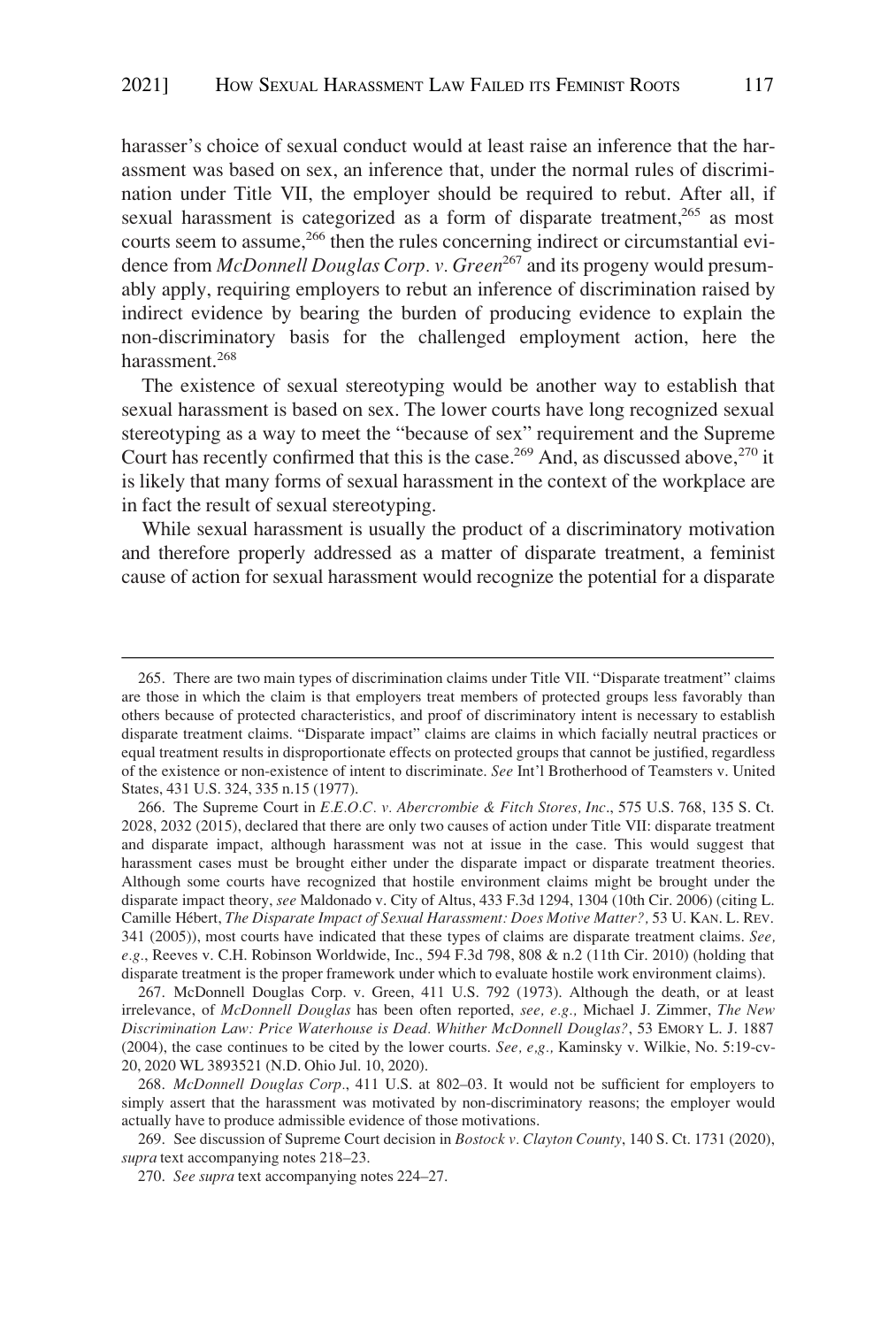impact claim based on sexual harassment.<sup>271</sup> Under a disparate impact claim, sexual harassment would have to be shown to disproportionately harm women rather than men without regard to the motivation behind that harassment; it is the effect of conduct, rather than its motivation, that is relevant to a claim of disparate impact. And once that disparate impact is shown, the conduct can be justified by the employer only by proving that it is related to the job and justified as a matter of business necessity.<sup>272</sup>

Not only is sexual harassment generally motivated by sex or gender, but it also disproportionately disadvantages women because of sex.<sup>273</sup> Even courts that have not expressly invoked the disparate impact theory in addressing sexual harassment have recognized that the effect of sexual harassment on women might be used to establish the "because of sex" requirement. For example, the district court in *Robinson v. Jacksonville Shipyards, Inc.*274 noted that some of the harassment to which the women in that workplace were subjected, including numerous pictures of nude women, many in submissive positions, throughout the workplace, was based on sex because of the "disproportionately demeaning impact on the women now working" at the employer, even though no women worked there when the behavior began.<sup>275</sup> In support of its conclusion, the court noted the expert testimony that the presence of such pictures "sexualizes the work environment to the detriment of all female employees."<sup>276</sup>

If a disproportionate disadvantage for women could be shown, it is difficult to imagine how employers could justify the presence of sexual harassment in the workplace under the job-relatedness and business necessity defense, because harassment does not seem to be related to any particular job and could not be shown to be necessary to any business, given that many businesses continue to operate effectively in the absence of sexually harassing conduct.

That sexual harassment might be challenged under the disparate impact theory as well as the disparate treatment theory is also supported by the language of the EEOC's Guidelines on Discrimination Because of Sex, which provide that a hostile work environment is created when the challenged conduct "has the purpose or effect of unreasonably interfering with an individual's work performance or creating an intimidating, hostile, or offensive working environment."<sup>277</sup> While

<sup>271.</sup> *See generally Hébert, supra note 266* (explaining how a disparate impact claim challenging sexual harassment might be established).

<sup>272.</sup> *Id.* at 350.

<sup>273.</sup> *Id.* at 383–95.

<sup>274.</sup> Robinson v. Jacksonville Shipyards, Inc., 760 F. Supp. 1486 (M.D. Fla. 1991).

<sup>275.</sup> *Id.* at 1523.

<sup>276.</sup> *Id.* The plaintiff's expert in that case, Dr. Susan Fiske, testified that the presence of sexualized workplaces "imposes much harsher effects on women than on men" and that women suffer emotional upset, reduced job satisfaction, deterrence in seeking jobs and promotions, and an increase in quitting jobs and getting transferred or fired, while the effect on men from sexualization of the workplace is "vanishingly small." *Id.* at 1505.

<sup>277.</sup> U.S. Equal Emp. Opportunity Comm'n, Guidelines on Discrimination Because of Sex, 45 Fed. Reg. 74,677 (Nov. 10, 1980).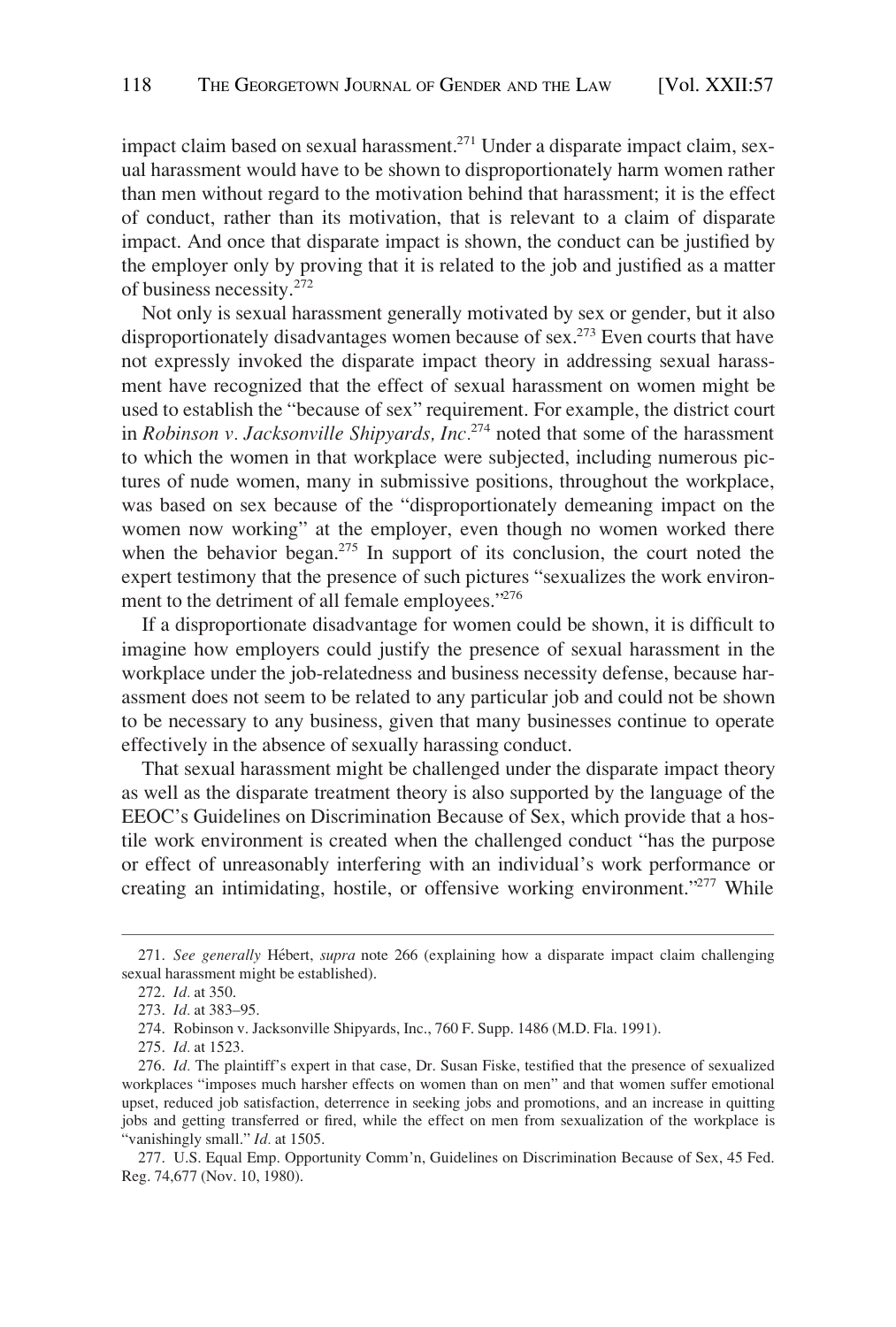<span id="page-62-0"></span>the term "purpose" clearly invokes the concept of intent required for a disparate treatment claim, the term "effect" would seem to invoke the concept of disproportionate disadvantage required for a disparate impact claim.

#### B. ABANDONING THE ELEMENTS APPROACH TO SEXUAL HARASSMENT CLAIMS

Courts have developed a number of elements of a claim of sexual harassment, which have been used to narrow the ability of the targets of sexual harassment to establish the existence of actionable sexual harassment. A feminist-designed cause of action would eliminate many of those elements, instead focusing on the discriminatory nature of harassment and the real harm that harassment in the workplace imposes on its targets and the workplace in general. After all, other claims of discrimination under Title VII generally require only that the existence of discrimination and harm be established; plaintiffs are not required to show that they did not invite or consent to the other forms of discrimination and are not required to establish that the discrimination is extremely serious in order for that discrimination to be unlawful. $278$ 

A cause of action for sexual harassment designed by a feminist would include no requirement that the conduct challenged be "unwelcome." Just as the law recognizes that racially denigrating behavior is not welcomed by its targets, the law should recognize that conduct that is denigrating to women, whether sexual or not, is not welcomed by its targets. It is ludicrous to believe that women invite, incite, or encourage gender hostility or denigrating conduct based on gender. It is similarly ludicrous to believe that women want to have their intimate body parts grabbed, poked, and prodded or that they want to be propositioned in the context of the workplace or have their job advancement conditioned on their receptiveness to, or willingness to tolerate, sexual conduct. Women do not ask to be called "sluts" and "whores" because they use profanity in the workplace, even if they might violate workplace rules by doing so. They do not ask to have their breasts touched or grabbed because they are not wearing a bra, even if they violate the employer's dress code by doing so. And they do not ask to be propositioned by their colleagues and supervisors by having a consensual sexual relationship with a co-worker, even if it is not wise to do so.

Abandonment of the "unwelcomeness" requirement would not necessarily make all sexual behavior in the workplace into sexual harassment; it is at least theoretically possible that some sexual conduct occurring in the context of the workplace is not denigrating in purpose or effect to women. But any conduct that can be said to be hostile or offensive could not be justified by arguments that the women subjected to it invited or encouraged it.

<sup>278.</sup> For example, employers cannot justify paying a woman less than a man simply because she agreed to a lower salary, nor can discrimination in compensation be justified because the pay differential is not significant enough. *See* Chepak v. Metro. Hosp., 555 Fed. App'x 74, 76 (2d Cir. 2014) (discussing elements of a sexual pay discrimination claim under Title VII as requiring only a showing of discrimination, adverse action in the form of inequal pay, and comparison to similarly situated males).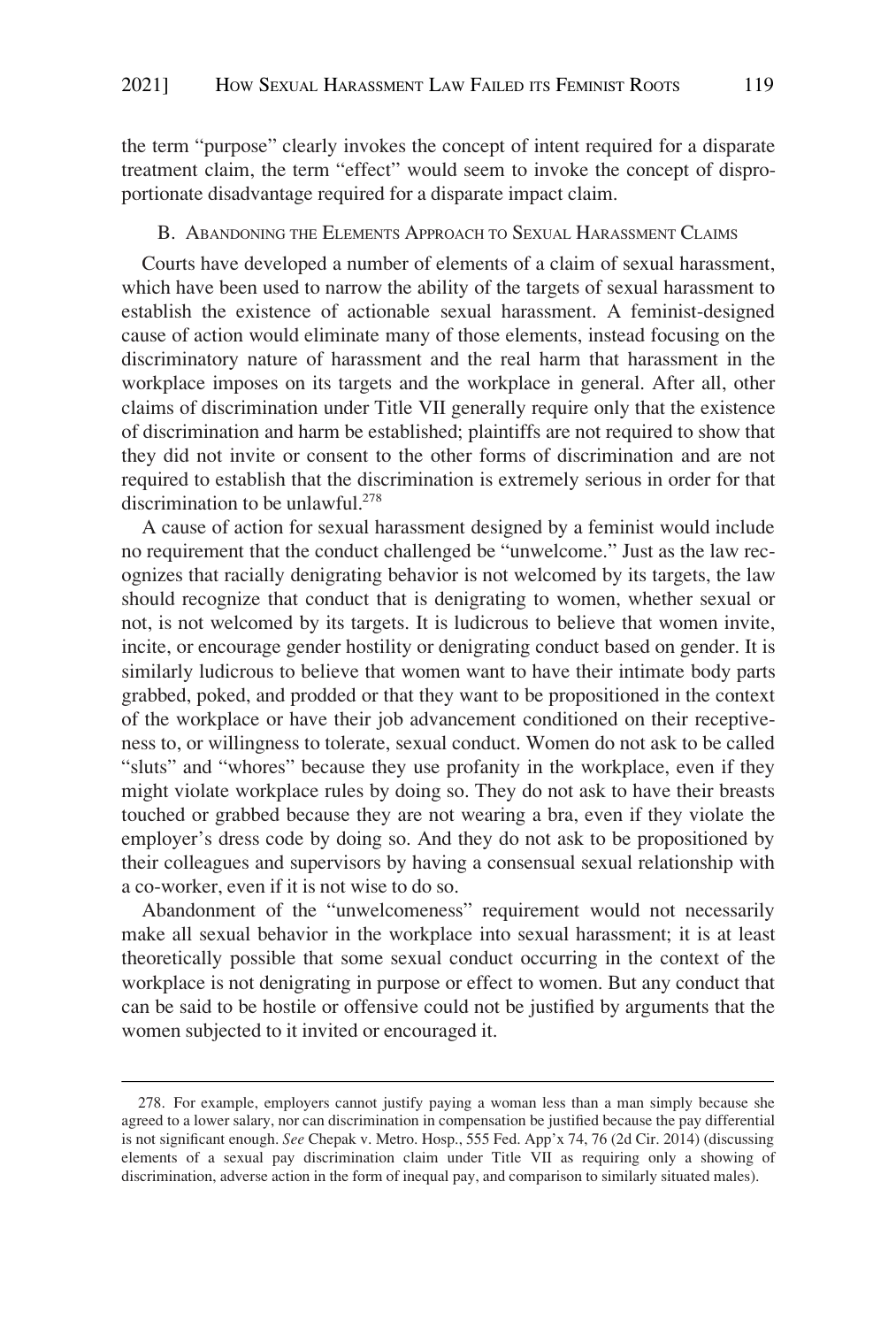Any requirement that sexually harassing conduct be subjectively abusive to the target of harassment would be replaced in a feminist-designed cause of action with the general requirement under Title VII that the person seeking to bring a cause of action be a "person aggrieved" by an unlawful employment practice, someone who is within the "zone of interests" sought to be protected by the statute.279 After all, with respect to no other form of discrimination does the law impose a requirement that the target of discrimination find it subjectively objectionable.280

The "zone of interests" would include a woman who is subjected to a hostile work environment, whether or not the conduct is directed at her or is part of the ambient environment. A woman could establish that she was aggrieved as long as she could demonstrate some personal harm from the harassing conduct, including that it had an adverse effect on her working environment. The existence of a complaint, even to the harasser, to a work colleague, or to another confidant, would presumably be sufficient to demonstrate that she found the conduct to be objectionable or harmful, although the absence of such a complaint would not prevent this conclusion, because there are many reasons that women do not make complaints of sexual harassment, even privately.281 In this situation, a women's own credible testimony that she found the conduct to be objectionable should also be sufficient to establish this harm, as is true with respect to sworn testimony generally. Courts or juries would then be required to judge the credibility of the testimony like all other testimony, without the credibility discount that often occurs when women testify about sex.<sup>282</sup>

The existence of an adverse effect on a woman's working environment could be shown by the ways in which she reacted to the environment, including efforts to avoid the conduct, such as walking away and absenting herself from the harassing environment, although courts would have to recognize that it is not so easy to walk away from a supervisor or a powerful co-worker, who may hold the tools of job advancement in their hands. Even silent toleration of offensive workplace conduct should not prevent a showing that one is aggrieved by the conduct, when that silence is understood as necessary or conducive to survival in a hostile workplace situation.283

<sup>279.</sup> *See* Thompson v. North American Stainless, LP, 562 U.S. 170, 177–78 (2011) (adopting the "zone of interests" test for determining whether one is a "person aggrieved" and therefore able to sue for a violation of Title VII's prohibitions; the relevant standard is whether one has an interest arguably sought to be protected by the statute).

<sup>280.</sup> Discrimination in compensation on the basis of sex or any other ground is unlawful, for example, even if employees do not subjectively object to being paid less than other employees on the basis of a protected characteristic and even if they were to agree to such a compensation scheme. *See supra* note 278.

<sup>281.</sup> *See supra* text accompanying note 64.

<sup>282.</sup> *See supra* text accompanying note 43.

<sup>283.</sup> *See* O'Rourke v. City of Providence, 235 F.3d 713, 718 (1st Cir. 2001) (noting that one of the first female firefighters with the Fire Department did not complain about sexual conduct of male trainees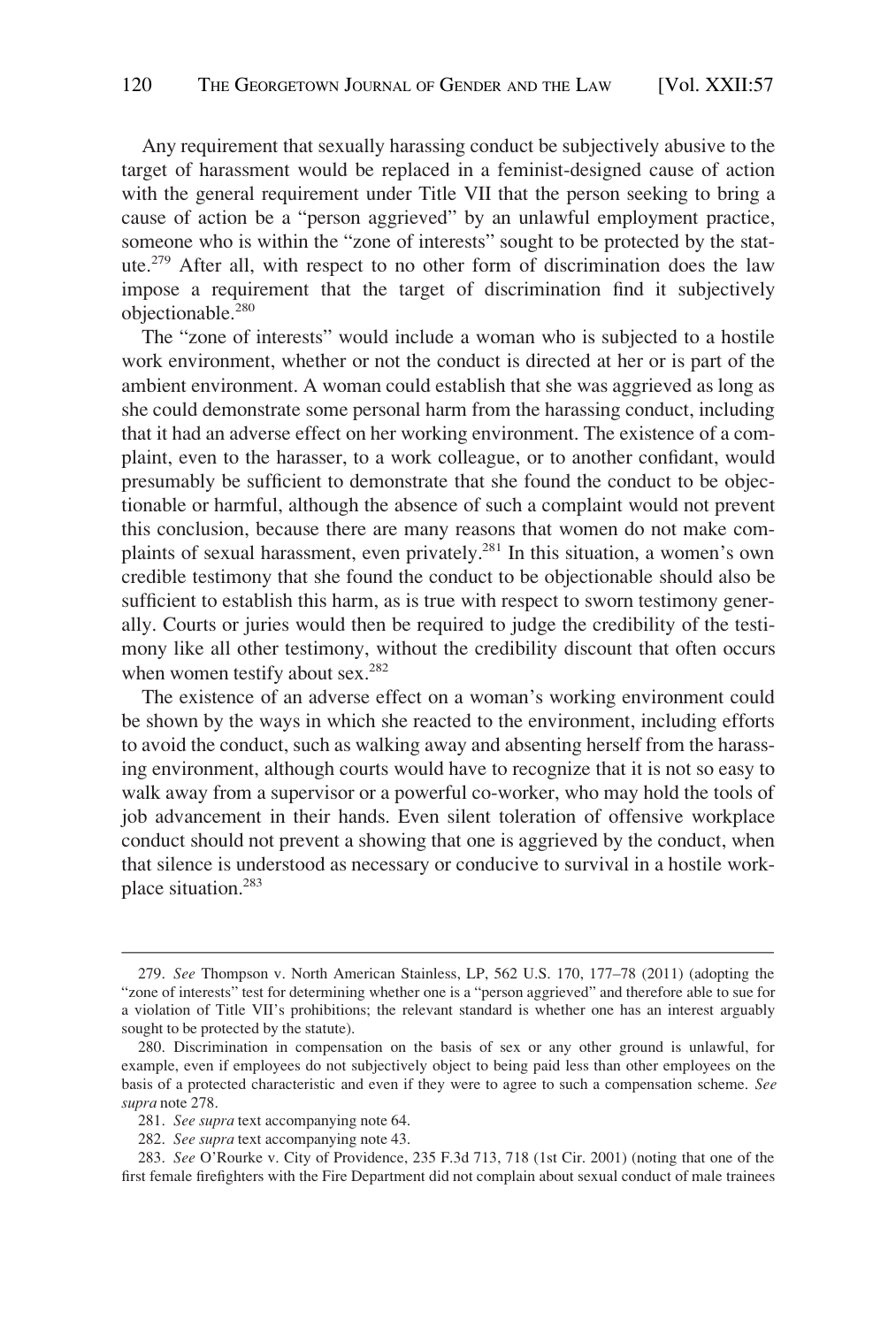<span id="page-64-0"></span>A feminist-designed cause of action for sexual harassment would not impose a requirement that harassing conduct be objectively "severe or pervasive" in order to be actionable. Sexually harassing conduct in the workplace can have serious repercussions for women's workplace equality without being "extremely serious<sup>"284</sup> or "particularly egregious"<sup>285</sup> or creating a "hellish" environment.<sup>286</sup> Instead, in order for harassment to constitute discrimination with respect to a term or condition of employment, all that should be required is for harassing conduct to create a workplace atmosphere that disadvantages women and deprives them of equal job opportunities and job advancement. When women lose sleep, suffer stress, or stop enjoying their jobs because of harassment, whether or not their ultimate productivity or job performance suffers, they have been deprived of job opportunities and job advancement. When women alter their workplace activities or call in sick to avoid harassment or their harassers, they have been deprived of job opportunities and job advancement. When women transfer to another location or leave their job because of harassment, they have been deprived of job opportunities and job advancement. Harassment that is sufficient to cause any of those effects has created an objectively hostile environment that has altered the terms and conditions of their employment.

## C. ASSIGNING RESPONSIBILITY FOR SEXUAL HARASSMENT

A feminist-designed cause of action for sexual harassment would not only hold harassers individually liable for their conduct, but would hold employers vicariously liable for harassment by their supervisory and management employees, just as those employers are liable for other employment actions taken by those employees, even if the employer cannot be said to be "at fault" with respect to the harassment and whether or not the harassment takes the form of or otherwise results in what the courts deem a "tangible" employment action; there would be no affirmative defense to employer vicarious liability for supervisory sexual

because she "didn't want to cause any waves" and "just wanted to get through the academy" and did not make a complaint while on assignment after training "for fear of being labeled a whiner").

<sup>284.</sup> *See* Meriwether v. Caraustar Packaging Co., 326 F.3d 990, 992–93 (8th Cir. 2003) (holding that isolated instances of sexual harassment must be "extremely serious" to be actionable, and that female plaintiff's allegations that co-worker grabbed her buttocks, then joked about it with another employee while blocking her passage, did not meet that standard).

<sup>285.</sup> *See* Paul v. Northrop Grumman Ship Sys., 309 Fed. App'x 825, 826, 829 (5th Cir. 2009) (granting summary judgment in a case in which a co-worker "chested up" to female plaintiff by pressing his chest against her breasts for 30 seconds, followed her and placed his hand on her stomach and waist, and then rubbed his pelvic area against her hips and buttocks, because the isolated incident was not "particularly egregious").

<sup>286.</sup> *See* Baskerville v. Culligan Int'l. Co., 50 F.3d 428, 430–31 (7th Cir. 1995) (holding that the conduct did not constitute sexual harassment, the court of appeals reversed judgment after jury awarded female employees \$25,000 in damages for sexual harassment, indicating that "[t]he concept of sexual harassment is designed to protect working women from the kinds of male attentions that can make the workplace hellish for women"; the court noted that the supervisor "never touched the plaintiff," "did not invite her, explicitly or by implication, to have sex with him," made no threats, and "did not expose himself" or "show her dirty pictures").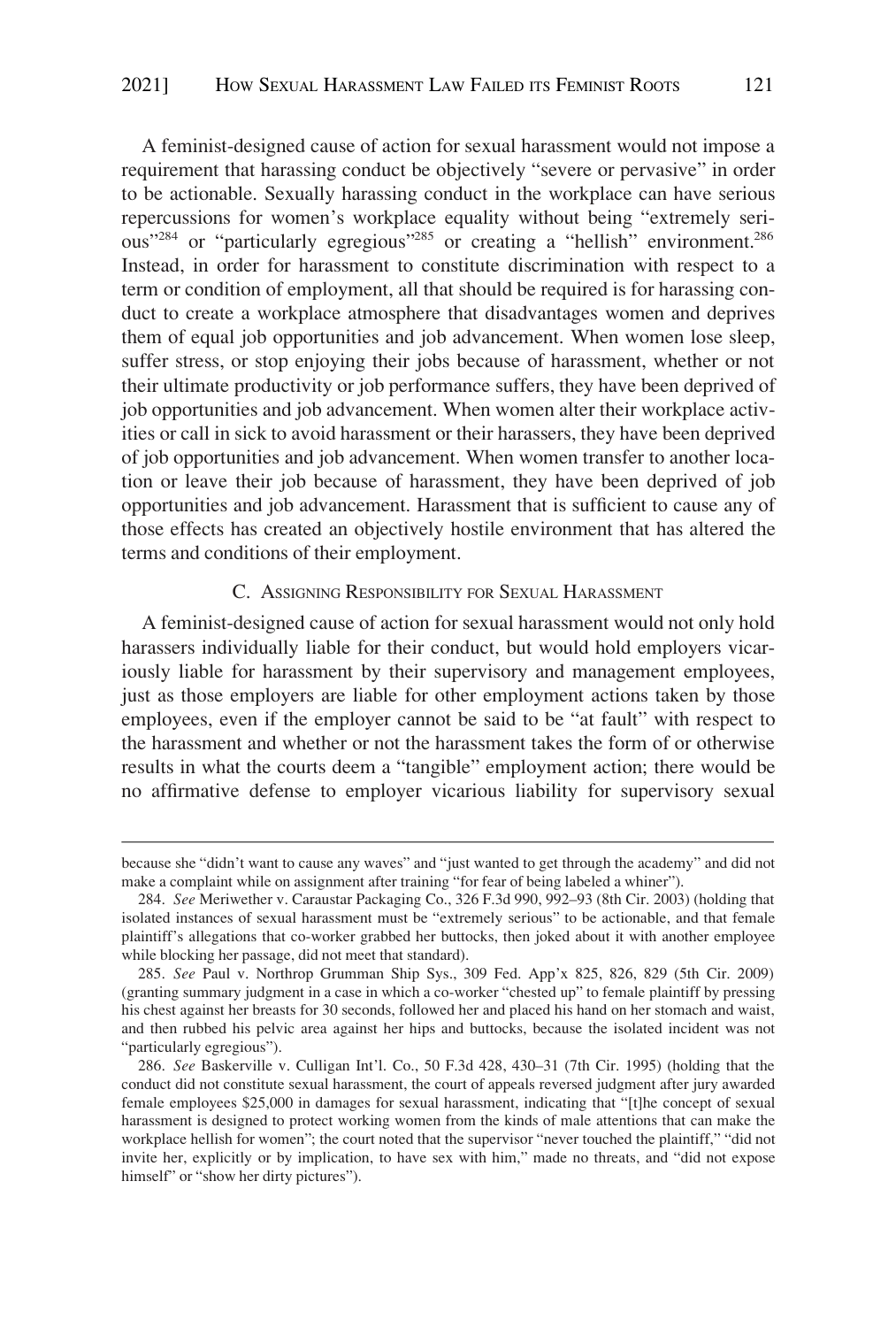harassment. There is nothing special about tangible employment actions, other than that the remedies for those types of unlawful actions might differ from the remedies available for intangible employment actions. Anyone who has been in a workplace, at least a workplace with supervisors,<sup>287</sup> would understand the power that supervisors have to shape the workplace, and not just by hiring, firing, promoting, and demoting. Instead, what supervisors allow to occur in the workplace, whether from their active encouragement or their passive tolerance, matters as much as their more tangible actions. And it is the authority that supervisors are given by employers, which does not stop at tangible employment actions, that allows them to shape the environment, including by allowing or engaging in harassing conduct.

A feminist-designed cause of action would hold employers liable for the actions of supervisors because they hired the employees engaging in those actions, thereby assuming responsibility for the harassment by the people that they put in the position to engage in that harassment. A feminist-designed cause of action would also recognize that, if an individual has the power to direct the work of another, even for only some of the time, he or she is a supervisor, not a co-worker, because the ability to direct that work puts that individual in a position of power that facilitates the ability to engage in harassment.

Employers who face this type of liability would still have an incentive to do what they can to prevent harassment and to stop it when it occurs, in fact, likely even more of an incentive than the *Ellerth/Faragher* affirmative defense currently provides them. After all, if employers act effectively to prevent or lessen the presence of harassment in the workplace, they will reap the benefits not only of a more productive workplace but will avoid liability for the harassment prevented or lessened as well. If employers act effectively to address harassment when they learn of it, they will again benefit from a better workplace environment and reduce their liability from the further harassment that might have otherwise resulted. That employers will remain liable for harassment that they could not have prevented becomes a cost of doing business, just as employers face other business costs that cannot be said to be their fault, including for other types of employee misconduct. As between employers and the targets of harassment, it is not unfair to impose that burden on the party better able to bear it.

With respect to employer liability for harassment by other parties, such as (true) co-workers and customers or clients, a feminist-designed cause of action for sexual harassment would impose employer liability based on a showing of negligence, unless the employer or its supervisors had acted in such a way as to

<sup>287.</sup> Judges, particularly federal judges, might actually work in a workplace in which they do not have supervisors in the normal sense and therefore may not actually understand how most workplaces actually work. But even federal judges presumably once had jobs with "real" supervisors and therefore should have a greater appreciation for the power that supervisors have in the workplace and the ways in which they can affect the terms and conditions of employment. Law professors, including this author, do not really have "real" supervisors either, with my apologies to deans and associate deans.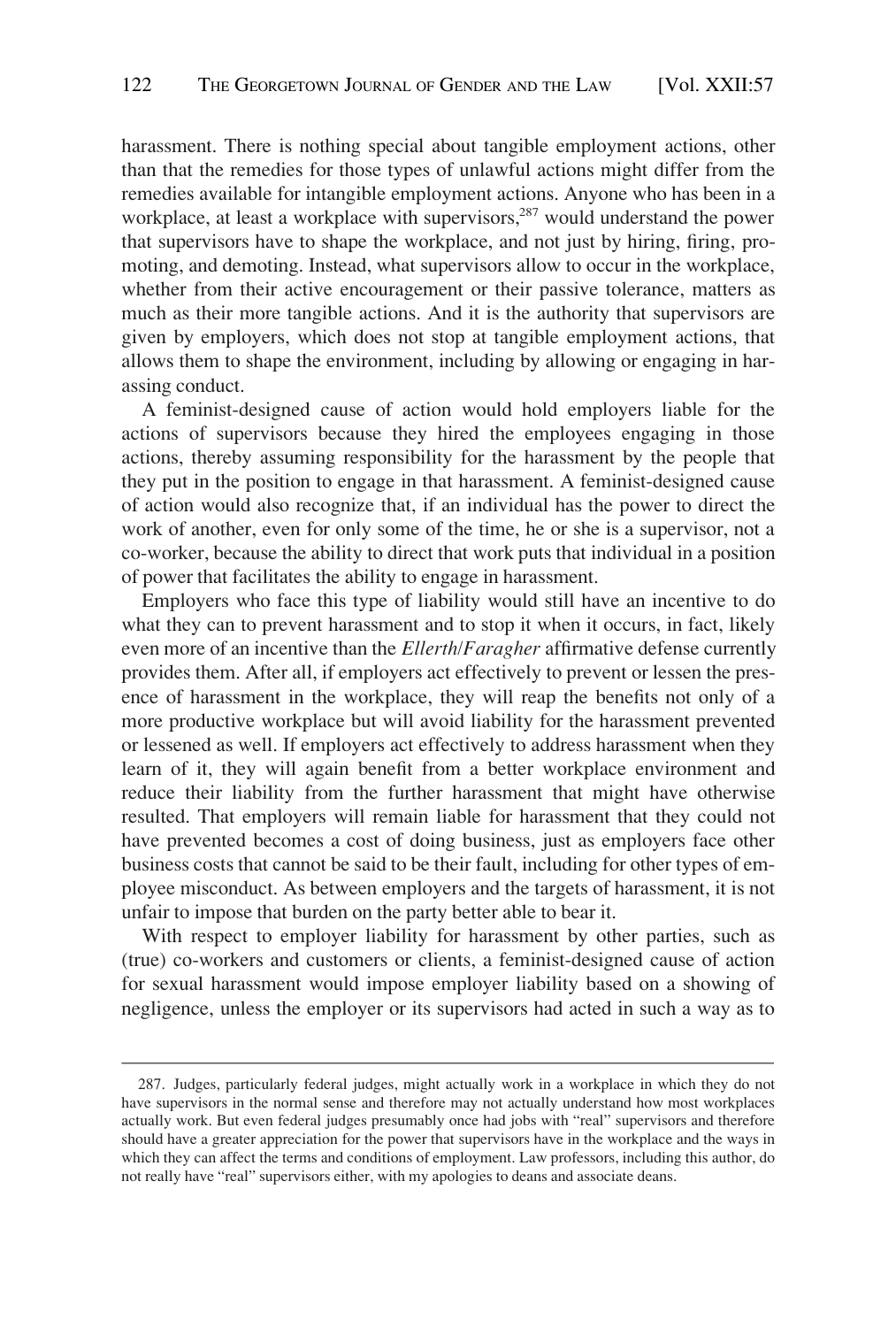<span id="page-66-0"></span>not just allow the harassment to occur, but to actually facilitate the harassment, such that that action is effectively supervisory action, and therefore action for which the employer would be held vicariously liable. Employer negligence could be shown in a number of ways, including not taking effective action to try to prevent sexual harassment in the workplace. Simply having a sexual harassment policy would not prevent a finding of negligence; the employer would have to take effective action to not only let employees know of the policy, but also make clear that the employer intends to take the policy seriously. Nor would taking any action in response to knowledge that sexual harassment is occurring—whether by an informal or formal complaint or otherwise—be sufficient to prevent a finding of negligence; the employer would actually have to take real and effective action to remedy harassment, including, in most cases, significant disciplinary action against the harassers. Real and significant disciplinary action would be the type of action that employers take with respect to what they view as serious incidences of misconduct.288

## V. CONCLUSION

The judicial imposition of the elements of a claim for sexual harassment and the judicial gloss placed on those elements has turned the cause of action for sexual harassment into something far different than the feminists who worked for recognition of the cause of action envisioned. Gone is much of the optimism that the claim might rid the workplace of the degrading and denigrating conduct that women have long been forced to tolerate as the price of entry into the workplace. The courts have turned that promise of the cause of action into one that seeks to protect the workplace from women who would make claims of sexual harassment, rather than one that seeks to protect women from discriminatory workplaces.

<sup>288.</sup> An employer who terminates an employee for drinking or taking drugs while on the job but merely warns an employee for engaging in sexual harassment would not be deemed to have taken real and significant disciplinary action with respect to the harassment, given that both sexual harassment and working while impaired should be considered to be serious incidences of misconduct.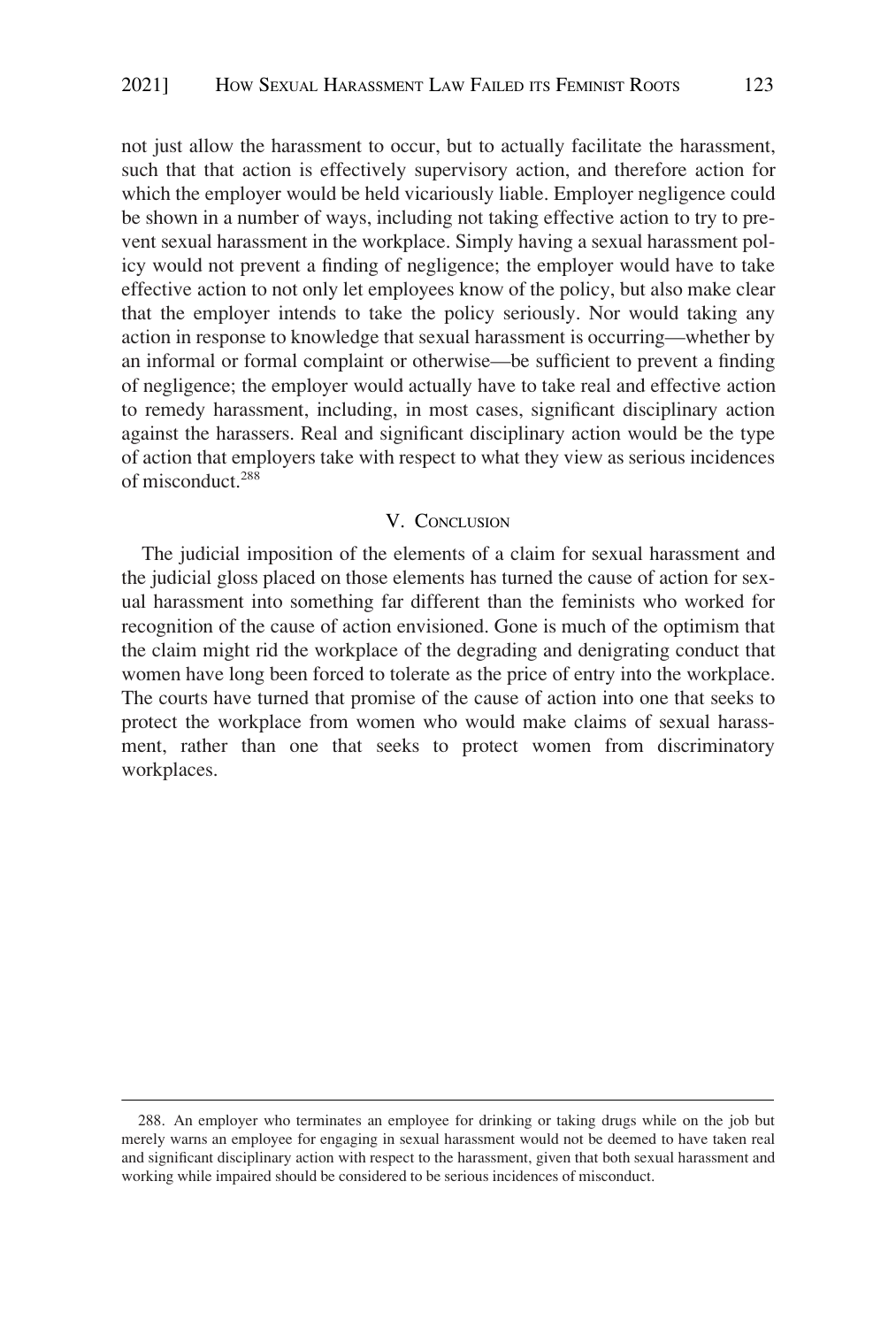The current interpretation of the elements of a sexual harassment claim has caused courts to find the targets of harassment, rather than the perpetrators, to be responsible for that harassment, based on the "unwelcomeness" requirement and conclusions that targets invited or provoked the harassment. Courts have been inclined to find even sexually explicit and gender derogatory comments and conduct to have been motivated by reasons other than "sex." And many courts have found sexual harassment not to be actionable because it was not sufficiently "severe or pervasive," applying an incredibly high standard for such conduct. Finally, even when cognizable harassment has been found, courts have often failed to find the employer liable for that harassment, applying the standards of liability in such a way as to demand much of the targets of harassment and little from employers.

Some of these problems could be addressed within the current framework of sexual harassment law, either with legislative action to accomplish the changes or judicial reinterpretation of the elements of a sexual harassment claim, given that most of the law of sexual harassment is judicial gloss on the statutory language. An elimination of the "unwelcomeness" requirement, a proper interpretation of the "because of sex" requirement, an elimination or transformation of the "severe or pervasive" requirement, and a redefinition of the standards for individual and employer liability, all consistent with the statutory language of Title VII, would restore much of the lost promise of sexual harassment law.

A more fundamental reimagining of sexual harassment law from the perspective of a feminist shows the ways in which the law could have been structured to focus attention on protecting women from workplace harassment and promoting equal employment opportunities rather than reinforcing existing workplace dynamics. Such a reimagining would recognize the significance of the harm caused to workplaces and to women by both sexual and gender-denigrating conduct and make it much easier to prove the discriminatory nature of the conduct. In addition, that reimagining would move away from the special burdens imposed on harassment plaintiffs to show that the discrimination to which they are subjected is subjectively offensive, as well as objectively extreme in nature. And that reimagining would hold harassers and employers liable for the harassment that they and their workplaces impose upon workers, not allowing them to escape that liability by holding women to standards that empirical evidence indicates few of them will be able to reach. If there is a time in which such a reimagining might be possible, the wake of the "MeToo" movement may be such a time.

That the renewed focus on sexual harassment caused by the latest reiteration of the "MeToo" movement might make possible change to the law of sexual harassment is demonstrated by changes that have been made to the law by some